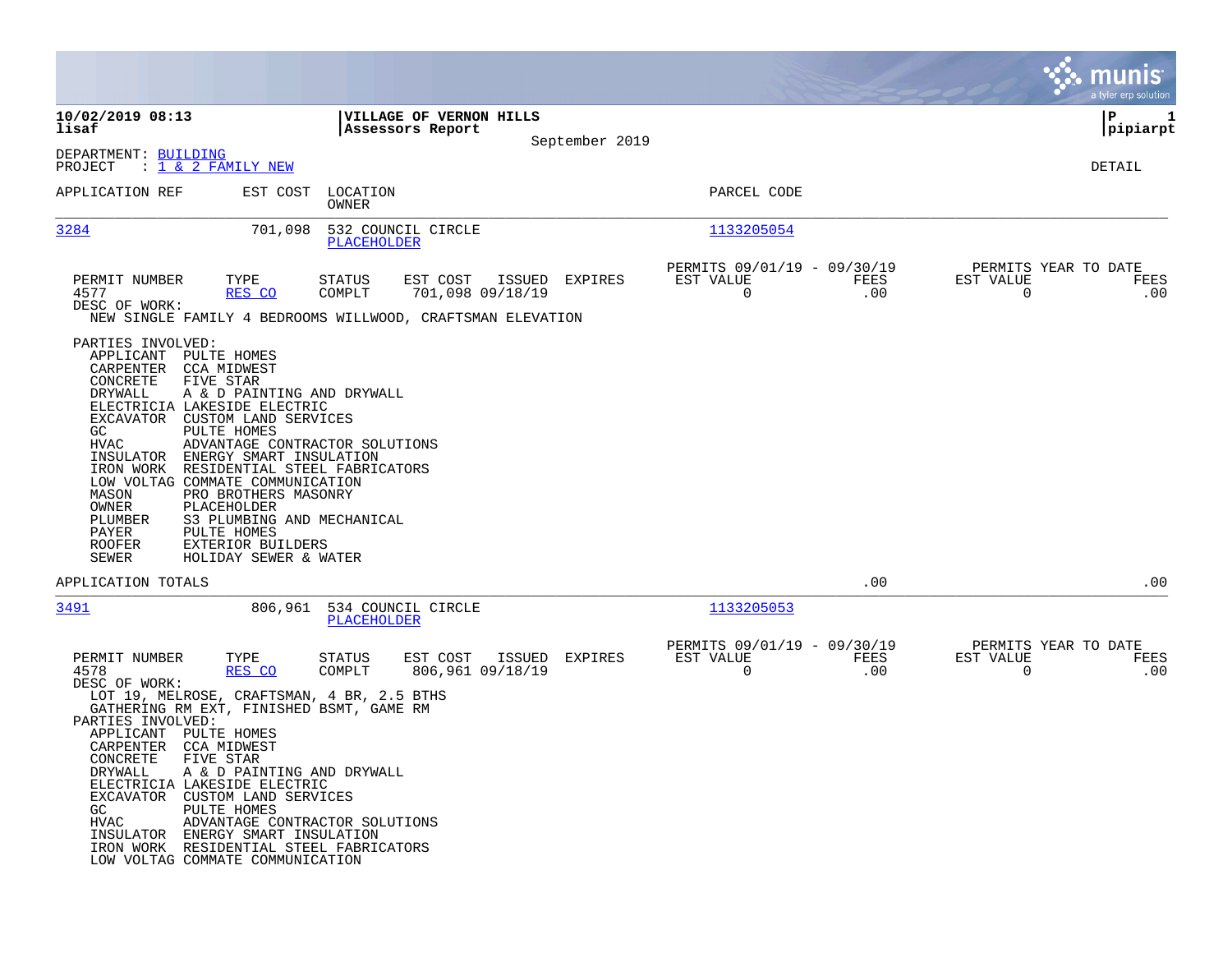|                                                                                                                                                                                                                                                                                                                                                                                                                                                                                                                                                                                                                                                                                                                                             |                                                                                                |                |                                                         |                       |                            | munis<br>a tyler erp solution                 |
|---------------------------------------------------------------------------------------------------------------------------------------------------------------------------------------------------------------------------------------------------------------------------------------------------------------------------------------------------------------------------------------------------------------------------------------------------------------------------------------------------------------------------------------------------------------------------------------------------------------------------------------------------------------------------------------------------------------------------------------------|------------------------------------------------------------------------------------------------|----------------|---------------------------------------------------------|-----------------------|----------------------------|-----------------------------------------------|
| 10/02/2019 08:13<br>lisaf                                                                                                                                                                                                                                                                                                                                                                                                                                                                                                                                                                                                                                                                                                                   | VILLAGE OF VERNON HILLS<br>Assessors Report                                                    | September 2019 |                                                         |                       |                            | l P<br>2<br> pipiarpt                         |
| DEPARTMENT: BUILDING<br><u>: 1 &amp; 2 FAMILY NEW</u><br>PROJECT                                                                                                                                                                                                                                                                                                                                                                                                                                                                                                                                                                                                                                                                            |                                                                                                |                |                                                         |                       |                            | DETAIL                                        |
| EST COST<br>APPLICATION REF<br>PRO BROTHERS MASONRY<br>MASON<br>OWNER<br>PLACEHOLDER<br>PLUMBER<br>S3 PLUMBING AND MECHANICAL<br>PAYER<br>PULTE HOMES<br><b>ROOFER</b><br>EXTERIOR BUILDERS<br><b>SEWER</b><br>HOLIDAY SEWER & WATER                                                                                                                                                                                                                                                                                                                                                                                                                                                                                                        | LOCATION<br>OWNER                                                                              |                | PARCEL CODE                                             |                       |                            |                                               |
| APPLICATION TOTALS                                                                                                                                                                                                                                                                                                                                                                                                                                                                                                                                                                                                                                                                                                                          |                                                                                                |                |                                                         | .00                   |                            | .00                                           |
| 3536<br>646,522                                                                                                                                                                                                                                                                                                                                                                                                                                                                                                                                                                                                                                                                                                                             | 526 COUNCIL CIRCLE<br>PLACEHOLDER                                                              |                | 1133205057                                              |                       |                            |                                               |
| PERMIT NUMBER<br>TYPE<br>4606<br>RES CO<br>DESC OF WORK:<br>WOODSIDE/AMERICAN COTTAGE, FPLC, 5 BR, 3 BATH LOT 23<br>PARTIES INVOLVED:<br>APPLICANT<br>PULTE HOMES<br>CARPENTER<br><b>CCA MIDWEST</b><br>CONCRETE<br>FIVE STAR<br>DRYWALL<br>A & D PAINTING AND DRYWALL<br>ELECTRICIA LAKESIDE ELECTRIC<br>EXCAVATOR CUSTOM LAND SERVICES<br>GC.<br>PULTE HOMES<br>HVAC<br>ADVANTAGE CONTRACTOR SOLUTIONS<br>INSULATOR<br>ENERGY SMART INSULATION<br>IRON WORK<br>RESIDENTIAL STEEL FABRICATORS<br>LOW VOLTAG COMMATE COMMUNICATION<br>MASON<br>PRO BROTHERS MASONRY<br>OWNER<br>PLACEHOLDER<br>PLUMBER<br>S3 PLUMBING AND MECHANICAL<br>PAYER<br>PULTE HOMES<br><b>ROOFER</b><br>SCHALL DEVELOPEMENT CORP<br>SEWER<br>HOLIDAY SEWER & WATER | STATUS<br>EST COST<br>ISSUED<br>COMPLT<br>646,522 09/25/19                                     | EXPIRES        | PERMITS 09/01/19 - 09/30/19<br>EST VALUE<br>$\mathbf 0$ | FEES<br>.00           | EST VALUE<br>0             | PERMITS YEAR TO DATE<br>FEES<br>.00           |
| APPLICATION TOTALS                                                                                                                                                                                                                                                                                                                                                                                                                                                                                                                                                                                                                                                                                                                          |                                                                                                |                |                                                         | .00                   |                            | .00                                           |
| 3667<br>758,263                                                                                                                                                                                                                                                                                                                                                                                                                                                                                                                                                                                                                                                                                                                             | 1311 GARDEN VIEW DRIVE<br>PLACEHOLDER                                                          |                | 1133205071                                              |                       |                            |                                               |
| PERMIT NUMBER<br>TYPE<br>MU4608<br>RES TCO<br>4607<br>RES CO<br>DESC OF WORK:<br>LOT 37, LYON, EUROPEAN COTTAGE, 3 BR, 3.5 BATH<br>PARTIES INVOLVED:                                                                                                                                                                                                                                                                                                                                                                                                                                                                                                                                                                                        | EST COST<br>STATUS<br><b>ISSUED</b><br>758,263 09/25/19 09/24/20<br>758,263 09/25/19<br>ISSUED | ISSUED EXPIRES | PERMITS 09/01/19 - 09/30/19<br>EST VALUE<br>0<br>0      | FEES<br>100.00<br>.00 | EST VALUE<br>0<br>$\Omega$ | PERMITS YEAR TO DATE<br>FEES<br>100.00<br>.00 |
| APPLICANT PULTE HOMES<br>CARPENTER CCA MIDWEST                                                                                                                                                                                                                                                                                                                                                                                                                                                                                                                                                                                                                                                                                              |                                                                                                |                |                                                         |                       |                            |                                               |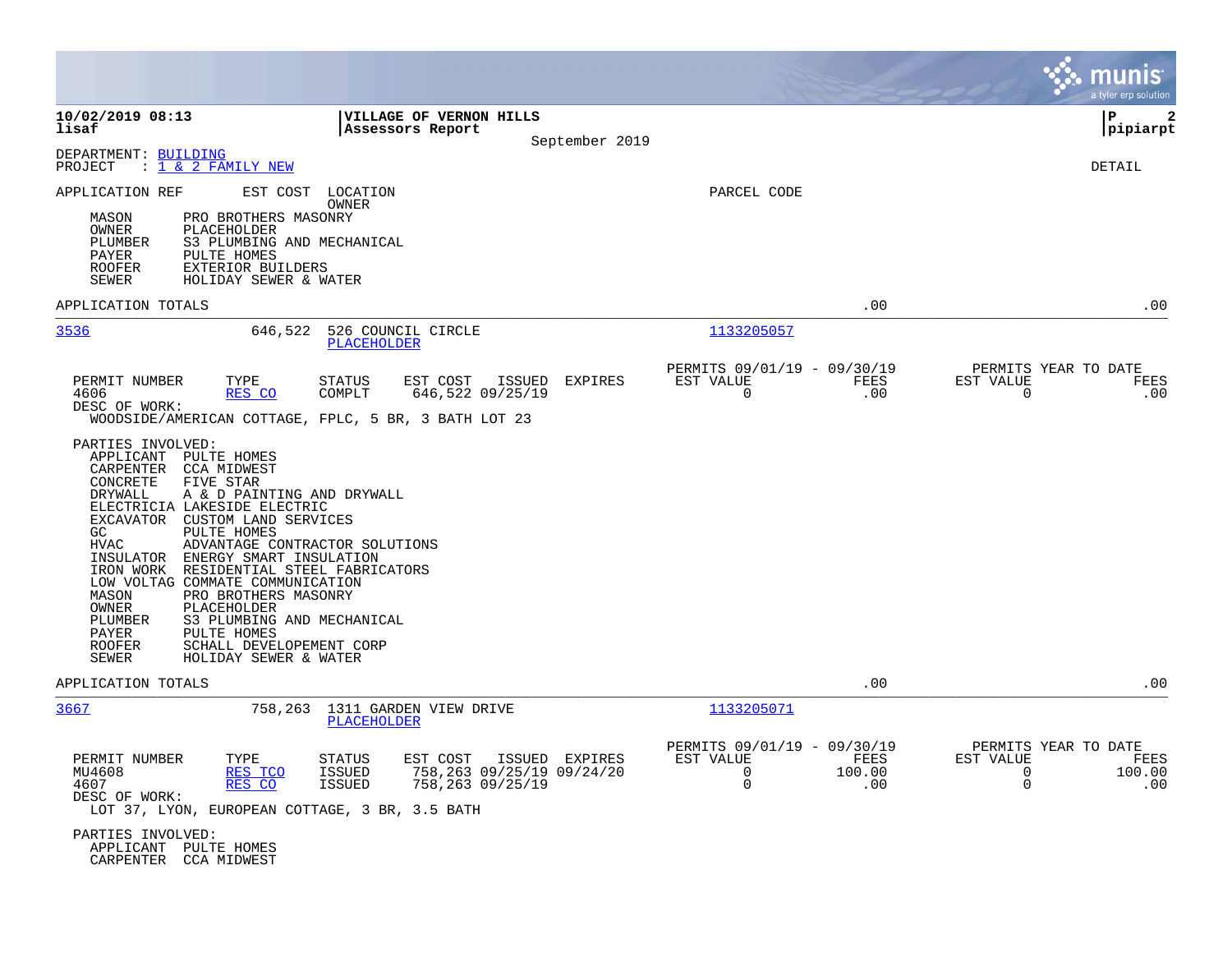|                                                                                                                                                                                                                                                                                                                                                                                                                                                                                                                                                                                                                                                                                            |                                             |                                             |                                               |                             | munis<br>a tyler erp solution               |
|--------------------------------------------------------------------------------------------------------------------------------------------------------------------------------------------------------------------------------------------------------------------------------------------------------------------------------------------------------------------------------------------------------------------------------------------------------------------------------------------------------------------------------------------------------------------------------------------------------------------------------------------------------------------------------------------|---------------------------------------------|---------------------------------------------|-----------------------------------------------|-----------------------------|---------------------------------------------|
| 10/02/2019 08:13<br>lisaf                                                                                                                                                                                                                                                                                                                                                                                                                                                                                                                                                                                                                                                                  | VILLAGE OF VERNON HILLS<br>Assessors Report | September 2019                              |                                               |                             | l P<br>3<br> pipiarpt                       |
| DEPARTMENT: BUILDING<br>PROJECT<br>: <u>1 &amp; 2 FAMILY NEW</u>                                                                                                                                                                                                                                                                                                                                                                                                                                                                                                                                                                                                                           |                                             |                                             |                                               |                             | DETAIL                                      |
| APPLICATION REF<br>EST COST<br>CONCRETE<br>FIVE STAR<br>DRYWALL<br>A & D PAINTING AND DRYWALL<br>ELECTRICIA LAKESIDE ELECTRIC<br>EXCAVATOR CUSTOM LAND SERVICES<br>GC<br>PULTE HOMES<br><b>HVAC</b><br>ADVANTAGE CONTRACTOR SOLUTIONS<br>INSULATOR<br>ENERGY SMART INSULATION<br>RESIDENTIAL STEEL FABRICATORS<br>IRON WORK<br>LOW VOLTAG COMMATE COMMUNICATION<br>MASON<br>PRO BROTHERS MASONRY<br>PLACEHOLDER<br>OWNER<br>PLUMBER<br>S3 PLUMBING AND MECHANICAL<br>PAYER<br>PULTE HOMES<br><b>ROOFER</b><br>SCHALL DEVELOPEMENT CORP<br><b>SEWER</b><br>HOLIDAY SEWER & WATER                                                                                                            | LOCATION<br>OWNER                           |                                             | PARCEL CODE                                   |                             |                                             |
| APPLICATION TOTALS                                                                                                                                                                                                                                                                                                                                                                                                                                                                                                                                                                                                                                                                         |                                             |                                             |                                               | 100.00                      | 100.00                                      |
| 3809<br>784,825                                                                                                                                                                                                                                                                                                                                                                                                                                                                                                                                                                                                                                                                            | 529 COUNCIL CIRCLE<br>PLACEHOLDER           |                                             | 1133213011                                    |                             |                                             |
| TYPE<br>PERMIT NUMBER<br>RES TCO<br>MU4605<br>DESC OF WORK:<br>MELROSE, EUROPEAN COTTAGE, 4 BR, 4.5 BTH<br>LOT 99<br>PARTIES INVOLVED:<br>APPLICANT<br>PULTE HOMES<br>CARPENTER<br>CCA MIDWEST<br>CONCRETE<br>FIVE STAR<br>DRYWALL<br>A & D PAINTING AND DRYWALL<br>ELECTRICIA LAKESIDE ELECTRIC<br>EXCAVATOR<br>CUSTOM LAND SERVICES<br>GC.<br>PULTE HOMES<br>HVAC<br>ADVANTAGE CONTRACTOR SOLUTIONS<br>INSULATOR<br>ENERGY SMART INSULATION<br>RESIDENTIAL STEEL FABRICATORS<br>IRON WORK<br>LOW VOLTAG PROCOM<br>MASON<br>PRO BROTHERS MASONRY<br>OWNER<br>PLACEHOLDER<br>PLUMBER<br>S3 PLUMBING AND MECHANICAL<br>ROOFER<br>SCHALL DEVELOPEMENT CORP<br>SEWER<br>HOLIDAY SEWER & WATER | <b>STATUS</b><br>EST COST<br>ISSUED         | ISSUED EXPIRES<br>784,825 09/25/19 09/25/20 | PERMITS 09/01/19 - 09/30/19<br>EST VALUE<br>0 | FEES<br>EST VALUE<br>100.00 | PERMITS YEAR TO DATE<br>FEES<br>100.00<br>0 |
| APPLICATION TOTALS                                                                                                                                                                                                                                                                                                                                                                                                                                                                                                                                                                                                                                                                         |                                             |                                             |                                               | 100.00                      | 100.00                                      |
| 4390<br>759,091                                                                                                                                                                                                                                                                                                                                                                                                                                                                                                                                                                                                                                                                            | 677 INSULL DRIVE<br>PLACEHOLDER             |                                             | 1133205091                                    |                             |                                             |
| TYPE<br>PERMIT NUMBER                                                                                                                                                                                                                                                                                                                                                                                                                                                                                                                                                                                                                                                                      | STATUS<br>EST COST                          | ISSUED EXPIRES                              | PERMITS 09/01/19 - 09/30/19<br>EST VALUE      | FEES<br>EST VALUE           | PERMITS YEAR TO DATE<br>FEES                |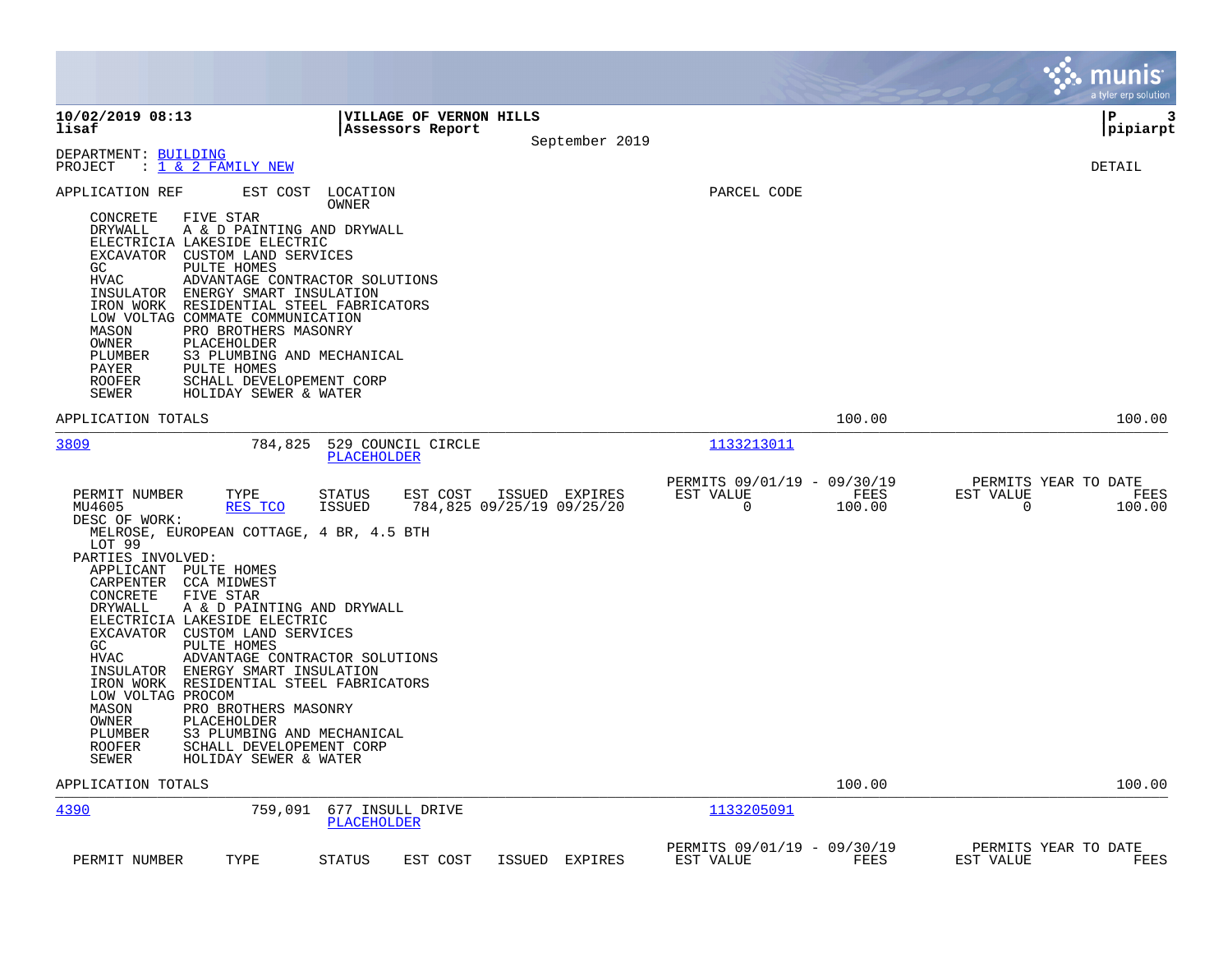|                                                                                                                      |                                                                                                                                                                                                                                                                                                                                                                                                                                                            |                            |                                                    |                                             |                                                     |                   |                      | munis<br>a tyler erp solution             |
|----------------------------------------------------------------------------------------------------------------------|------------------------------------------------------------------------------------------------------------------------------------------------------------------------------------------------------------------------------------------------------------------------------------------------------------------------------------------------------------------------------------------------------------------------------------------------------------|----------------------------|----------------------------------------------------|---------------------------------------------|-----------------------------------------------------|-------------------|----------------------|-------------------------------------------|
| 10/02/2019 08:13<br>lisaf                                                                                            |                                                                                                                                                                                                                                                                                                                                                                                                                                                            |                            | <b>VILLAGE OF VERNON HILLS</b><br>Assessors Report | September 2019                              |                                                     |                   |                      | l P<br>4<br> pipiarpt                     |
| DEPARTMENT: BUILDING<br>PROJECT                                                                                      | : <u>1 &amp; 2 FAMILY NEW</u>                                                                                                                                                                                                                                                                                                                                                                                                                              |                            |                                                    |                                             |                                                     |                   |                      | DETAIL                                    |
| APPLICATION REF                                                                                                      |                                                                                                                                                                                                                                                                                                                                                                                                                                                            | EST COST LOCATION<br>OWNER |                                                    |                                             | PARCEL CODE                                         |                   |                      |                                           |
| MU4585<br>DESC OF WORK:                                                                                              | $1&2$ FAM<br>NEW SINGLE FAM LYON & AMER COTTAGE LOT 54 3 BED                                                                                                                                                                                                                                                                                                                                                                                               | <b>ISSUED</b>              |                                                    | 759,091 09/19/19 09/24/20                   | 759,091                                             | 13,591.74         | 759,091              | 13,591.74                                 |
| PARTIES INVOLVED:<br>CONCRETE<br>DRYWALL<br>GC<br>HVAC<br>MASON<br>OWNER<br>PLUMBER<br>ROOFER<br>SEWER               | APPLICANT PULTE HOMES<br>CARPENTER CCA MIDWEST<br>FIVE STAR<br>A & D PAINTING AND DRYWALL<br>ELECTRICIA LAKESIDE ELECTRIC<br>EXCAVATOR CUSTOM LAND SERVICES<br>PULTE HOMES<br>ADVANTAGE CONTRACTOR SOLUTIONS<br>INSULATOR ENERGY SMART INSULATION<br>IRON WORK RESIDENTIAL STEEL FABRICATORS<br>LOW VOLTAG COMMATE COMMUNICATION<br>PRO BROTHERS MASONRY<br>PLACEHOLDER<br>S3 PLUMBING AND MECHANICAL<br>SCHALL DEVELOPEMENT CORP<br>HOLIDAY SEWER & WATER |                            |                                                    |                                             |                                                     |                   |                      |                                           |
| APPLICATION TOTALS                                                                                                   |                                                                                                                                                                                                                                                                                                                                                                                                                                                            |                            |                                                    |                                             |                                                     | 13,591.74         |                      | 13,591.74                                 |
| <u>4391</u>                                                                                                          |                                                                                                                                                                                                                                                                                                                                                                                                                                                            | <b>PLACEHOLDER</b>         | 646,301 540 COUNCIL CIRCLE                         |                                             | 1133205036                                          |                   |                      |                                           |
| PERMIT NUMBER<br>MU4584<br>DESC OF WORK:                                                                             | TYPE<br>$1&2$ FAM<br>NEW SINGLE FAM LOT 16 MAPPLE VALLEY / AMER COT 4 BED                                                                                                                                                                                                                                                                                                                                                                                  | STATUS<br>ISSUED           | EST COST                                           | ISSUED EXPIRES<br>646,301 09/19/19 09/25/20 | PERMITS 09/01/19 - 09/30/19<br>EST VALUE<br>646,301 | FEES<br>14,308.08 | EST VALUE<br>646,301 | PERMITS YEAR TO DATE<br>FEES<br>14,308.08 |
| PARTIES INVOLVED:<br>CONCRETE<br>DRYWALL<br>GC.<br>HVAC<br>IRON WORK<br>MASON<br>OWNER<br>PLUMBER<br>ROOFER<br>SEWER | APPLICANT PULTE HOMES<br>CARPENTER CCA MIDWEST<br>FIVE STAR<br>A & D PAINTING AND DRYWALL<br>ELECTRICIA LAKESIDE ELECTRIC<br>EXCAVATOR CUSTOM LAND SERVICES<br>PULTE HOMES<br>ENERGY SMART INSULATION<br>INSULATOR ENERGY SMART INSULATION<br>RESIDENTIAL STEEL FABRICATORS<br>IRRIGATION COMMATE COMMUNICATION<br>PRO BROTHERS MASONRY<br>PLACEHOLDER<br>S3 PLUMBING AND MECHANICAL<br>SCHALL DEVELOPEMENT CORP<br>HOLIDAY SEWER & WATER                  |                            |                                                    |                                             |                                                     |                   |                      |                                           |
| APPLICATION TOTALS                                                                                                   |                                                                                                                                                                                                                                                                                                                                                                                                                                                            |                            |                                                    |                                             |                                                     | 14,308.08         |                      | 14,308.08                                 |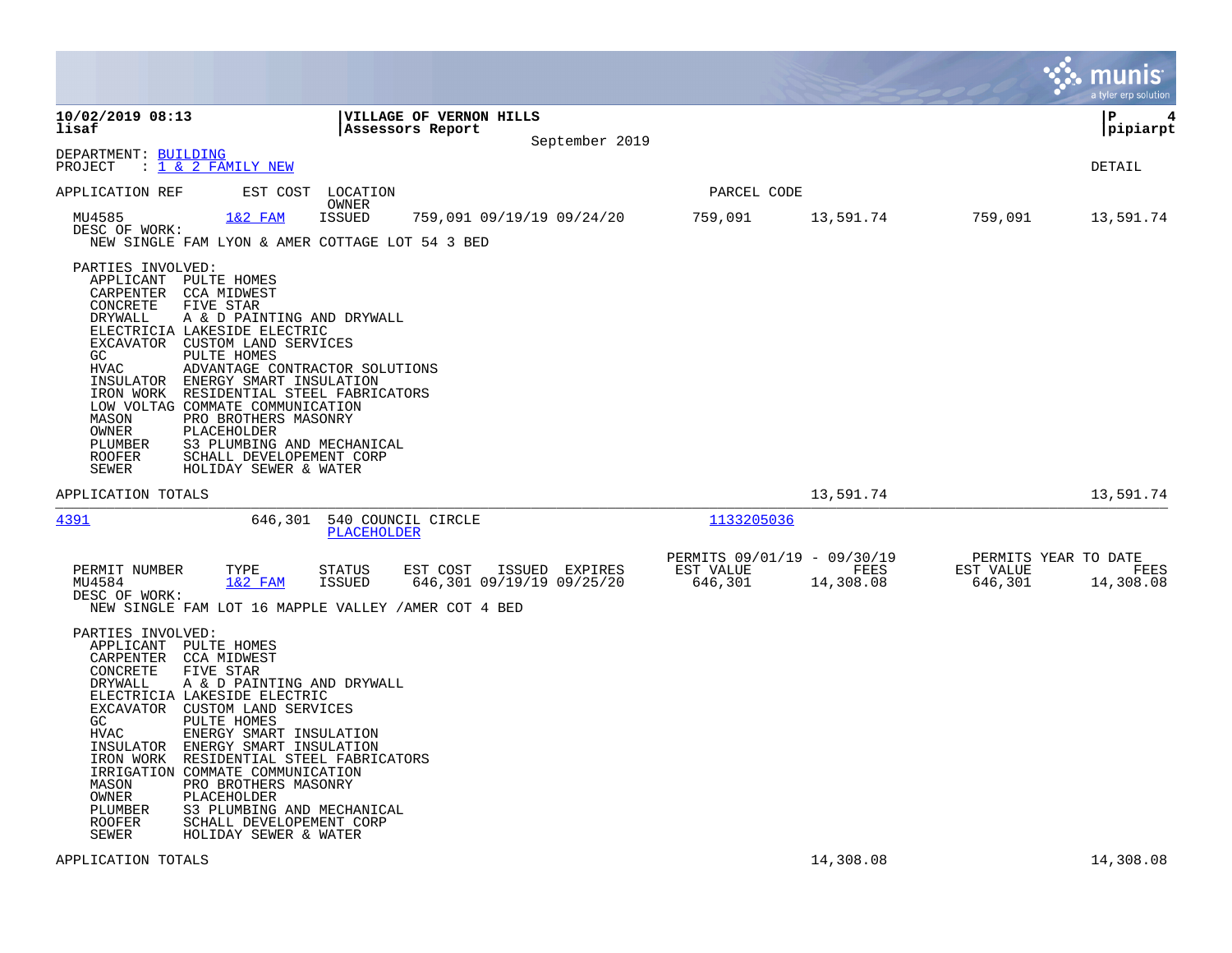|                                                                                                                                                                                                                                                                                                                                                                                                                                                                                                                                                                                                                                                                         | <b>munis</b><br>a tyler erp solution                                                                                                          |
|-------------------------------------------------------------------------------------------------------------------------------------------------------------------------------------------------------------------------------------------------------------------------------------------------------------------------------------------------------------------------------------------------------------------------------------------------------------------------------------------------------------------------------------------------------------------------------------------------------------------------------------------------------------------------|-----------------------------------------------------------------------------------------------------------------------------------------------|
| 10/02/2019 08:13<br>VILLAGE OF VERNON HILLS<br>lisaf<br>Assessors Report<br>September 2019                                                                                                                                                                                                                                                                                                                                                                                                                                                                                                                                                                              | ${\bf P}$<br> pipiarpt                                                                                                                        |
| DEPARTMENT: BUILDING<br>$: 1 \& 2$ FAMILY NEW<br>PROJECT                                                                                                                                                                                                                                                                                                                                                                                                                                                                                                                                                                                                                | DETAIL                                                                                                                                        |
| APPLICATION REF<br>LOCATION<br>EST COST<br><b>OWNER</b>                                                                                                                                                                                                                                                                                                                                                                                                                                                                                                                                                                                                                 | PARCEL CODE                                                                                                                                   |
| 4496<br>393 WOODLAND CHASE LANE<br>806,942<br><b>PLACEHOLDER</b>                                                                                                                                                                                                                                                                                                                                                                                                                                                                                                                                                                                                        | 1516106004                                                                                                                                    |
| EST COST<br>PERMIT NUMBER<br>TYPE<br><b>STATUS</b><br>ISSUED EXPIRES<br>MU4583<br>$1&2$ FAM<br>ISSUED<br>806,942 09/18/19 10/01/20<br>DESC OF WORK:<br>NEW SINGLE FAM LOT 34<br>4 BEDROOMS<br>PARTIES INVOLVED:<br>APPLICANT<br>ICON BUILDING GROUP<br>CARPENTER<br>DELTA CARPENTRY CONTRACTORS INC<br>CONCRETE<br>UPLAND CONCRETE<br>DRYWALL<br>DECICCO PAINTING & DRYWALL<br>ELECTRICIA INDEPENDENT ELECTRIC<br>KEVIN WALSH EXCAVATING INC<br>EXCAVATOR<br>GC<br>ICON BUILDING GROUP<br><b>HVAC</b><br>TEMPCO HEATING & AIR CONDTIONING COMPANY<br>INSULATOR<br>ENERGY SMART INSULATION<br>LOW VOLTAG INDEPENDENT ELECTRIC<br>NORTHERN ILLINOIS CONSTRUCTION<br>MASON | PERMITS 09/01/19 - 09/30/19<br>PERMITS YEAR TO DATE<br>EST VALUE<br>FEES<br>EST VALUE<br>FEES<br>17,789.55<br>806,942<br>17,789.55<br>806,942 |
| <b>OWNER</b><br>PLACEHOLDER<br>PLUMBER<br>S3 PLUMBING AND MECHANICAL<br>PAYER<br>KT ABSOLUTE PAINTING & REMODELING<br><b>ROOFER</b><br>TIM COTE, INC<br><b>SEWER</b><br>KEVIN WALSH EXCAVATING INC<br>APPLICATION TOTALS<br>PROJECT TOTALS                                                                                                                                                                                                                                                                                                                                                                                                                              | 17,789.55<br>17,789.55<br>2, 212, 334<br>45,889.37<br>2, 212, 334<br>45,889.37                                                                |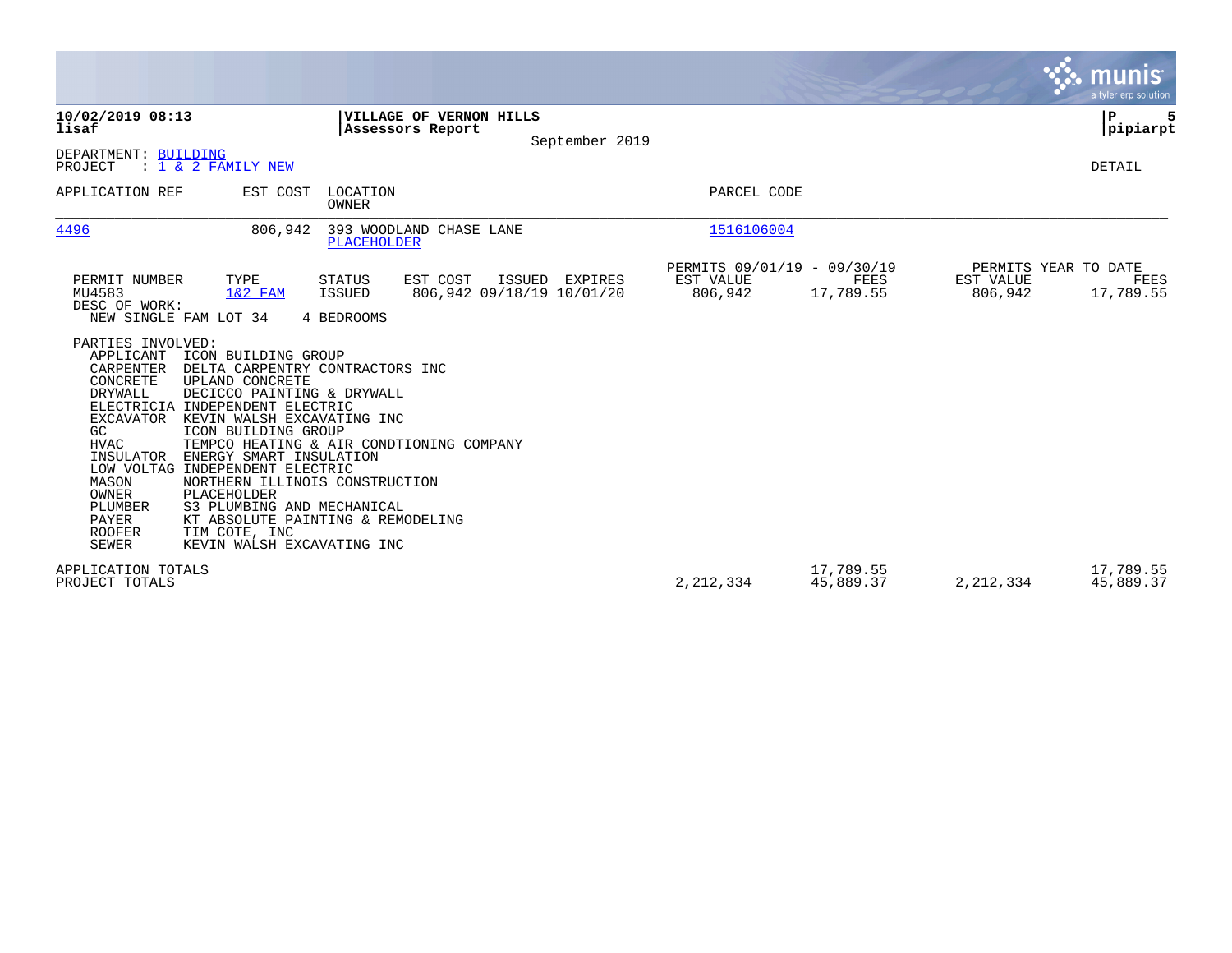|                                                                                                                                                                                                                                                                                                                                                                                                                                                                                                                                                                                                                                                                                                           |                                                                           |                |                                                       |                   |                                                | munis<br>a tyler erp solution |
|-----------------------------------------------------------------------------------------------------------------------------------------------------------------------------------------------------------------------------------------------------------------------------------------------------------------------------------------------------------------------------------------------------------------------------------------------------------------------------------------------------------------------------------------------------------------------------------------------------------------------------------------------------------------------------------------------------------|---------------------------------------------------------------------------|----------------|-------------------------------------------------------|-------------------|------------------------------------------------|-------------------------------|
| 10/02/2019 08:13<br>lisaf                                                                                                                                                                                                                                                                                                                                                                                                                                                                                                                                                                                                                                                                                 | VILLAGE OF VERNON HILLS<br>Assessors Report                               |                |                                                       |                   |                                                | l P<br>6<br> pipiarpt         |
| DEPARTMENT: BUILDING<br>PROJECT<br><u>COMMERCIAL ADDITION</u>                                                                                                                                                                                                                                                                                                                                                                                                                                                                                                                                                                                                                                             |                                                                           | September 2019 |                                                       |                   |                                                | <b>DETAIL</b>                 |
| APPLICATION REF                                                                                                                                                                                                                                                                                                                                                                                                                                                                                                                                                                                                                                                                                           | EST COST LOCATION<br>OWNER                                                |                | PARCEL CODE                                           |                   |                                                |                               |
| 4095<br>5,836,122                                                                                                                                                                                                                                                                                                                                                                                                                                                                                                                                                                                                                                                                                         | 145 NORTH MILWAUKEE AVE<br>HCP HB2 PARK @ VERNON HILLS LLC                |                | 1503301025                                            |                   |                                                |                               |
| TYPE<br>PERMIT NUMBER<br>MU4531<br><b>COM ADDT</b><br>DESC OF WORK:<br>ADDITION OF DINING ROOM WITH SCREENED PATIO                                                                                                                                                                                                                                                                                                                                                                                                                                                                                                                                                                                        | EST COST<br><b>STATUS</b><br>5,836,122 09/09/19 09/08/20<br><b>ISSUED</b> | ISSUED EXPIRES | PERMITS 09/01/19 - 09/30/19<br>EST VALUE<br>5,836,122 | FEES<br>58,872.91 | PERMITS YEAR TO DATE<br>EST VALUE<br>5,836,122 | FEES<br>58,872.91             |
| PARTIES INVOLVED:<br>APPLICANT<br>EARL SWENSSON ASSOCIATES INC<br>CARPENTER<br>MONARCH CONSTRUCTION<br>CONCRETE<br>EAGLE CONCRETE<br>DRYWALL<br>MONARCH CONSTRUCTION<br>ELECTRICIA BASSETT ELECTRICAL<br>EXCAVATOR EAGLE CONCRETE<br>FIRE SPRIN AUTOMATIC FIRE SYSTEMS INC<br>GC<br>HAREN CONTRACTING<br><b>HVAC</b><br>TEMPERATURE SERVICE CO<br>INSULATOR KREZ GROUP<br>SG KRAUSS COMPANY<br>IRON WORK<br>IRRIGATION BEARY LANDSCAPING<br>LOW VOLTAG NDP ELECTRIC, INC<br>MASON<br>ABLE MASONRY DEVELOPMENT<br>OCCUPANT<br>BROOKDALE OF VERNON HILLS<br>OWNER<br>PLUMBER<br>CORPORATE PLUMBING INC.<br>PAYER<br>BROOKDALE OF VERNON HILLS<br><b>ROOFER</b><br><b>DUSABLE</b><br>SEWER<br>EAGLE CONCRETE | HCP HB2 PARK @ VERNON HILLS LLC                                           |                |                                                       |                   |                                                |                               |
| APPLICATION TOTALS                                                                                                                                                                                                                                                                                                                                                                                                                                                                                                                                                                                                                                                                                        |                                                                           |                |                                                       | 58,872.91         |                                                | 58,872.91                     |
| 4301<br>900,000                                                                                                                                                                                                                                                                                                                                                                                                                                                                                                                                                                                                                                                                                           | 461 WEST TOWNLINE RD<br>RINACOVI LIMITED LLC                              |                | 1505110004                                            |                   |                                                |                               |
| PERMIT NUMBER<br>TYPE<br>MU4541<br>COM ADDT<br>DESC OF WORK:<br>COMMERCIAL ADDITION                                                                                                                                                                                                                                                                                                                                                                                                                                                                                                                                                                                                                       | <b>STATUS</b><br>EST COST<br>ISSUED<br>900,000 09/10/19 09/09/20          | ISSUED EXPIRES | PERMITS 09/01/19 - 09/30/19<br>EST VALUE<br>900,000   | FEES<br>12,654.00 | PERMITS YEAR TO DATE<br>EST VALUE<br>900,000   | FEES<br>12,654.00             |
| PARTIES INVOLVED:<br>ALARM<br>FOX VALLEY FIRE SYSTEM<br>BRECKENRIDGE HOMES<br>APPLICANT<br>CONCRETE<br>COVER CONCRETE<br>DRYWALL<br>DOMINGUEZ DRYWALL<br>ELECTRICIA R DREWNO ELECTRIC<br>EXCAVATOR RICHTER<br>FENCE<br>BRECKENRIDGE HOMES<br>FIRE SPRIN UNITED STATES ALLIANCE FIRE PROTECTION                                                                                                                                                                                                                                                                                                                                                                                                            |                                                                           |                |                                                       |                   |                                                |                               |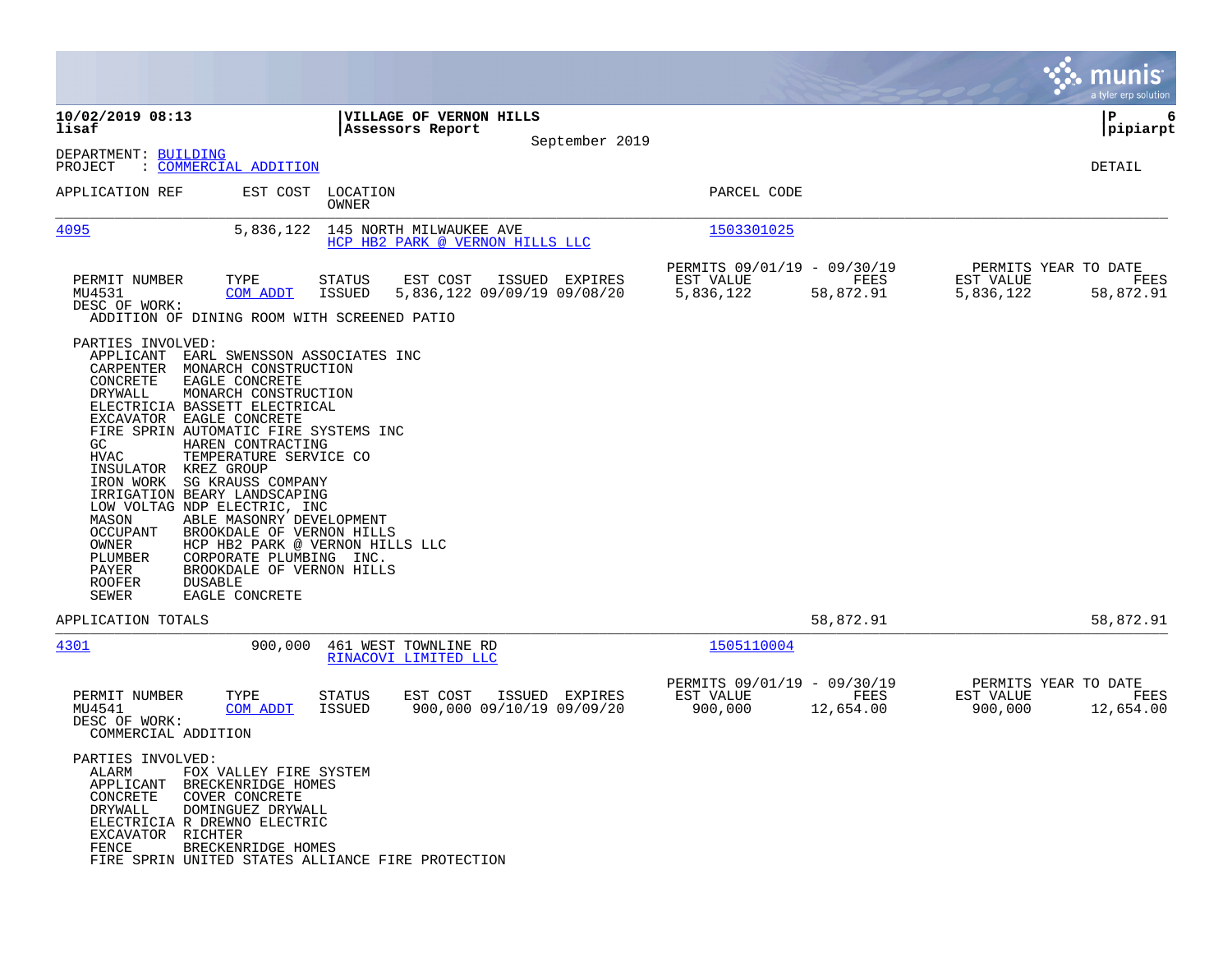|                                                                                                                                                          |                                                                                                                                                                                                                                                                                                            |             |                        |           | <b>munis</b><br>a tyler erp solution |
|----------------------------------------------------------------------------------------------------------------------------------------------------------|------------------------------------------------------------------------------------------------------------------------------------------------------------------------------------------------------------------------------------------------------------------------------------------------------------|-------------|------------------------|-----------|--------------------------------------|
| 10/02/2019 08:13<br>lisaf                                                                                                                                | VILLAGE OF VERNON HILLS<br>Assessors Report<br>September 2019                                                                                                                                                                                                                                              |             |                        |           | P<br> pipiarpt                       |
| DEPARTMENT: BUILDING<br>PROJECT                                                                                                                          | : COMMERCIAL ADDITION                                                                                                                                                                                                                                                                                      |             |                        |           | DETAIL                               |
| APPLICATION REF<br>GC<br>GC<br>GLASS<br><b>HVAC</b><br>INSULATOR<br>IRON WORK<br>MASON<br>OCCUPANT<br>OWNER<br>PLUMBER<br><b>ROOFER</b><br>SEWER<br>SIGN | EST COST<br>LOCATION<br>OWNER<br>BRECKENRIDGE HOMES<br>GODDARD SCHOOL<br>BRECKENRIDGE HOMES<br>NORTHERN AIR SYSTEMS INC<br>SERENOS<br>ADAMS STEEL SERVICE<br>POLBRO MASONRY<br>GODDARD SCHOOL<br>RINACOVI LIMITED LLC<br>BIAGI PLUMBING<br>CEDAR ROOFING COMPANY<br>BIES UNDERGROUND<br>BRECKENRIDGE HOMES | PARCEL CODE |                        |           |                                      |
| APPLICATION TOTALS<br>PROJECT TOTALS                                                                                                                     |                                                                                                                                                                                                                                                                                                            | 6,736,122   | 12,654.00<br>71,526.91 | 6,736,122 | 12,654.00<br>71,526.91               |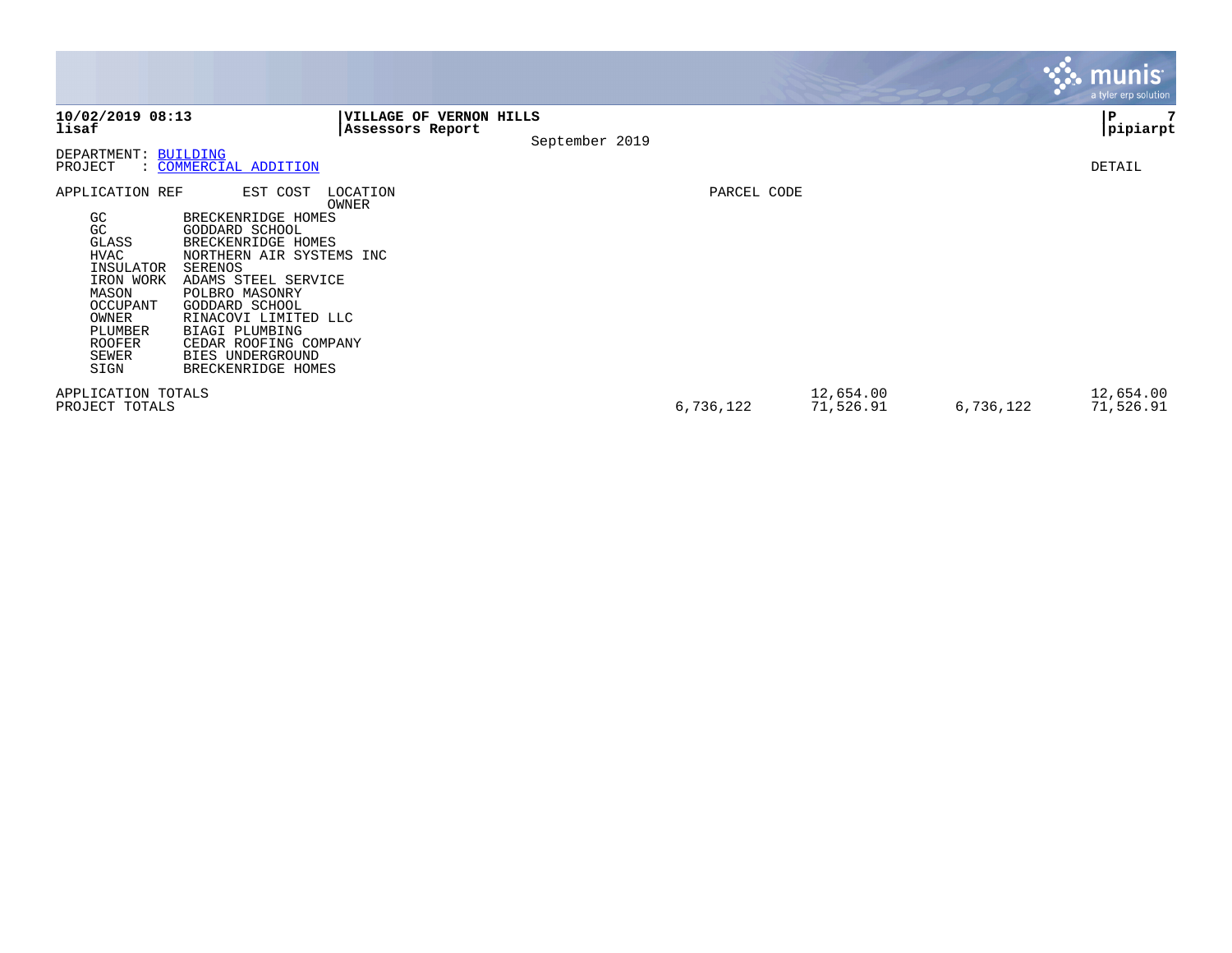|                                                                                                                                                                                                                                                                                                                                                                                                                                                                             |                                                                                    |                                                         | munis<br>a tyler erp solution                                                  |
|-----------------------------------------------------------------------------------------------------------------------------------------------------------------------------------------------------------------------------------------------------------------------------------------------------------------------------------------------------------------------------------------------------------------------------------------------------------------------------|------------------------------------------------------------------------------------|---------------------------------------------------------|--------------------------------------------------------------------------------|
| 10/02/2019 08:13<br>lisaf                                                                                                                                                                                                                                                                                                                                                                                                                                                   | VILLAGE OF VERNON HILLS<br>Assessors Report<br>September 2019                      |                                                         | l P<br>8<br> pipiarpt                                                          |
| DEPARTMENT: BUILDING<br>: COMMERCIAL ALTERATION<br>PROJECT                                                                                                                                                                                                                                                                                                                                                                                                                  |                                                                                    |                                                         | <b>DETAIL</b>                                                                  |
| APPLICATION REF<br>EST COST LOCATION                                                                                                                                                                                                                                                                                                                                                                                                                                        | OWNER                                                                              | PARCEL CODE                                             |                                                                                |
| 3522<br>493,000                                                                                                                                                                                                                                                                                                                                                                                                                                                             | 863 NORTH MILWAUKEE AVENUE 900<br>PLACEHOLDER                                      | 1134302008                                              |                                                                                |
| PERMIT NUMBER<br>TYPE<br>CO NO FEE<br>MU4622<br>DESC OF WORK:<br>BUILD OUT: ATHLETA                                                                                                                                                                                                                                                                                                                                                                                         | <b>STATUS</b><br>EST COST<br>ISSUED EXPIRES<br>COMPLT<br>493,000 09/27/19 09/26/20 | PERMITS 09/01/19 - 09/30/19<br>EST VALUE<br>0           | PERMITS YEAR TO DATE<br>FEES<br>EST VALUE<br>FEES<br>.00<br>$\mathbf 0$<br>.00 |
| PARTIES INVOLVED:<br>APPLICANT<br>BRR ARCHITECTURE<br>CARPENTER<br>RICK WHITE DEVELOPMENT<br>DRYWALL<br>ALANDE DRYWALL<br>ELECTRICIA GPEC<br>GC.<br>COMMERCIAL CONTRACTORS INC<br>GLASS<br>BUILDERS GLASS & MIRROR<br>HVAC<br>MAJOR HEATING & AIR<br>MASON<br>MLL TILE & STONE<br>OCCUPANT<br>ATHLETA<br>PLACEHOLDER<br>OWNER<br>PLUMBER<br>PROSPECTIVE PLUMBING CORP<br>PAYER<br>BRR ARCHITECTURE<br>PAYER<br>COMMERCIAL CONTRACTORS INC                                   |                                                                                    |                                                         |                                                                                |
| APPLICATION TOTALS                                                                                                                                                                                                                                                                                                                                                                                                                                                          |                                                                                    |                                                         | .00<br>.00                                                                     |
| 3912<br>30,000                                                                                                                                                                                                                                                                                                                                                                                                                                                              | 1000 NORTH BUTTERFIELD RD 1033<br>NEW CENTURY TOWN LLC                             | 1132300046                                              |                                                                                |
| PERMIT NUMBER<br>TYPE<br>MU4559<br>CO NO FEE<br>DESC OF WORK:<br>EXPAND SUITE 1033 INTO 1031                                                                                                                                                                                                                                                                                                                                                                                | STATUS<br>EST COST<br>ISSUED EXPIRES<br>COMPLT<br>30,000 09/13/19 09/12/20         | PERMITS 09/01/19 - 09/30/19<br>EST VALUE<br>$\mathbf 0$ | PERMITS YEAR TO DATE<br>FEES<br>EST VALUE<br>FEES<br>.00<br>$\mathbf 0$<br>.00 |
| PARTIES INVOLVED:<br>APPLICANT<br>CRAIG/STEVEN DEVELOPMENT<br>CARPENTER<br>CRAIG/STEVEN DEVELOPMENT<br>DRYWALL<br>CRAIG/STEVEN DEVELOPMENT<br>ELECTRICIA VANS ELECTRIC<br>GC.<br>CRAIG/STEVEN DEVELOPMENT<br>GC<br>1000 BUTTERFIELD OPERATING ACCOUNT<br><b>HVAC</b><br>AIRE SERVICES<br>OCCUPANT<br>CFT PACKAGING USA, INC<br>OWNER<br>NEW CENTURY TOWN LLC<br>PLUMBER<br>MAS PLUMBING<br>PAYER<br>CRAIG/STEVEN DEVELOPMENT<br>PAYER<br>1000 BUTTERFIELD OPERATING ACCOUNT |                                                                                    |                                                         |                                                                                |
| APPLICATION TOTALS                                                                                                                                                                                                                                                                                                                                                                                                                                                          |                                                                                    |                                                         | .00<br>.00                                                                     |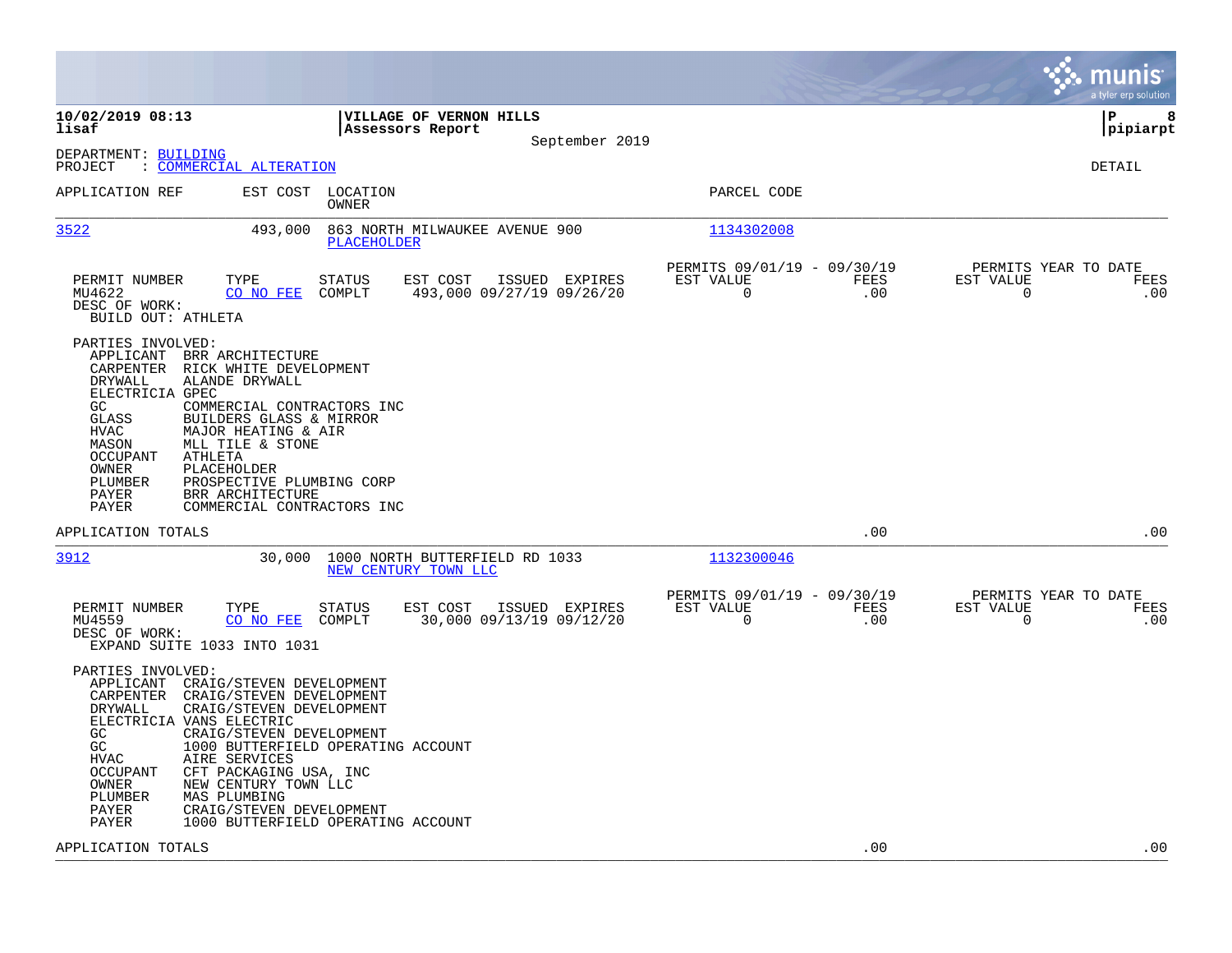|                                                                                                                             |                                                                                                                                                                                                                                         |                                |                                                                                                          |                                  |                                                     |                  |                      | munis<br>a tyler erp solution            |
|-----------------------------------------------------------------------------------------------------------------------------|-----------------------------------------------------------------------------------------------------------------------------------------------------------------------------------------------------------------------------------------|--------------------------------|----------------------------------------------------------------------------------------------------------|----------------------------------|-----------------------------------------------------|------------------|----------------------|------------------------------------------|
| 10/02/2019 08:13<br>lisaf<br>3920                                                                                           | 80,000                                                                                                                                                                                                                                  |                                | <b>VILLAGE OF VERNON HILLS</b><br>Assessors Report<br>958 CORPORATE WOODS PARKWAY<br>VAN VLISSINGEN & CO |                                  | 1510302053                                          |                  |                      | l P<br>9<br> pipiarpt                    |
| PERMIT NUMBER                                                                                                               | TYPE                                                                                                                                                                                                                                    | <b>STATUS</b>                  | EST COST                                                                                                 | ISSUED EXPIRES<br>September 2019 | PERMITS 09/01/19 - 09/30/19<br>EST VALUE            | FEES             | EST VALUE            | PERMITS YEAR TO DATE<br>FEES             |
| DEPARTMENT: BUILDING<br>PROJECT                                                                                             | : COMMERCIAL ALTERATION                                                                                                                                                                                                                 |                                |                                                                                                          |                                  |                                                     |                  |                      | DETAIL                                   |
| APPLICATION REF                                                                                                             |                                                                                                                                                                                                                                         | EST COST LOCATION              |                                                                                                          |                                  | PARCEL CODE                                         |                  |                      |                                          |
| MU4514<br>DESC OF WORK:<br>TENANT BUILD OUT                                                                                 | CO NO FEE COMPLT                                                                                                                                                                                                                        | OWNER                          |                                                                                                          | 80,000 09/05/19 09/04/20         | $\mathbf 0$                                         | .00              | $\Omega$             | .00                                      |
| PARTIES INVOLVED:<br>APPLICANT<br>CARPENTER<br>DRYWALL<br>GC<br><b>HVAC</b><br><b>OCCUPANT</b><br>OWNER<br>PLUMBER<br>PAYER | BUILD CORPS INC<br>BUILD CORPS INC<br>BUILD CORPS INC<br>ELECTRICIA HOMESTEAD ELECTRIC<br>BUILD CORPS INC<br>EHMS MECHANICAL SERVICES<br>GORILLA ATHLETIC LLC<br>VAN VLISSINGEN & CO<br>HARTWIG PLUMBING AND HEATING<br>BUILD CORPS INC |                                |                                                                                                          |                                  |                                                     |                  |                      |                                          |
| APPLICATION TOTALS                                                                                                          |                                                                                                                                                                                                                                         |                                |                                                                                                          |                                  |                                                     | .00              |                      | .00                                      |
| 4262                                                                                                                        | 279,909                                                                                                                                                                                                                                 |                                | 700 NORTH MILWAUKEE AVENUE 134<br>HAWTHORN HILLS SOUARE 1687 LLC                                         |                                  | 1504201051                                          |                  |                      |                                          |
| PERMIT NUMBER<br>MU4569<br>DESC OF WORK:<br>COMMERCIAL ALTERATION                                                           | TYPE<br>COM ALT                                                                                                                                                                                                                         | <b>STATUS</b><br><b>ISSUED</b> | EST COST<br>279,909 09/16/19 09/30/20                                                                    | ISSUED EXPIRES                   | PERMITS 09/01/19 - 09/30/19<br>EST VALUE<br>279,909 | FEES<br>2,999.10 | EST VALUE<br>279,909 | PERMITS YEAR TO DATE<br>FEES<br>2,999.10 |
| PARTIES INVOLVED:<br>APPLICANT PARKWAY C&A LP<br>GC.<br><b>OCCUPANT</b><br>OWNER<br>PLUMBER<br>PAYER<br>PAYER               | ELECTRICIA ORCHARD ELECTRIC<br>PARKWAY C&A LP<br>CHUCK E CHEESE<br>HAWTHORN HILLS SQUARE 1687 LLC<br>J+R HERRA<br>PARKWAY C&A LP<br>PARKWAY C&A LP                                                                                      |                                |                                                                                                          |                                  |                                                     |                  |                      |                                          |
| APPLICATION TOTALS                                                                                                          |                                                                                                                                                                                                                                         |                                |                                                                                                          |                                  |                                                     | 2,999.10         |                      | 2,999.10                                 |
| 4327                                                                                                                        | 646,000                                                                                                                                                                                                                                 |                                | 300 NORTH MILWAUKEE AVE<br>PWA CONTINENTAL EXECUTIVE PARKE, LP                                           |                                  | 1503302030                                          |                  |                      |                                          |
| PERMIT NUMBER<br>MU4527<br>DESC OF WORK:<br>COMMERCIAL ALTERATION                                                           | TYPE<br>COM ALT                                                                                                                                                                                                                         | <b>STATUS</b><br><b>ISSUED</b> | EST COST<br>646,000 09/09/19 09/30/20                                                                    | ISSUED EXPIRES                   | PERMITS 09/01/19 - 09/30/19<br>EST VALUE<br>646,000 | FEES<br>6,660.00 | EST VALUE<br>646,000 | PERMITS YEAR TO DATE<br>FEES<br>6,660.00 |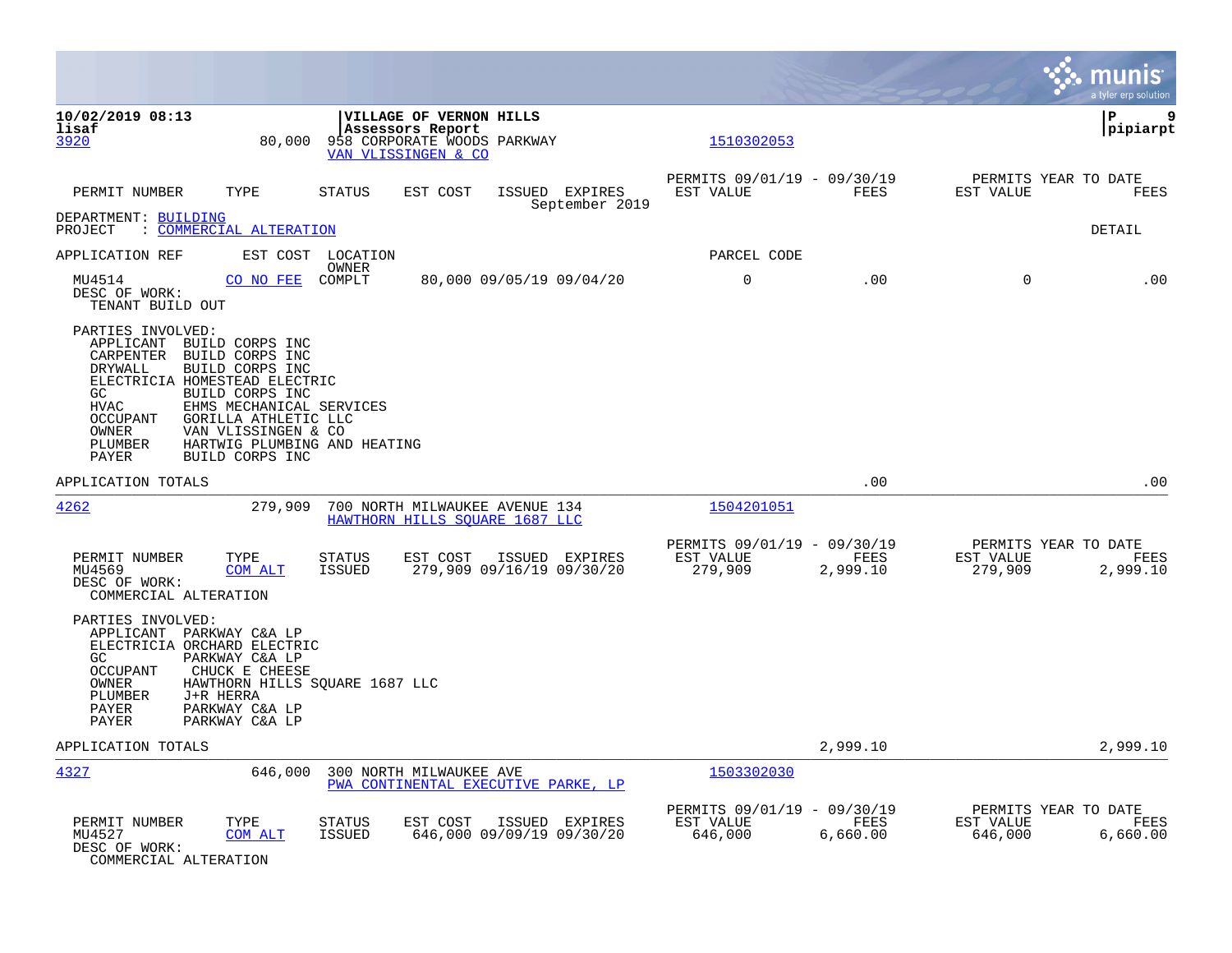|                                                                                                                                                                                                                                          |                                                                                                                                                                                                                                                                                                                                                                                                                        |                                                    |                |                                                     |                  | munis<br>a tyler erp solution                                    |
|------------------------------------------------------------------------------------------------------------------------------------------------------------------------------------------------------------------------------------------|------------------------------------------------------------------------------------------------------------------------------------------------------------------------------------------------------------------------------------------------------------------------------------------------------------------------------------------------------------------------------------------------------------------------|----------------------------------------------------|----------------|-----------------------------------------------------|------------------|------------------------------------------------------------------|
| 10/02/2019 08:13<br>lisaf                                                                                                                                                                                                                |                                                                                                                                                                                                                                                                                                                                                                                                                        | <b>VILLAGE OF VERNON HILLS</b><br>Assessors Report |                |                                                     |                  | l P<br>10<br> pipiarpt                                           |
|                                                                                                                                                                                                                                          |                                                                                                                                                                                                                                                                                                                                                                                                                        |                                                    | September 2019 |                                                     |                  |                                                                  |
| DEPARTMENT: BUILDING<br>PROJECT                                                                                                                                                                                                          | : COMMERCIAL ALTERATION                                                                                                                                                                                                                                                                                                                                                                                                |                                                    |                |                                                     |                  | DETAIL                                                           |
| APPLICATION REF<br>PARTIES INVOLVED:<br>APPLICANT PEPPER CONSTRUCTION<br>CARPENTER PEPPER CONSTRUCTION<br>DRYWALL<br>ELECTRICIA KELSO-BURNETT<br>GC.<br><b>HVAC</b><br>LOW VOLTAG KELSO-BURNETT<br>OCCUPANT<br>OWNER<br>PLUMBER<br>PAYER | EST COST<br>LOCATION<br>OWNER<br>PEPPER CONSTRUCTION<br>FIRE SPRIN CHICAGO FIRE PROTECTION<br>PEPPER CONSTRUCTION<br>SHERMAN MECHANICAL<br>BAXTER CREDIT UNION<br>PWA CONTINENTAL EXECUTIVE PARKE, LP<br>GREAT LAKES PLUMBING & HEATING CO<br>PEPPER CONSTRUCTION                                                                                                                                                      |                                                    |                | PARCEL CODE                                         |                  |                                                                  |
| APPLICATION TOTALS                                                                                                                                                                                                                       |                                                                                                                                                                                                                                                                                                                                                                                                                        |                                                    |                |                                                     | 6,660.00         | 6,660.00                                                         |
| 4330                                                                                                                                                                                                                                     | 750,000<br><b>VOLTA</b>                                                                                                                                                                                                                                                                                                                                                                                                | 925 NORTH MILWAUKEE AVENUE 500                     |                | 1134302008                                          |                  |                                                                  |
| PERMIT NUMBER<br>MU4521<br>DESC OF WORK:<br>COMMERCIAL ALTERATION                                                                                                                                                                        | TYPE<br>STATUS<br><b>ISSUED</b><br>COM ALT                                                                                                                                                                                                                                                                                                                                                                             | EST COST<br>750,000 09/06/19 09/27/20              | ISSUED EXPIRES | PERMITS 09/01/19 - 09/30/19<br>EST VALUE<br>750,000 | FEES<br>7,700.00 | PERMITS YEAR TO DATE<br>EST VALUE<br>FEES<br>7,700.00<br>750,000 |
| PARTIES INVOLVED:<br>DRYWALL<br>ELECTRICIA SCOTT KUROWSKI<br>GC<br>GC<br>BM VERNON<br>GLASS<br><b>HVAC</b><br>INSULATOR<br>ANI<br>IRON WORK<br>OCCUPANT<br>OWNER<br><b>VOLTA</b><br>PLUMBER<br>PAYER<br>ROOFER<br>SIGN                   | APPLICANT J GUNNAR CONSTRUCTION MANAGEMENT INC<br>CARPENTER J GUNNAR CONSTRUCTION MANAGEMENT INC<br>J GUNNAR CONSTRUCTION MANAGEMENT INC<br>FIRE SPRIN ABSOLUTE FIRE PROTECTION<br>J GUNNAR CONSTRUCTION MANAGEMENT INC<br>CARDINAL GLASS<br>MODEM AIR SOLUTIONS<br>CHI TOWN STEEL<br>BUTTERMILK CAFE<br>RK COMPANY CONTRACTING LLC<br>J GUNNAR CONSTRUCTION MANAGEMENT INC<br>OLSSON ROOFING CO INC<br>AURORA SIGN CO |                                                    |                |                                                     |                  |                                                                  |
| APPLICATION TOTALS                                                                                                                                                                                                                       |                                                                                                                                                                                                                                                                                                                                                                                                                        |                                                    |                |                                                     | 7,700.00         | 7,700.00                                                         |
| 4371                                                                                                                                                                                                                                     | 100,000                                                                                                                                                                                                                                                                                                                                                                                                                | 931 NORTH MILWAUKEE AVENUE 100<br>REGENCY CENTERS  |                | 1134302008                                          |                  |                                                                  |
| PERMIT NUMBER                                                                                                                                                                                                                            | TYPE<br><b>STATUS</b>                                                                                                                                                                                                                                                                                                                                                                                                  | EST COST                                           | ISSUED EXPIRES | PERMITS 09/01/19 - 09/30/19<br>EST VALUE            | FEES             | PERMITS YEAR TO DATE<br><b>FEES</b><br>EST VALUE                 |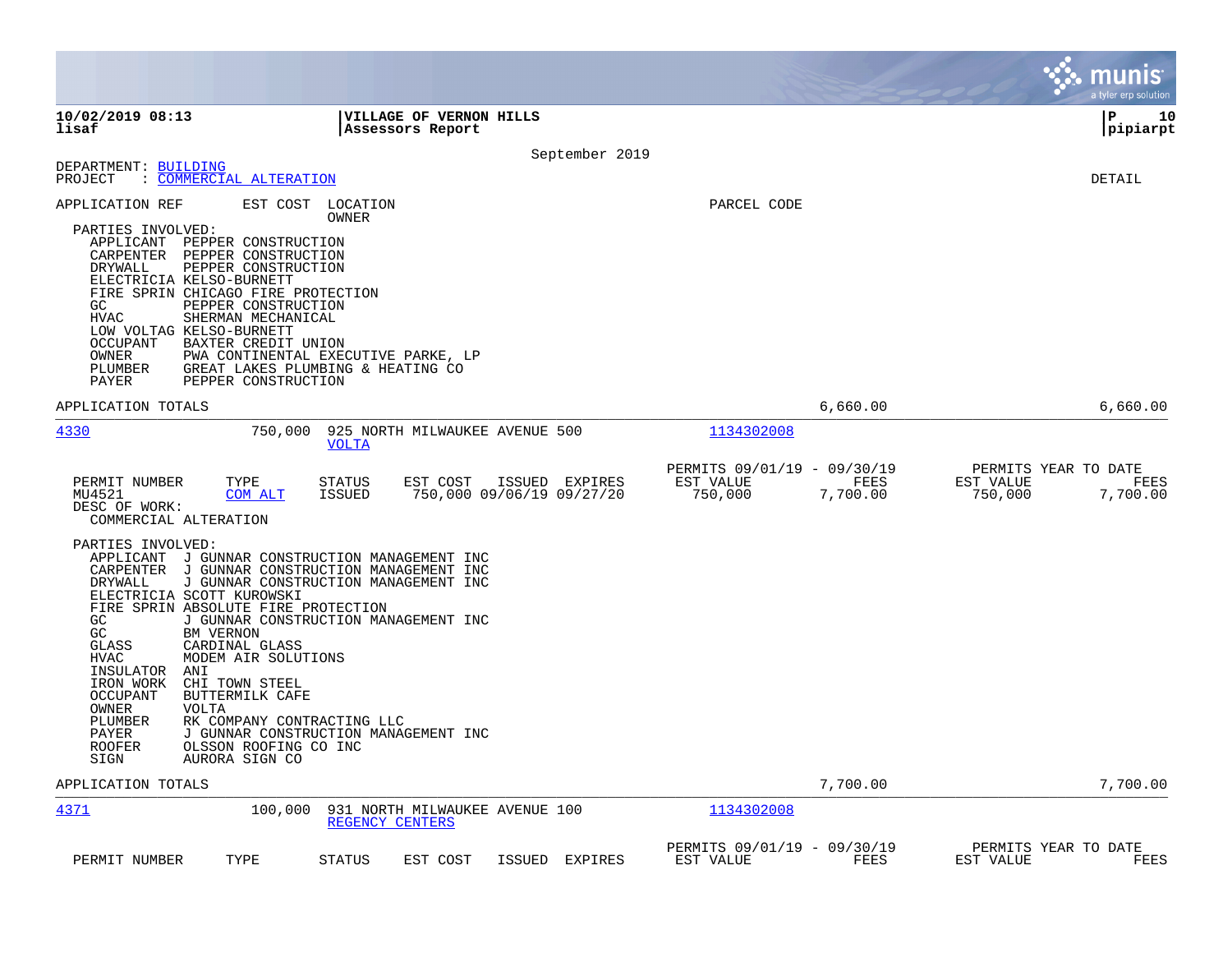|                                                                                                                                                                                                                                                                                                                                                                                                                                                                |                                                                    |                |                                                       |                   |                                                | <b>munis</b><br>a tyler erp solution |
|----------------------------------------------------------------------------------------------------------------------------------------------------------------------------------------------------------------------------------------------------------------------------------------------------------------------------------------------------------------------------------------------------------------------------------------------------------------|--------------------------------------------------------------------|----------------|-------------------------------------------------------|-------------------|------------------------------------------------|--------------------------------------|
| 10/02/2019 08:13<br>lisaf                                                                                                                                                                                                                                                                                                                                                                                                                                      | VILLAGE OF VERNON HILLS<br>Assessors Report                        | September 2019 |                                                       |                   |                                                | P<br>11<br> pipiarpt                 |
| DEPARTMENT: BUILDING<br>PROJECT<br>: COMMERCIAL ALTERATION                                                                                                                                                                                                                                                                                                                                                                                                     |                                                                    |                |                                                       |                   |                                                | DETAIL                               |
| EST COST<br>APPLICATION REF                                                                                                                                                                                                                                                                                                                                                                                                                                    | LOCATION                                                           |                | PARCEL CODE                                           |                   |                                                |                                      |
| MU4535<br>COM ALT<br>DESC OF WORK:<br>FIRST TIME INTERIOR BUILD OUT OF NAIL SALON                                                                                                                                                                                                                                                                                                                                                                              | OWNER<br><b>ISSUED</b><br>100,000 09/10/19 09/09/20                |                | 100,000                                               | 1,200.00          | 100,000                                        | 1,200.00                             |
| PARTIES INVOLVED:<br>ALARM<br>OMEGA PRO SYSTEMS<br>APPLICANT<br>GENSBURG LTD<br>ELECTRICIA ELECTRICAL POWER SERVICE<br>FIRE SPRIN OMEGA PRO SYSTEMS<br>GC<br>DND CONSTRUCTION GROUP<br>GLASS<br>GALAXY GLASS & MIRROR<br>HVAC<br>C & K ENGINEERING<br>CLASSY NAILS AND SPA<br>OCCUPANT<br>REGENCY CENTERS<br>OWNER<br>PLUMBER<br>DND PLUMBING<br>GENSBURG LTD<br>PAYER                                                                                         |                                                                    |                |                                                       |                   |                                                |                                      |
| APPLICATION TOTALS                                                                                                                                                                                                                                                                                                                                                                                                                                             |                                                                    |                |                                                       | 1,200.00          |                                                | 1,200.00                             |
| 4393<br>400,000                                                                                                                                                                                                                                                                                                                                                                                                                                                | 151 EAST TOWNLINE RD<br>GENDELL PARTNERS VERNON HILLS II, LLC      |                | 1504109003                                            |                   |                                                |                                      |
| PERMIT NUMBER<br>TYPE<br>MU4540<br>COM ALT<br>DESC OF WORK:<br>COMMERCIAL ALTERATIONS - JAMESON'S CHARHOUSE                                                                                                                                                                                                                                                                                                                                                    | STATUS<br>EST COST<br><b>ISSUED</b><br>400,000 09/10/19 09/27/20   | ISSUED EXPIRES | PERMITS 09/01/19 - 09/30/19<br>EST VALUE<br>400,000   | FEES<br>4,200.00  | PERMITS YEAR TO DATE<br>EST VALUE<br>400,000   | FEES<br>4,200.00                     |
| PARTIES INVOLVED:<br>APPLICANT DXU ARCHITECTS<br>CARPENTER<br>CONTINENTAL PRO SERVICES<br>DRYWALL<br>MASF CONSTRUCTION<br>ELECTRICIA KDS ELECTRIC<br>FIRE SPRIN NOVA FIRE PROTECTION<br>GC<br>CONTINENTAL PRO SERVICES<br>GC<br>JAMESON'S CHARHOUSE<br><b>HVAC</b><br>PERFECT TEMPERATURE CONTROL<br>FDI INSULATION INC<br>INSULATOR<br>MASON<br>CONTINENTAL MASONRY<br>OCCUPANT<br>JAMESON'S<br>OWNER<br>PLUMBER<br>ACCOMPLISHED J<br>PAYER<br>DXU ARCHITECTS | GENDELL PARTNERS VERNON HILLS II, LLC<br>PLUMBING                  |                |                                                       |                   |                                                |                                      |
| APPLICATION TOTALS                                                                                                                                                                                                                                                                                                                                                                                                                                             |                                                                    |                |                                                       | 4,200.00          |                                                | 4,200.00                             |
| 4401<br>1,100,000                                                                                                                                                                                                                                                                                                                                                                                                                                              | 380 NORTH FAIRWAY DR<br>199 LLC ATTN RICHARD WOLDENBERG            |                | 1504303109                                            |                   |                                                |                                      |
| TYPE<br>PERMIT NUMBER<br>MU4566<br>COM ALT                                                                                                                                                                                                                                                                                                                                                                                                                     | EST COST<br><b>STATUS</b><br>ISSUED<br>1,100,000 09/16/19 09/25/20 | ISSUED EXPIRES | PERMITS 09/01/19 - 09/30/19<br>EST VALUE<br>1,100,000 | FEES<br>11,300.00 | PERMITS YEAR TO DATE<br>EST VALUE<br>1,100,000 | FEES<br>11,300.00                    |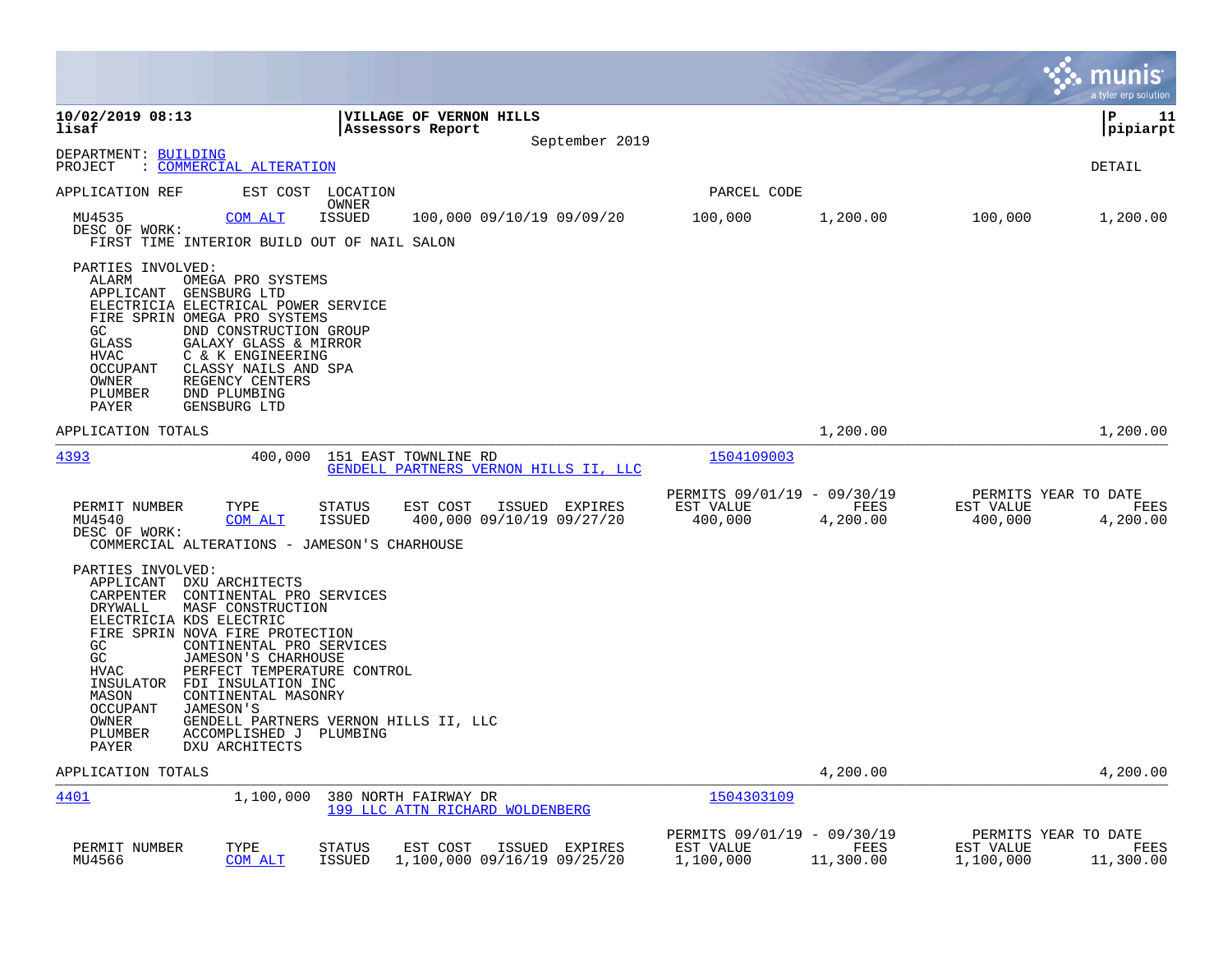|                                                                                                                                                                                                                                                                                                                                                                                                                                                                              |                                                                                             |                                         |                                 |                     | munis<br>a tyler erp solution            |
|------------------------------------------------------------------------------------------------------------------------------------------------------------------------------------------------------------------------------------------------------------------------------------------------------------------------------------------------------------------------------------------------------------------------------------------------------------------------------|---------------------------------------------------------------------------------------------|-----------------------------------------|---------------------------------|---------------------|------------------------------------------|
| 10/02/2019 08:13<br>lisaf                                                                                                                                                                                                                                                                                                                                                                                                                                                    | VILLAGE OF VERNON HILLS<br>Assessors Report<br>September 2019                               |                                         |                                 |                     | P<br>12<br> pipiarpt                     |
| DEPARTMENT: BUILDING<br>: COMMERCIAL ALTERATION<br>PROJECT                                                                                                                                                                                                                                                                                                                                                                                                                   |                                                                                             |                                         |                                 |                     | DETAIL                                   |
| APPLICATION REF<br>EST COST<br>DESC OF WORK:<br>COMMERCIAL ALTERATION<br>PARTIES INVOLVED:<br>ALARM<br>SMG SECURITY SYSTEMS<br>APPLICANT<br>MCNELLY SERVICES INC<br><b>CARPENTER</b><br>PRIORITY CONSTRUCTION<br>CONCRETE<br>MCNELLY SERVICES INC<br><b>DRYWALL</b><br>PRIORITY CONSTRUCTION<br>ELECTRICIA JTM ELECTRICAL<br>FIRE SPRIN USA FIRE PROTECTION<br>GC<br>MCNELLY SERVICES INC<br><b>HVAC</b><br>ASSURANCE HEATING & AIR<br>LEARNING RESOURCES<br><b>OCCUPANT</b> | LOCATION<br>OWNER                                                                           | PARCEL CODE                             |                                 |                     |                                          |
| OWNER<br>PLUMBER<br>MCNELLY SERVICES INC<br><b>ROOFER</b><br>ALL AMERICAN ROOFING                                                                                                                                                                                                                                                                                                                                                                                            | 199 LLC ATTN RICHARD WOLDENBERG                                                             |                                         |                                 |                     |                                          |
| APPLICATION TOTALS                                                                                                                                                                                                                                                                                                                                                                                                                                                           |                                                                                             |                                         | 11,300.00                       |                     | 11,300.00                                |
| 4410<br>79,064                                                                                                                                                                                                                                                                                                                                                                                                                                                               | 720 CORPORATE WOODS PKY<br>VAN VLISSINGEN & CO                                              | 1509401058                              |                                 |                     |                                          |
| PERMIT NUMBER<br>TYPE<br>MU4620<br>COM ALT<br>DESC OF WORK:<br>INTERIOR REMODEL                                                                                                                                                                                                                                                                                                                                                                                              | <b>STATUS</b><br>EST COST<br>ISSUED<br>EXPIRES<br><b>ISSUED</b><br>79,064 09/27/19 09/26/20 | PERMITS 09/01/19<br>EST VALUE<br>79,064 | $-09/30/19$<br>FEES<br>1,109.64 | EST VALUE<br>79,064 | PERMITS YEAR TO DATE<br>FEES<br>1,109.64 |
| PARTIES INVOLVED:<br>CARPENTER TH AND MAX CONSTRUCTION<br>DRYWALL<br>TH AND MAX CONSTRUCTION<br>ELECTRICIA AAA ELECTRIC CONTRACTING CO<br>FIRE SPRIN RAM FIRE PROTECTION<br>GC<br>CONSTRUCTION DESIGN SERVICES<br>GC<br>SHANNON POHL BADMINTON ACADEMY<br>HVAC<br>SERVICE MECHANICAL<br>OWNER<br>VAN VLISSINGEN & CO<br>PLUMBER<br><b>PAYER</b><br>CONSTRUCTION DESIGN SERVICES                                                                                              | WILLIAM PLUMBING & REMODELING INC                                                           |                                         |                                 |                     |                                          |
| APPLICATION TOTALS<br>PROJECT TOTALS                                                                                                                                                                                                                                                                                                                                                                                                                                         |                                                                                             | 3,354,973                               | 1,109.64<br>35,168.74           | 3,354,973           | 1,109.64<br>35,168.74                    |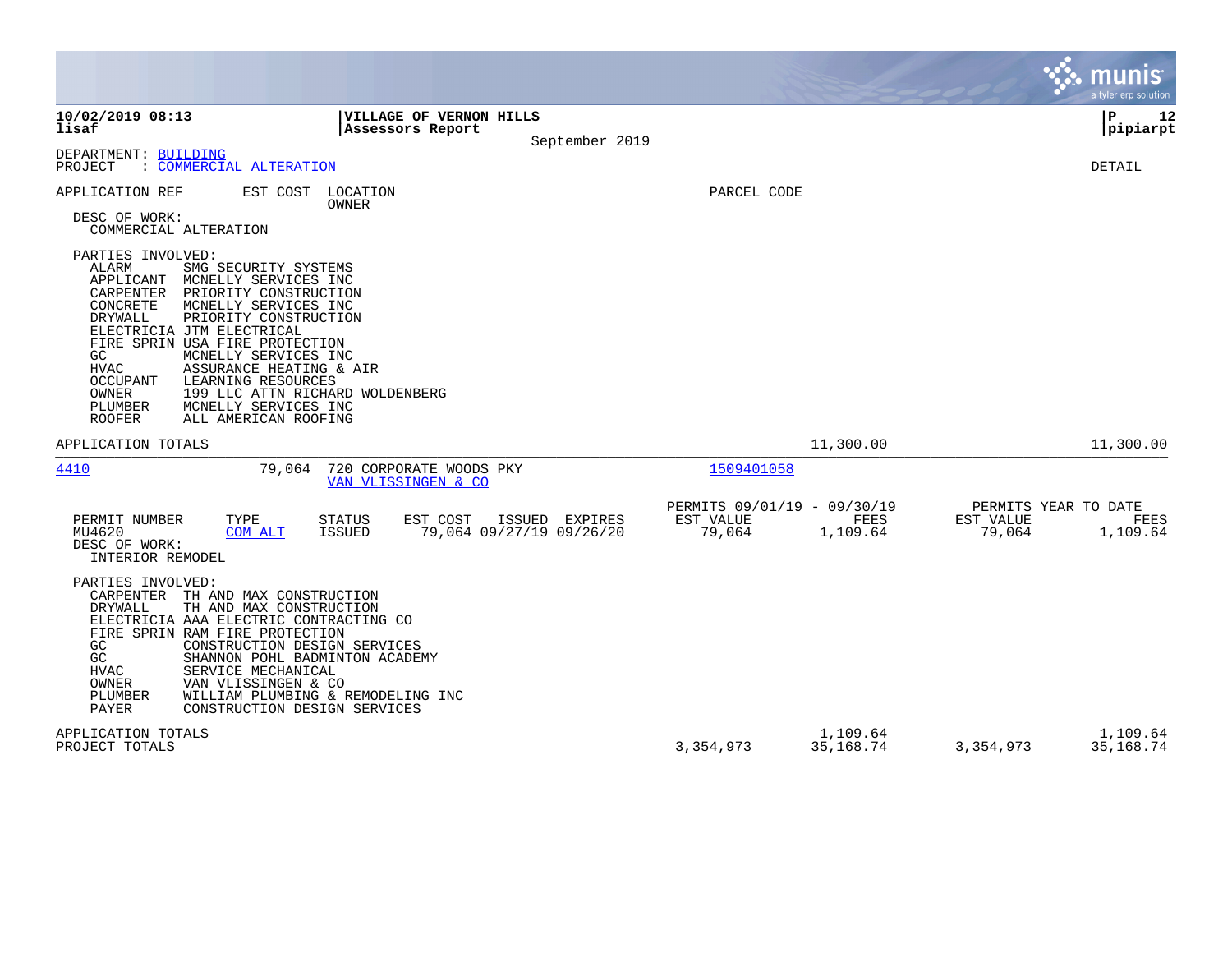|                                                                                                                                                                                                                                                           |                                                                                                                                  |                |                                                            |                |                                                     | munis<br>a tyler erp solution |
|-----------------------------------------------------------------------------------------------------------------------------------------------------------------------------------------------------------------------------------------------------------|----------------------------------------------------------------------------------------------------------------------------------|----------------|------------------------------------------------------------|----------------|-----------------------------------------------------|-------------------------------|
| 10/02/2019 08:13<br>lisaf                                                                                                                                                                                                                                 | VILLAGE OF VERNON HILLS<br>Assessors Report                                                                                      |                |                                                            |                |                                                     | 13<br>IΡ<br> pipiarpt         |
| DEPARTMENT: BUILDING<br>PROJECT<br>: AC/FURNACE                                                                                                                                                                                                           |                                                                                                                                  | September 2019 |                                                            |                |                                                     | DETAIL                        |
| APPLICATION REF                                                                                                                                                                                                                                           | EST COST LOCATION<br>OWNER                                                                                                       |                | PARCEL CODE                                                |                |                                                     |                               |
| 4409<br>25,708                                                                                                                                                                                                                                            | 450 NORTH MILWAUKEE AVE<br>HOTEL VERNON HILLS LP                                                                                 |                | 1503103004                                                 |                |                                                     |                               |
| PERMIT NUMBER<br>TYPE<br>MU4528<br>AC/FURN<br>DESC OF WORK:<br>AIR HANDLER & CONDENSOR                                                                                                                                                                    | STATUS<br>EST COST<br>25,708 09/09/19 09/08/20<br>ISSUED                                                                         | ISSUED EXPIRES | PERMITS 09/01/19 - 09/30/19<br>EST VALUE<br>$\overline{0}$ | FEES<br>257.08 | PERMITS YEAR TO DATE<br>EST VALUE<br>$\overline{0}$ | FEES<br>257.08                |
| PARTIES INVOLVED:<br>APPLICANT HOTEL INDIGO<br>ELECTRICIA TOPTEC HEATING, COOLING, PLUMBING & ELEC<br>GC.<br>HOTEL INDIGO<br>ALTHOFF INDUSTRIES<br>HVAC<br>HOTEL INDIGO<br>OCCUPANT<br>OWNER<br>HOTEL VERNON HILLS LP<br>PLUMBER<br>PAYER<br>HOTEL INDIGO | TOPTEC HEATING, COOLING, PLUMBING & ELEC                                                                                         |                |                                                            |                |                                                     |                               |
| APPLICATION TOTALS                                                                                                                                                                                                                                        |                                                                                                                                  |                |                                                            | 257.08         |                                                     | 257.08                        |
| 4495                                                                                                                                                                                                                                                      | 5,500 1846 TREVINO TER<br>JUDITH M OCLON                                                                                         |                | 1129311086                                                 |                |                                                     |                               |
| PERMIT NUMBER<br>TYPE<br>MU4496<br>AC/FURN<br>DESC OF WORK:<br>CONDENSOR REPLACEMENT                                                                                                                                                                      | EST COST<br>STATUS<br>5,500 09/03/19 09/02/20<br>ISSUED                                                                          | ISSUED EXPIRES | PERMITS 09/01/19 - 09/30/19<br>EST VALUE<br>$\Omega$       | FEES<br>55.00  | PERMITS YEAR TO DATE<br>EST VALUE<br>0              | FEES<br>55.00                 |
| PARTIES INVOLVED:<br>APPLICANT<br>GC.<br>JUDITH M OCLON<br>OWNER<br>PAYER                                                                                                                                                                                 | ABC PLUMBING, HEATING, COOLING, ELECTRIC<br>ABC PLUMBING, HEATING, COOLING, ELECTRIC<br>ABC PLUMBING, HEATING, COOLING, ELECTRIC |                |                                                            |                |                                                     |                               |
| APPLICATION TOTALS                                                                                                                                                                                                                                        |                                                                                                                                  |                |                                                            | 55.00          |                                                     | 55.00                         |
| 4497                                                                                                                                                                                                                                                      | 9,000 105 APPIAN WAY<br>OFIR & ANAT MARX                                                                                         |                | 1505426010                                                 |                |                                                     |                               |
| PERMIT NUMBER<br>TYPE<br>MU4497<br>AC/FURN<br>DESC OF WORK:<br>CONDENSOR REPLACING EXISTING                                                                                                                                                               | STATUS<br>EST COST ISSUED EXPIRES<br>9,000 09/03/19 09/23/20<br>COMPLT                                                           |                | PERMITS 09/01/19 - 09/30/19<br>EST VALUE<br>$\Omega$       | FEES<br>90.00  | PERMITS YEAR TO DATE<br>EST VALUE<br>$\Omega$       | FEES<br>90.00                 |
| PARTIES INVOLVED:<br>ARS OF ILLINOIS<br>GC<br>OWNER<br>OFIR & ANAT MARX<br>PAYER<br>ARS OF ILLINOIS                                                                                                                                                       |                                                                                                                                  |                |                                                            |                |                                                     |                               |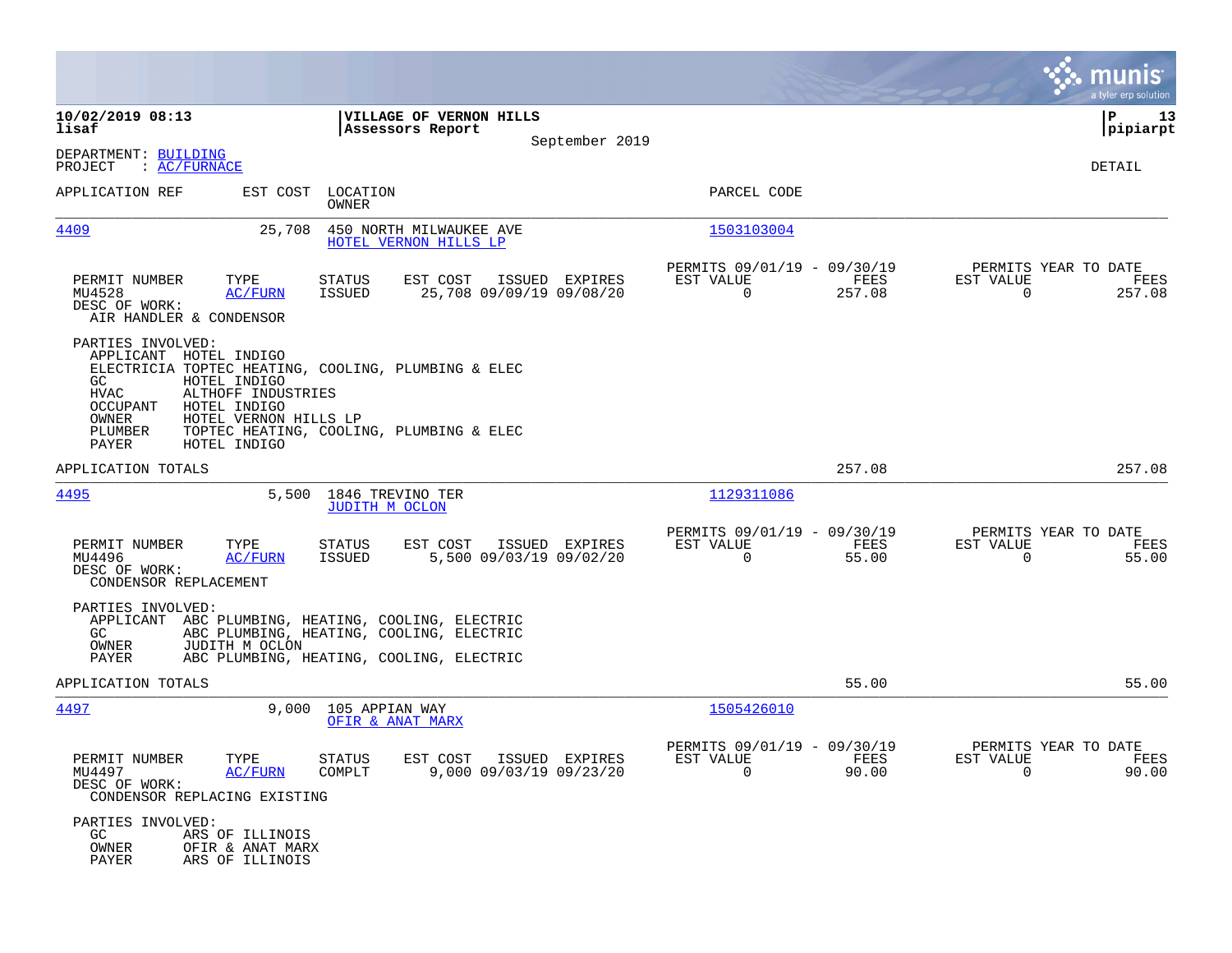|                                                                                                                                                                                                               |                                            |                                                      |                |                                                  | munis<br>a tyler erp solution |
|---------------------------------------------------------------------------------------------------------------------------------------------------------------------------------------------------------------|--------------------------------------------|------------------------------------------------------|----------------|--------------------------------------------------|-------------------------------|
| 10/02/2019 08:13<br>VILLAGE OF VERNON HILLS<br>lisaf<br>Assessors Report                                                                                                                                      | September 2019                             |                                                      |                |                                                  | l P<br>14<br> pipiarpt        |
| DEPARTMENT: BUILDING<br>: <u>AC/FURNACE</u><br>PROJECT                                                                                                                                                        |                                            |                                                      |                |                                                  | <b>DETAIL</b>                 |
| APPLICATION REF<br>EST COST<br>LOCATION<br>OWNER                                                                                                                                                              |                                            | PARCEL CODE                                          |                |                                                  |                               |
| APPLICATION TOTALS                                                                                                                                                                                            |                                            |                                                      | 90.00          |                                                  | 90.00                         |
| 4500<br>3,500<br>331 SUTCLIFFE CIR<br>MANUEL E & THERESA M GARCIA                                                                                                                                             |                                            | 1508401020                                           |                |                                                  |                               |
| EST COST<br>PERMIT NUMBER<br>TYPE<br><b>STATUS</b><br><b>AC/FURN</b><br>ISSUED<br>MU4499<br>DESC OF WORK:<br>CONDENSOR REPLACEMENT                                                                            | ISSUED EXPIRES<br>3,500 09/03/19 09/02/20  | PERMITS 09/01/19 - 09/30/19<br>EST VALUE<br>0        | FEES<br>50.00  | PERMITS YEAR TO DATE<br>EST VALUE<br>0           | FEES<br>50.00                 |
| PARTIES INVOLVED:<br>GC.<br>FOUR SEASONS HEATING & AIR<br>OWNER<br>MANUEL E & THERESA M GARCIA<br>FOUR SEASONS HEATING & AIR<br>PAYER                                                                         |                                            |                                                      |                |                                                  |                               |
| APPLICATION TOTALS                                                                                                                                                                                            |                                            |                                                      | 50.00          |                                                  | 50.00                         |
| 4511<br>12,890<br>520 VALHALLA TER<br>ROHIT DHARAMPAL                                                                                                                                                         |                                            | 1129311069                                           |                |                                                  |                               |
| PERMIT NUMBER<br>TYPE<br><b>STATUS</b><br>EST COST<br><b>AC/FURN</b><br>COMPLT<br>MU4511<br>DESC OF WORK:<br>AC/FURNACE                                                                                       | ISSUED EXPIRES<br>12,890 09/05/19 09/09/20 | PERMITS 09/01/19 - 09/30/19<br>EST VALUE<br>$\Omega$ | FEES<br>128.90 | PERMITS YEAR TO DATE<br>EST VALUE<br>$\Omega$    | FEES<br>128.90                |
| PARTIES INVOLVED:<br>APPLICANT<br>TOPTEC HEATING, COOLING, PLUMBING & ELEC<br>TOPTEC HEATING, COOLING, PLUMBING & ELEC<br>GC<br>OWNER<br>ROHIT DHARAMPAL<br>PAYER<br>TOPTEC HEATING, COOLING, PLUMBING & ELEC |                                            |                                                      |                |                                                  |                               |
| APPLICATION TOTALS                                                                                                                                                                                            |                                            |                                                      | 128.90         |                                                  | 128.90                        |
| <u>4515</u><br>5,019<br>1920 BYMAN LN<br>PLACEHOLDER                                                                                                                                                          |                                            | 1128312003                                           |                |                                                  |                               |
| PERMIT NUMBER<br>TYPE<br><b>STATUS</b><br>EST COST<br>MU4517<br>AC/FURN<br>ISSUED<br>DESC OF WORK:<br>AIR CONDITIONER                                                                                         | ISSUED EXPIRES<br>5,019 09/06/19 09/05/20  | PERMITS 09/01/19 - 09/30/19<br>EST VALUE<br>$\Omega$ | FEES<br>50.19  | PERMITS YEAR TO DATE<br>EST VALUE<br>$\mathbf 0$ | FEES<br>50.19                 |
| PARTIES INVOLVED:<br>APPLICANT ABC PLUMBING, HEATING, COOLING, ELECTRIC<br>GC.<br>ABC PLUMBING, HEATING, COOLING, ELECTRIC<br>OWNER<br>PLACEHOLDER<br>PAYER<br>ABC PLUMBING, HEATING, COOLING, ELECTRIC       |                                            |                                                      |                |                                                  |                               |
| APPLICATION TOTALS                                                                                                                                                                                            |                                            |                                                      | 50.19          |                                                  | 50.19                         |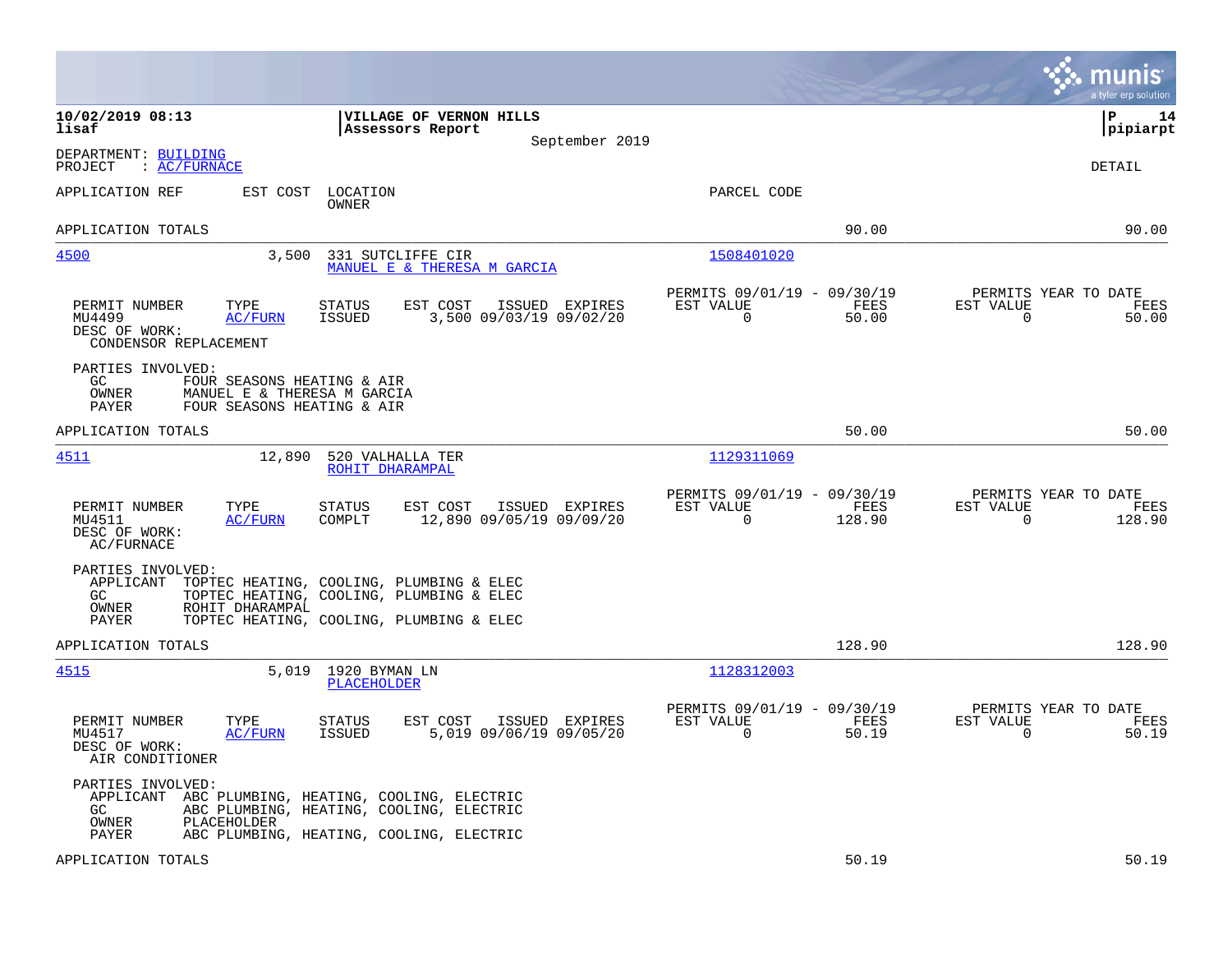|                                                                                                                |                                                                                           |                                                                       | munis<br>a tyler erp solution                                        |
|----------------------------------------------------------------------------------------------------------------|-------------------------------------------------------------------------------------------|-----------------------------------------------------------------------|----------------------------------------------------------------------|
| 10/02/2019 08:13<br>lisaf                                                                                      | VILLAGE OF VERNON HILLS<br>Assessors Report<br>September 2019                             |                                                                       | P<br>15<br> pipiarpt                                                 |
| DEPARTMENT: BUILDING<br>PROJECT<br>: <u>AC/FURNACE</u>                                                         |                                                                                           |                                                                       | DETAIL                                                               |
| APPLICATION REF<br>EST COST                                                                                    | LOCATION<br>OWNER                                                                         | PARCEL CODE                                                           |                                                                      |
| 4560<br>132,000                                                                                                | 300 CENTER DR<br><b>HOME STATE BANK</b>                                                   | 1133302040                                                            |                                                                      |
| PERMIT NUMBER<br>TYPE<br>MU4586<br><u>AC/FURN</u><br>DESC OF WORK:<br>REPLACE 33 EXISTING RTU UNITS ON ROOFTOP | <b>STATUS</b><br>EST COST<br>ISSUED EXPIRES<br><b>ISSUED</b><br>132,000 09/19/19 09/18/20 | PERMITS 09/01/19 - 09/30/19<br>EST VALUE<br>FEES<br>0<br>1,320.00     | PERMITS YEAR TO DATE<br>EST VALUE<br>FEES<br>$\mathbf 0$<br>1,320.00 |
| PARTIES INVOLVED:<br>GC<br>GREEN AIR CARE<br>HVAC<br>GREEN AIR CARE<br>OWNER<br>HOME STATE BANK                |                                                                                           |                                                                       |                                                                      |
| APPLICATION TOTALS                                                                                             |                                                                                           | 1,320.00                                                              | 1,320.00                                                             |
| 4578<br>3,200                                                                                                  | 1139 GEORGETOWN WAY<br>DAN OIU                                                            | 1515204007                                                            |                                                                      |
| PERMIT NUMBER<br>TYPE<br>MU4597<br><b>AC/FURN</b><br>DESC OF WORK:<br><b>FURNACE</b>                           | <b>STATUS</b><br>EST COST<br>ISSUED EXPIRES<br>ISSUED<br>3,200 09/24/19 09/23/20          | PERMITS 09/01/19 - 09/30/19<br>EST VALUE<br>FEES<br>$\Omega$<br>50.00 | PERMITS YEAR TO DATE<br>EST VALUE<br>FEES<br>$\Omega$<br>50.00       |
| PARTIES INVOLVED:<br>ARS OF ILLINOIS<br>GC.<br>DAN OIU<br>OWNER<br>PAYER<br>DAN QIU                            |                                                                                           |                                                                       |                                                                      |
| APPLICATION TOTALS                                                                                             |                                                                                           | 50.00                                                                 | 50.00                                                                |
| 4597<br>7,517                                                                                                  | 400 TANGLEWOOD CT<br><b>PLACEHOLDER</b>                                                   | 1505423061                                                            |                                                                      |
| PERMIT NUMBER<br>TYPE<br><b>AC/FURN</b><br>MU4613<br>DESC OF WORK:<br>FURNACE                                  | EST COST<br><b>STATUS</b><br>ISSUED EXPIRES<br><b>ISSUED</b><br>7,517 09/26/19 09/25/20   | PERMITS 09/01/19 - 09/30/19<br>EST VALUE<br>FEES<br>$\Omega$<br>75.17 | PERMITS YEAR TO DATE<br>EST VALUE<br>FEES<br>75.17<br>$\Omega$       |
| PARTIES INVOLVED:<br>APPLICANT ABC PLUMBING, HEATING, COOLING, ELECTRIC<br>GC<br>OWNER<br>PLACEHOLDER<br>PAYER | ABC PLUMBING, HEATING, COOLING, ELECTRIC<br>ABC PLUMBING, HEATING, COOLING, ELECTRIC      |                                                                       |                                                                      |
| APPLICATION TOTALS<br>PROJECT TOTALS                                                                           |                                                                                           | 75.17<br>$\mathbf 0$<br>2,076.34                                      | 75.17<br>$\Omega$<br>2,076.34                                        |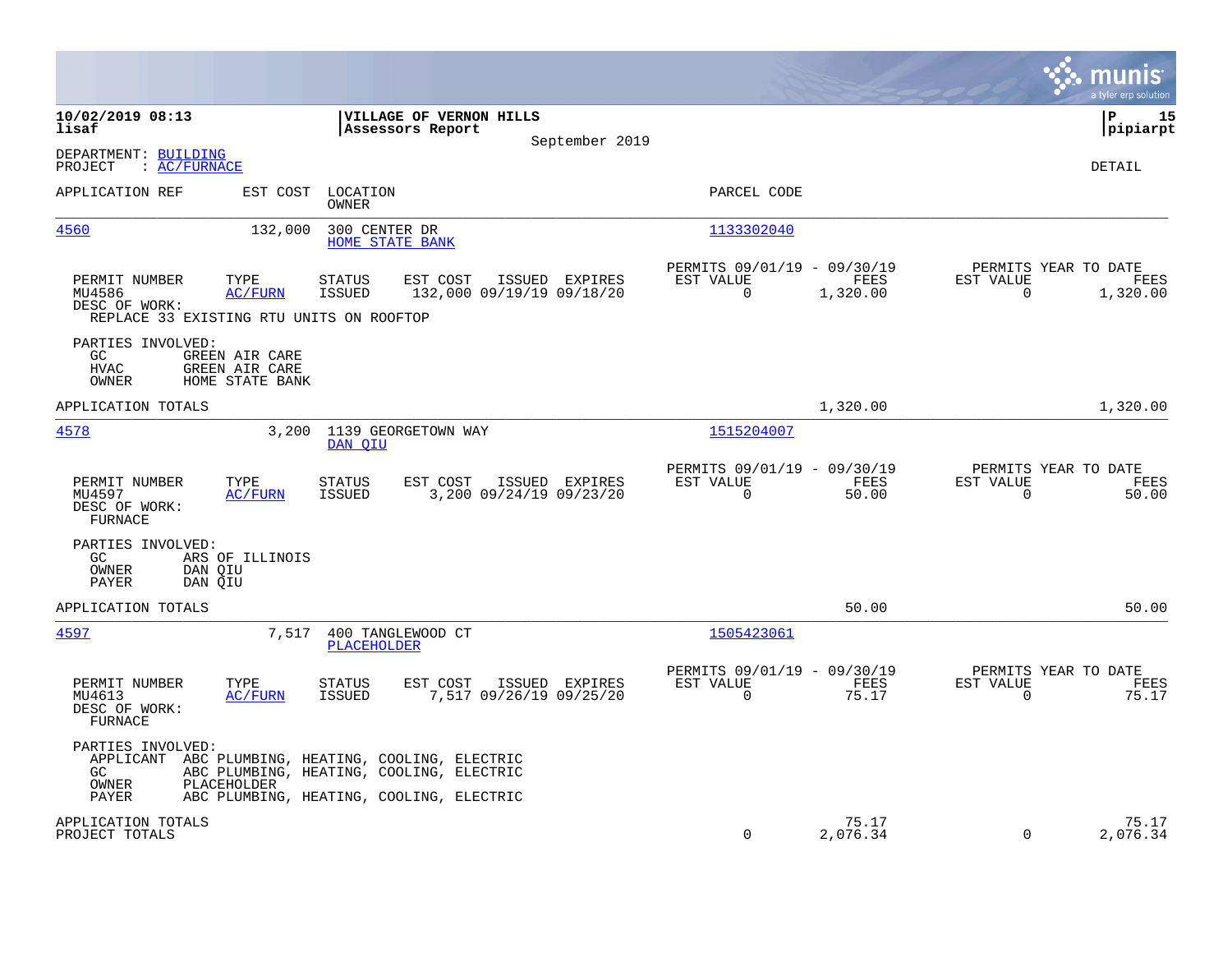|                                                                                                                                                                |                                                                                                  |                                                                     |                       | munis<br>a tyler erp solution                                                            |
|----------------------------------------------------------------------------------------------------------------------------------------------------------------|--------------------------------------------------------------------------------------------------|---------------------------------------------------------------------|-----------------------|------------------------------------------------------------------------------------------|
| 10/02/2019 08:13<br>lisaf                                                                                                                                      | VILLAGE OF VERNON HILLS<br>Assessors Report<br>September 2019                                    |                                                                     |                       | lР<br>16<br> pipiarpt                                                                    |
| DEPARTMENT: BUILDING<br>: NEW BUSINESS NO REMODEL<br>PROJECT                                                                                                   |                                                                                                  |                                                                     |                       | DETAIL                                                                                   |
| APPLICATION REF                                                                                                                                                | EST COST LOCATION<br>OWNER                                                                       | PARCEL CODE                                                         |                       |                                                                                          |
| 4370<br>$\Omega$                                                                                                                                               | 480 RING RD<br>PTR360 INC                                                                        | 1133401083                                                          |                       |                                                                                          |
| PERMIT NUMBER<br>TYPE<br>MU4558<br>CO NO FEE<br>DESC OF WORK:<br>CO - THE GALLERY PRESENTS                                                                     | EST COST<br><b>STATUS</b><br>ISSUED EXPIRES<br>COMPLT<br>$0$ 09/13/19 09/12/20                   | PERMITS 09/01/19 - 09/30/19<br>EST VALUE<br>$\mathbf 0$             | FEES<br>.00           | PERMITS YEAR TO DATE<br>EST VALUE<br>FEES<br>$\overline{0}$<br>.00                       |
| PARTIES INVOLVED:<br>APPLICANT<br>DEAD HOUSE LLC<br>GC<br>DEAD HOUSE LLC<br>THE GALLERY PRESENTS<br>OCCUPANT<br>PTR360 INC<br>OWNER<br>DEAD HOUSE LLC<br>PAYER |                                                                                                  |                                                                     |                       |                                                                                          |
| APPLICATION TOTALS                                                                                                                                             |                                                                                                  |                                                                     | .00                   | .00                                                                                      |
| 4458                                                                                                                                                           | 0 555 EAST TOWNLINE RD 1<br>JDK & OVERLOOK TOWNLINE LLC                                          | 1504201018                                                          |                       |                                                                                          |
| PERMIT NUMBER<br>TYPE<br>MU4516<br>CO NO FEE<br>DESC OF WORK:<br>CO - SPIRIT HALLOWEEN                                                                         | <b>STATUS</b><br>EST COST<br>ISSUED EXPIRES<br>COMPLT<br>$0$ 09/05/19 09/04/20                   | PERMITS 09/01/19 - 09/30/19<br>EST VALUE<br>$\Omega$                | FEES<br>.00           | PERMITS YEAR TO DATE<br>EST VALUE<br>FEES<br>$\Omega$<br>.00                             |
| PARTIES INVOLVED:<br>GC<br>SPIRIT HALLOWEEN<br>OCCUPANT<br>SPIRIT HALLOWEEN<br><b>OWNER</b><br>JDK & OVERLOOK TOWNLINE LLC                                     |                                                                                                  |                                                                     |                       |                                                                                          |
| APPLICATION TOTALS                                                                                                                                             |                                                                                                  |                                                                     | .00                   | .00                                                                                      |
| 4523<br>$\mathbf{0}$                                                                                                                                           | 555 EAST TOWNLINE RD 6<br>JDK & OVERLOOK TOWNLINE LLC                                            | 1504201018                                                          |                       |                                                                                          |
| PERMIT NUMBER<br>TYPE<br>MU4525<br>NO REMODEL COMPLT<br>MU4532<br>CO NO FEE<br>DESC OF WORK:<br>CO - BAWARCHI BIRYANIS OF VERNON HILLS                         | EST COST<br>ISSUED EXPIRES<br>STATUS<br>$0$ 09/06/19 09/09/20<br>$0$ 09/09/19 09/08/20<br>COMPLT | PERMITS 09/01/19 - 09/30/19<br>EST VALUE<br>$\Omega$<br>$\mathbf 0$ | FEES<br>150.00<br>.00 | PERMITS YEAR TO DATE<br>EST VALUE<br>FEES<br>$\mathbf 0$<br>150.00<br>$\mathbf 0$<br>.00 |
| PARTIES INVOLVED:<br>GC<br>OCCUPANT<br>OWNER<br>JDK & OVERLOOK TOWNLINE LLC                                                                                    | BAWARCHI BIRYANIS OF VERNON HILLS<br>BAWARCHI BIRYANIS OF VERNON HILLS                           |                                                                     |                       |                                                                                          |
| APPLICATION TOTALS                                                                                                                                             |                                                                                                  |                                                                     | 150.00                | 150.00                                                                                   |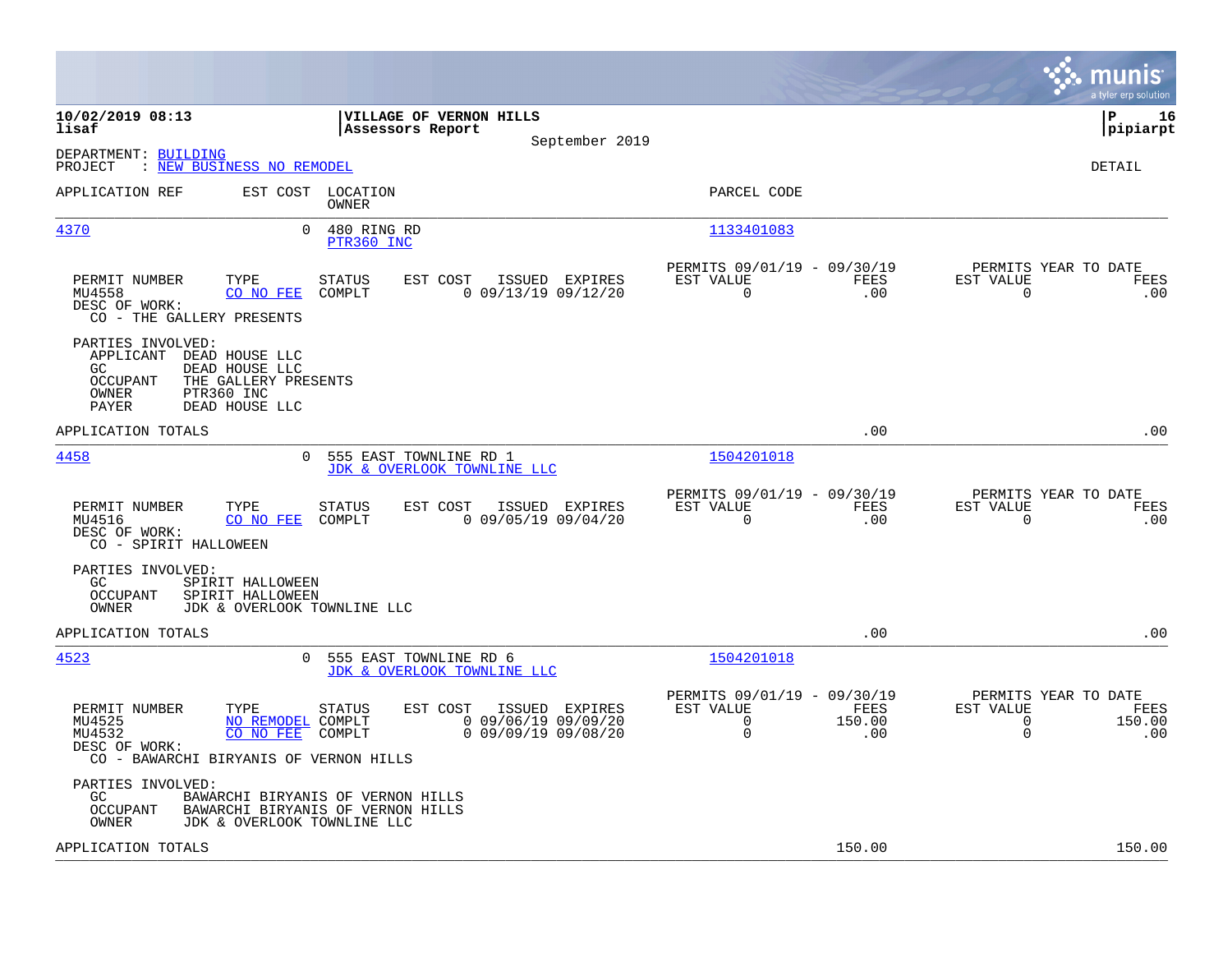|                                                                                       |                                                                                                           |                                                                                                       |                                                |                                  |                                                                     |                       |                               | munis<br>a tyler erp solution                 |
|---------------------------------------------------------------------------------------|-----------------------------------------------------------------------------------------------------------|-------------------------------------------------------------------------------------------------------|------------------------------------------------|----------------------------------|---------------------------------------------------------------------|-----------------------|-------------------------------|-----------------------------------------------|
| 10/02/2019 08:13<br>lisaf<br>4530                                                     | $\Omega$                                                                                                  | <b> VILLAGE OF VERNON HILLS</b><br>Assessors Report<br>211 BUTTERFIELD RD<br>FRANK & CHRISTINE GIEGER |                                                |                                  | 1505308139                                                          |                       |                               | lР<br>17<br> pipiarpt                         |
| PERMIT NUMBER                                                                         | TYPE<br><b>STATUS</b>                                                                                     | EST COST                                                                                              |                                                | ISSUED EXPIRES<br>September 2019 | PERMITS 09/01/19 - 09/30/19<br>EST VALUE                            | FEES                  | EST VALUE                     | PERMITS YEAR TO DATE<br>FEES                  |
| DEPARTMENT: BUILDING<br>PROJECT                                                       | : NEW BUSINESS NO REMODEL                                                                                 |                                                                                                       |                                                |                                  |                                                                     |                       |                               | <b>DETAIL</b>                                 |
| APPLICATION REF                                                                       | EST COST LOCATION                                                                                         | OWNER                                                                                                 |                                                |                                  | PARCEL CODE                                                         |                       |                               |                                               |
| MU4544<br>DESC OF WORK:<br>CO - LIT NATION NUTRITION                                  | NO REMODEL ISSUED                                                                                         |                                                                                                       | $0$ 09/11/19 10/01/20                          |                                  | $\mathbf 0$                                                         | 150.00                | $\Omega$                      | 150.00                                        |
| PARTIES INVOLVED:<br>GC<br><b>OCCUPANT</b><br>OWNER<br>PAYER                          | L.I.T. NATION NUTRITION<br>L.I.T. NATION NUTRITION<br>FRANK & CHRISTINE GIEGER<br>L.I.T. NATION NUTRITION |                                                                                                       |                                                |                                  |                                                                     |                       |                               |                                               |
| APPLICATION TOTALS                                                                    |                                                                                                           |                                                                                                       |                                                |                                  |                                                                     | 150.00                |                               | 150.00                                        |
| 4532                                                                                  | 0                                                                                                         | 701 NORTH MILWAUKEE AVE 126<br>INLAND REAL ESTATE CORPORATION                                         |                                                |                                  | 1503102018                                                          |                       |                               |                                               |
| PERMIT NUMBER<br>MU4548<br>MU4570<br>DESC OF WORK:                                    | TYPE<br><b>STATUS</b><br>NO REMODEL COMPLT<br>CO NO FEE<br>COMPLT<br>CHANGE OF OWNERSHIP - SPORTS CLIP    | EST COST                                                                                              | $0$ 09/11/19 09/12/20<br>$0$ 09/16/19 09/15/20 | ISSUED EXPIRES                   | PERMITS 09/01/19 - 09/30/19<br>EST VALUE<br>$\Omega$<br>$\mathbf 0$ | FEES<br>150.00<br>.00 | EST VALUE<br>0<br>$\mathbf 0$ | PERMITS YEAR TO DATE<br>FEES<br>150.00<br>.00 |
| PARTIES INVOLVED:<br>APPLICANT KEN KLEDZIK<br>GC<br><b>OCCUPANT</b><br>OWNER<br>PAYER | KEN KLEDZIK<br>SPORT CLIPS<br>INLAND REAL ESTATE CORPORATION<br>KEN KLEDZIK                               |                                                                                                       |                                                |                                  |                                                                     |                       |                               |                                               |
| APPLICATION TOTALS                                                                    |                                                                                                           |                                                                                                       |                                                |                                  |                                                                     | 150.00                |                               | 150.00                                        |
| 4546                                                                                  | 0                                                                                                         | 713 HAWTHORN CTR<br>CENTENNIAL                                                                        |                                                |                                  | 1133401086                                                          |                       |                               |                                               |
| PERMIT NUMBER<br>MU4571<br>DESC OF WORK:<br>CERT OF OCC - TCC WIRELESS                | TYPE<br><b>STATUS</b><br>NO REMODEL ISSUED                                                                | EST COST                                                                                              | $0$ 09/17/19 10/01/20                          | ISSUED EXPIRES                   | PERMITS 09/01/19 - 09/30/19<br>EST VALUE<br>$\mathbf 0$             | FEES<br>100.00        | EST VALUE<br>$\mathbf 0$      | PERMITS YEAR TO DATE<br>FEES<br>100.00        |
| PARTIES INVOLVED:<br>APPLICANT<br>GC<br><b>OCCUPANT</b><br>OWNER                      | TCC WIRELESS LLC<br>TCC WIRELESS LLC<br>TCC WIRELESS (LOCAL)<br>CENTENNIAL                                |                                                                                                       |                                                |                                  |                                                                     |                       |                               |                                               |
| APPLICATION TOTALS                                                                    |                                                                                                           |                                                                                                       |                                                |                                  |                                                                     | 100.00                |                               | 100.00                                        |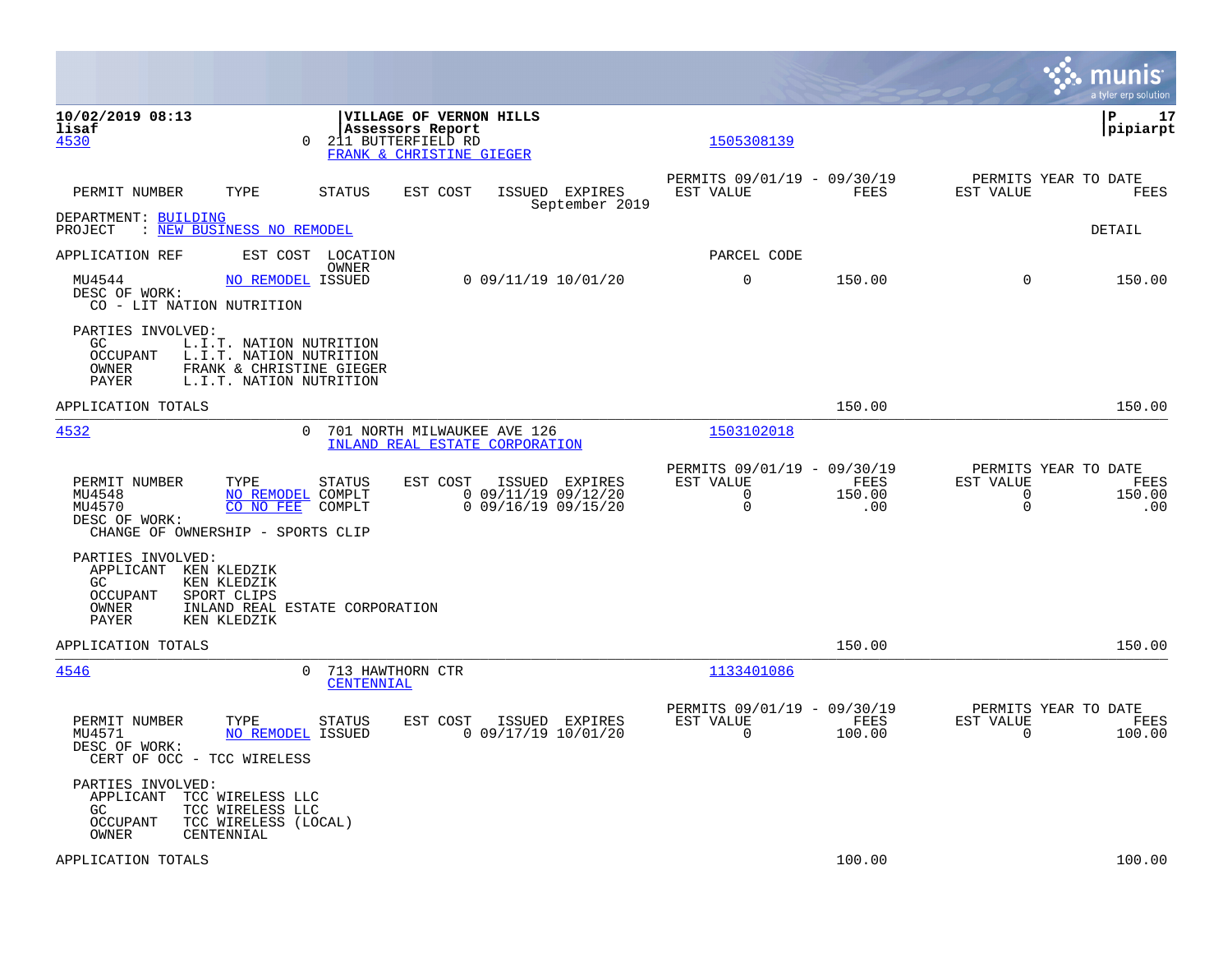|                                                                                                                               |                                                                                                                   |                                                                                                                                                                          |                                                                  |                                                              |                       |                                                                 | munis<br>a tyler erp solution |
|-------------------------------------------------------------------------------------------------------------------------------|-------------------------------------------------------------------------------------------------------------------|--------------------------------------------------------------------------------------------------------------------------------------------------------------------------|------------------------------------------------------------------|--------------------------------------------------------------|-----------------------|-----------------------------------------------------------------|-------------------------------|
| 10/02/2019 08:13<br>lisaf                                                                                                     |                                                                                                                   | VILLAGE OF VERNON HILLS<br>Assessors Report                                                                                                                              | September 2019                                                   |                                                              |                       |                                                                 | ΙP<br>18<br> pipiarpt         |
| DEPARTMENT: BUILDING<br>PROJECT                                                                                               | : NEW BUSINESS NO REMODEL                                                                                         |                                                                                                                                                                          |                                                                  |                                                              |                       |                                                                 | DETAIL                        |
| APPLICATION REF                                                                                                               | EST COST LOCATION<br>OWNER                                                                                        |                                                                                                                                                                          |                                                                  | PARCEL CODE                                                  |                       |                                                                 |                               |
| 4561                                                                                                                          | $\Omega$                                                                                                          | 500 ATRIUM DR<br>VERNON HILLS MEMORY CARE                                                                                                                                |                                                                  | 1505202029                                                   |                       |                                                                 |                               |
| PERMIT NUMBER<br>MU4587<br>DESC OF WORK:<br>CERT OF OCC - CHARTER SENIOR                                                      | TYPE<br><b>STATUS</b><br><b>NO REMODEL ISSUED</b>                                                                 | EST COST                                                                                                                                                                 | ISSUED EXPIRES<br>$0$ 09/19/19 09/25/20                          | PERMITS 09/01/19 - 09/30/19<br>EST VALUE<br>$\Omega$         | FEES<br>150.00        | PERMITS YEAR TO DATE<br>EST VALUE<br>$\Omega$                   | FEES<br>150.00                |
| PARTIES INVOLVED:<br>APPLICANT<br>GC.<br>OCCUPANT<br>OWNER<br>PAYER                                                           | VERNON HILLS MEMORY CARE                                                                                          | CHARTER SENIOR LIVING VERNON HILLS, LLC<br>CHARTER SENIOR LIVING VERNON HILLS, LLC<br>CHARTER SENIOR LIVING VERNON HILLS, LLC<br>CHARTER SENIOR LIVING VERNON HILLS, LLC |                                                                  |                                                              |                       |                                                                 |                               |
| APPLICATION TOTALS                                                                                                            |                                                                                                                   |                                                                                                                                                                          |                                                                  |                                                              | 150.00                |                                                                 | 150.00                        |
| 4564                                                                                                                          | $\Omega$                                                                                                          | 219 HAWTHORN CENTER<br>CENTENNIAL                                                                                                                                        |                                                                  | 1133401086                                                   |                       |                                                                 |                               |
| PERMIT NUMBER<br>MU4589<br>MU4610<br>DESC OF WORK:<br>CO - GO! CALENDARS #219<br>#219<br>PARTIES INVOLVED:<br>GC.<br>OCCUPANT | TYPE<br><b>STATUS</b><br>NO REMODEL COMPLT<br>CO NO FEE<br>COMPLT<br><b>GO! CALENDARS</b><br><b>GO! CALENDARS</b> | EST COST                                                                                                                                                                 | ISSUED EXPIRES<br>$0$ 09/20/19 09/26/20<br>$0$ 09/26/19 09/25/20 | PERMITS 09/01/19 - 09/30/19<br>EST VALUE<br>$\mathbf 0$<br>0 | FEES<br>150.00<br>.00 | PERMITS YEAR TO DATE<br>EST VALUE<br>$\mathbf 0$<br>$\mathbf 0$ | FEES<br>150.00<br>.00         |
| OWNER<br>PAYER                                                                                                                | CENTENNIAL<br><b>GO! CALENDARS</b>                                                                                |                                                                                                                                                                          |                                                                  |                                                              |                       |                                                                 |                               |
| APPLICATION TOTALS                                                                                                            |                                                                                                                   |                                                                                                                                                                          |                                                                  |                                                              | 150.00                |                                                                 | 150.00                        |
| 4571                                                                                                                          | $\mathbf{0}$                                                                                                      | 225 HAWTHORN CENTER<br>CENTENNIAL                                                                                                                                        |                                                                  | 1133401086                                                   |                       |                                                                 |                               |
| PERMIT NUMBER<br>MU4593<br>MU4623<br>DESC OF WORK:                                                                            | TYPE<br><b>STATUS</b><br>NO REMODEL COMPLT<br>CO NO FEE COMPLT<br>CO - BUSY BRAINS CHILDREN MUSEUM                | EST COST                                                                                                                                                                 | ISSUED EXPIRES<br>$0$ 09/23/19 09/30/20<br>0 09/30/19 09/29/20   | PERMITS 09/01/19 - 09/30/19<br>EST VALUE<br>0<br>0           | FEES<br>150.00<br>.00 | PERMITS YEAR TO DATE<br>EST VALUE<br>0<br>0                     | FEES<br>150.00<br>.00         |
| PARTIES INVOLVED:<br>GC<br><b>OCCUPANT</b><br>OWNER<br>PAYER                                                                  | BUSY BRAINS CHILDREN MUSEUM<br>BUSY BRAINS CHILDREN MUSEUM<br>CENTENNIAL<br>BUSY BRAINS CHILDREN MUSEUM           |                                                                                                                                                                          |                                                                  |                                                              |                       |                                                                 |                               |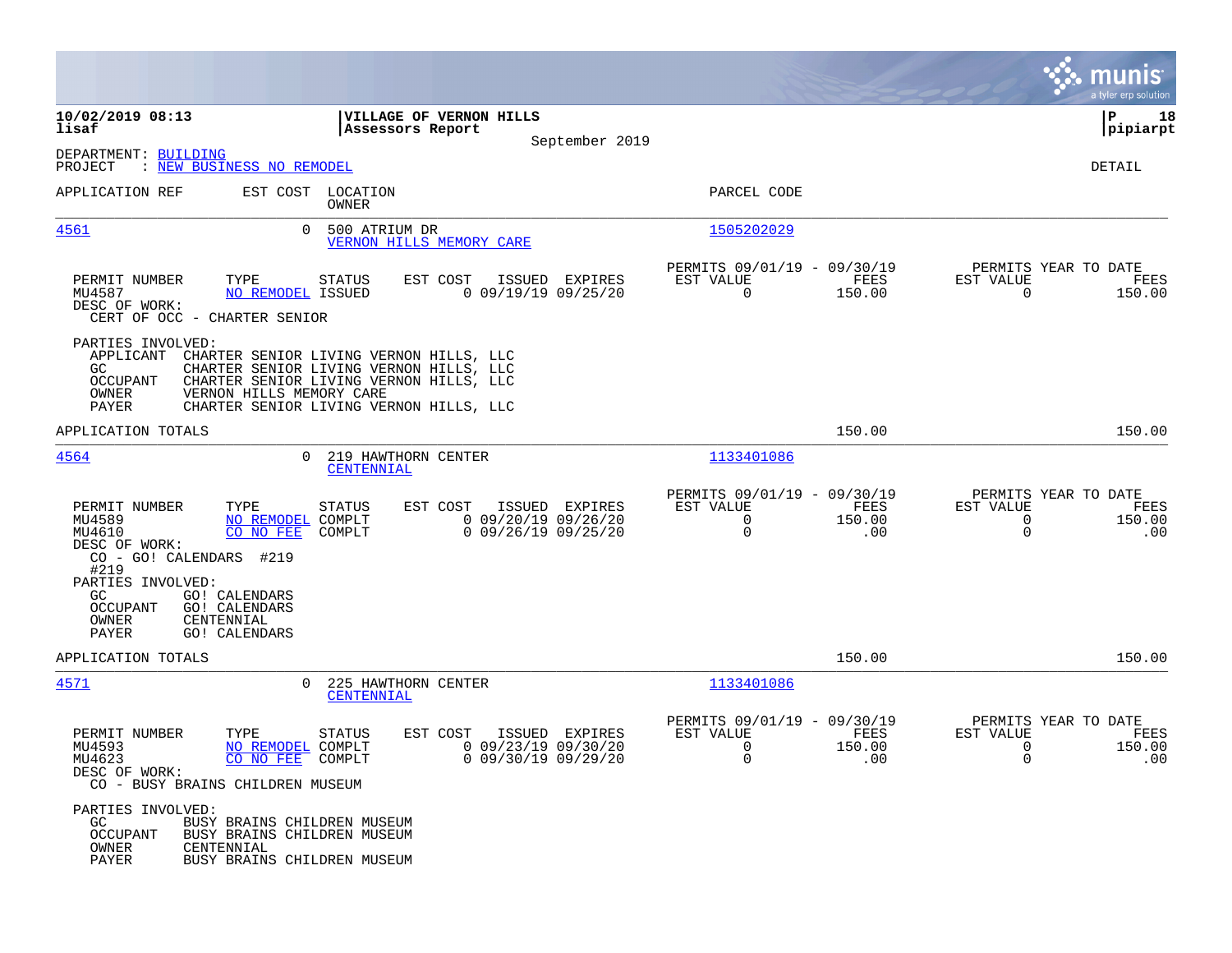|                                                                                                                                                         |                                                               |                                                                           | munis<br>a tyler erp solution                                      |
|---------------------------------------------------------------------------------------------------------------------------------------------------------|---------------------------------------------------------------|---------------------------------------------------------------------------|--------------------------------------------------------------------|
| 10/02/2019 08:13<br>lisaf                                                                                                                               | VILLAGE OF VERNON HILLS<br>Assessors Report<br>September 2019 |                                                                           | P<br>19<br> pipiarpt                                               |
| DEPARTMENT: BUILDING<br>: NEW BUSINESS NO REMODEL<br>PROJECT                                                                                            |                                                               |                                                                           | <b>DETAIL</b>                                                      |
| APPLICATION REF<br>EST COST<br>LOCATION<br>OWNER                                                                                                        |                                                               | PARCEL CODE                                                               |                                                                    |
| APPLICATION TOTALS                                                                                                                                      |                                                               | 150.00                                                                    | 150.00                                                             |
| 4589<br>$\Omega$                                                                                                                                        | 371 WEST TOWNLINE RD<br>ERJ DINING LLC                        | 1505207003                                                                |                                                                    |
| PERMIT NUMBER<br>TYPE<br><b>STATUS</b><br>MU4609<br><b>NO REMODEL ISSUED</b><br>DESC OF WORK:<br>CO - CHANGE OF OWNERSHIP                               | EST COST<br>ISSUED EXPIRES<br>$0$ 09/25/19 09/24/20           | PERMITS 09/01/19 - 09/30/19<br>EST VALUE<br>FEES<br>$\mathbf 0$<br>150.00 | PERMITS YEAR TO DATE<br>EST VALUE<br>FEES<br>$\Omega$<br>150.00    |
| PARTIES INVOLVED:<br>GC<br>CHILI'S GRILL & BAR<br>OCCUPANT<br>CHILI'S GRILL & BAR<br>OWNER<br>ERJ DINING LLC<br>PAYER<br>GRAY ROBINSON ATTORNEYS AT LAW |                                                               |                                                                           |                                                                    |
| APPLICATION TOTALS                                                                                                                                      |                                                               | 150.00                                                                    | 150.00                                                             |
| 4601<br>$\Omega$                                                                                                                                        | 830 WEST END CT 900<br>830 WEST END COURT LLC                 | 1132305034                                                                |                                                                    |
| PERMIT NUMBER<br>TYPE<br>STATUS<br><b>NO REMODEL ISSUED</b><br>MU4624<br>DESC OF WORK:<br>CO - MACK ASSOCIATES                                          | EST COST<br>ISSUED EXPIRES<br>$0$ 09/30/19 10/01/20           | PERMITS 09/01/19 - 09/30/19<br>EST VALUE<br>FEES<br>0<br>150.00           | PERMITS YEAR TO DATE<br>EST VALUE<br>FEES<br>$\mathbf 0$<br>150.00 |
| PARTIES INVOLVED:<br>GC<br>MACK L ASSOCIATES INC<br>OCCUPANT<br>MACK L ASSOCIATES INC<br>OWNER<br>830 WEST END COURT LLC                                |                                                               |                                                                           |                                                                    |
| APPLICATION TOTALS<br>PROJECT TOTALS                                                                                                                    |                                                               | 150.00<br>0<br>1,300.00                                                   | 150.00<br>1,300.00<br>$\Omega$                                     |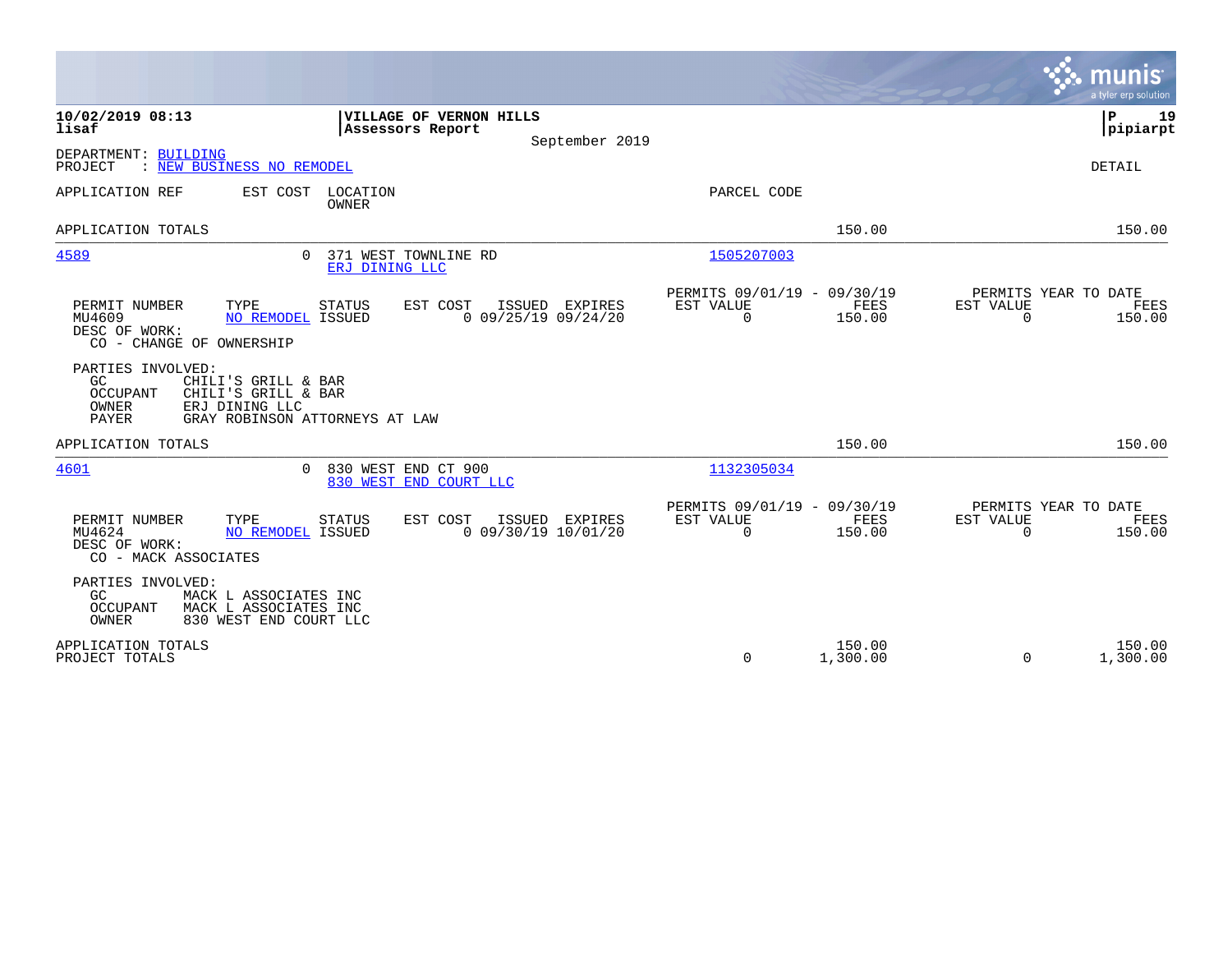|                                                                                          |                                                                                                                                           |                   |                                             |        |                                     |                                                      |                  |           | <b>munis</b><br>a tyler erp solution   |
|------------------------------------------------------------------------------------------|-------------------------------------------------------------------------------------------------------------------------------------------|-------------------|---------------------------------------------|--------|-------------------------------------|------------------------------------------------------|------------------|-----------|----------------------------------------|
| 10/02/2019 08:13<br>lisaf                                                                |                                                                                                                                           |                   | VILLAGE OF VERNON HILLS<br>Assessors Report |        | September 2019                      |                                                      |                  |           | 20<br>∣P<br> pipiarpt                  |
| DEPARTMENT: BUILDING<br>PROJECT<br>$\therefore$ DECK                                     |                                                                                                                                           |                   |                                             |        |                                     |                                                      |                  |           | DETAIL                                 |
| APPLICATION REF                                                                          | EST COST                                                                                                                                  | LOCATION<br>OWNER |                                             |        |                                     | PARCEL CODE                                          |                  |           |                                        |
| 4512                                                                                     | 55,000                                                                                                                                    | 7 BIRMINGHAM PL   | DAROLD & PENNY WEIDMAN                      |        |                                     | 1504303080                                           |                  |           |                                        |
| PERMIT NUMBER<br>MU4594<br>DESC OF WORK:<br>ADDING FRONT PORCH                           | TYPE<br>PATIO                                                                                                                             | STATUS<br>ISSUED  | EST COST                                    | ISSUED | EXPIRES<br>55,000 09/23/19 09/26/20 | PERMITS 09/01/19 - 09/30/19<br>EST VALUE<br>$\Omega$ | FEES<br>550.00   | EST VALUE | PERMITS YEAR TO DATE<br>FEES<br>550.00 |
| PARTIES INVOLVED:<br>APPLICANT<br>CONCRETE<br>ELECTRICIA<br>GC<br>OWNER<br><b>ROOFER</b> | PAULSON BUILDERS<br>NORTHSTAR CONCRETE<br>CUSTOM HOME ELECTRIC INC<br>PAULSON BUILDERS<br>DAROLD & PENNY WEIDMAN<br><b>CUSTOM ROOFING</b> |                   |                                             |        |                                     |                                                      |                  |           |                                        |
| APPLICATION TOTALS<br>PROJECT TOTALS                                                     |                                                                                                                                           |                   |                                             |        |                                     | 0                                                    | 550.00<br>550.00 | $\Omega$  | 550.00<br>550.00                       |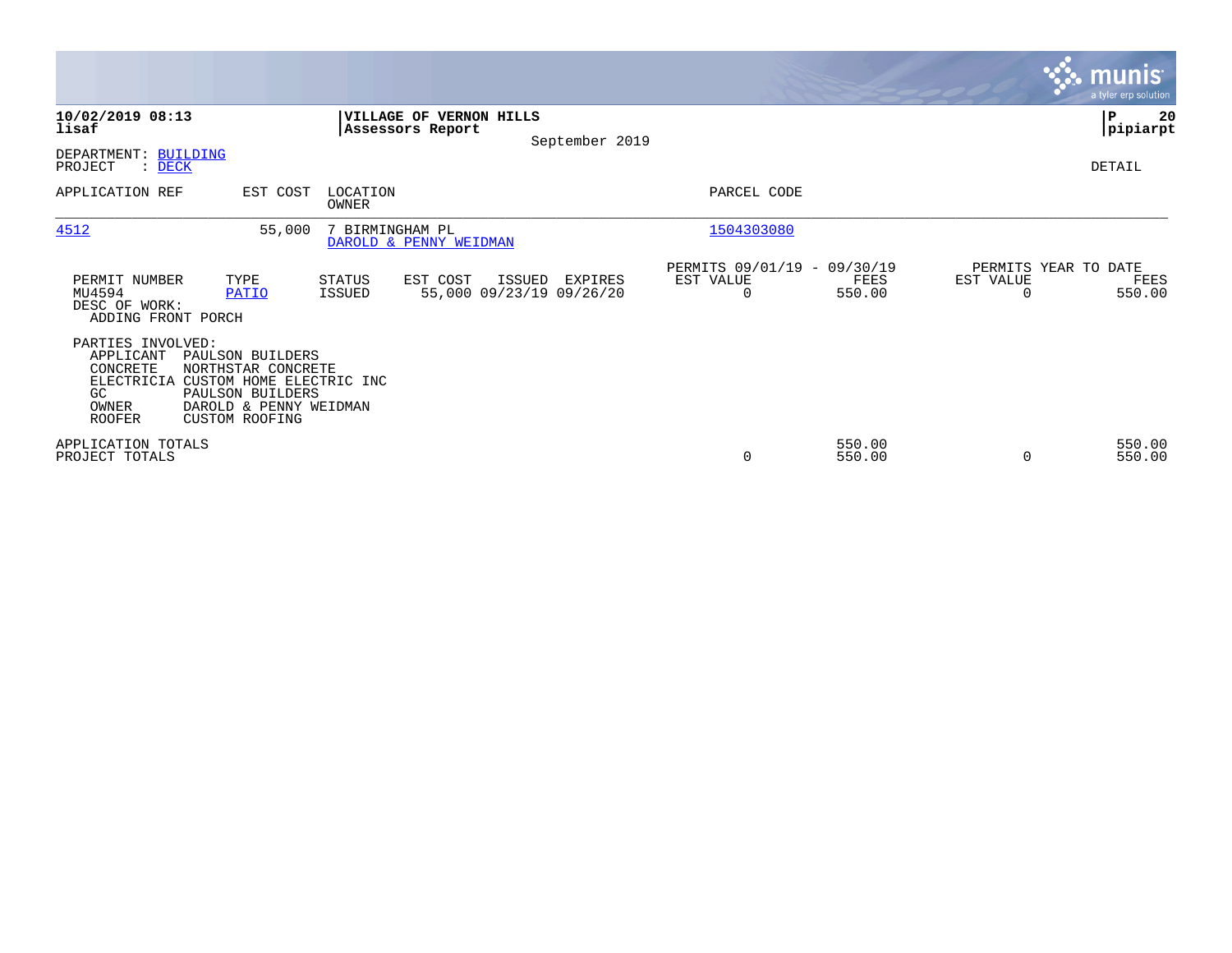|                                                                                                                                                                                                   |                                                                        | munis<br>a tyler erp solution                                   |
|---------------------------------------------------------------------------------------------------------------------------------------------------------------------------------------------------|------------------------------------------------------------------------|-----------------------------------------------------------------|
| 10/02/2019 08:13<br>VILLAGE OF VERNON HILLS<br>lisaf<br>Assessors Report<br>September 2019                                                                                                        |                                                                        | l P<br>21<br> pipiarpt                                          |
| DEPARTMENT: BUILDING<br>: DRIVEWAY<br>PROJECT                                                                                                                                                     |                                                                        | <b>DETAIL</b>                                                   |
| EST COST<br>LOCATION<br>APPLICATION REF<br>OWNER                                                                                                                                                  | PARCEL CODE                                                            |                                                                 |
| 4222<br>3,600<br>86 JULIE LN<br>WILLIAM R & LORETTA V PITTMAN                                                                                                                                     | 1506412013                                                             |                                                                 |
| TYPE<br>EST COST<br>PERMIT NUMBER<br><b>STATUS</b><br>ISSUED EXPIRES<br>MU4504<br><b>ISSUED</b><br>3,600 09/04/19 09/05/20<br><b>DRVWY</b><br>DESC OF WORK:<br>DRIVEWAY                           | PERMITS 09/01/19 - 09/30/19<br>EST VALUE<br>FEES<br>$\Omega$<br>50.00  | PERMITS YEAR TO DATE<br>EST VALUE<br>FEES<br>50.00<br>$\Omega$  |
| PARTIES INVOLVED:<br>APPLICANT<br>BRANCATO<br>CONCRETE<br><b>BRANCATO</b><br>GC<br>WILLIAM PITTMAN<br><b>OWNER</b><br>WILLIAM R & LORETTA V PITTMAN<br>PAYER<br>WILLIAM PITTMAN                   |                                                                        |                                                                 |
| APPLICATION TOTALS                                                                                                                                                                                | 50.00                                                                  | 50.00                                                           |
| 4379<br>6,900<br>7 WHITE BARN ROAD<br><b>DUSTIN FINLEY</b>                                                                                                                                        | 1508217004                                                             |                                                                 |
| PERMIT NUMBER<br>TYPE<br>EST COST<br><b>STATUS</b><br>ISSUED EXPIRES<br>MU4513<br><b>DRVWY</b><br><b>ISSUED</b><br>6,900 09/05/19 09/18/20<br>DESC OF WORK:<br>REPLACE DRIVEWAY                   | PERMITS 09/01/19 - 09/30/19<br>EST VALUE<br>FEES<br>0<br>69.00         | PERMITS YEAR TO DATE<br>EST VALUE<br>FEES<br>69.00<br>0         |
| PARTIES INVOLVED:<br>APPLICANT DUSTIN FINLEY<br>F & J PAVING iNC<br>GC<br>OWNER<br><b>DUSTIN FINLEY</b><br>PAYER<br><b>DUSTIN FINLEY</b>                                                          |                                                                        |                                                                 |
| APPLICATION TOTALS                                                                                                                                                                                | 69.00                                                                  | 69.00                                                           |
| 4403<br>55,890<br>1937 ROYAL BIRKDALE DR<br><b>ERENEE TILAHUN</b>                                                                                                                                 | 1129402011                                                             |                                                                 |
| PERMIT NUMBER<br>TYPE<br><b>STATUS</b><br>EST COST<br>ISSUED EXPIRES<br>55,890 09/05/19 09/04/20<br>MU4507<br><b>DRVWY</b><br><b>ISSUED</b><br>DESC OF WORK:<br>REMOVAL AND BRICK PAVING DRIVEWAY | PERMITS 09/01/19 - 09/30/19<br>EST VALUE<br>FEES<br>$\Omega$<br>558.90 | PERMITS YEAR TO DATE<br>EST VALUE<br>FEES<br>$\Omega$<br>558.90 |
| PARTIES INVOLVED:<br>APPLICANT<br>PAVESTONE BRICK PAVING<br>GC.<br>PAVESTONE BRICK PAVING<br>OWNER<br>ERENEE TILAHUN                                                                              |                                                                        |                                                                 |
| APPLICATION TOTALS                                                                                                                                                                                | 558.90                                                                 | 558.90                                                          |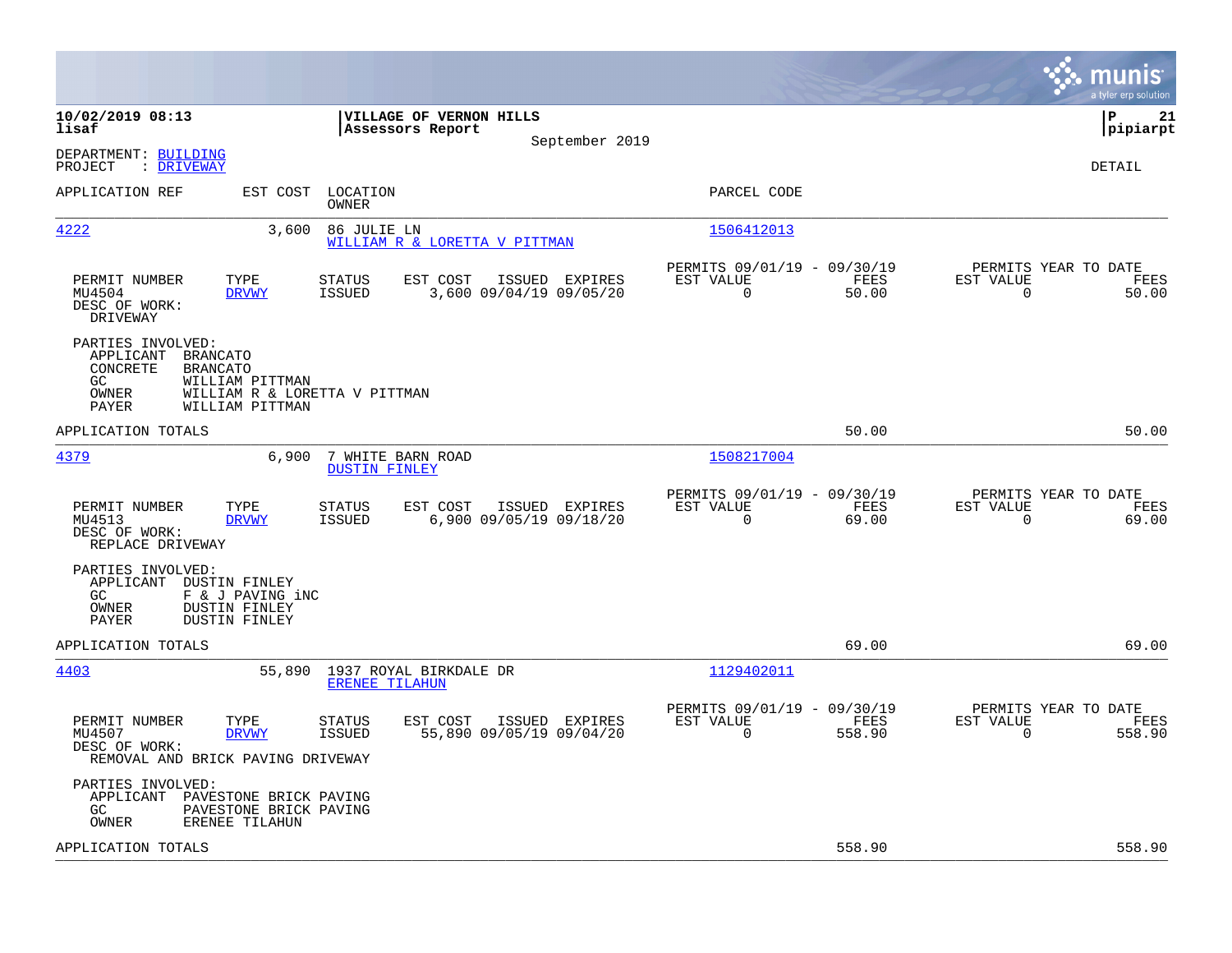|                                                                                                                                   |                                                                                  |                                                      |               | munis<br>a tyler erp solution                                  |
|-----------------------------------------------------------------------------------------------------------------------------------|----------------------------------------------------------------------------------|------------------------------------------------------|---------------|----------------------------------------------------------------|
| 10/02/2019 08:13<br>lisaf<br>4475<br>115,000                                                                                      | VILLAGE OF VERNON HILLS<br>Assessors Report<br>BAYHILL<br>PLACEHOLDER            | 1128413011                                           |               | l P<br>22<br> pipiarpt                                         |
| PERMIT NUMBER<br>TYPE                                                                                                             | <b>STATUS</b><br>ISSUED EXPIRES<br>EST COST<br>September 2019                    | PERMITS 09/01/19 - 09/30/19<br>EST VALUE             | FEES          | PERMITS YEAR TO DATE<br>EST VALUE<br>FEES                      |
| DEPARTMENT: BUILDING<br>: DRIVEWAY<br>PROJECT                                                                                     |                                                                                  |                                                      |               | DETAIL                                                         |
| APPLICATION REF                                                                                                                   | EST COST LOCATION<br>OWNER                                                       | PARCEL CODE                                          |               |                                                                |
| MU4552<br><b>DRVWY</b><br>DESC OF WORK:<br>BAY HILL - DRIVEWAYS PHASE 2                                                           | <b>ISSUED</b><br>115,000 09/12/19 09/20/20                                       | $\Omega$                                             | 1,150.00      | $\Omega$<br>1,150.00                                           |
| PARTIES INVOLVED:<br>APPLICANT<br>TWIN BROS PAVING & CONCRETE<br>GC<br>PLACEHOLDER<br>OWNER<br>PAYER                              | TWIN BROS PAVING & CONCRETE<br>TWIN BROS PAVING & CONCRETE                       |                                                      |               |                                                                |
| APPLICATION TOTALS                                                                                                                |                                                                                  |                                                      | 1,150.00      | 1,150.00                                                       |
| 4484<br>3,600                                                                                                                     | 355 CAMDEN PLACE<br>NORMAN & SYBIL G REIZNER                                     | 1508214005                                           |               |                                                                |
| PERMIT NUMBER<br>TYPE<br>MU4560<br><b>DRVWY</b><br>DESC OF WORK:<br>DRIVEWAY& WALK FROM DRIVE ALSO                                | EST COST<br>STATUS<br>ISSUED EXPIRES<br>3,600 09/13/19 10/01/20<br><b>ISSUED</b> | PERMITS 09/01/19 - 09/30/19<br>EST VALUE<br>$\Omega$ | FEES<br>50.00 | PERMITS YEAR TO DATE<br>EST VALUE<br>FEES<br>$\Omega$<br>50.00 |
| PARTIES INVOLVED:<br>GC<br>BMC CONCRETE AND ASPHALT<br>NORMAN & SYBIL G REIZNER<br>OWNER<br>NORMAN & SYBIL G REIZNER<br>PAYER     |                                                                                  |                                                      |               |                                                                |
| APPLICATION TOTALS                                                                                                                |                                                                                  |                                                      | 50.00         | 50.00                                                          |
| 4524<br>6,700                                                                                                                     | 250 NOBLE CIR<br><b>JASON &amp; HEIDI KRAMER</b>                                 | 1508411011                                           |               |                                                                |
| PERMIT NUMBER<br>TYPE<br>MU4614<br><b>DRVWY</b><br>DESC OF WORK:<br>REPLACE DRIVEWAY, WALKWAY & STOOP OVERLAY                     | EST COST<br>STATUS<br>ISSUED EXPIRES<br><b>ISSUED</b><br>6,700 09/26/19 09/25/20 | PERMITS 09/01/19 - 09/30/19<br>EST VALUE<br>$\Omega$ | FEES<br>67.00 | PERMITS YEAR TO DATE<br>EST VALUE<br>FEES<br>$\Omega$<br>67.00 |
| PARTIES INVOLVED:<br>APPLICANT<br>TOTAL PAVING<br>CONCRETE<br>TOTAL PAVING<br>GC<br>TOTAL PAVING<br>JASON & HEIDI KRAMER<br>OWNER |                                                                                  |                                                      |               |                                                                |
| APPLICATION TOTALS                                                                                                                |                                                                                  |                                                      | 67.00         | 67.00                                                          |
| 4526<br>6,150                                                                                                                     | 203 BROOK HILL LN<br><b>MARC BARNETT</b>                                         | 1509110025                                           |               |                                                                |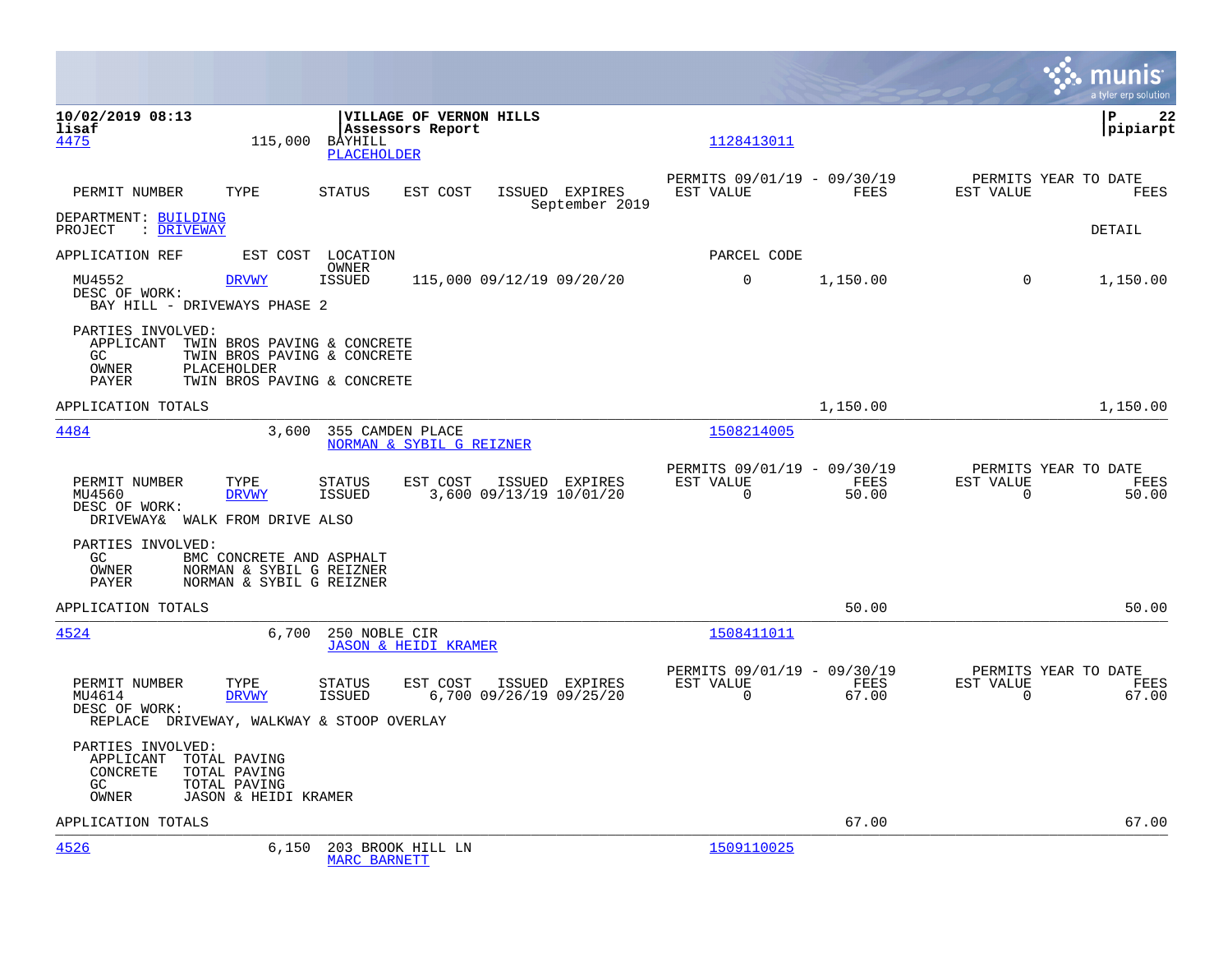|                                                        |                                                                                  |                   |          |                         |                           |                                          |                   |           | <b>munis</b><br>a tyler erp solution |
|--------------------------------------------------------|----------------------------------------------------------------------------------|-------------------|----------|-------------------------|---------------------------|------------------------------------------|-------------------|-----------|--------------------------------------|
| 10/02/2019 08:13<br>lisaf                              |                                                                                  | Assessors Report  |          | VILLAGE OF VERNON HILLS |                           |                                          |                   |           | P<br>23<br>pipiarpt                  |
| PERMIT NUMBER                                          | TYPE                                                                             | STATUS            | EST COST | ISSUED                  | EXPIRES<br>September 2019 | PERMITS 09/01/19 - 09/30/19<br>EST VALUE | FEES              | EST VALUE | PERMITS YEAR TO DATE<br>FEES         |
| DEPARTMENT: BUILDING<br>PROJECT                        | : DRIVEWAY                                                                       |                   |          |                         |                           |                                          |                   |           | DETAIL                               |
| APPLICATION REF                                        | EST COST                                                                         | LOCATION<br>OWNER |          |                         |                           | PARCEL CODE                              |                   |           |                                      |
| MU4547<br>DESC OF WORK:<br>DRIVEWAY                    | <b>DRVWY</b>                                                                     | ISSUED            |          | 6,150 09/11/19 09/10/20 |                           | 0                                        | 61.50             | $\Omega$  | 61.50                                |
| PARTIES INVOLVED:<br>APPLICANT<br>GC<br>OWNER<br>PAYER | MARC BARNETT<br>AMERICAN ASPHALT MAINTENANCE INC<br>MARC BARNETT<br>MARC BARNETT |                   |          |                         |                           |                                          |                   |           |                                      |
| APPLICATION TOTALS<br>PROJECT TOTALS                   |                                                                                  |                   |          |                         |                           | 0                                        | 61.50<br>2,006.40 | 0         | 61.50<br>2,006.40                    |

 $\mathcal{L}^{\text{max}}$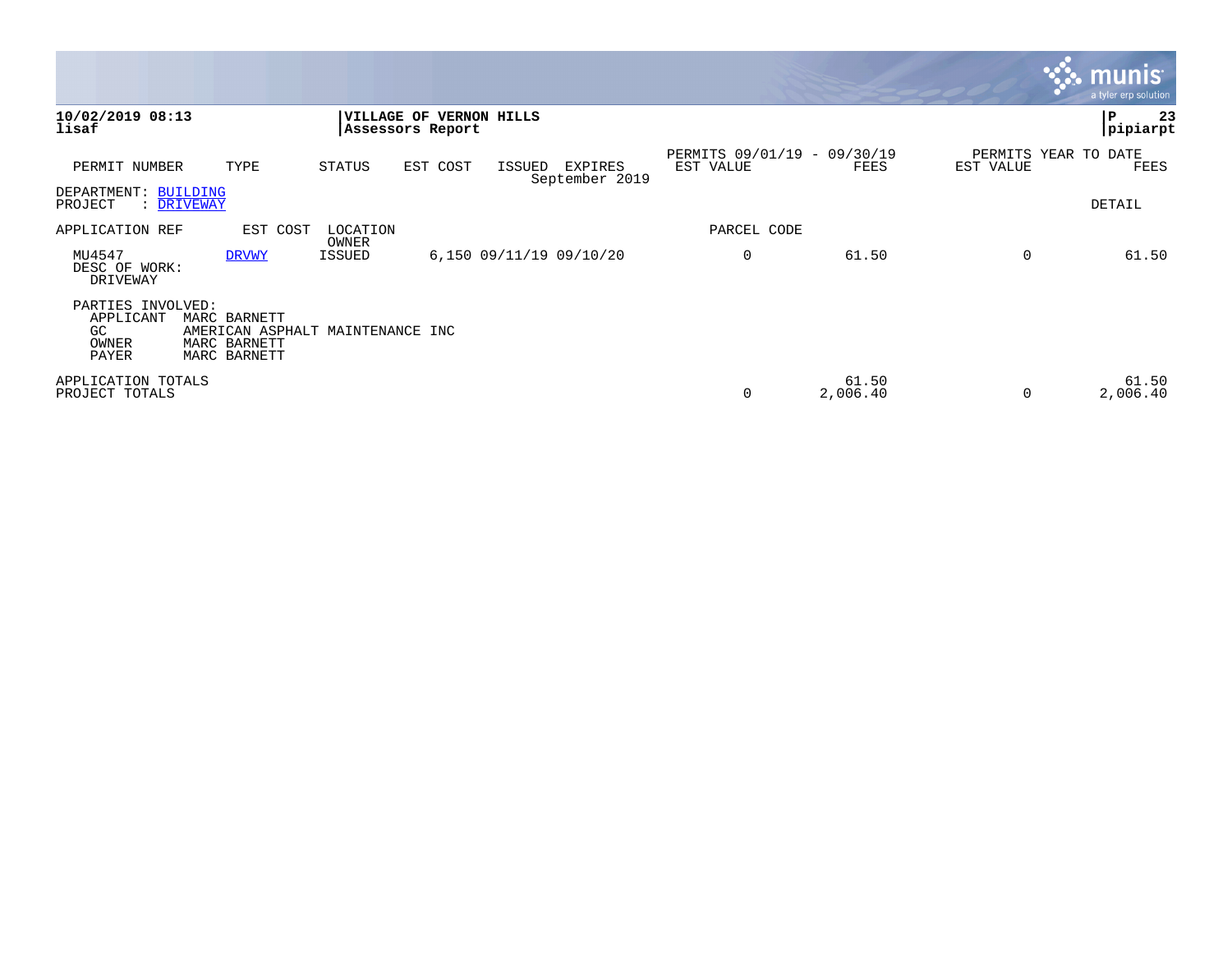|                                                             |                                                                              |                                   |                                               |                |                                               |                  |                                   | <b>munis</b><br>a tyler erp solution |
|-------------------------------------------------------------|------------------------------------------------------------------------------|-----------------------------------|-----------------------------------------------|----------------|-----------------------------------------------|------------------|-----------------------------------|--------------------------------------|
| 10/02/2019 08:13<br>lisaf                                   |                                                                              | Assessors Report                  | VILLAGE OF VERNON HILLS                       | September 2019 |                                               |                  |                                   | ∣₽<br>24<br> pipiarpt                |
| DEPARTMENT: BUILDING<br>PROJECT                             | : ELEVATOR                                                                   |                                   |                                               |                |                                               |                  |                                   | DETAIL                               |
| APPLICATION REF                                             | EST COST                                                                     | LOCATION<br>OWNER                 |                                               |                | PARCEL CODE                                   |                  |                                   |                                      |
| 4454                                                        | 4,000                                                                        | 122 HAWTHORN CENTER<br>CENTENNIAL |                                               |                | 1133401086                                    |                  |                                   |                                      |
| PERMIT NUMBER<br>MU4551<br>DESC OF WORK:<br><b>ELEVATOR</b> | TYPE<br><b>ELEVATOR</b>                                                      | STATUS<br>ISSUED                  | EST COST<br>ISSUED<br>4,000 09/11/19 09/10/20 | EXPIRES        | PERMITS 09/01/19 - 09/30/19<br>EST VALUE<br>0 | FEES<br>475.00   | PERMITS YEAR TO DATE<br>EST VALUE | FEES<br>475.00                       |
| PARTIES INVOLVED:<br>APPLICANT<br>GC<br>OWNER<br>PAYER      | SCHINDLER ELEVATOR<br>SCHINDLER ELEVATOR<br>CENTENNIAL<br>SCHINDLER ELEVATOR |                                   |                                               |                |                                               |                  |                                   |                                      |
| APPLICATION TOTALS<br>PROJECT TOTALS                        |                                                                              |                                   |                                               |                | 0                                             | 475.00<br>475.00 |                                   | 475.00<br>475.00                     |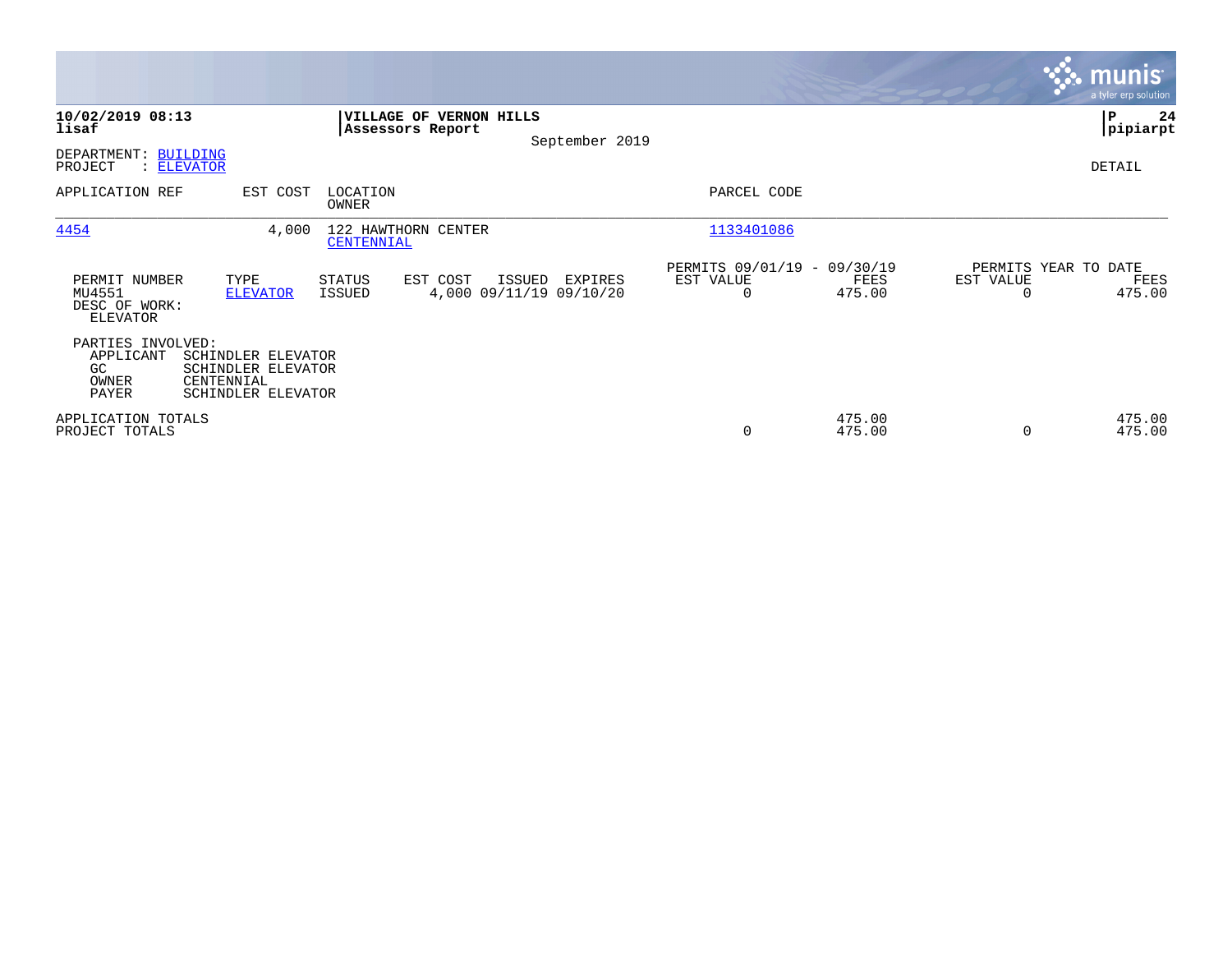|                                                                                 |                                                                    |                                                                                           |                         |                                           |                                                      |               |                                                  | munis<br>a tyler erp solution |
|---------------------------------------------------------------------------------|--------------------------------------------------------------------|-------------------------------------------------------------------------------------------|-------------------------|-------------------------------------------|------------------------------------------------------|---------------|--------------------------------------------------|-------------------------------|
| 10/02/2019 08:13<br>lisaf                                                       |                                                                    | Assessors Report                                                                          | VILLAGE OF VERNON HILLS |                                           |                                                      |               |                                                  | lР<br>25<br> pipiarpt         |
| DEPARTMENT: BUILDING<br>PROJECT<br>$:$ FENCE                                    |                                                                    |                                                                                           |                         | September 2019                            |                                                      |               |                                                  | DETAIL                        |
| APPLICATION REF                                                                 | EST COST                                                           | LOCATION<br>OWNER                                                                         |                         |                                           | PARCEL CODE                                          |               |                                                  |                               |
| 4408                                                                            | 3,000                                                              | 936 CREEK BEND DR<br><b>HEMANSHU MEHTA</b>                                                |                         |                                           | 1516101019                                           |               |                                                  |                               |
| PERMIT NUMBER<br>MU4520<br>DESC OF WORK:<br>REPLACE EXISTING FENCE              | TYPE<br><b>FENCE</b>                                               | <b>STATUS</b><br>COMPLT                                                                   | EST COST                | ISSUED EXPIRES<br>3,000 09/06/19 09/25/20 | PERMITS 09/01/19 - 09/30/19<br>EST VALUE<br>$\Omega$ | FEES<br>50.00 | PERMITS YEAR TO DATE<br>EST VALUE<br>$\Omega$    | FEES<br>50.00                 |
| PARTIES INVOLVED:<br><b>FENCE</b><br>GC<br>OWNER<br>PAYER                       | PREMIER FENCE<br>PREMIER FENCE<br>HEMANSHU MEHTA<br>HEMANSHU MEHTA |                                                                                           |                         |                                           |                                                      |               |                                                  |                               |
| APPLICATION TOTALS                                                              |                                                                    |                                                                                           |                         |                                           |                                                      | 50.00         |                                                  | 50.00                         |
| 4432                                                                            | 2,600                                                              | 302 ALEXANDRIA DR<br><b>ARUN KUMAR SINGH</b>                                              |                         |                                           | 1505402003                                           |               |                                                  |                               |
| PERMIT NUMBER<br>MU4562<br>DESC OF WORK:<br>FENCE                               | TYPE<br><b>FENCE</b>                                               | <b>STATUS</b><br>COMPLT                                                                   | EST COST                | ISSUED EXPIRES<br>2,600 09/13/19 09/25/20 | PERMITS 09/01/19 - 09/30/19<br>EST VALUE<br>0        | FEES<br>50.00 | PERMITS YEAR TO DATE<br>EST VALUE<br>$\mathbf 0$ | FEES<br>50.00                 |
| PARTIES INVOLVED:<br>APPLICANT ARUN KUMAR SINGH<br>GC.<br>OWNER<br>PAYER        | ARUN KUMAR SINGH<br>ARUN KUMAR SINGH<br>ARUN KUMAR SINGH           |                                                                                           |                         |                                           |                                                      |               |                                                  |                               |
| APPLICATION TOTALS                                                              |                                                                    |                                                                                           |                         |                                           |                                                      | 50.00         |                                                  | 50.00                         |
| 4453                                                                            |                                                                    | 3,125 13 MONTGOMERY LN<br>DAVID G & MELISSA A HAMPTON                                     |                         |                                           | 1505414007                                           |               |                                                  |                               |
| PERMIT NUMBER<br>MU4519<br>DESC OF WORK:<br>REMOVE OLD FENCE AND PUTTING UP NEW | TYPE<br><b>FENCE</b>                                               | STATUS<br><b>ISSUED</b>                                                                   | EST COST                | ISSUED EXPIRES<br>3,125 09/06/19 09/16/20 | PERMITS 09/01/19 - 09/30/19<br>EST VALUE<br>0        | FEES<br>50.00 | PERMITS YEAR TO DATE<br>EST VALUE<br>0           | FEES<br>50.00                 |
| PARTIES INVOLVED:<br>FENCE<br>GC.<br>OWNER<br>PAYER                             | <b>ACTION FENCE</b>                                                | DAVID G & MELISSA A HAMPTON<br>DAVID G & MELISSA A HAMPTON<br>DAVID G & MELISSA A HAMPTON |                         |                                           |                                                      |               |                                                  |                               |
| APPLICATION TOTALS                                                              |                                                                    |                                                                                           |                         |                                           |                                                      | 50.00         |                                                  | 50.00                         |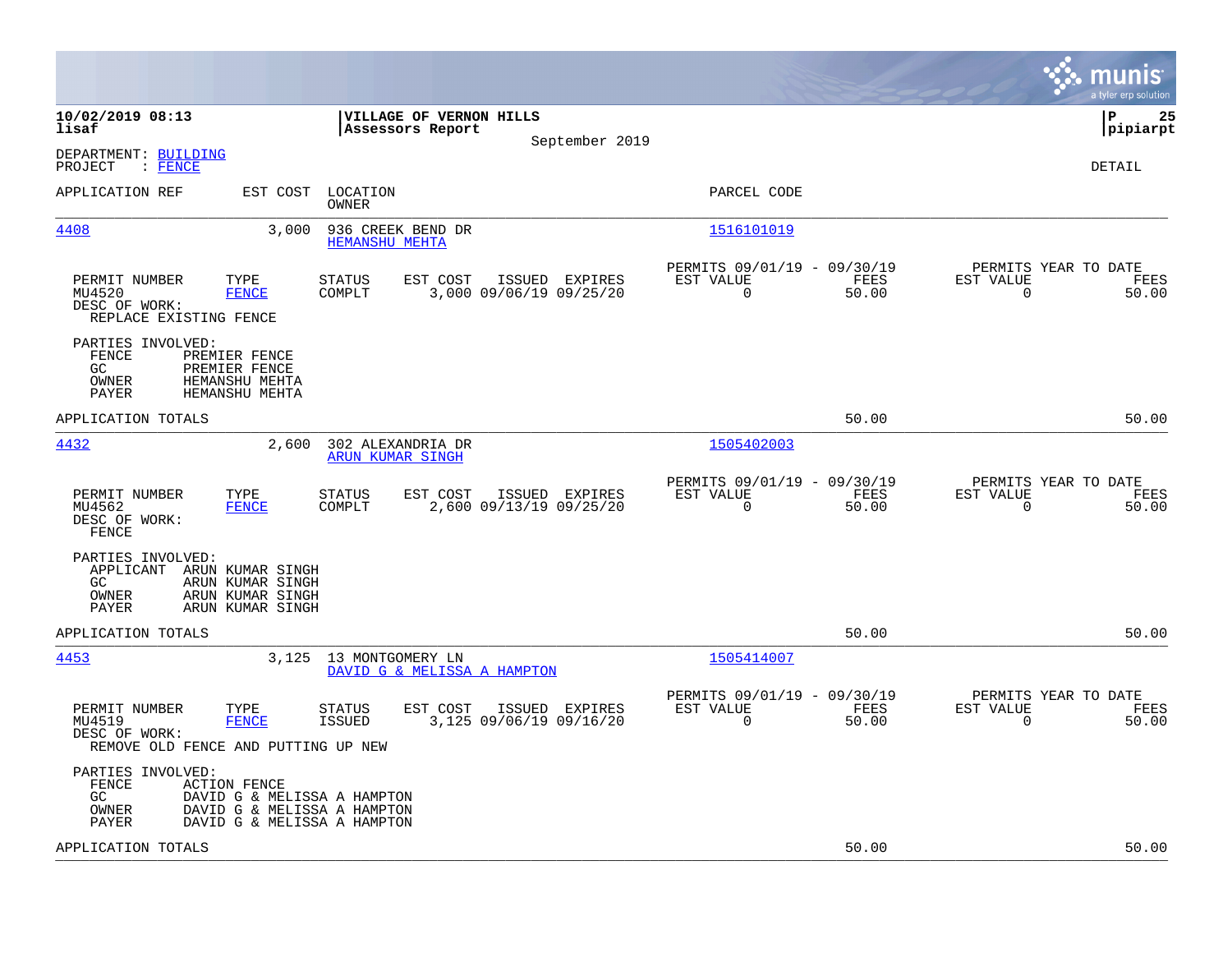|                                                                  |                                                                                                                                                                          |                            |                                             |                                           |                                                         |               |                                                  | munis<br>a tyler erp solution |
|------------------------------------------------------------------|--------------------------------------------------------------------------------------------------------------------------------------------------------------------------|----------------------------|---------------------------------------------|-------------------------------------------|---------------------------------------------------------|---------------|--------------------------------------------------|-------------------------------|
| 10/02/2019 08:13<br>lisaf<br>4467                                | 4,500                                                                                                                                                                    | 207 ALEXANDRIA DR          | VILLAGE OF VERNON HILLS<br>Assessors Report | PATRICK COSTELLO & MELISSA KOEPPEN        | 1505406015                                              |               |                                                  | l P<br>26<br> pipiarpt        |
| PERMIT NUMBER                                                    | TYPE                                                                                                                                                                     | STATUS                     | EST COST                                    | ISSUED EXPIRES<br>September 2019          | PERMITS 09/01/19 - 09/30/19<br>EST VALUE                | FEES          | PERMITS YEAR TO DATE<br>EST VALUE                | FEES                          |
| DEPARTMENT: BUILDING<br>PROJECT<br>: FENCE                       |                                                                                                                                                                          |                            |                                             |                                           |                                                         |               |                                                  | DETAIL                        |
| APPLICATION REF                                                  |                                                                                                                                                                          | EST COST LOCATION<br>OWNER |                                             |                                           | PARCEL CODE                                             |               |                                                  |                               |
| MU4563<br>DESC OF WORK:<br>FENCE                                 | <b>FENCE</b>                                                                                                                                                             | <b>ISSUED</b>              |                                             | 4,500 09/13/19 09/12/20                   | $\overline{0}$                                          | 50.00         | $\Omega$                                         | 50.00                         |
| PARTIES INVOLVED:<br>APPLICANT<br>FENCE<br>GC.<br>OWNER<br>PAYER | PATRICK COSTELLO & MELISSA KOEPPEN<br>MIKE MEIER FENCE<br>PATRICK COSTELLO & MELISSA KOEPPEN<br>PATRICK COSTELLO & MELISSA KOEPPEN<br>PATRICK COSTELLO & MELISSA KOEPPEN |                            |                                             |                                           |                                                         |               |                                                  |                               |
| APPLICATION TOTALS                                               |                                                                                                                                                                          |                            |                                             |                                           |                                                         | 50.00         |                                                  | 50.00                         |
| 4470                                                             | 5,250                                                                                                                                                                    | <b>GARY W KLAGES</b>       | 382S MARSEILLES ST                          |                                           | 1509302030                                              |               |                                                  |                               |
| PERMIT NUMBER<br>MU4619<br>DESC OF WORK:<br>SATIN BLACK ALUMINUM | TYPE<br><b>FENCE</b>                                                                                                                                                     | STATUS<br>ISSUED           | EST COST                                    | ISSUED EXPIRES<br>5,250 09/27/19 09/26/20 | PERMITS 09/01/19 - 09/30/19<br>EST VALUE<br>$\mathbf 0$ | FEES<br>52.50 | PERMITS YEAR TO DATE<br>EST VALUE<br>$\mathbf 0$ | FEES<br>52.50                 |
| PARTIES INVOLVED:<br>FENCE<br>GC<br>OWNER                        | QUETZAL FENCE COMPANY<br>OUETZAL FENCE COMPANY<br>GARY W KLAGES                                                                                                          |                            |                                             |                                           |                                                         |               |                                                  |                               |
| APPLICATION TOTALS                                               |                                                                                                                                                                          |                            |                                             |                                           |                                                         | 52.50         |                                                  | 52.50                         |
| 4483                                                             |                                                                                                                                                                          | 8,410 8 SUSSEX CIR         | MR & MRS JOHN KOEPKE                        |                                           | 1508412016                                              |               |                                                  |                               |
| PERMIT NUMBER<br>MU4564<br>DESC OF WORK:<br>FENCE                | TYPE<br><b>FENCE</b>                                                                                                                                                     | <b>STATUS</b><br>ISSUED    | EST COST                                    | ISSUED EXPIRES<br>8,410 09/16/19 09/15/20 | PERMITS 09/01/19 - 09/30/19<br>EST VALUE<br>$\mathbf 0$ | FEES<br>84.10 | PERMITS YEAR TO DATE<br>EST VALUE<br>$\mathbf 0$ | FEES<br>84.10                 |
| PARTIES INVOLVED:<br>FENCE<br>GC<br>OWNER<br>PAYER               | COMPLETE NORTHERN ILLINOIS FENCE<br>COMPLETE NORTHERN ILLINOIS FENCE<br>MR & MRS JOHN KOEPKE<br>MR & MRS JOHN KOEPKE                                                     |                            |                                             |                                           |                                                         |               |                                                  |                               |
| APPLICATION TOTALS                                               |                                                                                                                                                                          |                            |                                             |                                           |                                                         | 84.10         |                                                  | 84.10                         |
| <u>4490</u>                                                      |                                                                                                                                                                          | 5,740 117 SUSSEX CIR       |                                             |                                           | 1508410003                                              |               |                                                  |                               |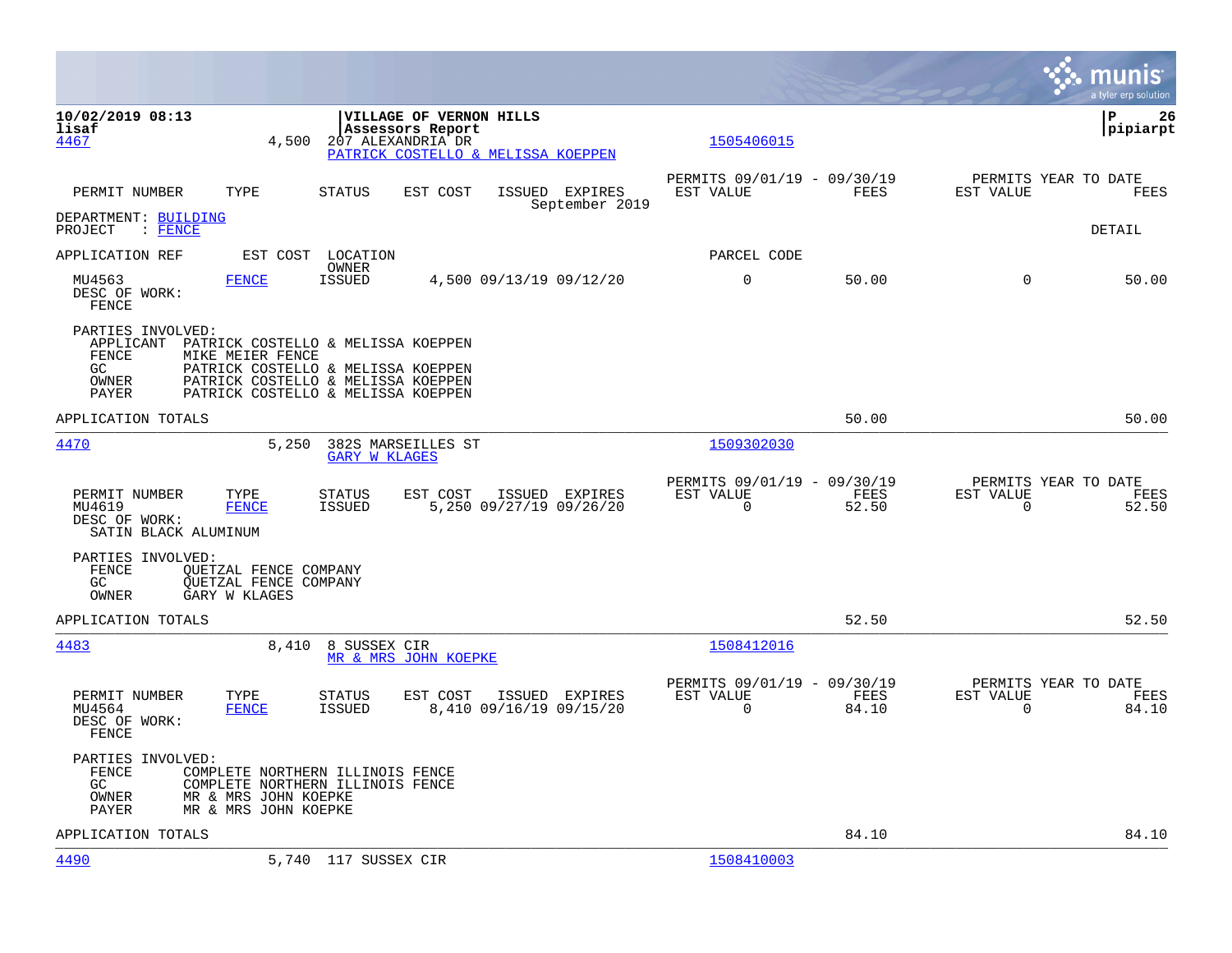|                                                                                                       |                                                          |                                                  |                                  |                                                         |               |                                                  | munis<br>a tyler erp solution |
|-------------------------------------------------------------------------------------------------------|----------------------------------------------------------|--------------------------------------------------|----------------------------------|---------------------------------------------------------|---------------|--------------------------------------------------|-------------------------------|
| 10/02/2019 08:13<br>lisaf                                                                             | <b>CRAIG EINHORN</b>                                     | VILLAGE OF VERNON HILLS<br>Assessors Report      |                                  |                                                         |               |                                                  | ΙP<br>27<br> pipiarpt         |
| TYPE<br>PERMIT NUMBER                                                                                 | <b>STATUS</b>                                            | EST COST                                         | ISSUED EXPIRES<br>September 2019 | PERMITS 09/01/19 - 09/30/19<br>EST VALUE                | FEES          | PERMITS YEAR TO DATE<br>EST VALUE                | FEES                          |
| DEPARTMENT: BUILDING<br>PROJECT<br>$\therefore$ FENCE                                                 |                                                          |                                                  |                                  |                                                         |               |                                                  | DETAIL                        |
| APPLICATION REF                                                                                       | EST COST LOCATION                                        |                                                  |                                  | PARCEL CODE                                             |               |                                                  |                               |
| MU4554<br><b>FENCE</b><br>DESC OF WORK:<br>FENCE REPLACEMENT                                          | OWNER<br><b>ISSUED</b>                                   | 5,740 09/12/19 09/11/20                          |                                  | $\mathbf 0$                                             | 57.40         | $\Omega$                                         | 57.40                         |
| PARTIES INVOLVED:<br>GC.<br>COMPLETE FENCE<br>OWNER<br>CRAIG EINHORN                                  |                                                          |                                                  |                                  |                                                         |               |                                                  |                               |
| APPLICATION TOTALS                                                                                    |                                                          |                                                  |                                  |                                                         | 57.40         |                                                  | 57.40                         |
| 4502                                                                                                  | 3,100<br>300 APOLLO CT                                   | SCOTT A & MIRIAM R LANEMAN                       |                                  | 1505427002                                              |               |                                                  |                               |
| TYPE<br>PERMIT NUMBER<br>MU4573<br><b>FENCE</b><br>DESC OF WORK:<br>FENCE REPLACEMENT                 | <b>STATUS</b><br>COMPLT                                  | EST COST<br>3,100 09/17/19 09/25/20              | ISSUED EXPIRES                   | PERMITS 09/01/19 - 09/30/19<br>EST VALUE<br>$\mathbf 0$ | FEES<br>50.00 | PERMITS YEAR TO DATE<br>EST VALUE<br>$\mathbf 0$ | FEES<br>50.00                 |
| PARTIES INVOLVED:<br>GC<br>GOLDEN FENCE INC<br>OWNER<br>PAYER                                         | SCOTT A & MIRIAM R LANEMAN<br>SCOTT A & MIRIAM R LANEMAN |                                                  |                                  |                                                         |               |                                                  |                               |
| APPLICATION TOTALS                                                                                    |                                                          |                                                  |                                  |                                                         | 50.00         |                                                  | 50.00                         |
| 4531                                                                                                  | 4,080<br>207 AUTUMN LN<br><b>CORRIE THRELKELD</b>        |                                                  |                                  | 1505405072                                              |               |                                                  |                               |
| PERMIT NUMBER<br>TYPE<br>MU4572<br><b>FENCE</b><br>DESC OF WORK:<br>FENCE                             | <b>STATUS</b><br><b>ISSUED</b>                           | EST COST<br>4,080 09/17/19 09/24/20              | ISSUED EXPIRES                   | PERMITS 09/01/19 - 09/30/19<br>EST VALUE<br>$\Omega$    | FEES<br>50.00 | PERMITS YEAR TO DATE<br>EST VALUE<br>0           | FEES<br>50.00                 |
| PARTIES INVOLVED:<br>GC.<br>RED CEDAR FENCE<br>OWNER<br>CORRIE THRELKELD<br>PAYER<br>CORRIE THRELKELD |                                                          |                                                  |                                  |                                                         |               |                                                  |                               |
| APPLICATION TOTALS                                                                                    |                                                          |                                                  |                                  |                                                         | 50.00         |                                                  | 50.00                         |
| 4534                                                                                                  | 2,200                                                    | 234 ALEXANDRIA DR<br>KENT M & SANDRA CRUICKSHANK |                                  | 1505405004                                              |               |                                                  |                               |
| PERMIT NUMBER<br>TYPE<br><b>FENCE</b><br>MU4617                                                       | <b>STATUS</b><br><b>ISSUED</b>                           | EST COST<br>2,200 09/26/19 09/25/20              | ISSUED EXPIRES                   | PERMITS 09/01/19 - 09/30/19<br>EST VALUE<br>$\mathbf 0$ | FEES<br>50.00 | PERMITS YEAR TO DATE<br>EST VALUE<br>$\mathbf 0$ | FEES<br>50.00                 |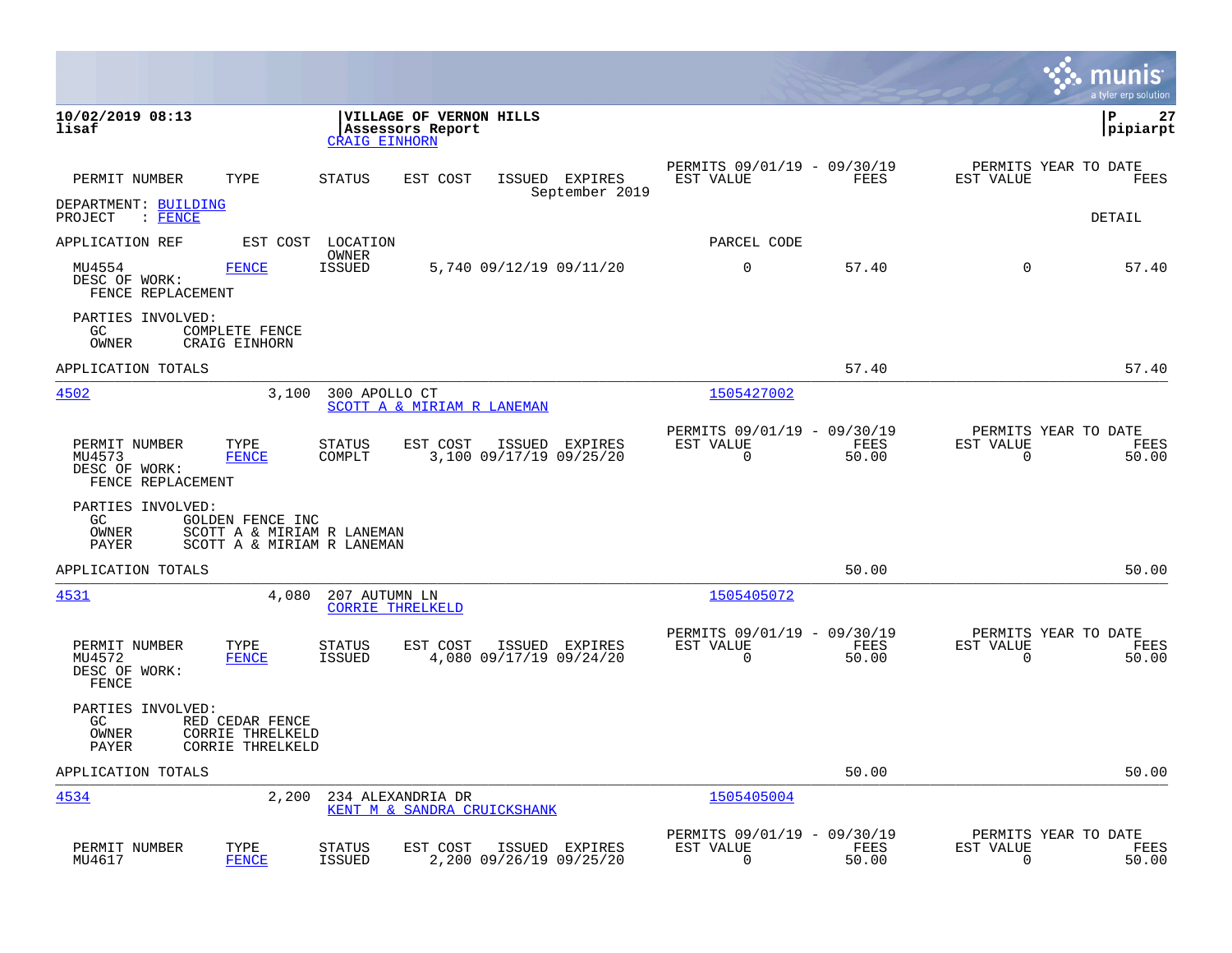|                                                                 |                                                                                                                                   |                                             |                |             |                 |   | <b>munis</b><br>a tyler erp solution |
|-----------------------------------------------------------------|-----------------------------------------------------------------------------------------------------------------------------------|---------------------------------------------|----------------|-------------|-----------------|---|--------------------------------------|
| 10/02/2019 08:13<br>lisaf                                       |                                                                                                                                   | VILLAGE OF VERNON HILLS<br>Assessors Report |                |             |                 |   | 28<br>l P<br> pipiarpt               |
| DEPARTMENT: BUILDING<br>PROJECT<br>: FENCE                      |                                                                                                                                   |                                             | September 2019 |             |                 |   | DETAIL                               |
| APPLICATION REF<br>DESC OF WORK:<br>FENCE                       | EST COST                                                                                                                          | LOCATION<br>OWNER                           |                | PARCEL CODE |                 |   |                                      |
| PARTIES INVOLVED:<br>APPLICANT<br>FENCE<br>GC<br>OWNER<br>PAYER | KENT M & SANDRA CRUICKSHANK<br>GOLDEN FENCE INC<br>GOLDEN FENCE INC<br>KENT M & SANDRA CRUICKSHANK<br>KENT M & SANDRA CRUICKSHANK |                                             |                |             |                 |   |                                      |
| APPLICATION TOTALS<br>PROJECT TOTALS                            |                                                                                                                                   |                                             |                | 0           | 50.00<br>544.00 | 0 | 50.00<br>544.00                      |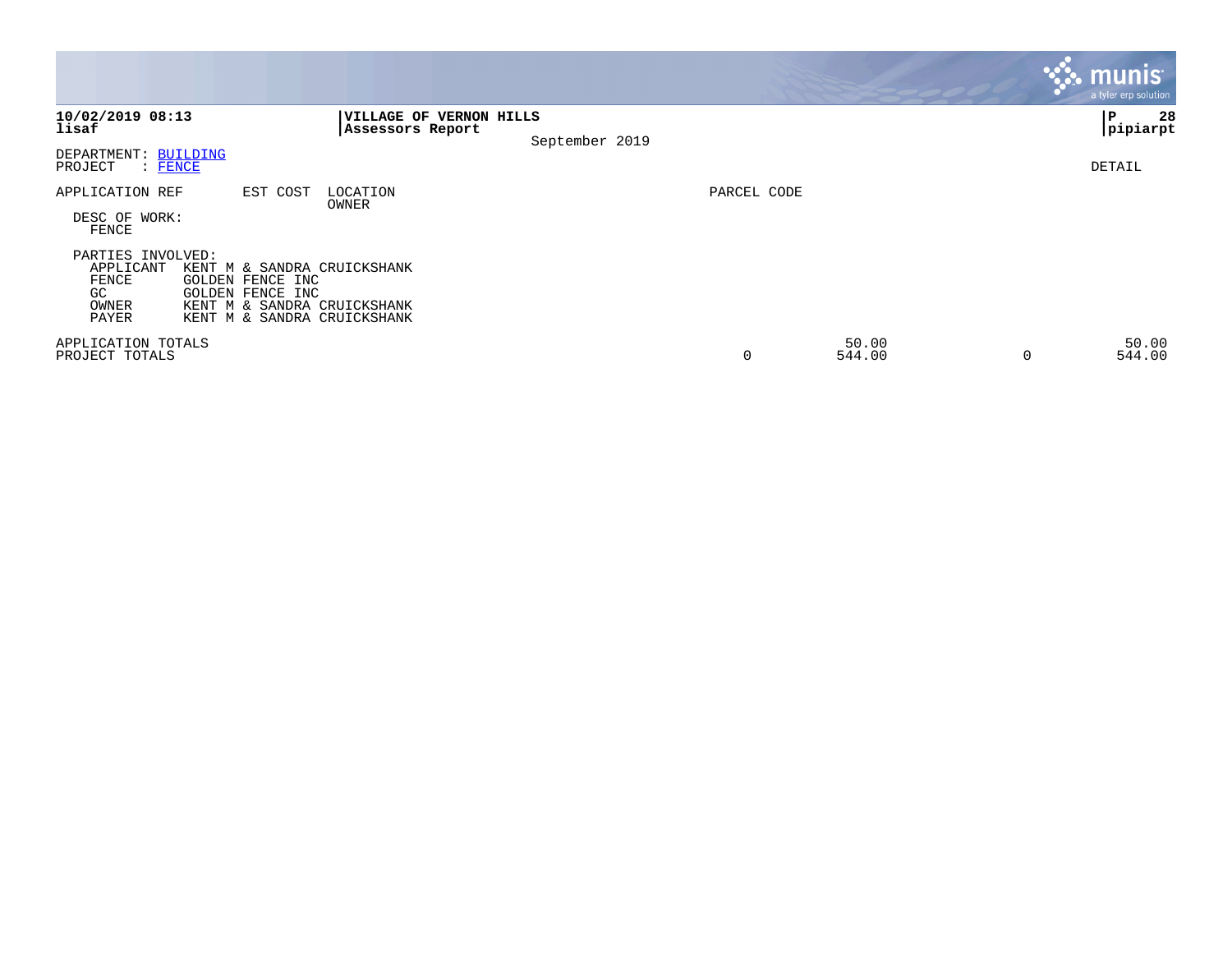|                                                                                                                                                                                                  |                                                                                                                |                |                                                         |                |                                                  | munis<br>a tyler erp solution |
|--------------------------------------------------------------------------------------------------------------------------------------------------------------------------------------------------|----------------------------------------------------------------------------------------------------------------|----------------|---------------------------------------------------------|----------------|--------------------------------------------------|-------------------------------|
| 10/02/2019 08:13<br>lisaf                                                                                                                                                                        | <b>VILLAGE OF VERNON HILLS</b><br>Assessors Report                                                             |                |                                                         |                |                                                  | ΙP<br>29<br> pipiarpt         |
| DEPARTMENT: BUILDING<br>: FIRE ALARM<br>PROJECT                                                                                                                                                  |                                                                                                                | September 2019 |                                                         |                |                                                  | DETAIL                        |
| APPLICATION REF                                                                                                                                                                                  | EST COST LOCATION<br>OWNER                                                                                     |                | PARCEL CODE                                             |                |                                                  |                               |
| 3805<br>4,000                                                                                                                                                                                    | 863 NORTH MILWAUKEE AVENUE<br>PLACEHOLDER                                                                      |                | 1134302008                                              |                |                                                  |                               |
| PERMIT NUMBER<br>TYPE<br>MU4580<br>FIRE ALARM ISSUED<br>DESC OF WORK:<br>FIRE ALARM                                                                                                              | <b>STATUS</b><br>EST COST<br>4,000 09/18/19 09/17/20                                                           | ISSUED EXPIRES | PERMITS 09/01/19 - 09/30/19<br>EST VALUE<br>$\mathbf 0$ | FEES<br>585.00 | PERMITS YEAR TO DATE<br>EST VALUE<br>$\mathbf 0$ | FEES<br>585.00                |
| PARTIES INVOLVED:<br>ALARM<br>OMEGA PRO SYSTEMS<br>APPLICANT<br>OMEGA PRO SYSTEMS<br>GC.<br>OMEGA PRO SYSTEMS<br>OWNER<br><b>PLACEHOLDER</b><br>PAYER<br>OMEGA PRO SYSTEMS                       |                                                                                                                |                |                                                         |                |                                                  |                               |
| APPLICATION TOTALS                                                                                                                                                                               |                                                                                                                |                |                                                         | 585.00         |                                                  | 585.00                        |
| 4134<br>4,000                                                                                                                                                                                    | 863 NORTH MILWAUKEE AVENUE 900<br>PLACEHOLDER                                                                  |                | 1134302008                                              |                |                                                  |                               |
| PERMIT NUMBER<br>TYPE<br>MU4581<br>FIRE ALARM ISSUED<br>DESC OF WORK:<br>FIRE ALARM                                                                                                              | <b>STATUS</b><br>EST COST<br>4,000 09/18/19 09/17/20                                                           | ISSUED EXPIRES | PERMITS 09/01/19 - 09/30/19<br>EST VALUE<br>$\Omega$    | FEES<br>345.00 | PERMITS YEAR TO DATE<br>EST VALUE<br>$\mathbf 0$ | FEES<br>345.00                |
| PARTIES INVOLVED:<br>ALARM<br>OMEGA PRO SYSTEMS<br>APPLICANT<br>OMEGA PRO SYSTEMS<br>GC<br>OMEGA PRO SYSTEMS<br><b>OCCUPANT</b><br>ATHLETA<br>OWNER<br>PLACEHOLDER<br>OMEGA PRO SYSTEMS<br>PAYER |                                                                                                                |                |                                                         |                |                                                  |                               |
| APPLICATION TOTALS                                                                                                                                                                               |                                                                                                                |                |                                                         | 345.00         |                                                  | 345.00                        |
| 4417<br>3,100                                                                                                                                                                                    | 863 NORTH MILWAUKEE AVENUE 400<br>REGENCY CENTERS                                                              |                | 1134302008                                              |                |                                                  |                               |
| PERMIT NUMBER<br>TYPE<br>FIRE ALARM ISSUED<br>MU4498<br>DESC OF WORK:<br>FIRE ALARM                                                                                                              | EST COST<br><b>STATUS</b><br>3,100 09/03/19 09/02/20                                                           | ISSUED EXPIRES | PERMITS 09/01/19 - 09/30/19<br>EST VALUE<br>$\mathbf 0$ | FEES<br>295.00 | PERMITS YEAR TO DATE<br>EST VALUE<br>$\mathbf 0$ | FEES<br>295.00                |
| PARTIES INVOLVED:<br>ALARM<br>APPLICANT<br>GC.<br><b>OCCUPANT</b><br>SOLIDCORE                                                                                                                   | CUSTOMIZED PROTECTION SERVICES INC<br>CUSTOMIZED PROTECTION SERVICES INC<br>CUSTOMIZED PROTECTION SERVICES INC |                |                                                         |                |                                                  |                               |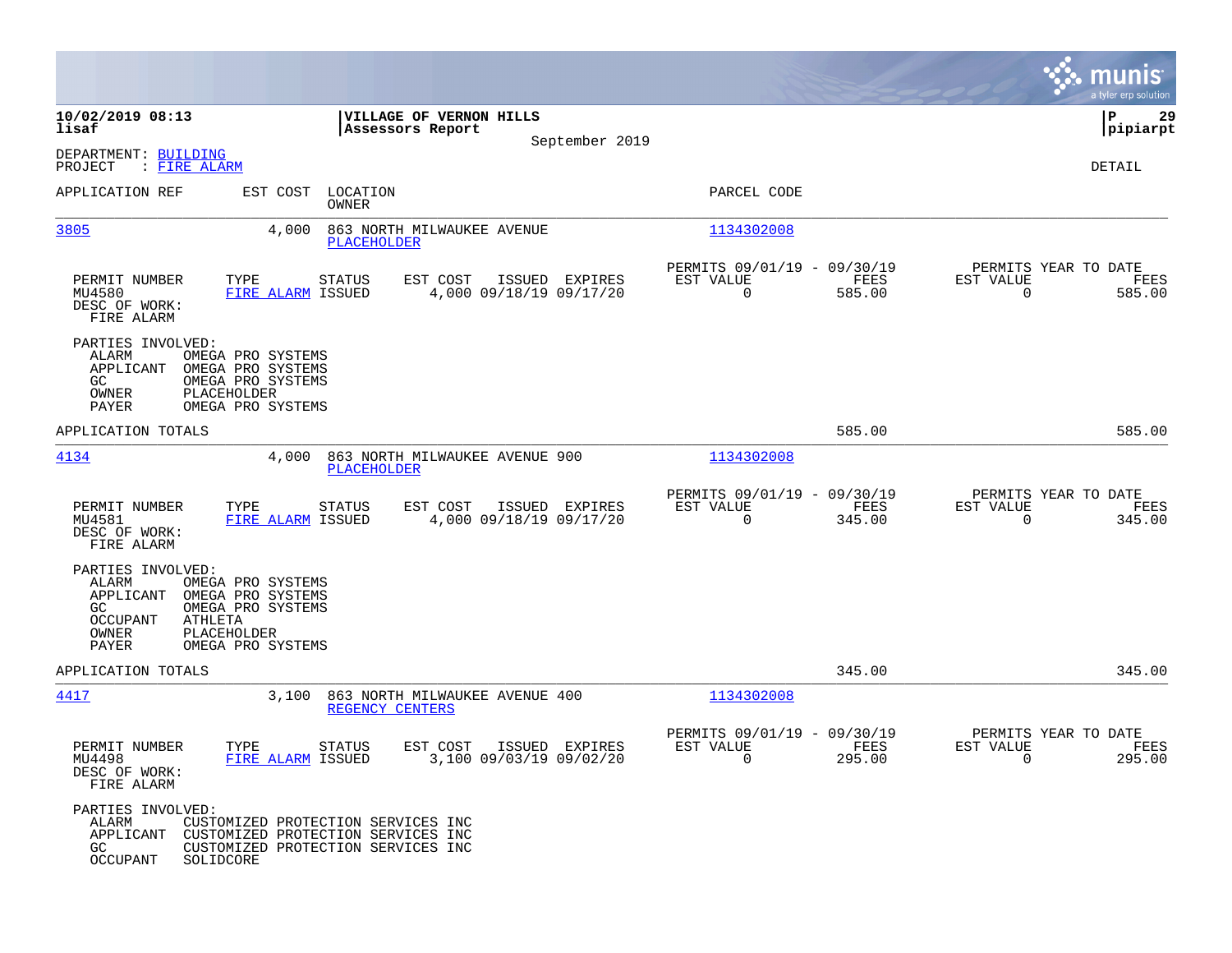|                                                                                                                                                                                        |                                                                        |                                                                           | munis<br>a tyler erp solution                                      |
|----------------------------------------------------------------------------------------------------------------------------------------------------------------------------------------|------------------------------------------------------------------------|---------------------------------------------------------------------------|--------------------------------------------------------------------|
| 10/02/2019 08:13<br>lisaf                                                                                                                                                              | VILLAGE OF VERNON HILLS<br>Assessors Report<br>September 2019          |                                                                           | l P<br>30<br> pipiarpt                                             |
| DEPARTMENT: BUILDING<br>: FIRE ALARM<br>PROJECT                                                                                                                                        |                                                                        |                                                                           | <b>DETAIL</b>                                                      |
| APPLICATION REF<br>REGENCY CENTERS<br>OWNER                                                                                                                                            | EST COST LOCATION<br>OWNER                                             | PARCEL CODE                                                               |                                                                    |
| PAYER                                                                                                                                                                                  | CUSTOMIZED PROTECTION SERVICES INC                                     |                                                                           |                                                                    |
| APPLICATION TOTALS                                                                                                                                                                     |                                                                        | 295.00                                                                    | 295.00                                                             |
| 4485<br>8,775                                                                                                                                                                          | 122 HAWTHORN CENTER<br>CENTENNIAL                                      | 1133401086                                                                |                                                                    |
| PERMIT NUMBER<br>TYPE<br>MU4538<br>FIRE ALARM ISSUED<br>DESC OF WORK:<br>FIRE ALARM - CENTER COURT                                                                                     | <b>STATUS</b><br>EST COST<br>ISSUED EXPIRES<br>8,775 09/10/19 09/09/20 | PERMITS 09/01/19 - 09/30/19<br>FEES<br>EST VALUE<br>402.75<br>$\Omega$    | PERMITS YEAR TO DATE<br>EST VALUE<br>FEES<br>$\Omega$<br>402.75    |
| PARTIES INVOLVED:<br>ALARM<br>ESSCOE , LLC<br>APPLICANT<br>ESSCOE , LLC<br>GC.<br>ESSCOE , LLC<br><b>OCCUPANT</b><br>CENTENNIAL<br>OWNER<br>CENTENNIAL<br>PAYER<br>ESSCOE , LLC        |                                                                        |                                                                           |                                                                    |
| APPLICATION TOTALS                                                                                                                                                                     |                                                                        | 402.75                                                                    | 402.75                                                             |
| 1,500<br>4517                                                                                                                                                                          | 945 LAKEVIEW PKY<br>TOM WARD                                           | 1133302013                                                                |                                                                    |
| PERMIT NUMBER<br>TYPE<br>MU4626<br>FIRE ALARM ISSUED<br>DESC OF WORK:<br>FIRE ALARM CORRIDOR & SUITES 1-4                                                                              | EST COST<br>ISSUED EXPIRES<br>STATUS<br>1,500 09/30/19 09/29/20        | PERMITS 09/01/19 - 09/30/19<br>EST VALUE<br>FEES<br>$\Omega$<br>330.00    | PERMITS YEAR TO DATE<br>EST VALUE<br>FEES<br>$\Omega$<br>330.00    |
| PARTIES INVOLVED:<br>ALARM<br>CONNOR ELECTRIC<br>APPLICANT<br>CONNOR ELECTRIC<br>ELECTRICIA CONNOR ELECTRIC<br>CONNOR ELECTRIC<br>GC.<br>OWNER<br>TOM WARD<br>PAYER<br>CONNOR ELECTRIC |                                                                        |                                                                           |                                                                    |
| APPLICATION TOTALS                                                                                                                                                                     |                                                                        | 330.00                                                                    | 330.00                                                             |
| 4538<br>5,800                                                                                                                                                                          | 925 NORTH MILWAUKEE AVENUE 200<br>REGENCY CENTERS                      | 1134302008                                                                |                                                                    |
| PERMIT NUMBER<br>TYPE<br>MU4599<br>FIRE ALARM ISSUED<br>DESC OF WORK:<br>FIRE ALARM                                                                                                    | EST COST<br>ISSUED EXPIRES<br>STATUS<br>5,800 09/24/19 09/23/20        | PERMITS 09/01/19 -<br>09/30/19<br>EST VALUE<br>FEES<br>$\Omega$<br>363.00 | PERMITS YEAR TO DATE<br>EST VALUE<br>FEES<br>363.00<br>$\mathbf 0$ |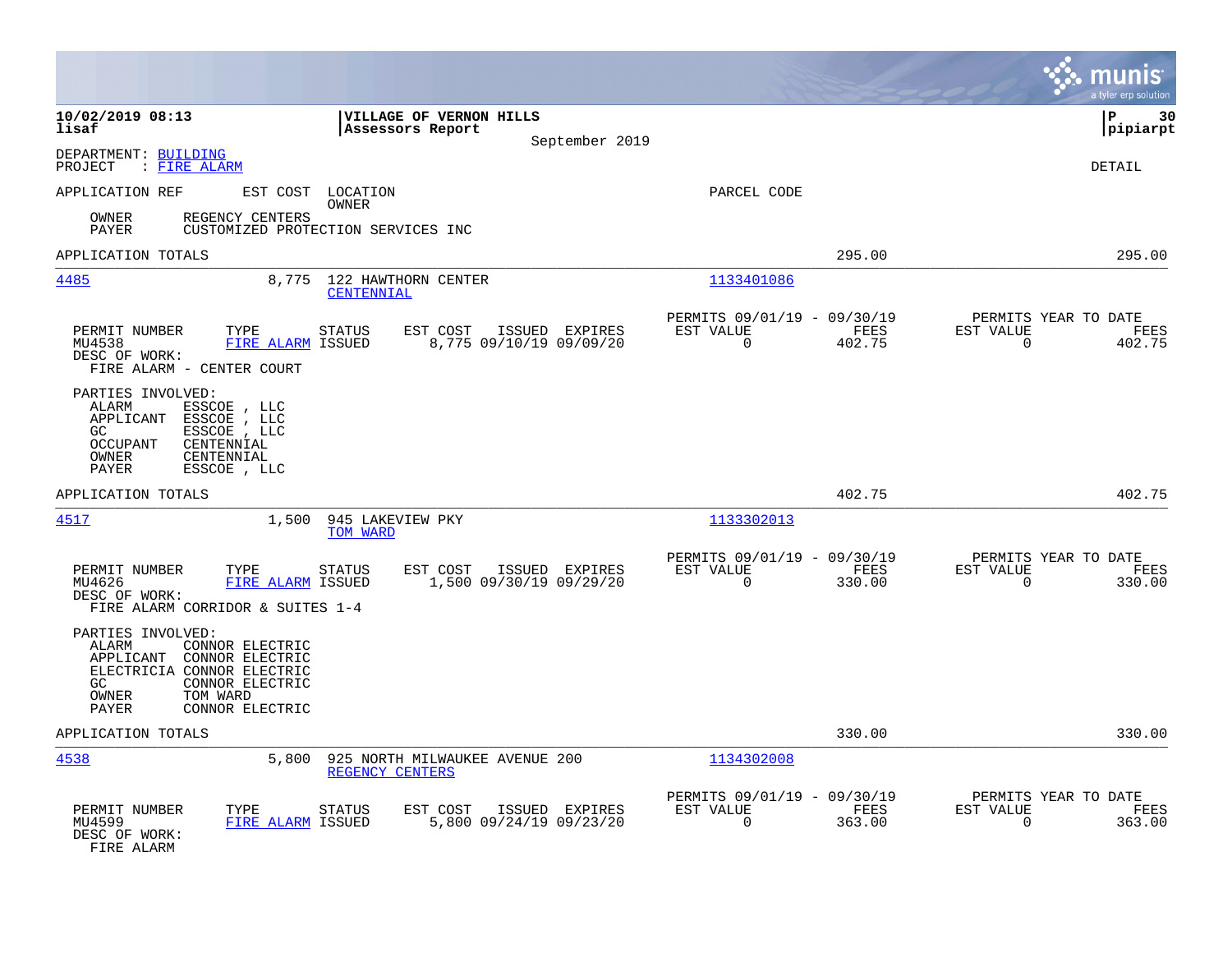|                                                                                                                                                                                                                 |                                             |                |             |                    |   | munis <sup>1</sup><br>a tyler erp solution |
|-----------------------------------------------------------------------------------------------------------------------------------------------------------------------------------------------------------------|---------------------------------------------|----------------|-------------|--------------------|---|--------------------------------------------|
| 10/02/2019 08:13<br>lisaf                                                                                                                                                                                       | VILLAGE OF VERNON HILLS<br>Assessors Report | September 2019 |             |                    |   | 31<br>PΡ<br> pipiarpt                      |
| DEPARTMENT: BUILDING<br>PROJECT<br>: FIRE ALARM                                                                                                                                                                 |                                             |                |             |                    |   | DETAIL                                     |
| APPLICATION REF<br>PARTIES INVOLVED:<br>ALARM<br>TALON ELECTRIC CO<br>TALON ELECTRIC CO<br>APPLICANT<br>GC<br>TALON ELECTRIC CO<br>OCCUPANT<br>ADVENT<br>REGENCY CENTERS<br>OWNER<br>PAYER<br>TALON ELECTRIC CO | EST COST<br>LOCATION<br>OWNER               |                | PARCEL CODE |                    |   |                                            |
| APPLICATION TOTALS<br>PROJECT TOTALS                                                                                                                                                                            |                                             |                | 0           | 363.00<br>2,320.75 | 0 | 363.00<br>2,320.75                         |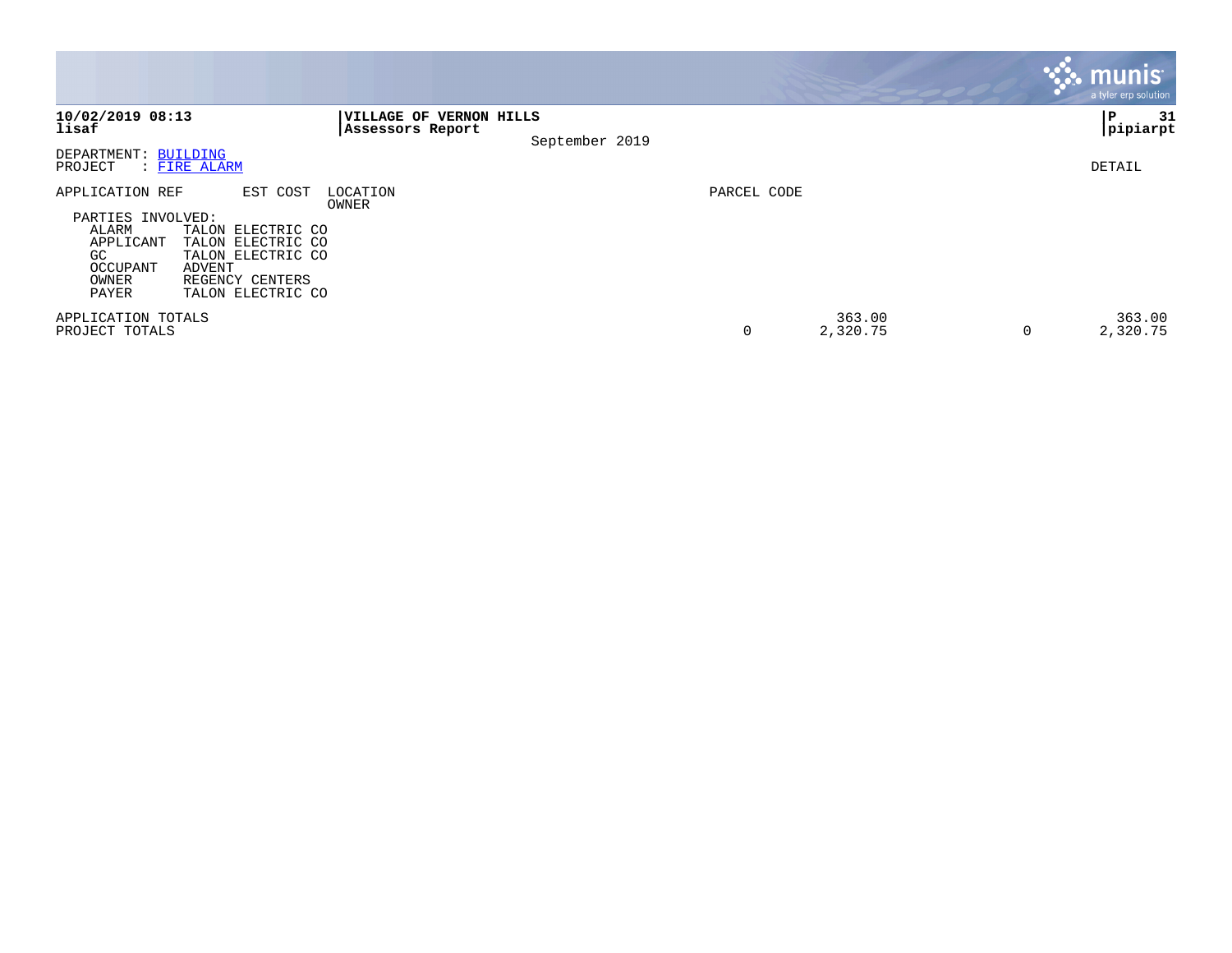|                                                                                                                             |                                                             |                                        |                                                                                  |                                           |                                                            |                  |                                                     | munis<br>a tyler erp solution |
|-----------------------------------------------------------------------------------------------------------------------------|-------------------------------------------------------------|----------------------------------------|----------------------------------------------------------------------------------|-------------------------------------------|------------------------------------------------------------|------------------|-----------------------------------------------------|-------------------------------|
| 10/02/2019 08:13<br>lisaf                                                                                                   |                                                             |                                        | VILLAGE OF VERNON HILLS<br>Assessors Report                                      |                                           |                                                            |                  |                                                     | 32<br>ΙP<br> pipiarpt         |
| DEPARTMENT: BUILDING<br>PROJECT<br>: FIRE SPRINKLER                                                                         |                                                             |                                        |                                                                                  | September 2019                            |                                                            |                  |                                                     | DETAIL                        |
| APPLICATION REF                                                                                                             |                                                             | EST COST LOCATION<br><b>OWNER</b>      |                                                                                  |                                           | PARCEL CODE                                                |                  |                                                     |                               |
| <u>4386</u>                                                                                                                 | 3,500                                                       | VHTC LOT 10 LLC                        | 1255 TOWN CENTER RD                                                              |                                           | 1515313003                                                 |                  |                                                     |                               |
| PERMIT NUMBER<br>MU4510<br>DESC OF WORK:<br>FIRE SPRINKLERS- TOWN CENTER GYM                                                | TYPE<br>FIRE SPR                                            | STATUS<br>ISSUED                       | EST COST                                                                         | ISSUED EXPIRES<br>3,500 09/05/19 09/04/20 | PERMITS 09/01/19 - 09/30/19<br>EST VALUE<br>$\overline{0}$ | FEES<br>394.00   | PERMITS YEAR TO DATE<br>EST VALUE<br>$\mathbf 0$    | FEES<br>394.00                |
| PARTIES INVOLVED:<br>ALARM<br>FIRE SPRIN UNITED STATES ALLIANCE FIRE PROTECTION<br>GC<br>OCCUPANT<br>OWNER<br>PAYER         | REAL RESTORE<br>ARRIVE TOWN CENTER GYM<br>VHTC LOT 10 LLC   |                                        | UNITED STATES ALLIANCE FIRE PROTECTION<br>UNITED STATES ALLIANCE FIRE PROTECTION |                                           |                                                            |                  |                                                     |                               |
| APPLICATION TOTALS                                                                                                          |                                                             |                                        |                                                                                  |                                           |                                                            | 394.00           |                                                     | 394.00                        |
| 4388                                                                                                                        |                                                             | 10,430 677 INSULL DRIVE<br>PLACEHOLDER |                                                                                  |                                           | 1133205091                                                 |                  |                                                     |                               |
| PERMIT NUMBER<br>MU4533<br>DESC OF WORK:<br>FIRE SPRINKLER                                                                  | TYPE<br>FIRE SPR                                            | <b>STATUS</b><br>ISSUED                | EST COST<br>10,430 09/10/19 09/09/20                                             | ISSUED EXPIRES                            | PERMITS 09/01/19 - 09/30/19<br>EST VALUE<br>$\Omega$       | FEES<br>304.30   | PERMITS YEAR TO DATE<br>EST VALUE<br>$\Omega$       | FEES<br>304.30                |
| PARTIES INVOLVED:<br>APPLICANT NOVA FIRE PROTECTION<br>FIRE SPRIN NOVA FIRE PROTECTION<br>GC.<br>OWNER<br>PAYER             | NOVA FIRE PROTECTION<br>PLACEHOLDER<br>NOVA FIRE PROTECTION |                                        |                                                                                  |                                           |                                                            |                  |                                                     |                               |
| APPLICATION TOTALS                                                                                                          |                                                             |                                        |                                                                                  |                                           |                                                            | 304.30           |                                                     | 304.30                        |
| 4402                                                                                                                        |                                                             | <b>CENTENNIAL</b>                      | 50,000 122 HAWTHORN CENTER                                                       |                                           | 1133401086                                                 |                  |                                                     |                               |
| PERMIT NUMBER<br>MU4523<br>DESC OF WORK:<br>FIRE SPRINKLERS FOR THE SKYLIGHT                                                | TYPE<br>FIRE SPR                                            | <b>STATUS</b><br>ISSUED                | EST COST<br>50,000 09/06/19 09/05/20                                             | ISSUED EXPIRES                            | PERMITS 09/01/19 - 09/30/19<br>EST VALUE<br>$\overline{0}$ | FEES<br>1,135.00 | PERMITS YEAR TO DATE<br>EST VALUE<br>$\overline{0}$ | FEES<br>1,135.00              |
| PARTIES INVOLVED:<br>APPLICANT SHAMROCK FIRE PROTECTION<br>FIRE SPRIN SHAMROCK FIRE PROTECTION<br>GC<br>OCCUPANT CENTENNIAL | SHAMROCK FIRE PROTECTION                                    |                                        |                                                                                  |                                           |                                                            |                  |                                                     |                               |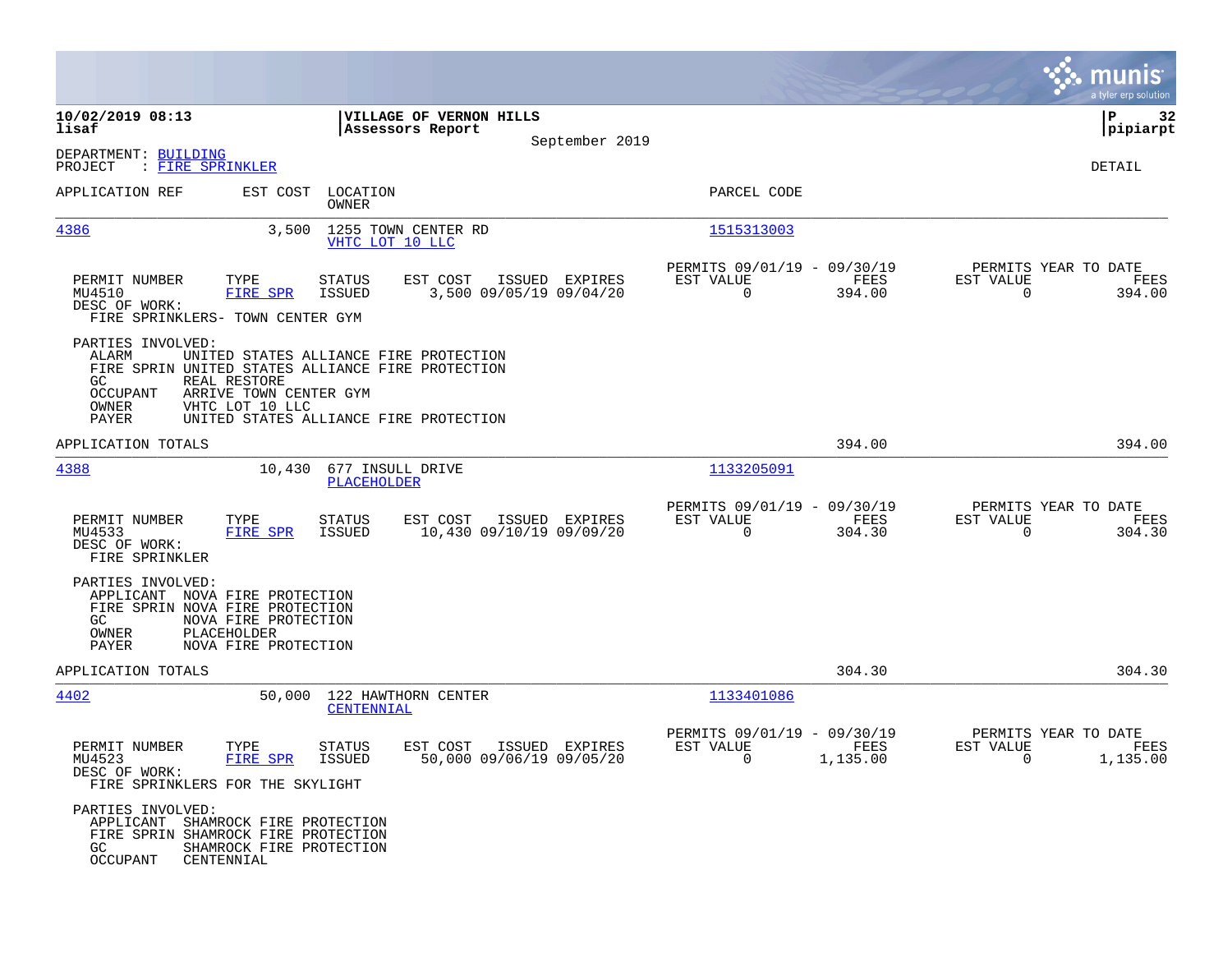|                                                                                                                                                                                                                                                                           |                                                               |                                                         |                            | munis<br>a tyler erp solution                                     |
|---------------------------------------------------------------------------------------------------------------------------------------------------------------------------------------------------------------------------------------------------------------------------|---------------------------------------------------------------|---------------------------------------------------------|----------------------------|-------------------------------------------------------------------|
| 10/02/2019 08:13<br>lisaf                                                                                                                                                                                                                                                 | VILLAGE OF VERNON HILLS<br>Assessors Report<br>September 2019 |                                                         |                            | l P<br>33<br> pipiarpt                                            |
| DEPARTMENT: BUILDING<br>: FIRE SPRINKLER<br>PROJECT                                                                                                                                                                                                                       |                                                               |                                                         |                            | <b>DETAIL</b>                                                     |
| EST COST LOCATION<br>APPLICATION REF<br>OWNER<br>CENTENNIAL<br>OWNER<br>PAYER<br>SHAMROCK FIRE PROTECTION                                                                                                                                                                 |                                                               | PARCEL CODE                                             |                            |                                                                   |
| APPLICATION TOTALS                                                                                                                                                                                                                                                        |                                                               |                                                         | 1,135.00                   | 1,135.00                                                          |
| 4405<br>25,900                                                                                                                                                                                                                                                            | 775 CORPORATE WOODS PARKWAY<br>SCHULTZ BROS. CO               | 1510303001                                              |                            |                                                                   |
| TYPE<br>PERMIT NUMBER<br>STATUS<br>FIRE SPR<br>MU4534<br>ISSUED<br>DESC OF WORK:<br>FIRE SPRINKLERS                                                                                                                                                                       | EST COST<br>ISSUED EXPIRES<br>25,900 09/10/19 09/09/20        | PERMITS 09/01/19 - 09/30/19<br>EST VALUE<br>$\mathbf 0$ | FEES<br>1,134.00           | PERMITS YEAR TO DATE<br>EST VALUE<br>FEES<br>$\Omega$<br>1,134.00 |
| PARTIES INVOLVED:<br>APPLICANT UNITED STATES ALLIANCE FIRE PROTECTION<br>FIRE SPRIN UNITED STATES ALLIANCE FIRE PROTECTION<br>UNITED STATES ALLIANCE FIRE PROTECTION<br>GC.<br>BLITT & GAINES PC<br>OCCUPANT<br>OWNER<br>SCHULTZ BROS. CO<br><b>JARO ROOFING</b><br>PAYER |                                                               |                                                         |                            |                                                                   |
| APPLICATION TOTALS                                                                                                                                                                                                                                                        |                                                               |                                                         | 1,134.00                   | 1,134.00                                                          |
| 4431<br>5,990                                                                                                                                                                                                                                                             | 863 NORTH MILWAUKEE AVENUE 400<br>REGENCY CENTERS             | 1134302008                                              |                            |                                                                   |
| PERMIT NUMBER<br>TYPE<br><b>STATUS</b><br>MU4542<br>FIRE SPR<br>ISSUED<br>DESC OF WORK:<br>FIRE SPRINKLER                                                                                                                                                                 | EST COST<br>ISSUED EXPIRES<br>5,990 09/11/19 09/19/20         | PERMITS 09/01/19 - 09/30/19<br>EST VALUE<br>$\Omega$    | FEES<br>329.00             | PERMITS YEAR TO DATE<br>EST VALUE<br>FEES<br>$\Omega$<br>329.00   |
| PARTIES INVOLVED:<br>APPLICANT ABSOLUTE FIRE PROTECTION<br>FIRE SPRIN ABSOLUTE FIRE PROTECTION<br>ABSOLUTE FIRE PROTECTION<br>GC.<br><b>OCCUPANT</b><br>SOLIDCORE<br>OWNER<br>REGENCY CENTERS<br>PAYER<br>ABSOLUTE FIRE PROTECTION                                        |                                                               |                                                         |                            |                                                                   |
| APPLICATION TOTALS                                                                                                                                                                                                                                                        |                                                               |                                                         | 329.00                     | 329.00                                                            |
| <u>4461</u>                                                                                                                                                                                                                                                               | 3,594 887 NORTH MILWAUKEE AVENUE 200<br>REGENCY CENTERS       | 1134302008                                              |                            |                                                                   |
| PERMIT NUMBER<br>TYPE<br><b>STATUS</b><br>MU4543<br>FIRE SPR<br><b>ISSUED</b><br>DESC OF WORK:<br>FIRE SPRINKLER                                                                                                                                                          | EST COST<br>ISSUED EXPIRES<br>3,594 09/11/19 09/10/20         | PERMITS 09/01/19 -<br>EST VALUE<br>0                    | 09/30/19<br>FEES<br>338.00 | PERMITS YEAR TO DATE<br>EST VALUE<br>FEES<br>$\Omega$<br>338.00   |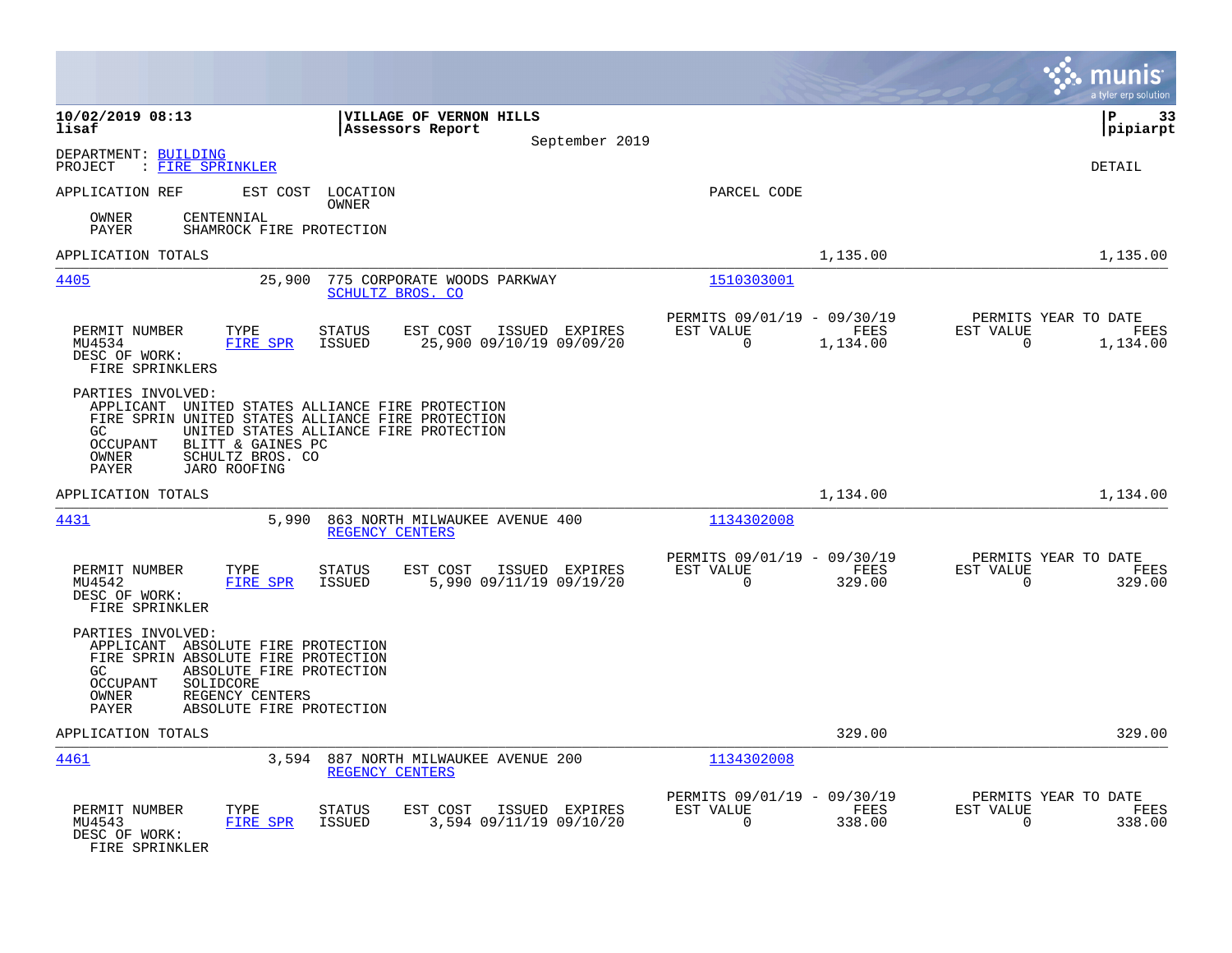|                                                                                                                                                                                                                                                                      |                                                                           |                                                                              | munis<br>a tyler erp solution                                         |
|----------------------------------------------------------------------------------------------------------------------------------------------------------------------------------------------------------------------------------------------------------------------|---------------------------------------------------------------------------|------------------------------------------------------------------------------|-----------------------------------------------------------------------|
| 10/02/2019 08:13<br>lisaf                                                                                                                                                                                                                                            | VILLAGE OF VERNON HILLS<br>Assessors Report<br>September 2019             |                                                                              | P<br>34<br>pipiarpt                                                   |
| DEPARTMENT: BUILDING<br>: FIRE SPRINKLER<br>PROJECT                                                                                                                                                                                                                  |                                                                           |                                                                              | <b>DETAIL</b>                                                         |
| APPLICATION REF<br>EST COST LOCATION<br>PARTIES INVOLVED:<br>APPLICANT ABSOLUTE FIRE PROTECTION<br>FIRE SPRIN ABSOLUTE FIRE PROTECTION<br>ABSOLUTE FIRE PROTECTION<br>GC.<br>OCCUPANT<br><b>BLO</b><br>OWNER<br>REGENCY CENTERS<br>PAYER<br>ABSOLUTE FIRE PROTECTION | <b>OWNER</b>                                                              | PARCEL CODE                                                                  |                                                                       |
| APPLICATION TOTALS                                                                                                                                                                                                                                                   |                                                                           | 338.00                                                                       | 338.00                                                                |
| 4505<br>5,651                                                                                                                                                                                                                                                        | 931 NORTH MILWAUKEE AVENUE 200<br>REGENCY CENTERS                         | 1134302008                                                                   |                                                                       |
| PERMIT NUMBER<br>TYPE<br>MU4611<br><b>FIRE SPR</b><br>DESC OF WORK:<br>FIRE SPRINKLERS                                                                                                                                                                               | STATUS<br>EST COST<br>ISSUED EXPIRES<br>ISSUED<br>5,651 09/26/19 09/25/20 | PERMITS 09/01/19 - 09/30/19<br>EST VALUE<br>FEES<br>$\overline{0}$<br>358.51 | PERMITS YEAR TO DATE<br>EST VALUE<br>FEES<br>$\overline{0}$<br>358.51 |
| PARTIES INVOLVED:<br>APPLICANT ABSOLUTE FIRE PROTECTION<br>FIRE SPRIN ABSOLUTE FIRE PROTECTION<br>ABSOLUTE FIRE PROTECTION<br>GC.<br>OCCUPANT<br>LENSCRAFTERS<br><b>OWNER</b><br>REGENCY CENTERS<br><b>PAYER</b><br>ABSOLUTE FIRE PROTECTION                         |                                                                           |                                                                              |                                                                       |
| APPLICATION TOTALS                                                                                                                                                                                                                                                   |                                                                           | 358.51                                                                       | 358.51                                                                |
| 4518<br>5,968                                                                                                                                                                                                                                                        | 899 NORTH MILWAUKEE AVENUE 300<br>REGENCY CENTERS                         | 1134302008                                                                   |                                                                       |
| PERMIT NUMBER<br>TYPE<br>MU4612<br><b>FIRE SPR</b><br>DESC OF WORK:<br>FIRE SPRINKLER                                                                                                                                                                                | STATUS<br>EST COST<br>ISSUED EXPIRES<br>ISSUED<br>5,968 09/26/19 09/25/20 | PERMITS 09/01/19 - 09/30/19<br>EST VALUE<br>FEES<br>$\mathbf 0$<br>325.68    | PERMITS YEAR TO DATE<br>EST VALUE<br>FEES<br>$\mathbf 0$<br>325.68    |
| PARTIES INVOLVED:<br>APPLICANT ABSOLUTE FIRE PROTECTION<br>FIRE SPRIN ABSOLUTE FIRE PROTECTION<br>GC<br>ABSOLUTE FIRE PROTECTION<br><b>OCCUPANT</b><br>FAIRGROUNDS COFFEE<br>OWNER<br>REGENCY CENTERS<br><b>PAYER</b><br>ABSOLUTE FIRE PROTECTION                    |                                                                           |                                                                              |                                                                       |
| APPLICATION TOTALS<br>PROJECT TOTALS                                                                                                                                                                                                                                 |                                                                           | 325.68<br>$\Omega$<br>4,318.49                                               | 325.68<br>$\Omega$<br>4,318.49                                        |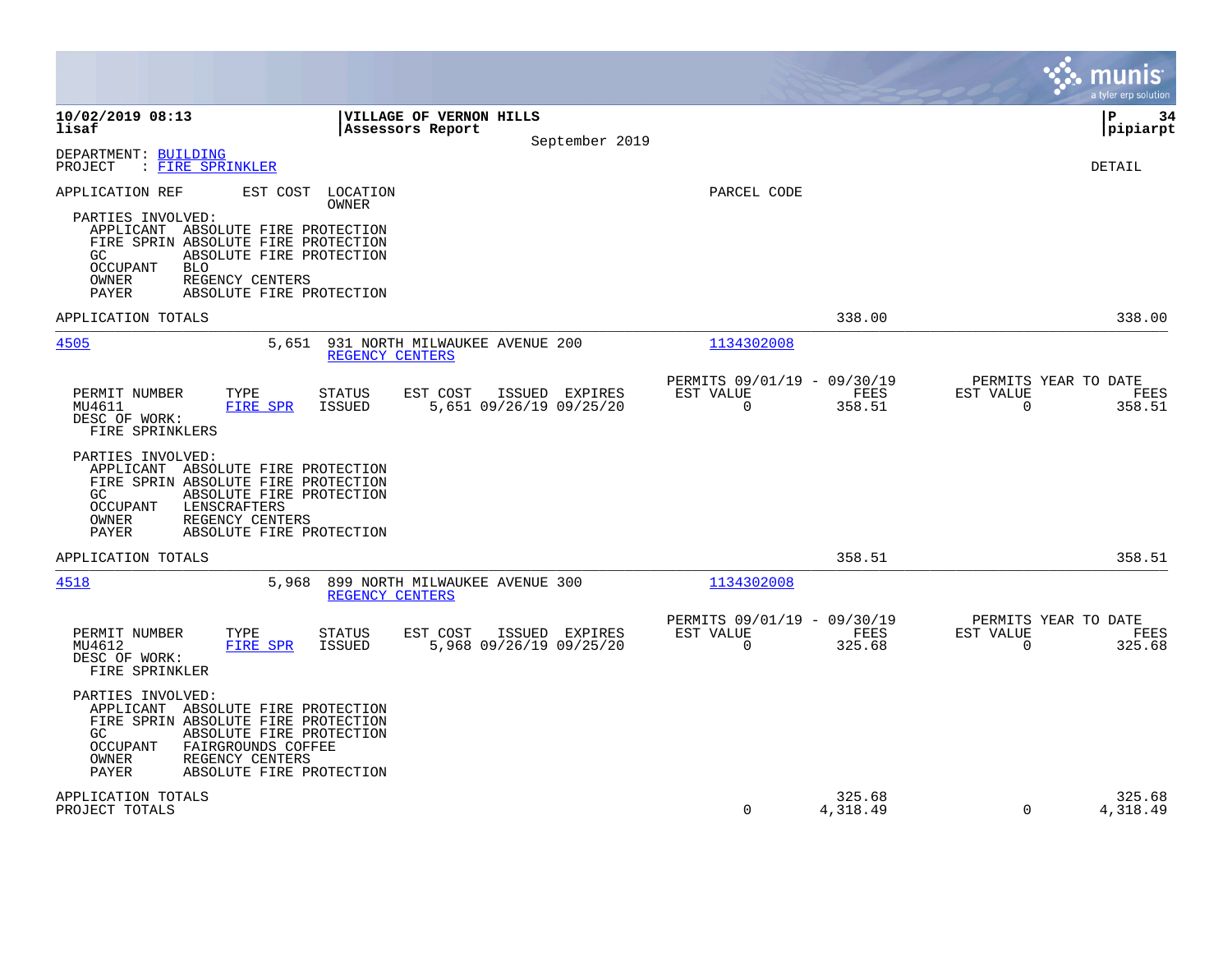|                                                                   |                                            |                                             |                                             |                |                                               |             |           | <b>munis</b><br>a tyler erp solution |
|-------------------------------------------------------------------|--------------------------------------------|---------------------------------------------|---------------------------------------------|----------------|-----------------------------------------------|-------------|-----------|--------------------------------------|
| 10/02/2019 08:13<br>lisaf                                         |                                            | Assessors Report                            | VILLAGE OF VERNON HILLS                     | September 2019 |                                               |             |           | ∣P<br>35<br> pipiarpt                |
| DEPARTMENT: BUILDING<br>PROJECT                                   | : LAWN SPRINKLER                           |                                             |                                             |                |                                               |             |           | DETAIL                               |
| APPLICATION REF                                                   | EST COST                                   | LOCATION<br>OWNER                           |                                             |                | PARCEL CODE                                   |             |           |                                      |
| 4442                                                              | $\Omega$                                   | 701 NORTH ASPEN DR<br>COOK MEMORIAL LIBRARY |                                             |                | 1505209002                                    |             |           |                                      |
| PERMIT NUMBER<br>MU4529<br>DESC OF WORK:<br>IRRIGATION SYSTEM     | TYPE<br><b>LAWN IRRIG COMPLT</b>           | STATUS                                      | EST COST<br>ISSUED<br>$0$ 09/09/19 09/08/20 | EXPIRES        | PERMITS 09/01/19 - 09/30/19<br>EST VALUE<br>0 | FEES<br>.00 | EST VALUE | PERMITS YEAR TO DATE<br>FEES<br>.00  |
| PARTIES INVOLVED:<br>GC.<br>IRRIGATION JM IRRIGATION LLC<br>OWNER | JM IRRIGATION LLC<br>COOK MEMORIAL LIBRARY |                                             |                                             |                |                                               |             |           |                                      |
| APPLICATION TOTALS<br>PROJECT TOTALS                              |                                            |                                             |                                             |                | 0                                             | .00<br>.00  |           | .00<br>.00                           |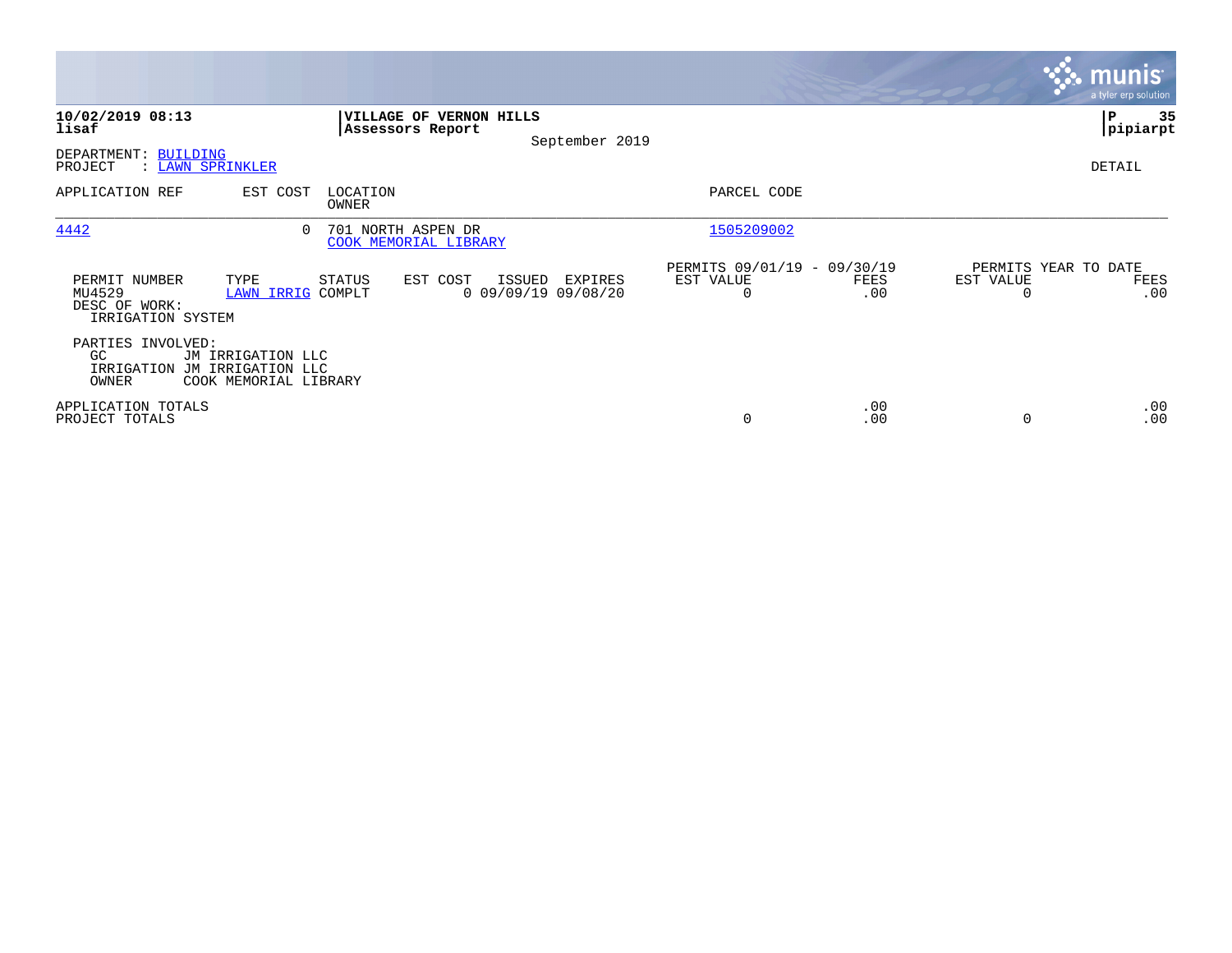|                                                        |                                                                                           |                                             |                                              |                                                      |                  |                                   | <b>munis</b><br>a tyler erp solution |
|--------------------------------------------------------|-------------------------------------------------------------------------------------------|---------------------------------------------|----------------------------------------------|------------------------------------------------------|------------------|-----------------------------------|--------------------------------------|
| 10/02/2019 08:13<br>lisaf                              |                                                                                           | VILLAGE OF VERNON HILLS<br>Assessors Report | September 2019                               |                                                      |                  |                                   | ∣P<br>36<br> pipiarpt                |
| DEPARTMENT:<br>PROJECT                                 | <b>BUILDING</b><br>: MECHANICAL HOOD                                                      |                                             |                                              |                                                      |                  |                                   | DETAIL                               |
| APPLICATION REF                                        | EST COST                                                                                  | LOCATION<br>OWNER                           |                                              | PARCEL CODE                                          |                  |                                   |                                      |
| 4438                                                   | 1,000                                                                                     | 1240 EAST USHY 45<br>SHAKER APARTMENTS LLC  |                                              | 1515410006                                           |                  |                                   |                                      |
| PERMIT NUMBER<br>MU4615<br>DESC OF WORK:<br>HOOD/ANSUL | TYPE<br>MECH HOOD                                                                         | STATUS<br>EST COST<br>ISSUED                | ISSUED<br>EXPIRES<br>1,000 09/26/19 09/25/20 | PERMITS 09/01/19 - 09/30/19<br>EST VALUE<br>$\Omega$ | FEES<br>394.00   | PERMITS YEAR TO DATE<br>EST VALUE | FEES<br>394.00                       |
| PARTIES INVOLVED:<br>GC.<br>OCCUPANT<br>OWNER<br>PAYER | CINTAS FIRE PROTECTION<br>ALFREDO'S KITCHEN<br>SHAKER APARTMENTS LLC<br>ALFREDO'S KITCHEN |                                             |                                              |                                                      |                  |                                   |                                      |
| APPLICATION TOTALS<br>PROJECT TOTALS                   |                                                                                           |                                             |                                              | 0                                                    | 394.00<br>394.00 | $\Omega$                          | 394.00<br>394.00                     |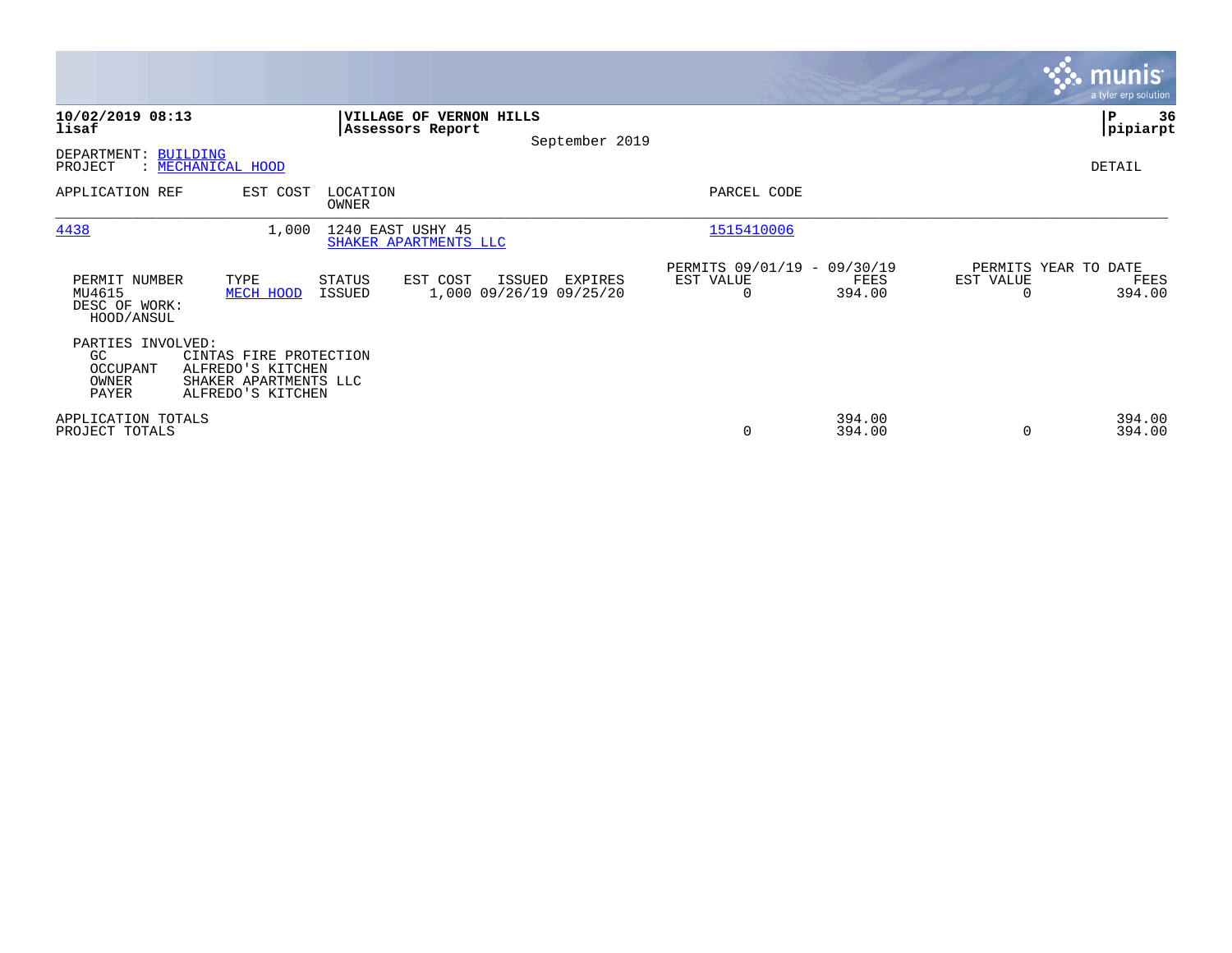|                                                                                                                                                                                                    |                                                                                             |                                                    |                |                                                            |                       |                                                  | munis<br>a tyler erp solution |
|----------------------------------------------------------------------------------------------------------------------------------------------------------------------------------------------------|---------------------------------------------------------------------------------------------|----------------------------------------------------|----------------|------------------------------------------------------------|-----------------------|--------------------------------------------------|-------------------------------|
| 10/02/2019 08:13<br>lisaf                                                                                                                                                                          |                                                                                             | VILLAGE OF VERNON HILLS<br>Assessors Report        | September 2019 |                                                            |                       |                                                  | l P<br>37<br> pipiarpt        |
| DEPARTMENT: BUILDING<br>: MISC COMMERCIAL<br>PROJECT                                                                                                                                               |                                                                                             |                                                    |                |                                                            |                       |                                                  | DETAIL                        |
| APPLICATION REF                                                                                                                                                                                    | EST COST<br>LOCATION<br><b>OWNER</b>                                                        |                                                    |                | PARCEL CODE                                                |                       |                                                  |                               |
| <u>4055</u>                                                                                                                                                                                        | 4,000                                                                                       | 281 WEST TOWNLINE RD 200<br>THE TAXMAN CORPORATION |                | 1505207006                                                 |                       |                                                  |                               |
| PERMIT NUMBER<br>TYPE<br>MU4596<br>DESC OF WORK:<br>REMOVE PARTIAL WALLS TO OPEN WORK AREA                                                                                                         | <b>STATUS</b><br>MISC COMM<br>ISSUED                                                        | EST COST<br>4,000 09/23/19 09/22/20                | ISSUED EXPIRES | PERMITS 09/01/19 - 09/30/19<br>EST VALUE<br>$\overline{0}$ | FEES<br>200.00        | PERMITS YEAR TO DATE<br>EST VALUE<br>0           | FEES<br>200.00                |
| PARTIES INVOLVED:<br>APPLICANT<br>GENSBURG LTD<br>CARPENTER<br>ELECTRICIA SPRINT ELECTRICAL SERVICE<br>GC.<br><b>OCCUPANT</b><br>OWNER<br>PAYER<br>GENSBURG LTD                                    | NEW PATH CONSTRUCTION<br>CHIRO ONE WELLNESS<br>CHIRO ONE WELLNESS<br>THE TAXMAN CORPORATION |                                                    |                |                                                            |                       |                                                  |                               |
| APPLICATION TOTALS                                                                                                                                                                                 |                                                                                             |                                                    |                |                                                            | 200.00                |                                                  | 200.00                        |
| 4414                                                                                                                                                                                               | 85,000                                                                                      | 445 EAST TOWNLINE RD B<br>MAMOM POWERS, JR         |                | 1504201008                                                 |                       |                                                  |                               |
| PERMIT NUMBER<br>TYPE<br>MU4539<br>DESC OF WORK:<br><b>iNTERIOR DEMO - NAIL SALON</b>                                                                                                              | <b>STATUS</b><br>MISC COMM<br><b>ISSUED</b>                                                 | EST COST<br>85,000 09/10/19 09/09/20               | ISSUED EXPIRES | PERMITS 09/01/19 - 09/30/19<br>EST VALUE<br>$\mathbf 0$    | <b>FEES</b><br>205.00 | PERMITS YEAR TO DATE<br>EST VALUE<br>$\mathbf 0$ | FEES<br>205.00                |
| PARTIES INVOLVED:<br>ELECTRICIA ELECTRICAL POWER SERVICE<br>GC<br>MJS PLUMBING<br>GC<br><b>HVAC</b><br>NAIL SALON<br><b>OCCUPANT</b><br>OWNER<br>PLUMBER<br>MJS PLUMBING<br>MCHENRY NAILS<br>PAYER | D RELIABLE CONSTRUCTION<br>SUN'S HEATING & COOLING<br>MAMOM POWERS, JR                      |                                                    |                |                                                            |                       |                                                  |                               |
| APPLICATION TOTALS                                                                                                                                                                                 |                                                                                             |                                                    |                |                                                            | 205.00                |                                                  | 205.00                        |
| 4416                                                                                                                                                                                               | 73,173                                                                                      | 450 NORTH MILWAUKEE AVE<br>HOTEL VERNON HILLS LP   |                | 1503103004                                                 |                       |                                                  |                               |
| PERMIT NUMBER<br>TYPE<br>MU4530<br>DESC OF WORK:<br>POOL- DEHUMIDIFIER, GAS HEATER, POOL PUMP                                                                                                      | STATUS<br>MISC COMM<br><b>ISSUED</b>                                                        | EST COST<br>73,173 09/09/19 09/08/20               | ISSUED EXPIRES | PERMITS 09/01/19 - 09/30/19<br>EST VALUE<br>$\mathbf 0$    | <b>FEES</b><br>731.73 | PERMITS YEAR TO DATE<br>EST VALUE<br>$\Omega$    | FEES<br>731.73                |

PARTIES INVOLVED: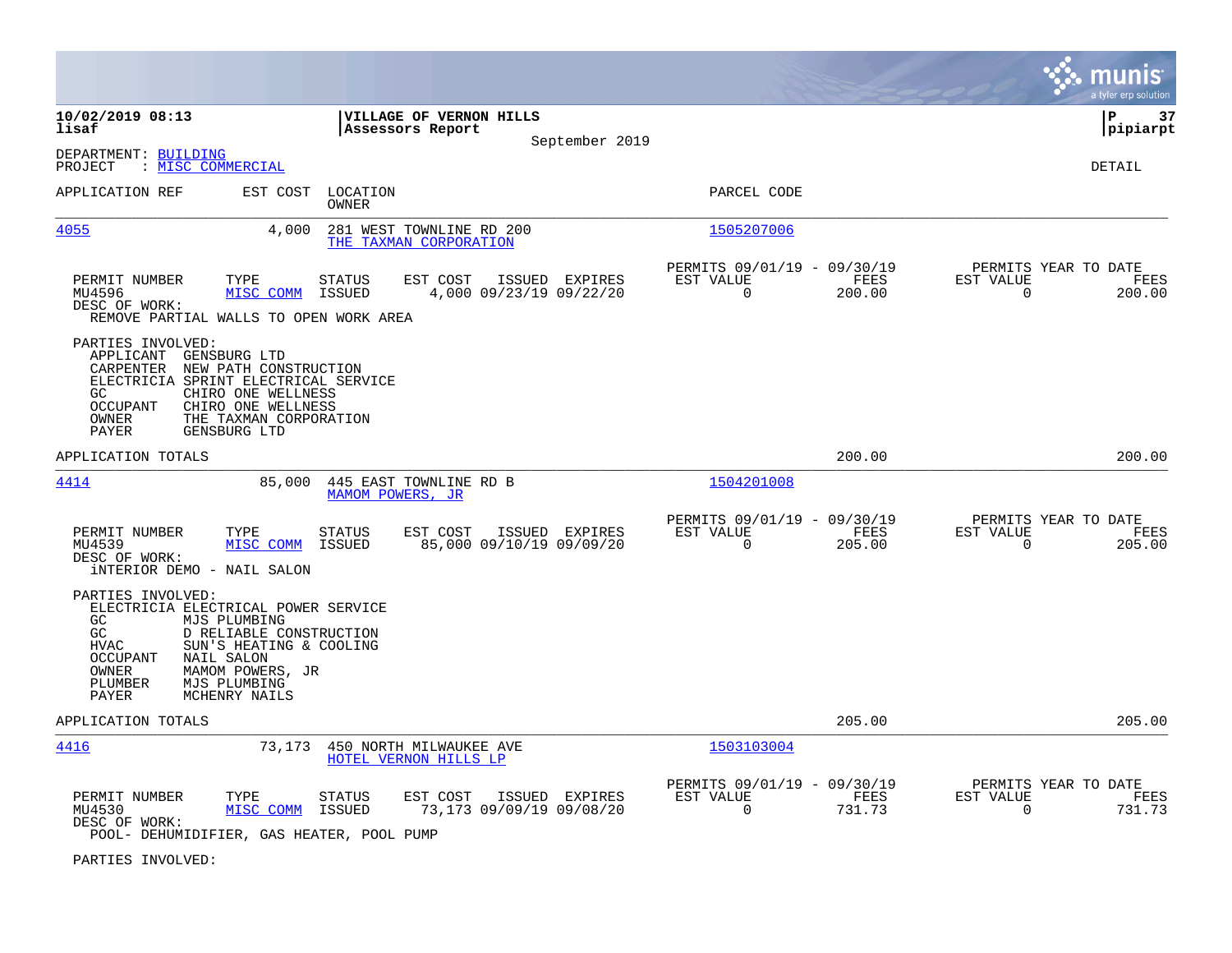|                                                                                                                                                                                                                                                                                                                                                                                                                                  |                                                                                                                     |                                                                    |                    |                       | a tyler erp solution                   |
|----------------------------------------------------------------------------------------------------------------------------------------------------------------------------------------------------------------------------------------------------------------------------------------------------------------------------------------------------------------------------------------------------------------------------------|---------------------------------------------------------------------------------------------------------------------|--------------------------------------------------------------------|--------------------|-----------------------|----------------------------------------|
| 10/02/2019 08:13<br>lisaf<br>DEPARTMENT: BUILDING                                                                                                                                                                                                                                                                                                                                                                                | VILLAGE OF VERNON HILLS<br>Assessors Report<br>September 2019                                                       |                                                                    |                    |                       | l P<br>38<br>pipiarpt                  |
| : MISC COMMERCIAL<br>PROJECT<br>APPLICATION REF<br>EST COST<br>LOCATION<br>OWNER<br>APPLICANT HOTEL INDIGO<br>ELECTRICIA TOPTEC HEATING, COOLING, PLUMBING & ELEC<br>GC<br>AOUA -GUARD MANAGEMENT<br>GC<br>HOTEL INDIGO<br><b>HVAC</b><br>TOPTEC HEATING, COOLING, PLUMBING & ELEC<br>OCCUPANT<br>HOTEL INDIGO<br>HOTEL VERNON HILLS LP<br>OWNER<br>PLUMBER<br>TOPTEC HEATING, COOLING, PLUMBING & ELEC<br>PAYER<br>HOTEL INDIGO |                                                                                                                     | PARCEL CODE                                                        |                    |                       | DETAIL                                 |
| APPLICATION TOTALS                                                                                                                                                                                                                                                                                                                                                                                                               |                                                                                                                     |                                                                    | 731.73             |                       | 731.73                                 |
| 4455<br>20,000<br>PERMIT NUMBER<br>TYPE<br><b>STATUS</b><br>ISSUED<br>MU4518<br>MISC COMM<br>DESC OF WORK:<br>BACKFLOW INSTALLATION<br>PARTIES INVOLVED:<br>APPLICANT F. E. MORAN<br>GC.<br>F. E. MORAN<br>WINDY CITY NOVELTIES<br><b>OCCUPANT</b><br>WHAT'S ON SECOND LLC<br>OWNER<br>F. E. MORAN<br>PLUMBER<br>PAYER<br>F. E. MORAN                                                                                            | 300 LAKEVIEW PKY<br>WHAT'S ON SECOND LLC<br>EST COST<br>ISSUED EXPIRES<br>20,000 09/06/19 09/05/20                  | 1504401006<br>PERMITS 09/01/19 - 09/30/19<br>EST VALUE<br>0        | FEES<br>200.00     | EST VALUE<br>$\Omega$ | PERMITS YEAR TO DATE<br>FEES<br>200.00 |
| APPLICATION TOTALS                                                                                                                                                                                                                                                                                                                                                                                                               |                                                                                                                     |                                                                    | 200.00             |                       | 200.00                                 |
| 4501<br>PERMIT NUMBER<br>STATUS<br>TYPE<br>MU4555<br>MISC COMM<br>ISSUED<br>DESC OF WORK:<br>RACK INSTALLATIONS<br>PARTIES INVOLVED:<br>GC<br>CROWN LIFT TRUCKS<br><b>OCCUPANT</b><br>INTERSTATE BATTERY<br>OWNER<br>VAN VLISSINGEN & CO<br>PAYER<br>CROWN LIFT TRUCKS                                                                                                                                                           | 25,714 750 CORPORATE WOODS PARKWAY<br>VAN VLISSINGEN & CO<br>EST COST<br>ISSUED EXPIRES<br>25,714 09/13/19 09/12/20 | 1509401065<br>PERMITS 09/01/19 - 09/30/19<br>EST VALUE<br>$\Omega$ | FEES<br>576.14     | EST VALUE<br>$\Omega$ | PERMITS YEAR TO DATE<br>FEES<br>576.14 |
| APPLICATION TOTALS<br>PROJECT TOTALS                                                                                                                                                                                                                                                                                                                                                                                             |                                                                                                                     | $\Omega$                                                           | 576.14<br>1,912.87 | $\Omega$              | 576.14<br>1,912.87                     |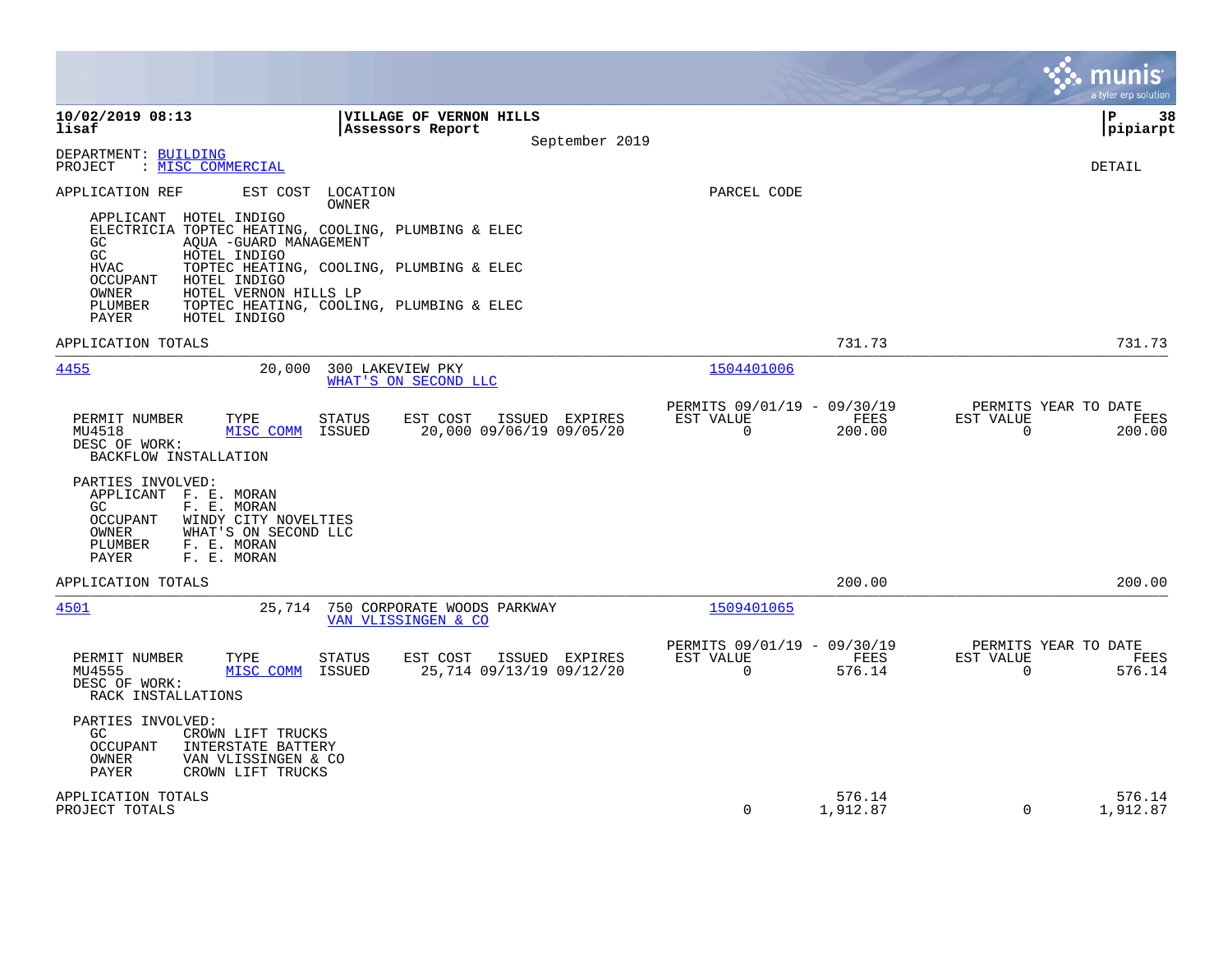|                                                                                                                                                                                                                                                                                                      | munis<br>a tyler erp solution                                                                                                          |
|------------------------------------------------------------------------------------------------------------------------------------------------------------------------------------------------------------------------------------------------------------------------------------------------------|----------------------------------------------------------------------------------------------------------------------------------------|
| 10/02/2019 08:13<br>VILLAGE OF VERNON HILLS<br>lisaf<br>Assessors Report                                                                                                                                                                                                                             | ΙP<br>39<br> pipiarpt<br>September 2019                                                                                                |
| DEPARTMENT: BUILDING<br>: MISC ELECTRIC COMM<br>PROJECT                                                                                                                                                                                                                                              | <b>DETAIL</b>                                                                                                                          |
| APPLICATION REF<br>EST COST<br>LOCATION<br>OWNER                                                                                                                                                                                                                                                     | PARCEL CODE                                                                                                                            |
| 4266<br>22,391<br>720 CORPORATE WOODS PKY<br>VAN VLISSINGEN & CO                                                                                                                                                                                                                                     | 1509401058                                                                                                                             |
| PERMIT NUMBER<br>TYPE<br><b>STATUS</b><br>EST COST<br>ISSUED EXPIRES<br>22,391 09/06/19 09/12/20<br>MU4524<br>MISC ELEC<br>ISSUED<br>DESC OF WORK:<br>LIGHT FIXTURE REPLACEMENTS                                                                                                                     | PERMITS 09/01/19 - 09/30/19<br>PERMITS YEAR TO DATE<br>FEES<br>EST VALUE<br>EST VALUE<br>FEES<br>223.91<br>0<br>$\mathbf 0$<br>223.91  |
| PARTIES INVOLVED:<br>APPLICANT<br>BADMINTON ACADEMY<br>ELECTRICIA CORKILL MAINTENANCE<br>GC.<br>CORKILL MAINTENANCE<br><b>OCCUPANT</b><br>BADMINTON ACADEMY<br>OWNER<br>VAN VLISSINGEN & CO<br><b>PAYER</b><br>CORKILL MAINTENANCE                                                                   |                                                                                                                                        |
| APPLICATION TOTALS                                                                                                                                                                                                                                                                                   | 223.91<br>223.91                                                                                                                       |
| 4446<br>555 EAST TOWNLINE RD<br>498,523<br>JDK & OVERLOOK TOWNLINE LLC                                                                                                                                                                                                                               | 1504201018                                                                                                                             |
| PERMIT NUMBER<br>TYPE<br>EST COST<br>ISSUED EXPIRES<br>STATUS<br>498,523 09/13/19 09/12/20<br>MU4561<br>MISC ELEC<br>ISSUED<br>DESC OF WORK:<br>SOLAR PANELS                                                                                                                                         | PERMITS 09/01/19 - 09/30/19<br>PERMITS YEAR TO DATE<br>EST VALUE<br>FEES<br>EST VALUE<br>FEES<br>0<br>4,985.23<br>4,985.23<br>$\Omega$ |
| PARTIES INVOLVED:<br>APPLICANT<br>CONTINENTAL ELECTRICAL CONSTRUCTION LLC<br>ELECTRICIA CONTINENTAL ELECTRICAL CONSTRUCTION LLC<br>GC.<br>CONTINENTAL ELECTRICAL CONSTRUCTION LLC<br>WALMART<br>OCCUPANT<br>OWNER<br>JDK & OVERLOOK TOWNLINE LLC<br>PAYER<br>CONTINENTAL ELECTRICAL CONSTRUCTION LLC |                                                                                                                                        |
| APPLICATION TOTALS<br>PROJECT TOTALS                                                                                                                                                                                                                                                                 | 4,985.23<br>4,985.23<br>0<br>5,209.14<br>$\Omega$<br>5,209.14                                                                          |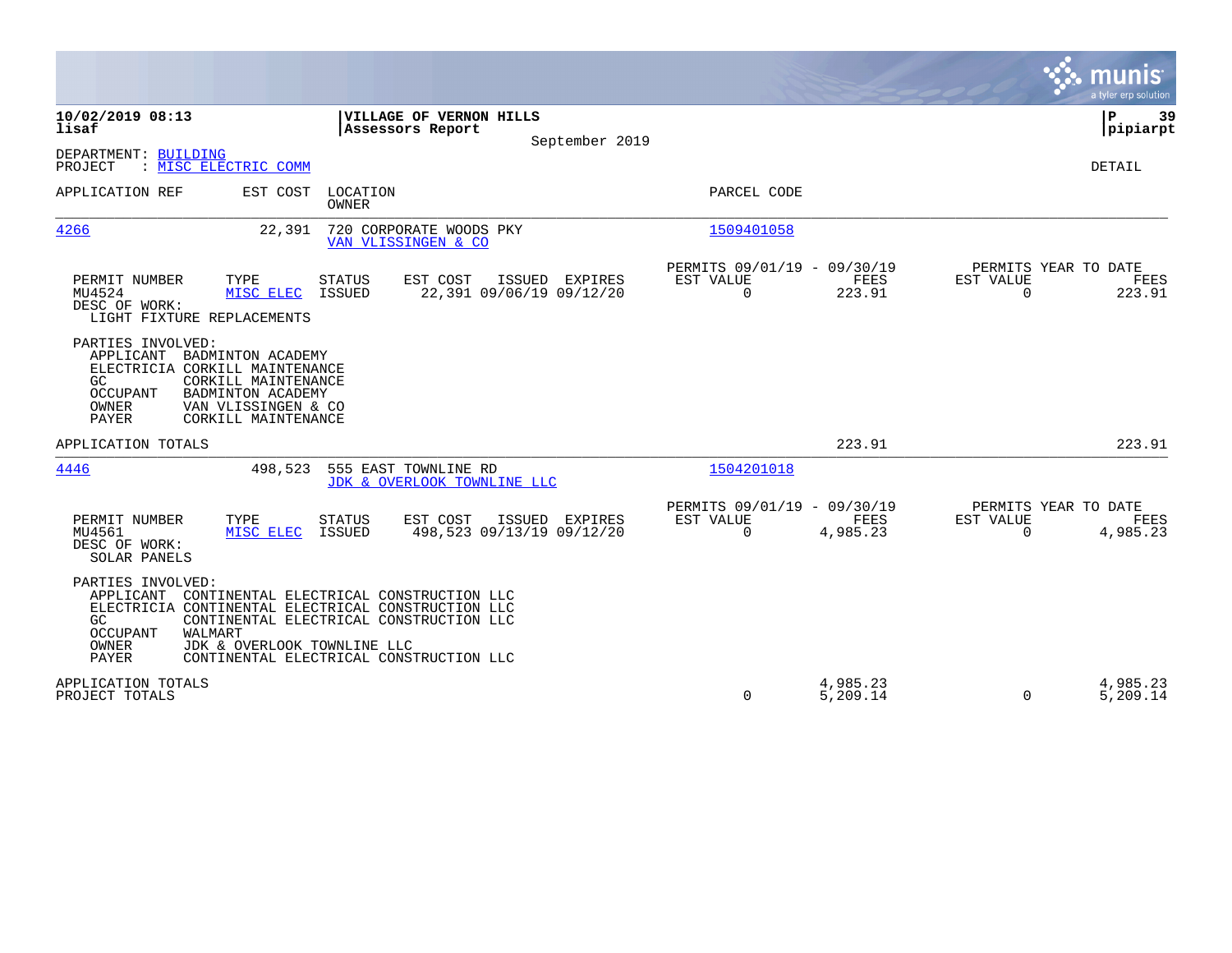|                                                                      |                                                                                                                                                           |                                                                        | munis<br>a tyler erp solution                                        |
|----------------------------------------------------------------------|-----------------------------------------------------------------------------------------------------------------------------------------------------------|------------------------------------------------------------------------|----------------------------------------------------------------------|
| 10/02/2019 08:13<br>lisaf                                            | VILLAGE OF VERNON HILLS<br>Assessors Report<br>September 2019                                                                                             |                                                                        | l P<br>40<br> pipiarpt                                               |
| DEPARTMENT: BUILDING<br>: MIS ELEC RESIDENTIAL<br>PROJECT            |                                                                                                                                                           |                                                                        | DETAIL                                                               |
| APPLICATION REF                                                      | EST COST LOCATION<br>OWNER                                                                                                                                | PARCEL CODE                                                            |                                                                      |
| 4420                                                                 | 9,500<br>1733 SAINT ANDREW DR<br>THEODORE BLIEFNICK                                                                                                       | 1129312005                                                             |                                                                      |
| PERMIT NUMBER<br>MU4515<br>DESC OF WORK:<br>SOLAR PANELS             | TYPE<br><b>STATUS</b><br>EST COST<br>ISSUED EXPIRES<br>ELEC RES<br>ISSUED<br>9,500 09/05/19 09/04/20                                                      | PERMITS 09/01/19 - 09/30/19<br>EST VALUE<br>FEES<br>$\Omega$<br>95.00  | PERMITS YEAR TO DATE<br>EST VALUE<br>FEES<br>$\mathbf 0$<br>95.00    |
| PARTIES INVOLVED:<br>ELECTRICIA CERTASUN LLC<br>GC<br>OWNER<br>PAYER | CERTASUN LLC<br>THEODORE BLIEFNICK<br>CERTASUN LLC                                                                                                        |                                                                        |                                                                      |
| APPLICATION TOTALS                                                   |                                                                                                                                                           | 95.00                                                                  | 95.00                                                                |
| 4427                                                                 | 15,210 5 ALTOONA CT<br>PAUL J & ANN M BINETTI                                                                                                             | 1504306021                                                             |                                                                      |
| PERMIT NUMBER<br>MU4508<br>DESC OF WORK:<br>SOLAR PANELS             | TYPE<br><b>STATUS</b><br>EST COST<br>ISSUED EXPIRES<br><b>ELEC RES</b><br>ISSUED<br>15,210 09/05/19 09/04/20                                              | PERMITS 09/01/19 - 09/30/19<br>EST VALUE<br>FEES<br>$\Omega$<br>152.10 | PERMITS YEAR TO DATE<br>EST VALUE<br>FEES<br>$\Omega$<br>152.10      |
| PARTIES INVOLVED:<br>GC.<br>OWNER<br>PAYER                           | ELECTRICIA SUNRUN INSTALLATION SERVICES<br>SUNRUN INSTALLATION SERVICES<br>PAUL J & ANN M BINETTI<br>SUNRUN INSTALLATION SERVICES                         |                                                                        |                                                                      |
| APPLICATION TOTALS                                                   |                                                                                                                                                           | 152.10                                                                 | 152.10                                                               |
| 4473                                                                 | 1,125<br>1670 PEBBLE BEACH WAY<br>FRANK A & SHANNON G DIPIETRO                                                                                            | 1129405019                                                             |                                                                      |
| PERMIT NUMBER<br>MU4545<br>DESC OF WORK:                             | TYPE<br>EST COST<br>ISSUED EXPIRES<br>STATUS<br>ELEC RES<br><b>ISSUED</b><br>1,125 09/11/19 09/10/20<br>INSTALL NEW 100 AMP 20 CIRCUIT MAIN BREAKER PANEL | PERMITS 09/01/19 - 09/30/19<br>EST VALUE<br>FEES<br>$\Omega$<br>30.00  | PERMITS YEAR TO DATE<br>EST VALUE<br>FEES<br>$\overline{0}$<br>30.00 |
| PARTIES INVOLVED:<br>ELECTRICIA ROMITTI ELECTRIC<br>OWNER<br>PAYER   | FRANK A & SHANNON G DIPIETRO<br>RAVINIA PLUMBING & HEATING                                                                                                |                                                                        |                                                                      |
| APPLICATION TOTALS                                                   |                                                                                                                                                           | 30.00                                                                  | 30.00                                                                |
| 4514                                                                 | 7,950 307 AQUA CT                                                                                                                                         | 1505425021                                                             |                                                                      |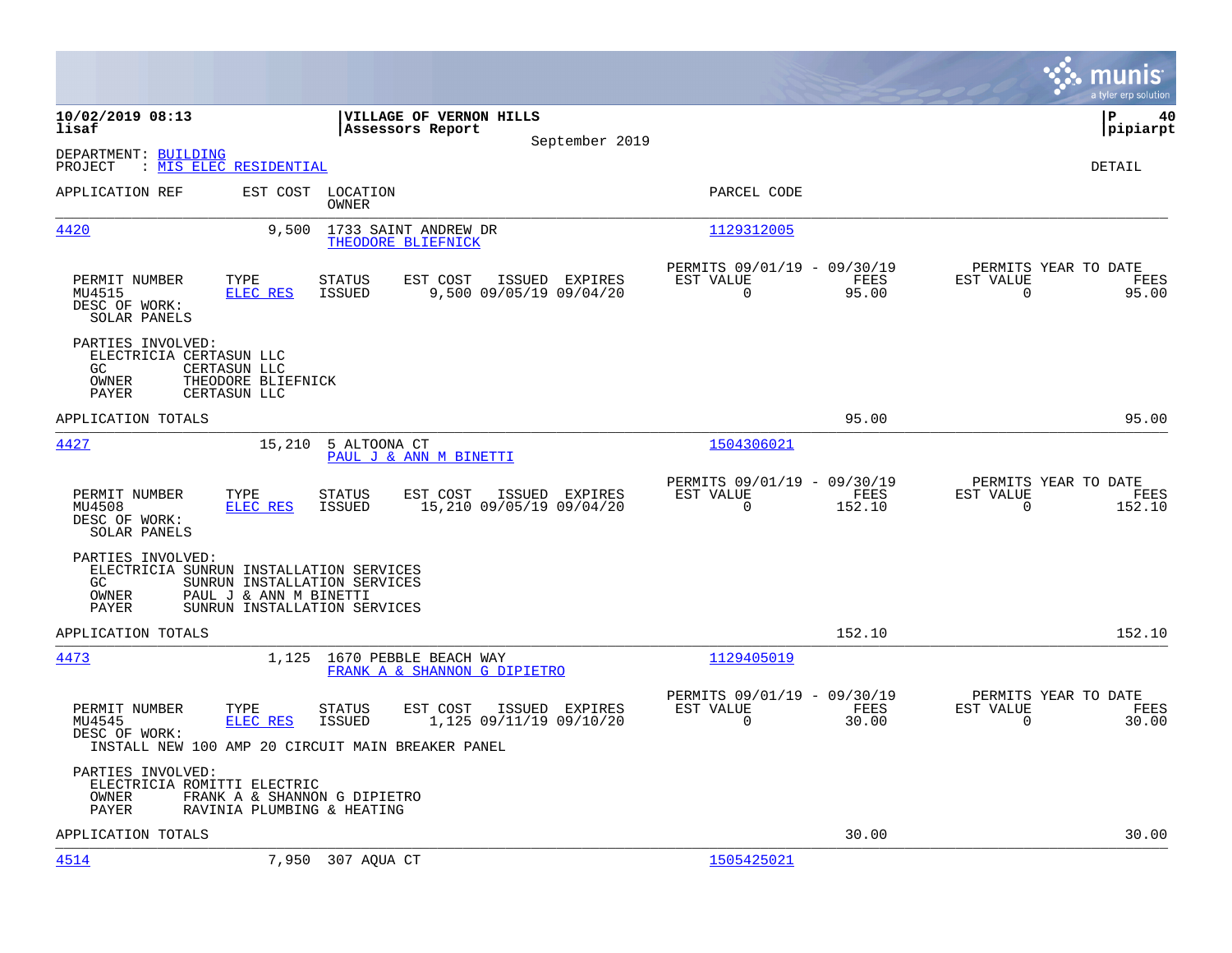|                                                                                                 |                                               |                            |                                                                              |                                            |                                                      |                  |                          | munis<br>a tyler erp solution          |
|-------------------------------------------------------------------------------------------------|-----------------------------------------------|----------------------------|------------------------------------------------------------------------------|--------------------------------------------|------------------------------------------------------|------------------|--------------------------|----------------------------------------|
| 10/02/2019 08:13<br>lisaf                                                                       |                                               |                            | VILLAGE OF VERNON HILLS<br>Assessors Report<br>KENNETH F & PATRICIA T TEGLIA |                                            |                                                      |                  |                          | lР<br>41<br> pipiarpt                  |
| PERMIT NUMBER                                                                                   | TYPE                                          | <b>STATUS</b>              | EST COST                                                                     | ISSUED EXPIRES<br>September 2019           | PERMITS 09/01/19 - 09/30/19<br>EST VALUE             | FEES             | EST VALUE                | PERMITS YEAR TO DATE<br>FEES           |
| DEPARTMENT: BUILDING<br>PROJECT : MIS ELEC RESIDENTIAL                                          |                                               |                            |                                                                              |                                            |                                                      |                  |                          | DETAIL                                 |
| APPLICATION REF                                                                                 |                                               | EST COST LOCATION<br>OWNER |                                                                              |                                            | PARCEL CODE                                          |                  |                          |                                        |
| MU4600<br>DESC OF WORK:<br>SOLAR PANELS                                                         | <b>ELEC RES</b>                               | <b>ISSUED</b>              |                                                                              | 7,950 09/24/19 09/23/20                    | $\mathbf 0$                                          | 79.50            | $\Omega$                 | 79.50                                  |
| PARTIES INVOLVED:<br>APPLICANT CERTASUN LLC<br>ELECTRICIA CERTASUN LLC<br>OWNER<br>PAYER        | KENNETH F & PATRICIA T TEGLIA<br>CERTASUN LLC |                            |                                                                              |                                            |                                                      |                  |                          |                                        |
| APPLICATION TOTALS                                                                              |                                               |                            |                                                                              |                                            |                                                      | 79.50            |                          | 79.50                                  |
| 4521                                                                                            | 24,255                                        |                            | 225 ALEXANDRIA DR<br>RONALD E & PATRICIA M GRAMS                             |                                            | 1505406007                                           |                  |                          |                                        |
| PERMIT NUMBER<br>MU4629<br>DESC OF WORK:<br>SOLAR PANELS                                        | TYPE<br>ELEC RES                              | STATUS<br>ISSUED           | EST COST                                                                     | ISSUED EXPIRES<br>24,255 09/30/19 09/29/20 | PERMITS 09/01/19 - 09/30/19<br>EST VALUE<br>$\Omega$ | FEES<br>242.55   | EST VALUE<br>$\mathbf 0$ | PERMITS YEAR TO DATE<br>FEES<br>242.55 |
| PARTIES INVOLVED:<br>APPLICANT VIVINT SOLAR<br>ELECTRICIA VIVINT SOLAR<br>OWNER<br>PAYER        | RONALD E & PATRICIA M GRAMS<br>VIVINT SOLAR   |                            |                                                                              |                                            |                                                      |                  |                          |                                        |
| APPLICATION TOTALS                                                                              |                                               |                            |                                                                              |                                            |                                                      | 242.55           |                          | 242.55                                 |
| 4522                                                                                            |                                               | 31,185 16 MONTEREY DR      | EDWARD M ROTHSCHILD                                                          |                                            | 1505413007                                           |                  |                          |                                        |
| PERMIT NUMBER<br>MU4630<br>DESC OF WORK:<br>SOLAR PANELS                                        | TYPE<br><b>ELEC RES</b>                       | <b>STATUS</b><br>ISSUED    | EST COST                                                                     | ISSUED EXPIRES<br>31,185 09/30/19 09/29/20 | PERMITS 09/01/19 - 09/30/19<br>EST VALUE<br>$\Omega$ | FEES<br>311.85   | EST VALUE<br>$\Omega$    | PERMITS YEAR TO DATE<br>FEES<br>311.85 |
| PARTIES INVOLVED:<br>APPLICANT VIVINT SOLAR<br>ELECTRICIA VIVINT SOLAR<br>OWNER<br><b>PAYER</b> | EDWARD M ROTHSCHILD<br>VIVINT SOLAR           |                            |                                                                              |                                            |                                                      |                  |                          |                                        |
| APPLICATION TOTALS<br>PROJECT TOTALS                                                            |                                               |                            |                                                                              |                                            | $\Omega$                                             | 311.85<br>911.00 | $\Omega$                 | 311.85<br>911.00                       |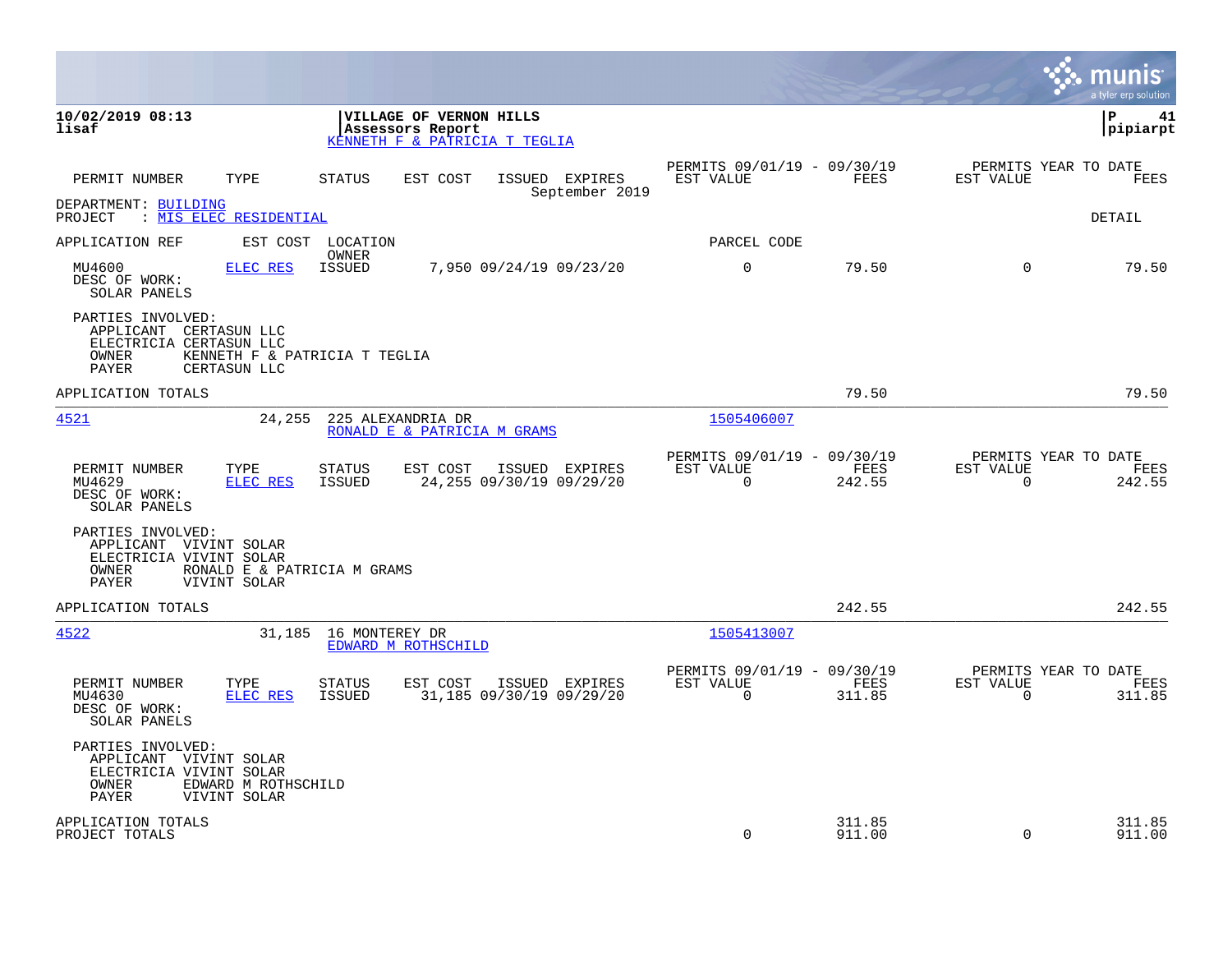|                                                                                                                                                                                                                                                                                                                                                                                                                                                                                                                         |                                                               |                                                         |                | munis<br>a tyler erp solution                                   |
|-------------------------------------------------------------------------------------------------------------------------------------------------------------------------------------------------------------------------------------------------------------------------------------------------------------------------------------------------------------------------------------------------------------------------------------------------------------------------------------------------------------------------|---------------------------------------------------------------|---------------------------------------------------------|----------------|-----------------------------------------------------------------|
| 10/02/2019 08:13<br>lisaf                                                                                                                                                                                                                                                                                                                                                                                                                                                                                               | VILLAGE OF VERNON HILLS<br>Assessors Report<br>September 2019 |                                                         |                | ΙP<br>42<br> pipiarpt                                           |
| DEPARTMENT: BUILDING<br>: MISC RESIDENTIAL<br>PROJECT                                                                                                                                                                                                                                                                                                                                                                                                                                                                   |                                                               |                                                         |                | DETAIL                                                          |
| APPLICATION REF<br>EST COST<br>LOCATION<br>OWNER                                                                                                                                                                                                                                                                                                                                                                                                                                                                        |                                                               | PARCEL CODE                                             |                |                                                                 |
| <u>4279</u><br>43,648<br>677 SYCAMORE ST                                                                                                                                                                                                                                                                                                                                                                                                                                                                                | TYRONE D & DIANA L OUINN                                      | 1132104035                                              |                |                                                                 |
| PERMIT NUMBER<br>TYPE<br><b>STATUS</b><br>MU4501<br>MISC RES<br>ISSUED<br>DESC OF WORK:<br>SCREEN PORCH, BATHROOM AND KITCHEN REMODEL                                                                                                                                                                                                                                                                                                                                                                                   | EST COST<br>ISSUED EXPIRES<br>43,648 09/04/19 09/03/20        | PERMITS 09/01/19 - 09/30/19<br>EST VALUE<br>0           | FEES<br>436.48 | PERMITS YEAR TO DATE<br>EST VALUE<br>FEES<br>0<br>436.48        |
| PARTIES INVOLVED:<br>APPLICANT J&J CONSTRUCTION SPECIALISTS INC<br>CARPENTER<br>J&J CONSTRUCTION SPECIALISTS INC<br>CONCRETE<br>JOHNNY CONCRETE<br>DRYWALL<br>J&J CONSTRUCTION SPECIALISTS INC<br>ELECTRICIA VETERAN ELECTRIC COMPANY<br>EXCAVATOR<br>JOHNNY CONCRETE<br>GC.<br>J&J CONSTRUCTION SPECIALISTS INC<br>J&J CONSTRUCTION SPECIALISTS INC<br>INSULATOR<br>OWNER<br>TYRONE D & DIANA L QUINN<br>PLUMBER<br>MCELROY PLUMBING<br>J&J CONSTRUCTION SPECIALISTS INC<br>PAYER<br><b>ROOFER</b><br>LANDMARK ROOFING |                                                               |                                                         |                |                                                                 |
| APPLICATION TOTALS                                                                                                                                                                                                                                                                                                                                                                                                                                                                                                      |                                                               |                                                         | 436.48         | 436.48                                                          |
| 4311<br>40,000<br>618 SYCAMORE ST                                                                                                                                                                                                                                                                                                                                                                                                                                                                                       | PHILIP & ROCELYN LIN                                          | 1132107010                                              |                |                                                                 |
| PERMIT NUMBER<br>TYPE<br><b>STATUS</b><br>MU4575<br>MISC RES<br>ISSUED<br>DESC OF WORK:<br>BASEMENT REMODEL                                                                                                                                                                                                                                                                                                                                                                                                             | EST COST<br>ISSUED EXPIRES<br>40,000 09/18/19 09/17/20        | PERMITS 09/01/19 - 09/30/19<br>EST VALUE<br>$\mathbf 0$ | FEES<br>400.00 | PERMITS YEAR TO DATE<br>EST VALUE<br>FEES<br>$\Omega$<br>400.00 |
| PARTIES INVOLVED:<br>APPLICANT D&S CONSTRUCTION<br>CARPENTER<br>DAREK WRZOSEK<br>DRYWALL<br>D&S CONSTRUCTION<br>ELECTRICIA ALL ELECTRICAL CIRCUITS<br>D&S CONSTRUCTION<br>GC.<br>INSULATOR D&S CONSTRUCTION<br>OWNER<br>PHILIP & ROCELYN LIN<br>PLUMBER<br>WATERMAX PLUMBING<br>PAYER<br>PHILIP LIN                                                                                                                                                                                                                     |                                                               |                                                         |                |                                                                 |
| APPLICATION TOTALS                                                                                                                                                                                                                                                                                                                                                                                                                                                                                                      |                                                               |                                                         | 400.00         | 400.00                                                          |
| 4387<br>15,750<br>386 MARSEILLES ST                                                                                                                                                                                                                                                                                                                                                                                                                                                                                     | DAVID J & MAUREEN M COLLIER                                   | 1509302031                                              |                |                                                                 |
|                                                                                                                                                                                                                                                                                                                                                                                                                                                                                                                         |                                                               | PERMITS 09/01/19 - 09/30/19                             |                | PERMITS YEAR TO DATE                                            |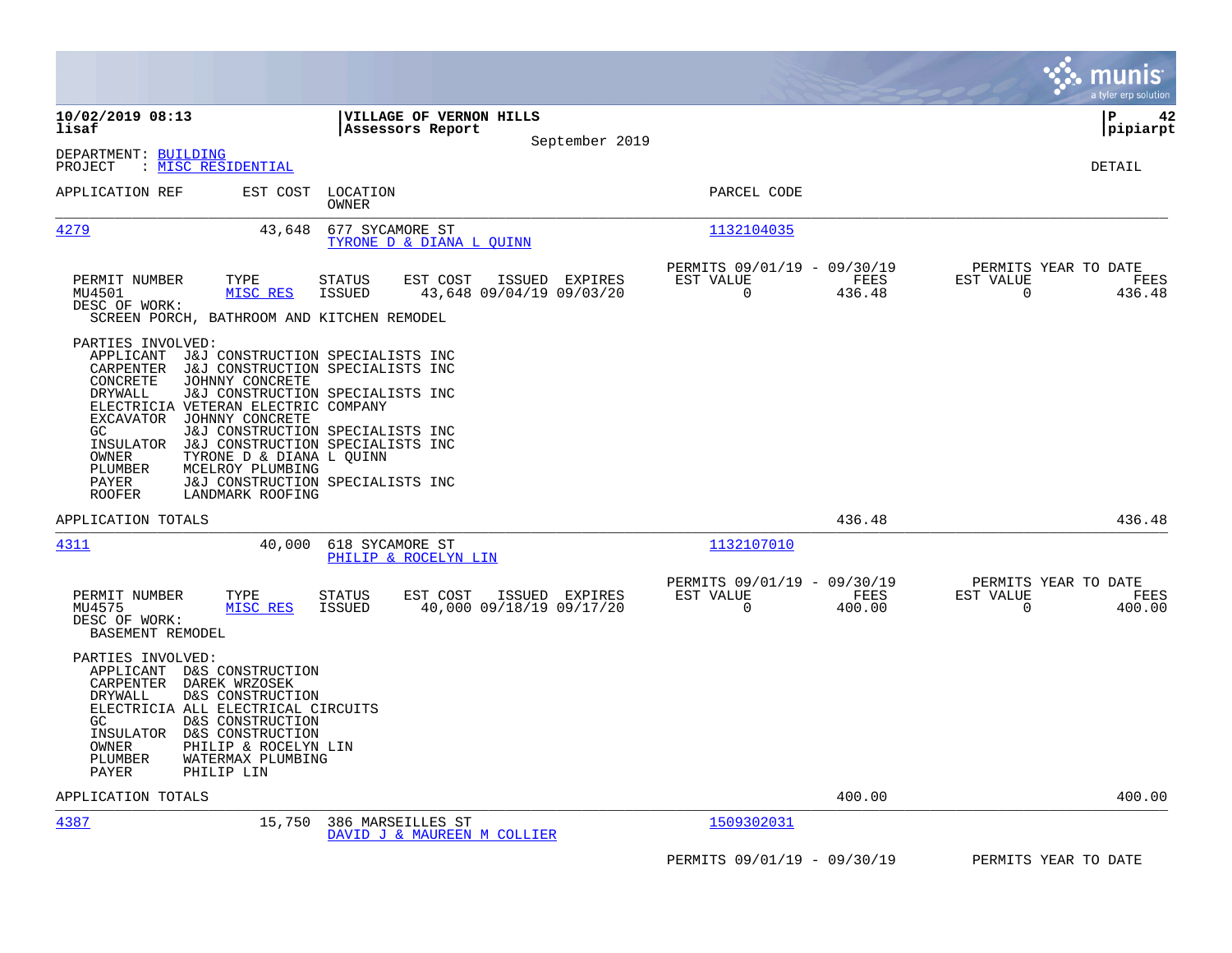|                                                                                                                                                                |                                                                                                                             |                                |                                                         |                                           |                                                         |                |                                               | a tyler erp solution          |
|----------------------------------------------------------------------------------------------------------------------------------------------------------------|-----------------------------------------------------------------------------------------------------------------------------|--------------------------------|---------------------------------------------------------|-------------------------------------------|---------------------------------------------------------|----------------|-----------------------------------------------|-------------------------------|
| 10/02/2019 08:13<br>lisaf<br>PERMIT NUMBER                                                                                                                     | TYPE                                                                                                                        | <b>STATUS</b>                  | VILLAGE OF VERNON HILLS<br>Assessors Report<br>EST COST | ISSUED EXPIRES<br>September 2019          | EST VALUE                                               | FEES           | EST VALUE                                     | ΙP<br>43<br> pipiarpt<br>FEES |
| DEPARTMENT: BUILDING<br>: MISC RESIDENTIAL<br>PROJECT                                                                                                          |                                                                                                                             |                                |                                                         |                                           |                                                         |                |                                               | DETAIL                        |
| APPLICATION REF                                                                                                                                                |                                                                                                                             | EST COST LOCATION<br>OWNER     |                                                         |                                           | PARCEL CODE                                             |                |                                               |                               |
| MU4536<br>DESC OF WORK:<br>SOLAR PANELS                                                                                                                        | MISC RES                                                                                                                    | ISSUED                         | 15,750 09/10/19 09/24/20                                |                                           | $\mathbf 0$                                             | 157.50         | $\mathbf 0$                                   | 157.50                        |
| PARTIES INVOLVED:<br>APPLICANT CERTASUN LLC<br>ELECTRICIA CERTASUN LLC<br>GC.<br>OWNER<br>PAYER                                                                | CERTASUN LLC<br>DAVID J & MAUREEN M COLLIER<br>CERTASUN LLC                                                                 |                                |                                                         |                                           |                                                         |                |                                               |                               |
| APPLICATION TOTALS                                                                                                                                             |                                                                                                                             |                                |                                                         |                                           |                                                         | 157.50         |                                               | 157.50                        |
| 4395                                                                                                                                                           | 22,500                                                                                                                      | KATHY SANTIMAURO               | 247 STONE FENCE RD                                      |                                           | 1509105001                                              |                |                                               |                               |
| PERMIT NUMBER<br>MU4509<br>DESC OF WORK:<br>BATHROOM REMODEL                                                                                                   | TYPE<br>MISC RES                                                                                                            | STATUS<br>ISSUED               | EST COST<br>22,500 09/05/19 09/13/20                    | ISSUED EXPIRES                            | PERMITS 09/01/19 - 09/30/19<br>EST VALUE<br>$\mathbf 0$ | FEES<br>225.00 | PERMITS YEAR TO DATE<br>EST VALUE<br>$\Omega$ | FEES<br>225.00                |
| PARTIES INVOLVED:<br>APPLICANT IBUILD, INC<br>CARPENTER IBUILD, INC<br>DRYWALL<br>ELECTRICIA JP ELECTRICAL SERVICES<br>GC<br>HVAC<br>OWNER<br>PLUMBER<br>PAYER | IBUILD, INC<br>IBUILD, INC<br>SUNCO HEATING & CONSTRUCTION<br>KATHY SANTIMAURO<br>STANLEY BRYK PLUMBING<br>IBUILD, INC      |                                |                                                         |                                           |                                                         |                |                                               |                               |
| APPLICATION TOTALS                                                                                                                                             |                                                                                                                             |                                |                                                         |                                           |                                                         | 225.00         |                                               | 225.00                        |
| 4429                                                                                                                                                           | 6,100                                                                                                                       | 217 AMBER LN                   | KEVIN J & MARY J BENTON                                 |                                           | 1505405077                                              |                |                                               |                               |
| PERMIT NUMBER<br>MU4512<br>DESC OF WORK:<br>RECESSED LIGHTING AND CEILING REPAIR                                                                               | TYPE<br>MISC RES                                                                                                            | <b>STATUS</b><br><b>ISSUED</b> | EST COST                                                | ISSUED EXPIRES<br>6,100 09/05/19 09/27/20 | PERMITS 09/01/19 - 09/30/19<br>EST VALUE<br>0           | FEES<br>61.00  | PERMITS YEAR TO DATE<br>EST VALUE<br>0        | FEES<br>61.00                 |
| PARTIES INVOLVED:<br>APPLICANT<br>CARPENTER<br>DRYWALL<br>ELECTRICIA JAMIE WADE BREWINGTON<br>GC<br>OWNER                                                      | FOURTH LAKE CARPENTRY<br>FOURTH LAKE CARPENTRY<br>FOURTH LAKE CARPENTRY<br>FOURTH LAKE CARPENTRY<br>KEVIN J & MARY J BENTON |                                |                                                         |                                           |                                                         |                |                                               |                               |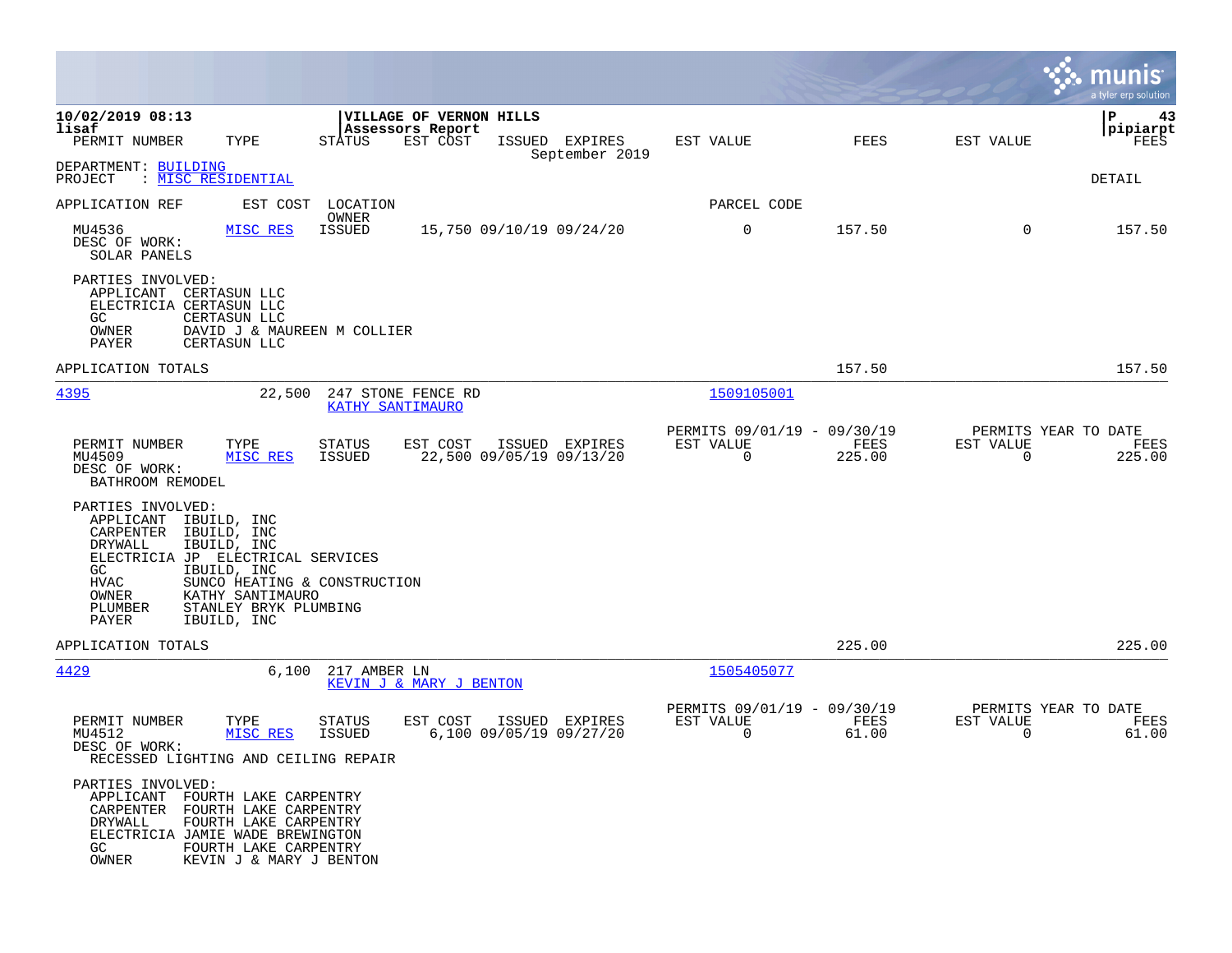|                                                                                                                                                                                                                                   |                                                                                                              |                                             |                |                                                         |                |                                                  | munis<br>a tyler erp solution |
|-----------------------------------------------------------------------------------------------------------------------------------------------------------------------------------------------------------------------------------|--------------------------------------------------------------------------------------------------------------|---------------------------------------------|----------------|---------------------------------------------------------|----------------|--------------------------------------------------|-------------------------------|
| 10/02/2019 08:13<br>lisaf                                                                                                                                                                                                         |                                                                                                              | VILLAGE OF VERNON HILLS<br>Assessors Report | September 2019 |                                                         |                |                                                  | ΙP<br>44<br> pipiarpt         |
| DEPARTMENT: BUILDING<br>: MISC RESIDENTIAL<br>PROJECT                                                                                                                                                                             |                                                                                                              |                                             |                |                                                         |                |                                                  | DETAIL                        |
| APPLICATION REF<br>CAREFREE COMFORT<br>PLUMBER<br>PAYER                                                                                                                                                                           | EST COST<br>LOCATION<br>OWNER<br>FOURTH LAKE CARPENTRY                                                       |                                             |                | PARCEL CODE                                             |                |                                                  |                               |
| APPLICATION TOTALS                                                                                                                                                                                                                |                                                                                                              |                                             |                |                                                         | 61.00          |                                                  | 61.00                         |
| 4439                                                                                                                                                                                                                              | 13,000<br>299 TALLY HO DR                                                                                    | NATHANIEL CATRON & JESSICA SALAKSANA        |                | 1508220013                                              |                |                                                  |                               |
| PERMIT NUMBER<br>TYPE<br>MU4618<br>DESC OF WORK:<br>BATHROOM REMODEL<br>NO ADDITIONAL FIXTURES<br>PARTIES INVOLVED:<br>APPLICANT JS POKORNY COMPANY INC<br>ELECTRICIA SEBA ELECTRIC CO<br>GC.<br>OWNER<br>R&M PLUMBING<br>PLUMBER | <b>STATUS</b><br>MISC RES<br><b>ISSUED</b><br>JS POKORNY COMPANY INC<br>NATHANIEL CATRON & JESSICA SALAKSANA | EST COST<br>13,000 09/27/19 09/26/20        | ISSUED EXPIRES | PERMITS 09/01/19 - 09/30/19<br>EST VALUE<br>$\mathbf 0$ | FEES<br>130.00 | PERMITS YEAR TO DATE<br>EST VALUE<br>0           | FEES<br>130.00                |
| APPLICATION TOTALS                                                                                                                                                                                                                |                                                                                                              |                                             |                |                                                         | 130.00         |                                                  | 130.00                        |
| <u>4465</u>                                                                                                                                                                                                                       | 36,550<br>4 DEBILL CT<br>A HAUSER R LEVY                                                                     |                                             |                | 1509103005                                              |                |                                                  |                               |
| PERMIT NUMBER<br>TYPE<br>MU4568<br>DESC OF WORK:<br>KITCHEN REMODEL                                                                                                                                                               | <b>STATUS</b><br>MISC RES<br><b>ISSUED</b>                                                                   | EST COST<br>36,550 09/16/19 09/15/20        | ISSUED EXPIRES | PERMITS 09/01/19 - 09/30/19<br>EST VALUE<br>$\Omega$    | FEES<br>365.50 | PERMITS YEAR TO DATE<br>EST VALUE<br>0           | FEES<br>365.50                |
| PARTIES INVOLVED:<br>ELECTRICIA GBY ELECTRIC INC<br>GC<br>OWNER<br>A HAUSER R LEVY<br>PLUMBER<br>PAYER                                                                                                                            | HERMANN REMODELING INC<br>RELIANCE PLUMBING SEWER<br>HERMANN REMODELING INC                                  |                                             |                |                                                         |                |                                                  |                               |
| APPLICATION TOTALS                                                                                                                                                                                                                |                                                                                                              |                                             |                |                                                         | 365.50         |                                                  | 365.50                        |
| 4486                                                                                                                                                                                                                              | 20,350<br>LISA JACOBS                                                                                        | 1648 CYPRESS POINTE DR                      |                | 1129403007                                              |                |                                                  |                               |
| PERMIT NUMBER<br>TYPE<br>MU4505<br>DESC OF WORK:<br>KITCHEN REMODEL                                                                                                                                                               | <b>STATUS</b><br>MISC RES<br>ISSUED                                                                          | EST COST<br>20,350 09/04/19 09/05/20        | ISSUED EXPIRES | PERMITS 09/01/19 - 09/30/19<br>EST VALUE<br>$\mathbf 0$ | FEES<br>203.50 | PERMITS YEAR TO DATE<br>EST VALUE<br>$\mathbf 0$ | FEES<br>203.50                |
| PARTIES INVOLVED:<br>APPLICANT LISA JACOBS                                                                                                                                                                                        |                                                                                                              |                                             |                |                                                         |                |                                                  |                               |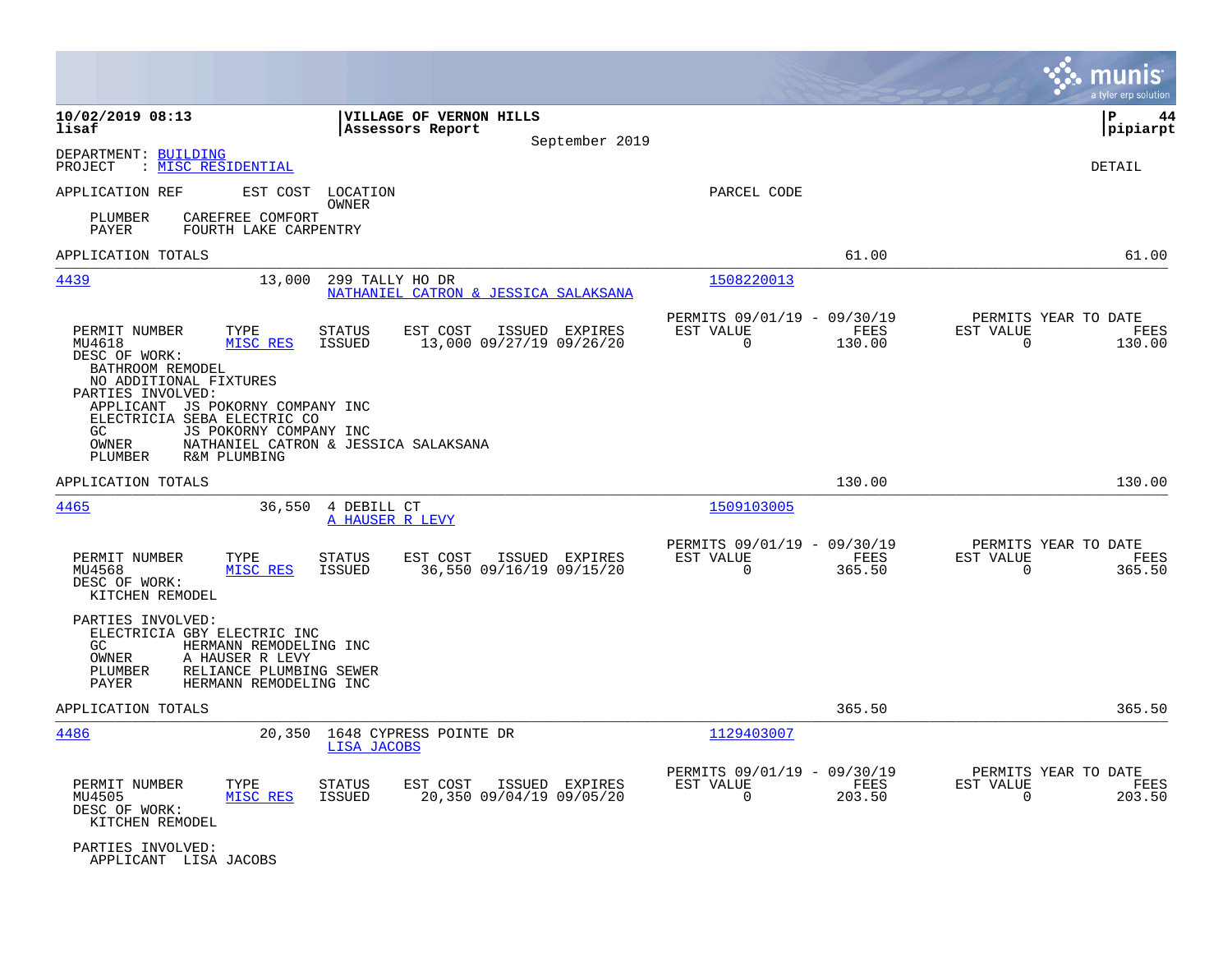|                                                                                                                                                                         |                                                                                         |                                                         |                | munis<br>a tyler erp solution                                      |
|-------------------------------------------------------------------------------------------------------------------------------------------------------------------------|-----------------------------------------------------------------------------------------|---------------------------------------------------------|----------------|--------------------------------------------------------------------|
| 10/02/2019 08:13<br>lisaf                                                                                                                                               | VILLAGE OF VERNON HILLS<br>Assessors Report<br>September 2019                           |                                                         |                | ΙP<br>45<br> pipiarpt                                              |
| DEPARTMENT: BUILDING<br>: MISC RESIDENTIAL<br>PROJECT                                                                                                                   |                                                                                         |                                                         |                | DETAIL                                                             |
| APPLICATION REF<br>EST COST                                                                                                                                             | LOCATION<br>OWNER                                                                       | PARCEL CODE                                             |                |                                                                    |
| ELECTRICIA ALEX KIZNER<br>GC<br>LISA JACOBS<br>OWNER<br>LISA JACOBS<br>PLUMBER<br>BEEZEE PLUMBING<br>PAYER<br>LISA JACOBS                                               |                                                                                         |                                                         |                |                                                                    |
| APPLICATION TOTALS                                                                                                                                                      |                                                                                         |                                                         | 203.50         | 203.50                                                             |
| 4492<br>53,628                                                                                                                                                          | 393 CHESTERFIELD LN<br>DARLENE R ZAK                                                    | 1508216007                                              |                |                                                                    |
| PERMIT NUMBER<br>TYPE<br>MU4557<br>MISC RES<br>DESC OF WORK:<br>MASTER BATHROOM REMODEL                                                                                 | <b>STATUS</b><br>EST COST<br>ISSUED EXPIRES<br>53,628 09/13/19 10/01/20<br>ISSUED       | PERMITS 09/01/19 - 09/30/19<br>EST VALUE<br>$\mathbf 0$ | FEES<br>536.28 | PERMITS YEAR TO DATE<br>EST VALUE<br>FEES<br>$\mathbf 0$<br>536.28 |
| PARTIES INVOLVED:<br>ELECTRICIA FORE SEE ELECTRIC<br>GC.<br>DREAMMAKER<br>OWNER<br>DARLENE R ZAK<br>PLUMBER<br>ARMOUR PLUMBING & HEATING<br>PAYER<br><b>DREAMMAKER</b>  |                                                                                         |                                                         |                |                                                                    |
| APPLICATION TOTALS                                                                                                                                                      |                                                                                         |                                                         | 536.28         | 536.28                                                             |
| 4508<br>5,000                                                                                                                                                           | 1104 EMERSON PL<br><b>JOSE &amp; MILDRED RODRIGUEZ</b>                                  | 1132402008                                              |                |                                                                    |
| PERMIT NUMBER<br>TYPE<br>MU4506<br><b>MISC RES</b><br>DESC OF WORK:<br>KITCHEN/BATH REMODEL                                                                             | <b>STATUS</b><br>EST COST<br>ISSUED EXPIRES<br><b>ISSUED</b><br>5,000 09/05/19 09/16/20 | PERMITS 09/01/19 - 09/30/19<br>EST VALUE<br>$\Omega$    | FEES<br>50.00  | PERMITS YEAR TO DATE<br>EST VALUE<br>FEES<br>$\Omega$<br>50.00     |
| PARTIES INVOLVED:<br>APPLICANT<br>JOSE & MILDRED RODRIGUEZ<br>GC.<br>JOSE & MILDRED RODRIGUEZ<br>OWNER<br>JOSE & MILDRED RODRIGUEZ<br>JOSE & MILDRED RODRIGUEZ<br>PAYER |                                                                                         |                                                         |                |                                                                    |
| APPLICATION TOTALS                                                                                                                                                      |                                                                                         |                                                         | 50.00          | 50.00                                                              |
| 4547<br>9,000                                                                                                                                                           | 369 PRAIRIE MEADOW LN<br><b>RUPESH JAIN</b>                                             | 1507223029                                              |                |                                                                    |
| PERMIT NUMBER<br>TYPE<br>MU4625<br>MISC RES<br>DESC OF WORK:<br>EXISTING BATHROOM, FINISH REMODEL, PUTTING UP WALLS                                                     | <b>STATUS</b><br>EST COST<br>ISSUED EXPIRES<br>9,000 09/30/19 09/29/20<br><b>ISSUED</b> | PERMITS 09/01/19 - 09/30/19<br>EST VALUE<br>$\mathbf 0$ | FEES<br>90.00  | PERMITS YEAR TO DATE<br>EST VALUE<br>FEES<br>$\mathbf 0$<br>90.00  |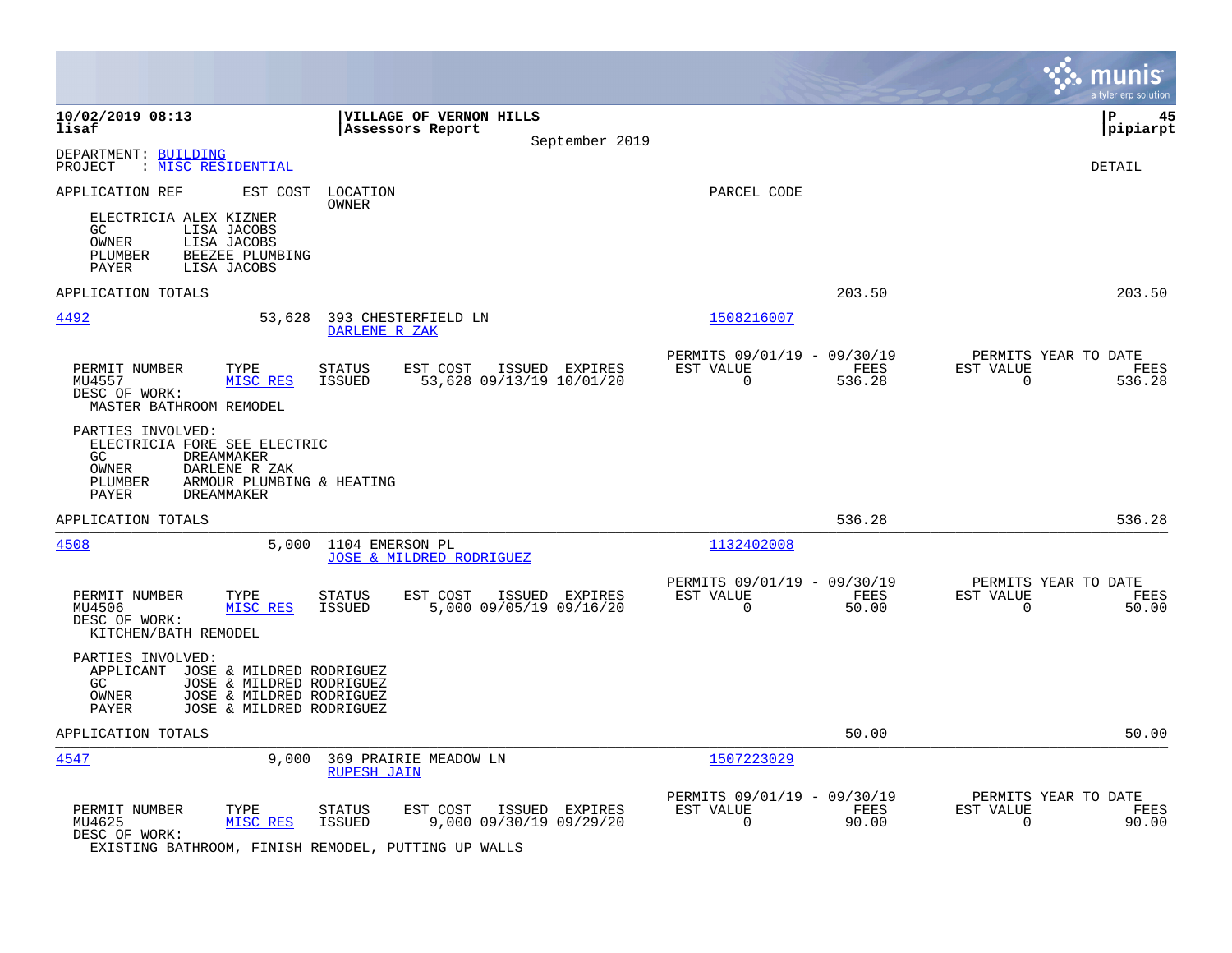|                                                                                                                                                                                 |                                                                      |             |                        | <b>munis</b><br>a tyler erp solution |
|---------------------------------------------------------------------------------------------------------------------------------------------------------------------------------|----------------------------------------------------------------------|-------------|------------------------|--------------------------------------|
| 10/02/2019 08:13<br>lisaf                                                                                                                                                       | <b>VILLAGE OF VERNON HILLS</b><br>Assessors Report<br>September 2019 |             |                        | 46<br>  P<br> pipiarpt               |
| DEPARTMENT: BUILDING<br>: MISC RESIDENTIAL<br>PROJECT                                                                                                                           |                                                                      |             |                        | DETAIL                               |
| APPLICATION REF<br>EST COST<br>PARTIES INVOLVED:<br>GC<br>STEVE CONNER<br>GC<br>RUPESH JAIN<br>OWNER<br>RUPESH JAIN<br>ROOUES PLUMBING/SEWER<br>PLUMBER<br>RUPESH JAIN<br>PAYER | LOCATION<br>OWNER                                                    | PARCEL CODE |                        |                                      |
| APPLICATION TOTALS<br>PROJECT TOTALS                                                                                                                                            |                                                                      | 0           | 90.00<br>2,655.26<br>0 | 90.00<br>2,655.26                    |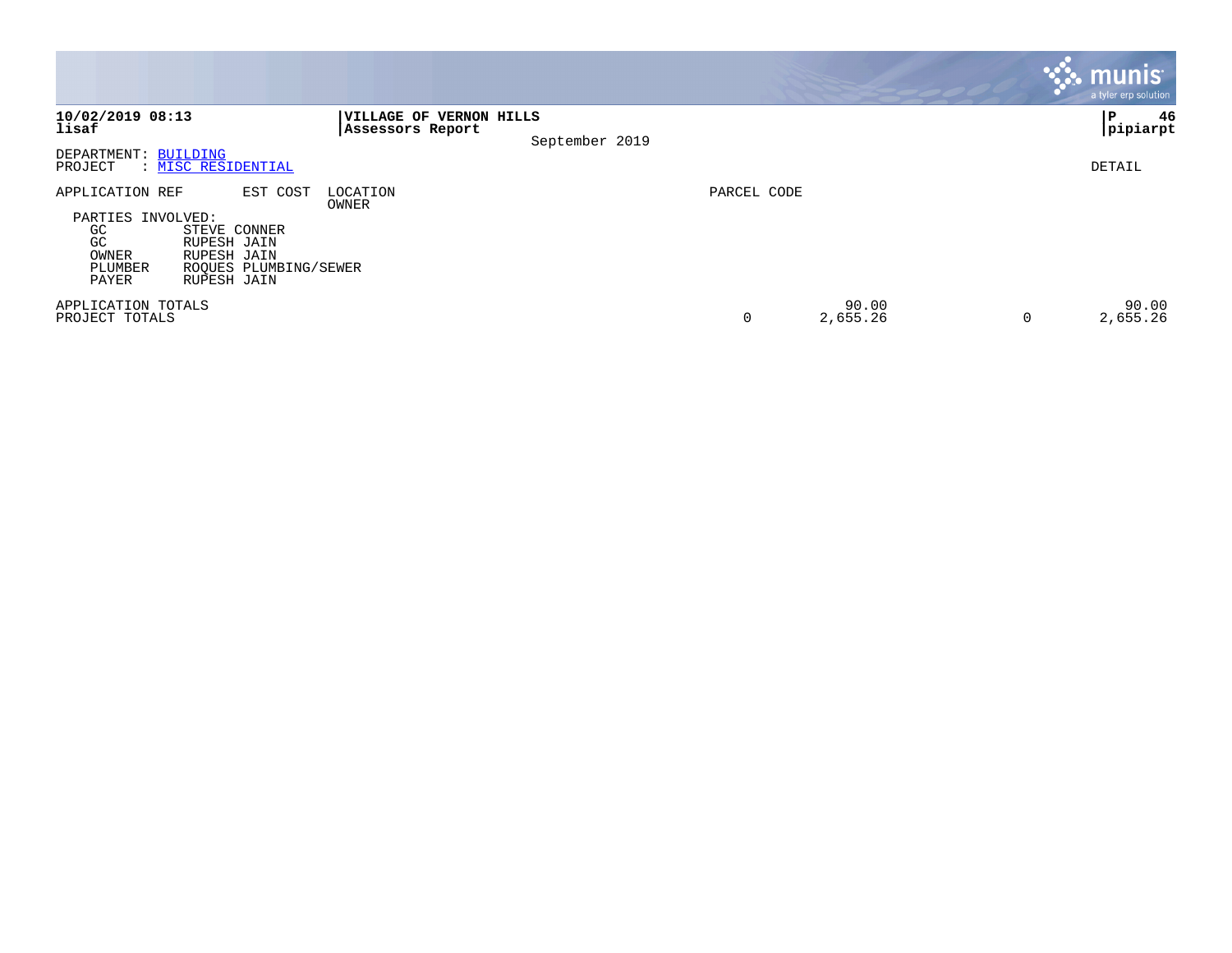|                                                                                                                                                                                    |                                                                                           |                                                                        | munis<br>a tyler erp solution                                      |
|------------------------------------------------------------------------------------------------------------------------------------------------------------------------------------|-------------------------------------------------------------------------------------------|------------------------------------------------------------------------|--------------------------------------------------------------------|
| 10/02/2019 08:13<br>lisaf                                                                                                                                                          | VILLAGE OF VERNON HILLS<br>Assessors Report<br>September 2019                             |                                                                        | ΙP<br>47<br> pipiarpt                                              |
| DEPARTMENT: BUILDING<br>PROJECT<br>: PARKING LOT                                                                                                                                   |                                                                                           |                                                                        | DETAIL                                                             |
| APPLICATION REF<br>EST COST                                                                                                                                                        | LOCATION<br>OWNER                                                                         | PARCEL CODE                                                            |                                                                    |
| 4358<br>757,169                                                                                                                                                                    | 340 NORTH MILWAUKEE AVE<br>PWA CONTINENTAL EXECUTIVE PARKE, LP                            | 1503302029                                                             |                                                                    |
| TYPE<br>PERMIT NUMBER<br>MU4621<br>PKG LOT<br>DESC OF WORK:<br>PARKING LOT                                                                                                         | EST COST<br>STATUS<br>ISSUED EXPIRES<br>757,169 09/27/19 09/26/20<br><b>ISSUED</b>        | PERMITS 09/01/19 - 09/30/19<br>EST VALUE<br>FEES<br>5,017.00<br>0      | PERMITS YEAR TO DATE<br>EST VALUE<br>FEES<br>5,017.00<br>0         |
| PARTIES INVOLVED:<br>GC.<br>ROSE PAVING<br>OCCUPANT<br><b>BCU</b><br>OWNER<br>PAYER<br>ROSE PAVING                                                                                 | PWA CONTINENTAL EXECUTIVE PARKE, LP                                                       |                                                                        |                                                                    |
| APPLICATION TOTALS                                                                                                                                                                 |                                                                                           | 5,017.00                                                               | 5,017.00                                                           |
| 4428<br>6,500                                                                                                                                                                      | 221 EAST TOWNLINE RD<br>RICHPORT PROPERTY LLC                                             | 1504110007                                                             |                                                                    |
| PERMIT NUMBER<br>TYPE<br>MU4546<br>PKG LOT<br>DESC OF WORK:<br>PARKING LOT - MAINTANCE                                                                                             | ISSUED EXPIRES<br><b>STATUS</b><br>EST COST<br>6,500 09/11/19 09/10/20<br><b>ISSUED</b>   | PERMITS 09/01/19 - 09/30/19<br>EST VALUE<br>FEES<br>$\Omega$<br>260.00 | PERMITS YEAR TO DATE<br>EST VALUE<br>FEES<br>$\mathbf 0$<br>260.00 |
| PARTIES INVOLVED:<br>APPLICANT MAUL PAVING<br>GC.<br>MAUL PAVING<br>PORTILLIO'S<br>OCCUPANT<br>OWNER<br>RICHPORT PROPERTY LLC                                                      |                                                                                           |                                                                        |                                                                    |
| APPLICATION TOTALS                                                                                                                                                                 |                                                                                           | 260.00                                                                 | 260.00                                                             |
| 4443<br>337,690                                                                                                                                                                    | 300 NORTH MILWAUKEE AVE<br>BAXTER CREDIT UNION/JMS                                        | 1503302030                                                             |                                                                    |
| PERMIT NUMBER<br>TYPE<br>MU4592<br>PKG LOT<br>DESC OF WORK:<br>PARKING LOT MAINTENANCE                                                                                             | <b>STATUS</b><br>EST COST<br>ISSUED EXPIRES<br>337,690 09/20/19 09/19/20<br><b>ISSUED</b> | PERMITS 09/01/19 - 09/30/19<br>EST VALUE<br>FEES<br>0<br>6,180.00      | PERMITS YEAR TO DATE<br>EST VALUE<br>FEES<br>0<br>6,180.00         |
| PARTIES INVOLVED:<br>APPLICANT<br>ROSE PAVING<br>ROSE PAVING<br>GC.<br>OCCUPANT<br>BAXTER CREDIT UNION/JMS<br>OWNER<br>BAXTER CREDIT UNION/JMS<br>PAYER<br>BAXTER CREDIT UNION/JMS |                                                                                           |                                                                        |                                                                    |
| APPLICATION TOTALS                                                                                                                                                                 |                                                                                           | 6,180.00                                                               | 6,180.00                                                           |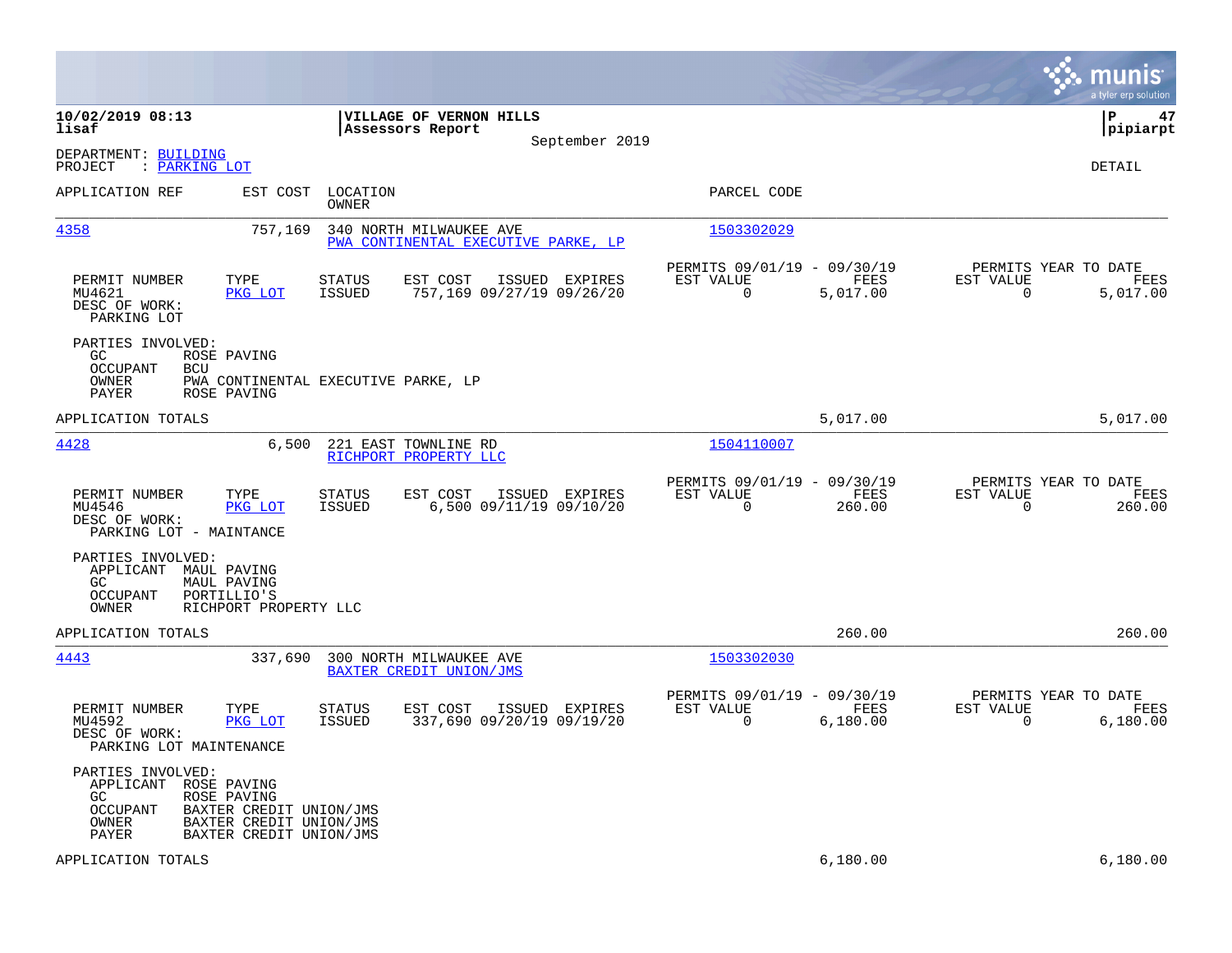|                                                  |          |                                                    |                |             |           | <b>munis</b><br>a tyler erp solution |
|--------------------------------------------------|----------|----------------------------------------------------|----------------|-------------|-----------|--------------------------------------|
| 10/02/2019 08:13<br>lisaf                        |          | <b>VILLAGE OF VERNON HILLS</b><br>Assessors Report | September 2019 |             |           | 48<br>Р<br>pipiarpt                  |
| DEPARTMENT: BUILDING<br>PROJECT<br>: PARKING LOT |          |                                                    |                |             |           | DETAIL                               |
| APPLICATION REF                                  | EST COST | LOCATION                                           |                | PARCEL CODE |           |                                      |
| PROJECT TOTALS                                   |          | OWNER                                              |                | $\mathbf 0$ | 11,457.00 | 11,457.00                            |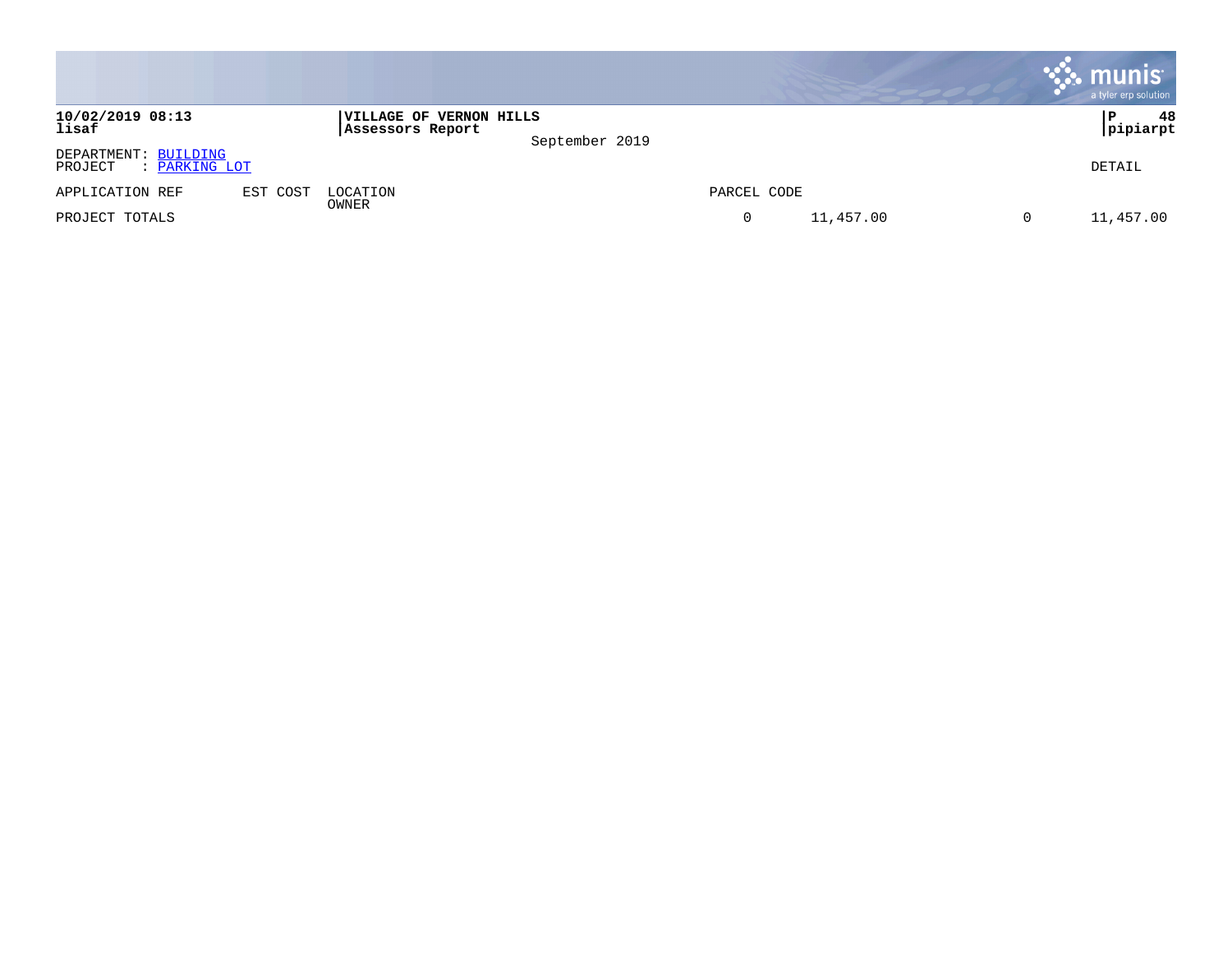|                                                                                                                              |                                                       |                                                        |          |                                            |                                                      |                |                                                  | munis<br>a tyler erp solution |
|------------------------------------------------------------------------------------------------------------------------------|-------------------------------------------------------|--------------------------------------------------------|----------|--------------------------------------------|------------------------------------------------------|----------------|--------------------------------------------------|-------------------------------|
| 10/02/2019 08:13<br>lisaf                                                                                                    |                                                       | VILLAGE OF VERNON HILLS<br>Assessors Report            |          |                                            |                                                      |                |                                                  | l P<br>49<br> pipiarpt        |
| DEPARTMENT: BUILDING<br>: PATIO<br>PROJECT                                                                                   |                                                       |                                                        |          | September 2019                             |                                                      |                |                                                  | <b>DETAIL</b>                 |
| APPLICATION REF                                                                                                              | EST COST                                              | LOCATION<br>OWNER                                      |          |                                            | PARCEL CODE                                          |                |                                                  |                               |
| 4444                                                                                                                         | 14,250                                                | 566 HADDON CIRCLE<br>DON WYMA                          |          |                                            | 1508401032                                           |                |                                                  |                               |
| TYPE<br>PERMIT NUMBER<br>MU4574<br>DESC OF WORK:<br>PATIO                                                                    | PATIO                                                 | <b>STATUS</b><br><b>ISSUED</b>                         | EST COST | ISSUED EXPIRES<br>14,250 09/18/19 09/26/20 | PERMITS 09/01/19 - 09/30/19<br>EST VALUE<br>$\Omega$ | FEES<br>142.50 | PERMITS YEAR TO DATE<br>EST VALUE<br>$\Omega$    | FEES<br>142.50                |
| PARTIES INVOLVED:<br>APPLICANT<br>GC<br>DON WYMA<br>OWNER<br>PAYER                                                           | TOWNLINE DESIGN<br>TOWNLINE DESIGN<br>TOWNLINE DESIGN |                                                        |          |                                            |                                                      |                |                                                  |                               |
| APPLICATION TOTALS                                                                                                           |                                                       |                                                        |          |                                            |                                                      | 142.50         |                                                  | 142.50                        |
| 4451                                                                                                                         | 27,000                                                | 191 SOUTHGATE DR<br>LESLIE A & CHRISTOPHER C GUGLIELMI |          |                                            | 1508218012                                           |                |                                                  |                               |
| PERMIT NUMBER<br>TYPE<br>MU4522<br>DESC OF WORK:<br>PATIO, SEATWALL, FIRE PIT                                                | <b>PATIO</b>                                          | <b>STATUS</b><br>COMPLT                                | EST COST | ISSUED EXPIRES<br>27,000 09/06/19 09/26/20 | PERMITS 09/01/19 - 09/30/19<br>EST VALUE<br>$\Omega$ | FEES<br>270.00 | PERMITS YEAR TO DATE<br>EST VALUE<br>$\Omega$    | FEES<br>270.00                |
| PARTIES INVOLVED:<br>APPLICANT JB BRICKWORKS INC<br>GC.<br>OWNER                                                             | JB BRICKWORKS INC                                     | LESLIE A & CHRISTOPHER C GUGLIELMI                     |          |                                            |                                                      |                |                                                  |                               |
| APPLICATION TOTALS                                                                                                           |                                                       |                                                        |          |                                            |                                                      | 270.00         |                                                  | 270.00                        |
| 4460                                                                                                                         | 1,000                                                 | 305 COURT OF ELM<br><b>JUAN CELON</b>                  |          |                                            | 1508108045                                           |                |                                                  |                               |
| PERMIT NUMBER<br>TYPE<br>MU4526<br>DESC OF WORK:<br>PATIO                                                                    | PATIO                                                 | <b>STATUS</b><br><b>ISSUED</b>                         | EST COST | ISSUED EXPIRES<br>1,000 09/06/19 09/17/20  | PERMITS 09/01/19 - 09/30/19<br>EST VALUE<br>$\Omega$ | FEES<br>30.00  | PERMITS YEAR TO DATE<br>EST VALUE<br>$\mathbf 0$ | FEES<br>30.00                 |
| PARTIES INVOLVED:<br>APPLICANT<br>JUAN CELON<br>GC<br>JUAN CELON<br>OWNER<br><b>JUAN CELON</b><br><b>JUAN CELON</b><br>PAYER |                                                       |                                                        |          |                                            |                                                      |                |                                                  |                               |
| APPLICATION TOTALS                                                                                                           |                                                       |                                                        |          |                                            |                                                      | 30.00          |                                                  | 30.00                         |
| 4537                                                                                                                         | 20,985                                                | 553 COUNCIL CIRCLE                                     |          |                                            | 1133213008                                           |                |                                                  |                               |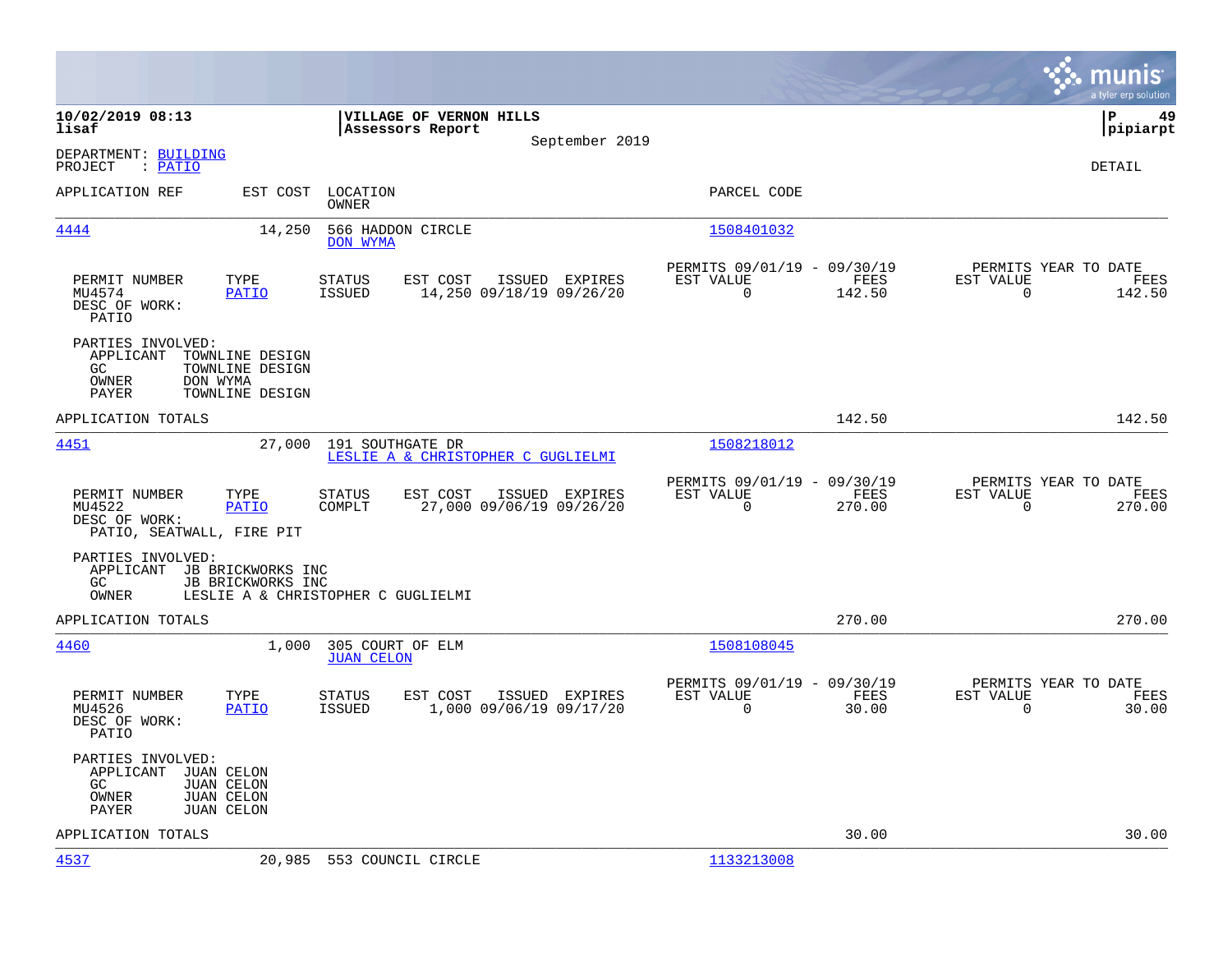|                                                            |                                          |                   |                                                    |                          |                                  |                                          |                  |           | <u>munis l</u><br>a tyler erp solution |
|------------------------------------------------------------|------------------------------------------|-------------------|----------------------------------------------------|--------------------------|----------------------------------|------------------------------------------|------------------|-----------|----------------------------------------|
| 10/02/2019 08:13<br>lisaf                                  |                                          | <b>OUILLE</b>     | <b>VILLAGE OF VERNON HILLS</b><br>Assessors Report |                          |                                  |                                          |                  |           | 50<br>∣P<br>pipiarpt                   |
| PERMIT NUMBER                                              | TYPE                                     | STATUS            | EST COST                                           | ISSUED                   | <b>EXPIRES</b><br>September 2019 | PERMITS 09/01/19 - 09/30/19<br>EST VALUE | FEES             | EST VALUE | PERMITS YEAR TO DATE<br>FEES           |
| DEPARTMENT: BUILDING<br>: PATIO<br>PROJECT                 |                                          |                   |                                                    |                          |                                  |                                          |                  |           | DETAIL                                 |
| APPLICATION REF                                            | EST COST                                 | LOCATION<br>OWNER |                                                    |                          |                                  | PARCEL CODE                              |                  |           |                                        |
| MU4601<br>DESC OF WORK:<br>PATIO, STOOP, SEATWALL, COLUMNS | PATIO                                    | ISSUED            |                                                    | 20,985 09/25/19 09/24/20 |                                  | 0                                        | 209.85           | $\Omega$  | 209.85                                 |
| PARTIES INVOLVED:<br>GC<br>OWNER<br>QUILLE<br>PAYER        | PAUL'S LANDSCAPING<br>PAUL'S LANDSCAPING |                   |                                                    |                          |                                  |                                          |                  |           |                                        |
| APPLICATION TOTALS<br>PROJECT TOTALS                       |                                          |                   |                                                    |                          |                                  | 0                                        | 209.85<br>652.35 | $\Omega$  | 209.85<br>652.35                       |

 $\mathcal{L}^{\text{max}}$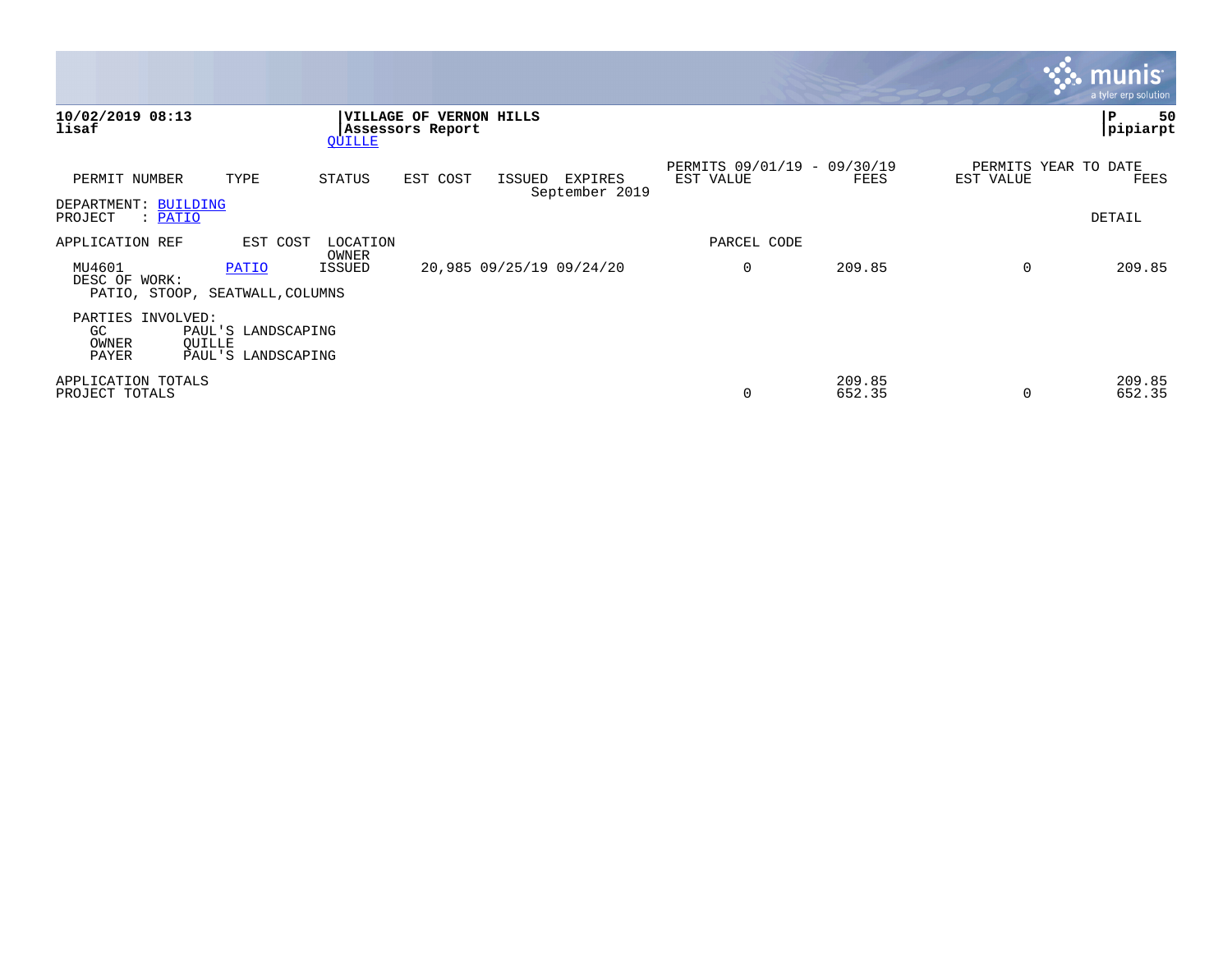|                                                                    |                                                                                                                                                                   |                                             |          |                                              |                                                      |                |                                               | munis <sup>®</sup><br>a tyler erp solution |
|--------------------------------------------------------------------|-------------------------------------------------------------------------------------------------------------------------------------------------------------------|---------------------------------------------|----------|----------------------------------------------|------------------------------------------------------|----------------|-----------------------------------------------|--------------------------------------------|
| 10/02/2019 08:13<br>lisaf                                          |                                                                                                                                                                   | VILLAGE OF VERNON HILLS<br>Assessors Report |          | September 2019                               |                                                      |                |                                               | P<br>51<br> pipiarpt                       |
| DEPARTMENT: BUILDING<br>PROJECT                                    | : SIDEWALK                                                                                                                                                        |                                             |          |                                              |                                                      |                |                                               | DETAIL                                     |
| APPLICATION REF                                                    | EST COST                                                                                                                                                          | LOCATION<br>OWNER                           |          |                                              | PARCEL CODE                                          |                |                                               |                                            |
| 4282                                                               | 4,700                                                                                                                                                             | 52 SOUTHFIELD DR<br>DANIEL P MULLIGAN       |          |                                              | 1506416019                                           |                |                                               |                                            |
| PERMIT NUMBER<br>MU4556<br>DESC OF WORK:<br>SIDEWALK REPLACMENT    | TYPE<br><b>SIDEWALK</b>                                                                                                                                           | STATUS<br>ISSUED                            | EST COST | ISSUED<br>EXPIRES<br>4,700 09/13/19 09/16/20 | PERMITS 09/01/19 - 09/30/19<br>EST VALUE<br>$\Omega$ | FEES<br>50.00  | PERMITS YEAR TO DATE<br>EST VALUE<br>$\Omega$ | FEES<br>50.00                              |
| PARTIES INVOLVED:<br>APPLICANT<br>CONCRETE<br>GC<br>OWNER<br>PAYER | XCLUSIVE CONCRETE & BRICK PAVING<br>XCLUSIVE CONCRETE & BRICK PAVING<br>XCLUSIVE CONCRETE & BRICK PAVING<br>DANIEL P MULLIGAN<br>XCLUSIVE CONCRETE & BRICK PAVING |                                             |          |                                              |                                                      |                |                                               |                                            |
| APPLICATION TOTALS<br>PROJECT TOTALS                               |                                                                                                                                                                   |                                             |          |                                              | $\mathbf 0$                                          | 50.00<br>50.00 | $\Omega$                                      | 50.00<br>50.00                             |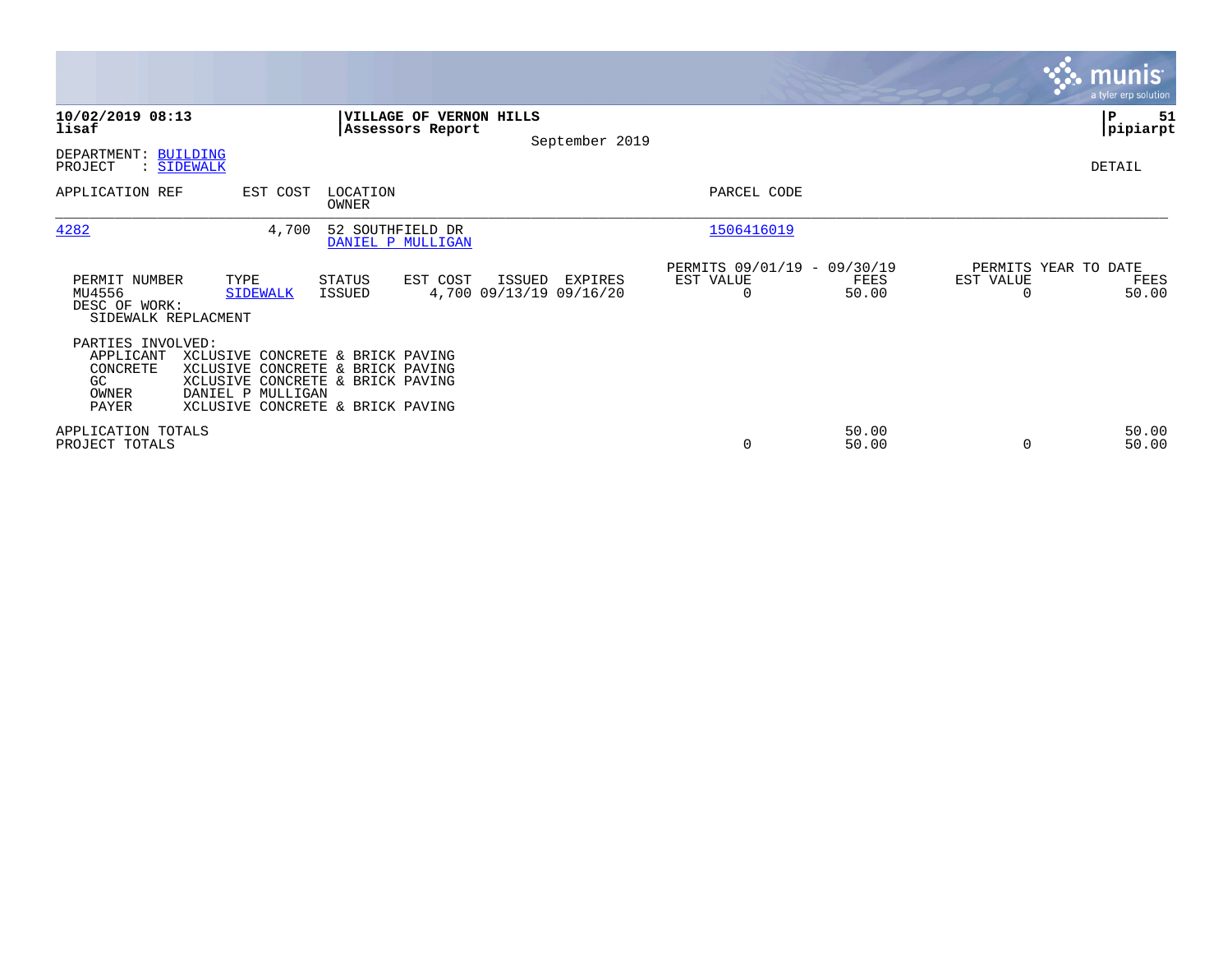|                                                                                                   |                                                                                                                                                                                             |                                  |                                             |                                           |                                                      |                |                                                  | munis<br>a tyler erp solution |
|---------------------------------------------------------------------------------------------------|---------------------------------------------------------------------------------------------------------------------------------------------------------------------------------------------|----------------------------------|---------------------------------------------|-------------------------------------------|------------------------------------------------------|----------------|--------------------------------------------------|-------------------------------|
| 10/02/2019 08:13<br>lisaf                                                                         |                                                                                                                                                                                             |                                  | VILLAGE OF VERNON HILLS<br>Assessors Report |                                           |                                                      |                |                                                  | lР<br>52<br> pipiarpt         |
| DEPARTMENT: BUILDING<br>: REROOF<br>PROJECT                                                       |                                                                                                                                                                                             |                                  |                                             | September 2019                            |                                                      |                |                                                  | <b>DETAIL</b>                 |
| APPLICATION REF                                                                                   |                                                                                                                                                                                             | EST COST LOCATION<br>OWNER       |                                             |                                           | PARCEL CODE                                          |                |                                                  |                               |
| 4529                                                                                              | 10,900                                                                                                                                                                                      | 1738 LOCKE LANE                  | <b>JOHN &amp; GAYLA BRIGNON</b>             |                                           | 1129312017                                           |                |                                                  |                               |
| PERMIT NUMBER<br>MU4537<br>DESC OF WORK:<br><b>REROOF</b>                                         | TYPE<br><b>REROOF</b>                                                                                                                                                                       | <b>STATUS</b><br>COMPLT          | EST COST<br>10,900 09/10/19 09/19/20        | ISSUED EXPIRES                            | PERMITS 09/01/19 - 09/30/19<br>EST VALUE<br>$\Omega$ | FEES<br>109.00 | PERMITS YEAR TO DATE<br>EST VALUE<br>$\mathbf 0$ | FEES<br>109.00                |
| PARTIES INVOLVED:<br>APPLICANT A&D HOME IMPROVEMENT LLC<br>GC.<br>OWNER<br>PAYER<br><b>ROOFER</b> | A&D HOME IMPROVEMENT LLC<br>JOHN & GAYLA BRIGNON<br>A&D HOME IMPROVEMENT LLC<br>A&D HOME IMPROVEMENT LLC                                                                                    |                                  |                                             |                                           |                                                      |                |                                                  |                               |
| APPLICATION TOTALS                                                                                |                                                                                                                                                                                             |                                  |                                             |                                           |                                                      | 109.00         |                                                  | 109.00                        |
| 4555                                                                                              | 7,700                                                                                                                                                                                       | 302 ALBANY LN<br>MARY E JACOBSEN |                                             |                                           | 1504301006                                           |                |                                                  |                               |
| PERMIT NUMBER<br>MU4579<br>DESC OF WORK:<br>ROOF                                                  | TYPE<br><b>REROOF</b>                                                                                                                                                                       | <b>STATUS</b><br><b>ISSUED</b>   | EST COST                                    | ISSUED EXPIRES<br>7,700 09/18/19 09/27/20 | PERMITS 09/01/19 - 09/30/19<br>EST VALUE<br>$\Omega$ | FEES<br>77.00  | PERMITS YEAR TO DATE<br>EST VALUE<br>$\mathbf 0$ | FEES<br>77.00                 |
| PARTIES INVOLVED:<br>GC.<br>OWNER<br>PAYER<br><b>ROOFER</b>                                       | MARY E JACOBSEN<br>MARY E JACOBSEN<br>MARY E JACOBSEN<br>A AFFORDABLE ROOFING                                                                                                               |                                  |                                             |                                           |                                                      |                |                                                  |                               |
| APPLICATION TOTALS                                                                                |                                                                                                                                                                                             |                                  |                                             |                                           |                                                      | 77.00          |                                                  | 77.00                         |
| 4566                                                                                              | 6,900                                                                                                                                                                                       | 207 ALPINE DR                    | JORDAN E & HEIDI D GUTOWSKI                 |                                           | 1505422003                                           |                |                                                  |                               |
| PERMIT NUMBER<br>MU4591<br>DESC OF WORK:<br>REROOF                                                | TYPE<br><b>REROOF</b>                                                                                                                                                                       | <b>STATUS</b><br>ISSUED          | EST COST                                    | ISSUED EXPIRES<br>6,900 09/20/19 09/19/20 | PERMITS 09/01/19 - 09/30/19<br>EST VALUE<br>$\Omega$ | FEES<br>69.00  | PERMITS YEAR TO DATE<br>EST VALUE<br>$\Omega$    | FEES<br>69.00                 |
| PARTIES INVOLVED:<br>APPLICANT<br>GC<br>OWNER<br>PAYER<br>ROOFER                                  | COUNTRYSIDE ROOFING SIDING & WINDOWS<br>COUNTRYSIDE ROOFING SIDING & WINDOWS<br>JORDAN E & HEIDI D GUTOWSKI<br>COUNTRYSIDE ROOFING SIDING & WINDOWS<br>COUNTRYSIDE ROOFING SIDING & WINDOWS |                                  |                                             |                                           |                                                      |                |                                                  |                               |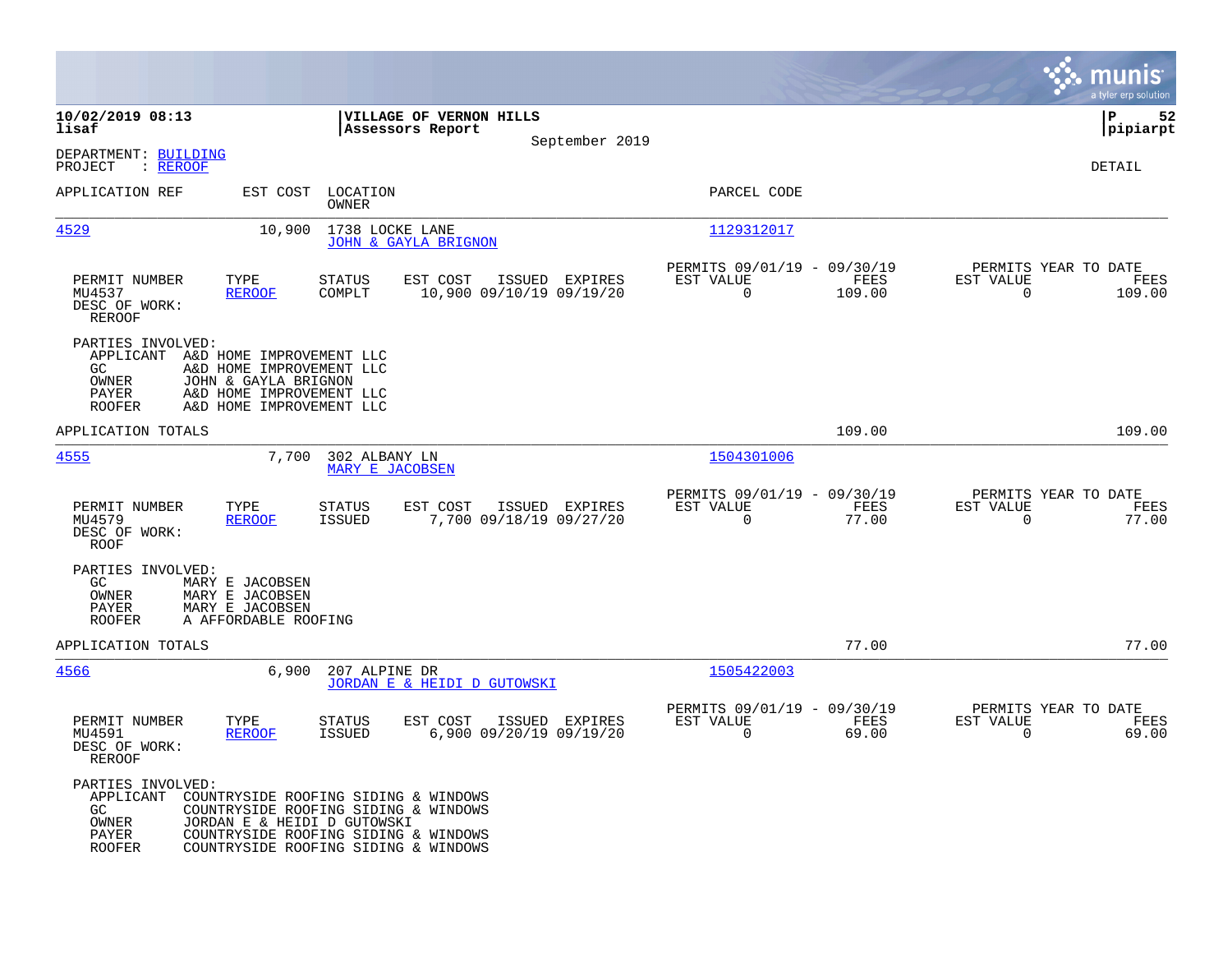|                                                                          |                                                                                      |                                          |                                             |                                            |                                                                      |                |                                                     | munis<br>a tyler erp solution  |
|--------------------------------------------------------------------------|--------------------------------------------------------------------------------------|------------------------------------------|---------------------------------------------|--------------------------------------------|----------------------------------------------------------------------|----------------|-----------------------------------------------------|--------------------------------|
| 10/02/2019 08:13<br>lisaf<br>APPLICATION TOTALS                          |                                                                                      |                                          | VILLAGE OF VERNON HILLS<br>Assessors Report | September 2019                             |                                                                      | 69.00          |                                                     | ΙP<br>53<br> pipiarpt<br>69.00 |
| DEPARTMENT: BUILDING<br>PROJECT<br>: REROOF                              |                                                                                      |                                          |                                             |                                            |                                                                      |                |                                                     | DETAIL                         |
| APPLICATION REF                                                          | EST COST                                                                             | LOCATION<br>OWNER                        |                                             |                                            | PARCEL CODE                                                          |                |                                                     |                                |
| 4582                                                                     | 5,666                                                                                | 213 SOUTHFIELD DR<br>ROMAN CHETVERIKOV   |                                             |                                            | 1506403002                                                           |                |                                                     |                                |
| PERMIT NUMBER<br>MU4602<br>DESC OF WORK:<br><b>REROOF</b>                | TYPE<br><b>REROOF</b>                                                                | STATUS<br>ISSUED                         | EST COST                                    | ISSUED EXPIRES<br>5,666 09/25/19 09/24/20  | PERMITS 09/01/19 - 09/30/19<br>EST VALUE<br>$\mathbf 0$              | FEES<br>56.66  | PERMITS YEAR TO DATE<br>EST VALUE<br>0              | FEES<br>56.66                  |
| PARTIES INVOLVED:<br>APPLICANT<br>GC.<br>OWNER<br>PAYER<br><b>ROOFER</b> | EKA ROOFING<br>EKA ROOFING<br>ROMAN CHETVERIKOV<br>ALOHA CONSTRUCTION<br>EKA ROOFING |                                          |                                             |                                            |                                                                      |                |                                                     |                                |
| APPLICATION TOTALS                                                       |                                                                                      |                                          |                                             |                                            |                                                                      | 56.66          |                                                     | 56.66                          |
| 4583                                                                     | 5,466                                                                                | 304 SOUTHFIELD DR<br><b>JOE K GRAHAM</b> |                                             |                                            | 1506401051                                                           |                |                                                     |                                |
| PERMIT NUMBER<br>MU4603<br>DESC OF WORK:<br>REROOF                       | TYPE<br><b>REROOF</b>                                                                | STATUS<br>ISSUED                         | EST COST                                    | ISSUED EXPIRES<br>5,466 09/25/19 09/24/20  | PERMITS 09/01/19 - 09/30/19<br>EST VALUE<br>0                        | FEES<br>54.66  | PERMITS YEAR TO DATE<br>EST VALUE<br>0              | FEES<br>54.66                  |
| PARTIES INVOLVED:<br>APPLICANT<br>GC<br>OWNER<br>PAYER<br><b>ROOFER</b>  | EKA ROOFING<br>EKA ROOFING<br>JOE K GRAHAM<br>ALOHA CONSTRUCTION<br>EKA ROOFING      |                                          |                                             |                                            |                                                                      |                |                                                     |                                |
| APPLICATION TOTALS                                                       |                                                                                      |                                          |                                             |                                            |                                                                      | 54.66          |                                                     | 54.66                          |
| 4588                                                                     | 14,790                                                                               | 2352 SARAZEN DR                          | KESURI P SETHURAMAN, TRUSTEE                |                                            | 1129201051                                                           |                |                                                     |                                |
| PERMIT NUMBER<br>MU4604<br>DESC OF WORK:<br>REROOF                       | TYPE<br><b>REROOF</b>                                                                | <b>STATUS</b><br>ISSUED                  | EST COST                                    | ISSUED EXPIRES<br>14,790 09/25/19 09/24/20 | PERMITS 09/01/19 - 09/30/19<br>EST VALUE<br>$\overline{\phantom{0}}$ | FEES<br>147.90 | PERMITS YEAR TO DATE<br>EST VALUE<br>$\overline{0}$ | FEES<br>147.90                 |
| PARTIES INVOLVED:<br>GC<br>OWNER<br>PAYER<br>ROOFER                      | SMART ROOFING<br>SMART ROOFING<br>SMART ROOFING                                      | KESURI P SETHURAMAN, TRUSTEE             |                                             |                                            |                                                                      |                |                                                     |                                |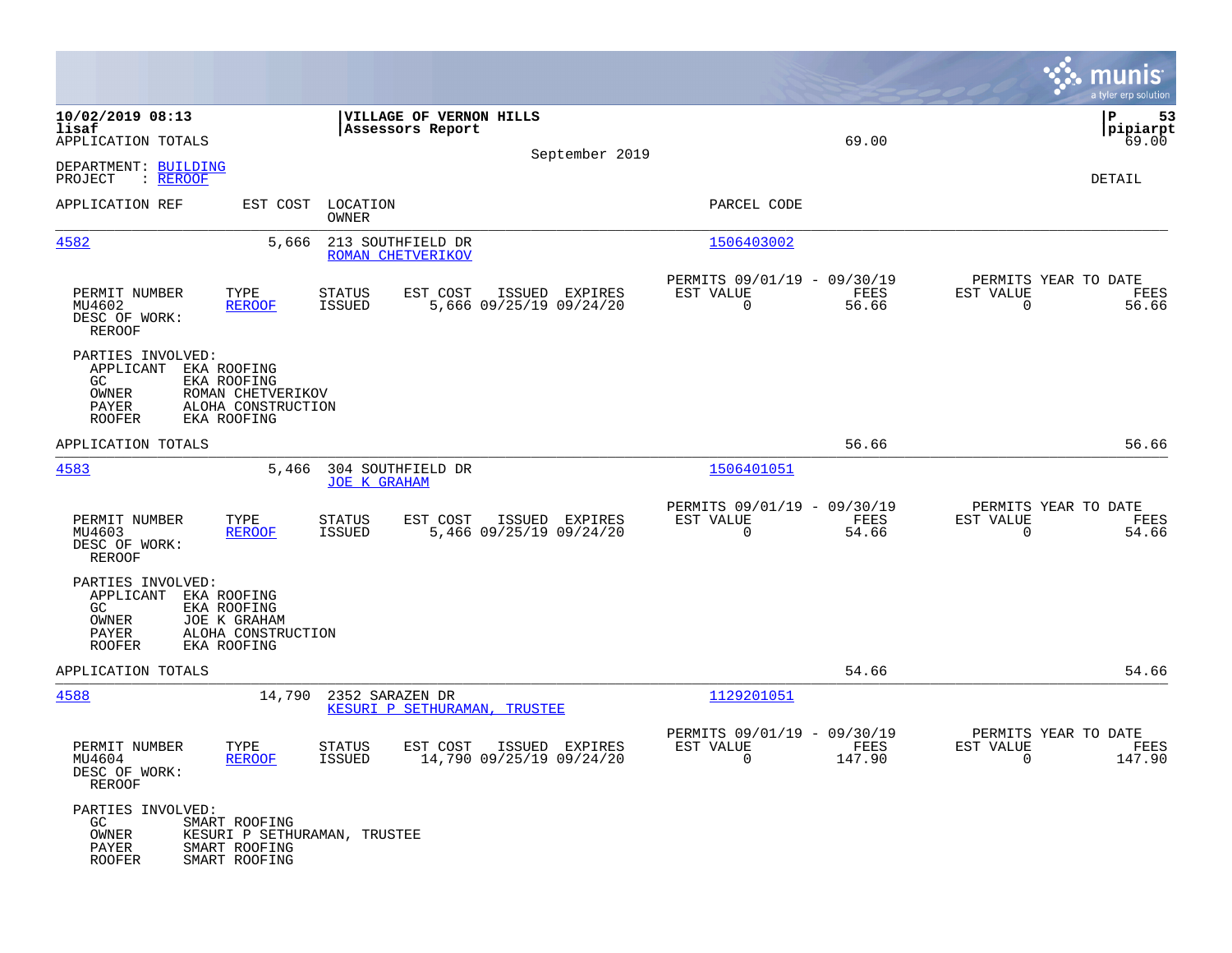|                                                                                                                                                                                                                  |                                            |                                                         |                |                                                  | munis<br>a tyler erp solution |
|------------------------------------------------------------------------------------------------------------------------------------------------------------------------------------------------------------------|--------------------------------------------|---------------------------------------------------------|----------------|--------------------------------------------------|-------------------------------|
| 10/02/2019 08:13<br>VILLAGE OF VERNON HILLS<br>lisaf<br>Assessors Report                                                                                                                                         | September 2019                             |                                                         |                |                                                  | ΙP<br>54<br> pipiarpt         |
| DEPARTMENT: BUILDING<br>: REROOF<br>PROJECT                                                                                                                                                                      |                                            |                                                         |                |                                                  | DETAIL                        |
| APPLICATION REF<br>EST COST<br>LOCATION<br>OWNER                                                                                                                                                                 |                                            | PARCEL CODE                                             |                |                                                  |                               |
| APPLICATION TOTALS                                                                                                                                                                                               |                                            |                                                         | 147.90         |                                                  | 147.90                        |
| 4598<br>30,700<br>2 TIMBER LN 6<br><b>PLACEHOLDER</b>                                                                                                                                                            |                                            | 1132409176                                              |                |                                                  |                               |
| PERMIT NUMBER<br>TYPE<br><b>STATUS</b><br>EST COST<br><b>ISSUED</b><br>MU4616<br><b>REROOF</b><br>DESC OF WORK:<br>ROOF - 3 UNIT BUILDING BLDG 2-4-6                                                             | ISSUED EXPIRES<br>30,700 09/26/19 09/25/20 | PERMITS 09/01/19 - 09/30/19<br>EST VALUE<br>$\mathbf 0$ | FEES<br>307.00 | PERMITS YEAR TO DATE<br>EST VALUE<br>$\mathbf 0$ | FEES<br>307.00                |
| PARTIES INVOLVED:<br>APPLICANT ADAMS ROOFING PROFESSIONALS<br>ADAMS ROOFING PROFESSIONALS<br>GC.<br>OWNER<br>PLACEHOLDER<br>PAYER<br>ADAMS ROOFING PROFESSIONALS<br>ADAMS ROOFING PROFESSIONALS<br><b>ROOFER</b> |                                            |                                                         |                |                                                  |                               |
| APPLICATION TOTALS                                                                                                                                                                                               |                                            |                                                         | 307.00         |                                                  | 307.00                        |
| 4602<br>8,150<br>320 WESTMORELAND DR<br><b>EFRAIN PEREZ</b>                                                                                                                                                      |                                            | 1508109023                                              |                |                                                  |                               |
| PERMIT NUMBER<br>TYPE<br><b>STATUS</b><br>EST COST<br>MU4627<br><b>REROOF</b><br><b>ISSUED</b><br>DESC OF WORK:<br><b>REROOF</b>                                                                                 | ISSUED EXPIRES<br>8,150 09/30/19 09/29/20  | PERMITS 09/01/19 - 09/30/19<br>EST VALUE<br>$\mathbf 0$ | FEES<br>81.50  | PERMITS YEAR TO DATE<br>EST VALUE<br>$\Omega$    | FEES<br>81.50                 |
| PARTIES INVOLVED:<br>APPLICANT<br>SARGON CONSTRUCTION<br>SARGON CONSTRUCTION<br>GC<br>OWNER<br>EFRAIN PEREZ<br>PAYER<br>SARGON CONSTRUCTION<br><b>ROOFER</b><br>SARGON CONSTRUCTION                              |                                            |                                                         |                |                                                  |                               |
| APPLICATION TOTALS                                                                                                                                                                                               |                                            |                                                         | 81.50          |                                                  | 81.50                         |
| 4603<br>10,800<br>259 CONGRESSIONAL CT                                                                                                                                                                           | ADAM R & CATHERINE A MEISTER, TRUSTEES     | 1132207024                                              |                |                                                  |                               |
| TYPE<br>EST COST<br>PERMIT NUMBER<br>STATUS<br>MU4628<br><b>REROOF</b><br>ISSUED<br>DESC OF WORK:<br><b>REROOF</b>                                                                                               | ISSUED EXPIRES<br>10,800 09/30/19 09/29/20 | PERMITS 09/01/19 - 09/30/19<br>EST VALUE<br>$\mathbf 0$ | FEES<br>108.00 | PERMITS YEAR TO DATE<br>EST VALUE<br>0           | FEES<br>108.00                |
| PARTIES INVOLVED:<br>APPLICANT<br>EMA BUILDERS INC<br>GC.<br>EMA BUILDERS INC<br>OWNER<br>ADAM R & CATHERINE A MEISTER, TRUSTEES                                                                                 |                                            |                                                         |                |                                                  |                               |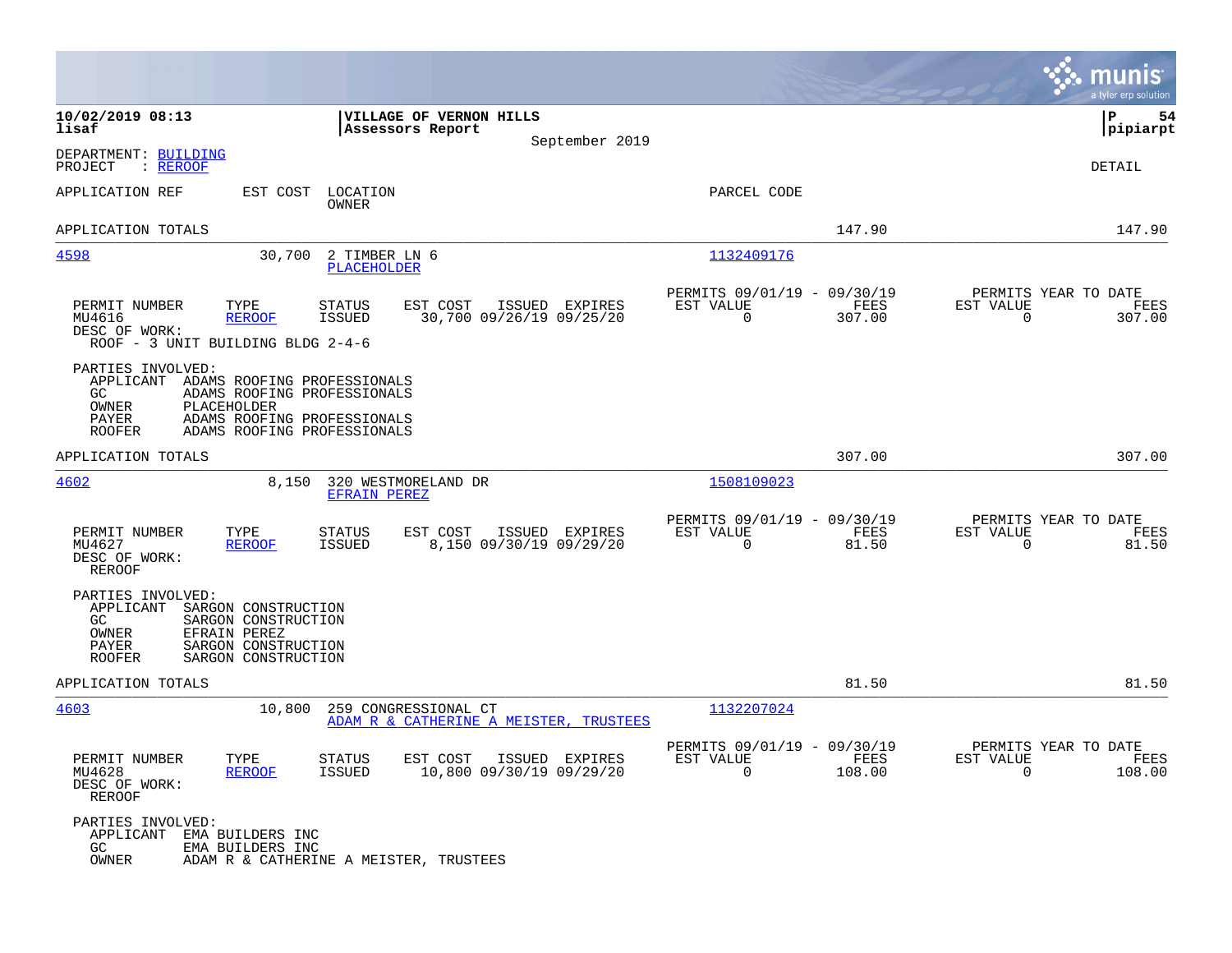|                                                            |                                                               |             |                    | <b>munis</b><br>a tyler erp solution |
|------------------------------------------------------------|---------------------------------------------------------------|-------------|--------------------|--------------------------------------|
| 10/02/2019 08:13<br>lisaf                                  | VILLAGE OF VERNON HILLS<br>Assessors Report<br>September 2019 |             |                    | 55<br>ΙP<br> pipiarpt                |
| DEPARTMENT: BUILDING<br>PROJECT<br>: REROOF                |                                                               |             |                    | DETAIL                               |
| APPLICATION REF<br>EST COST                                | LOCATION<br>OWNER                                             | PARCEL CODE |                    |                                      |
| PAYER<br>BUILDERS INC<br>EMA<br>ROOFER<br>EMA BUILDERS INC |                                                               |             |                    |                                      |
| APPLICATION TOTALS<br>PROJECT TOTALS                       |                                                               | 0           | 108.00<br>1,010.72 | 108.00<br>1,010.72<br>0              |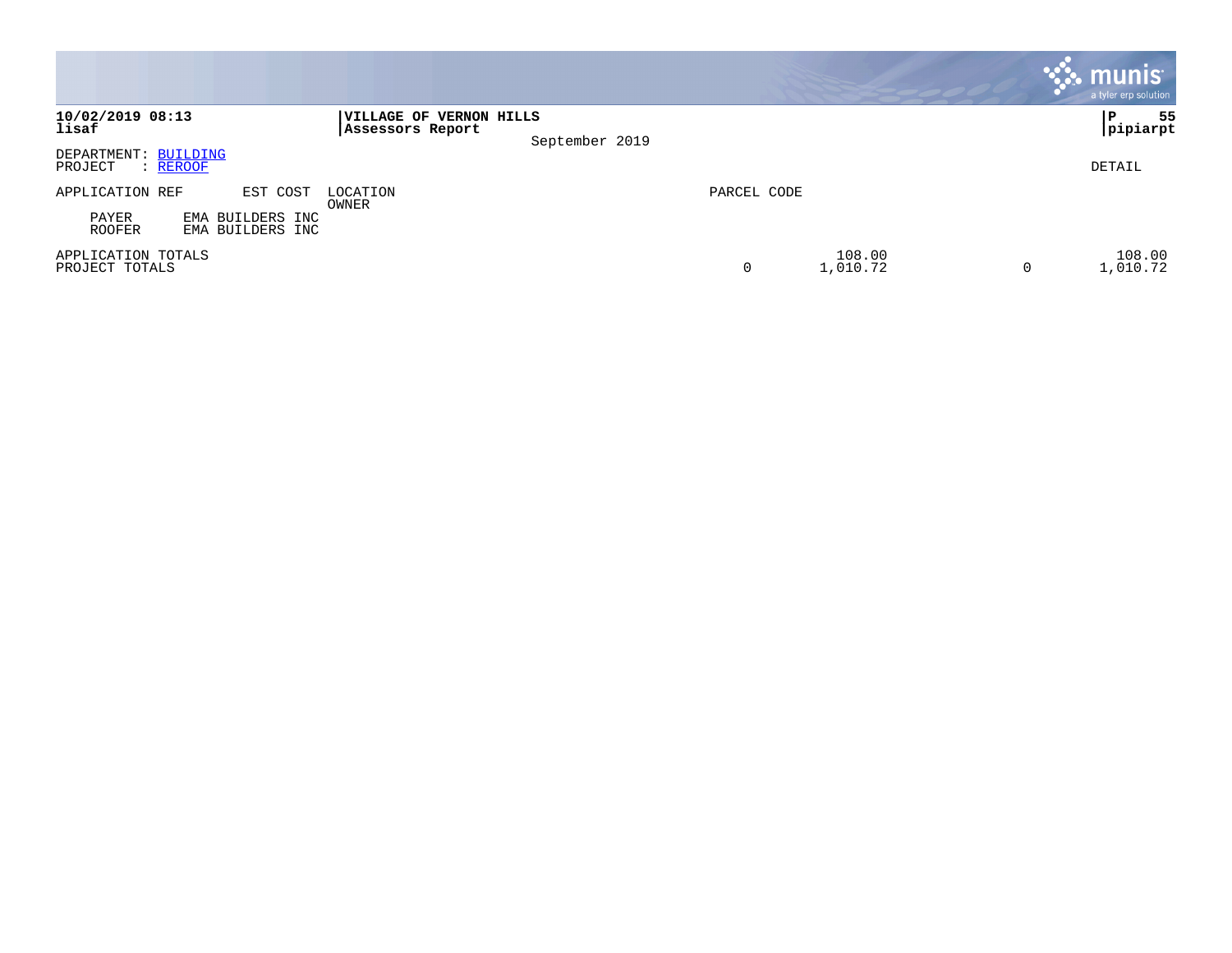|                                                                                                                                                          |                                                                                   |                                                                        | munis<br>a tyler erp solution                                      |
|----------------------------------------------------------------------------------------------------------------------------------------------------------|-----------------------------------------------------------------------------------|------------------------------------------------------------------------|--------------------------------------------------------------------|
| 10/02/2019 08:13<br>lisaf                                                                                                                                | VILLAGE OF VERNON HILLS<br>Assessors Report<br>September 2019                     |                                                                        | 56<br>IΡ<br> pipiarpt                                              |
| DEPARTMENT: BUILDING<br>: SEWER REPAIR<br>PROJECT                                                                                                        |                                                                                   |                                                                        | <b>DETAIL</b>                                                      |
| APPLICATION REF<br>EST COST                                                                                                                              | LOCATION<br><b>OWNER</b>                                                          | PARCEL CODE                                                            |                                                                    |
| <u>4498</u><br>11,830                                                                                                                                    | 214 CHESAPEAKE CT<br>ALEXANDR DOUBOVITSKI                                         | 1132407006                                                             |                                                                    |
| PERMIT NUMBER<br>TYPE<br>MU4503<br><b>SEWER REP</b><br>DESC OF WORK:<br>SEWER-214-220 CHESAPEAKE CT                                                      | <b>STATUS</b><br>EST COST<br>ISSUED EXPIRES<br>ISSUED<br>11,830 09/04/19 09/03/20 | PERMITS 09/01/19 - 09/30/19<br>EST VALUE<br>FEES<br>0<br>118.30        | PERMITS YEAR TO DATE<br>EST VALUE<br>FEES<br>$\mathbf 0$<br>118.30 |
| PARTIES INVOLVED:<br>GC.<br>LEO'S PLUMBING<br>OWNER<br>ALEXANDR DOUBOVITSKI<br>PLUMBER<br>LEO'S PLUMBING<br>PAYER<br>LEO'S PLUMBING                      |                                                                                   |                                                                        |                                                                    |
| APPLICATION TOTALS                                                                                                                                       |                                                                                   | 118.30                                                                 | 118.30                                                             |
| 4499<br>53,235                                                                                                                                           | 1001 CHATHAM PL<br><b>WILLIAM D BROWN</b>                                         | 1132407036                                                             |                                                                    |
| PERMIT NUMBER<br>TYPE<br>MU4502<br>SEWER REP<br>DESC OF WORK:<br>SEWER - 1001-1031 CHATHAM                                                               | ISSUED EXPIRES<br><b>STATUS</b><br>EST COST<br>53,235 09/04/19 09/03/20<br>ISSUED | PERMITS 09/01/19 - 09/30/19<br>EST VALUE<br>FEES<br>$\Omega$<br>532.35 | PERMITS YEAR TO DATE<br>EST VALUE<br>FEES<br>$\mathbf 0$<br>532.35 |
| PARTIES INVOLVED:<br>GC.<br>LEO'S PLUMBING<br>OWNER<br>WILLIAM D BROWN<br>PLUMBER<br>LEO'S PLUMBING<br><b>PAYER</b><br>LEO'S PLUMBING                    |                                                                                   |                                                                        |                                                                    |
| APPLICATION TOTALS                                                                                                                                       |                                                                                   | 532.35                                                                 | 532.35                                                             |
| 4550<br>33,000                                                                                                                                           | 100 SOUTH MILWAUKEE AVENUE<br>LEAHY VERNON HILLS DEVELOPMENT LLC                  | 1510102031                                                             |                                                                    |
| PERMIT NUMBER<br>TYPE<br>MU4576<br><b>SEWER REP</b><br>DESC OF WORK:<br>EMERGENCY SEWER REPAIR                                                           | <b>STATUS</b><br>EST COST<br>ISSUED EXPIRES<br>COMPLT<br>33,000 09/18/19 09/24/20 | PERMITS 09/01/19 - 09/30/19<br>EST VALUE<br>FEES<br>$\Omega$<br>330.00 | PERMITS YEAR TO DATE<br>EST VALUE<br>FEES<br>$\Omega$<br>330.00    |
| PARTIES INVOLVED:<br>GC.<br>EXSTINK PLUMBING<br>AMERICAN HOTEL REGISTRY<br>OCCUPANT<br>OWNER<br>PLUMBER<br>EXSTINK PLUMBING<br>EXSTINK PLUMBING<br>PAYER | LEAHY VERNON HILLS DEVELOPMENT LLC                                                |                                                                        |                                                                    |
| APPLICATION TOTALS                                                                                                                                       |                                                                                   | 330.00                                                                 | 330.00                                                             |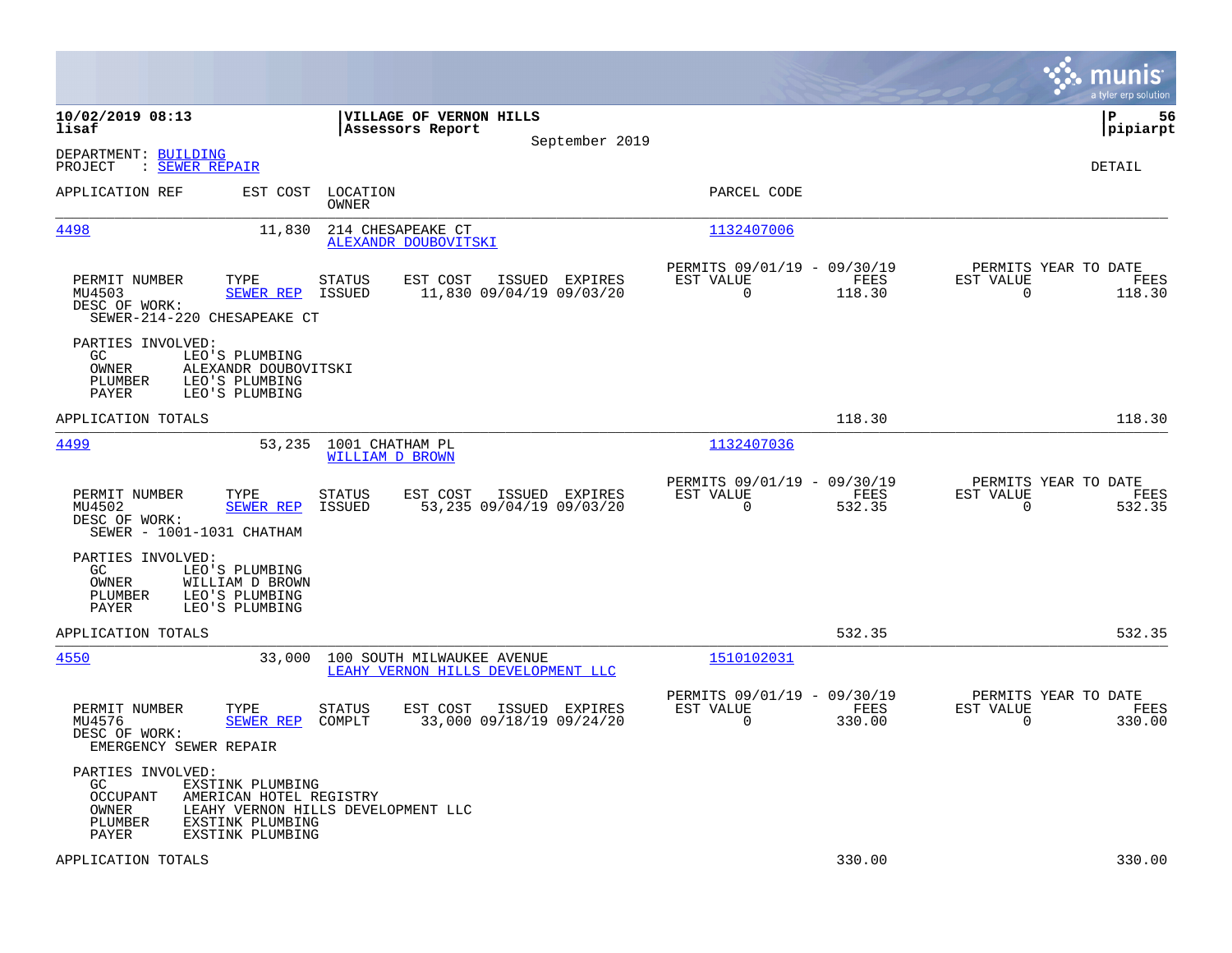|                                                          |                                                                                                |                                                    |                                   |                |                                               |                   |           | <b>munis</b><br>a tyler erp solution  |
|----------------------------------------------------------|------------------------------------------------------------------------------------------------|----------------------------------------------------|-----------------------------------|----------------|-----------------------------------------------|-------------------|-----------|---------------------------------------|
| 10/02/2019 08:13<br>lisaf                                |                                                                                                | <b>VILLAGE OF VERNON HILLS</b><br>Assessors Report |                                   | September 2019 |                                               |                   |           | l P<br>57<br> pipiarpt                |
| DEPARTMENT: BUILDING<br>PROJECT                          | : SEWER REPAIR                                                                                 |                                                    |                                   |                |                                               |                   |           | DETAIL                                |
| APPLICATION REF                                          | EST COST                                                                                       | LOCATION<br>OWNER                                  |                                   |                | PARCEL CODE                                   |                   |           |                                       |
| 4558                                                     | 2,864                                                                                          | 1335 COG HILL CT<br>JOYCE CONTOS, TRUSTEE          |                                   |                | 1132104018                                    |                   |           |                                       |
| PERMIT NUMBER<br>MU4595<br>DESC OF WORK:<br>SEWER REPAIR | TYPE<br>SEWER REP                                                                              | EST COST<br>STATUS<br>ISSUED                       | ISSUED<br>2,864 09/23/19 09/26/20 | EXPIRES        | PERMITS 09/01/19 - 09/30/19<br>EST VALUE<br>0 | FEES<br>50.00     | EST VALUE | PERMITS YEAR TO DATE<br>FEES<br>50.00 |
| PARTIES INVOLVED:<br>GC.<br>OWNER<br>PLUMBER<br>PAYER    | JOYCE CONTOS, TRUSTEE<br>JOYCE CONTOS, TRUSTEE<br><b>JVS PLUMBING</b><br>JOYCE CONTOS, TRUSTEE |                                                    |                                   |                |                                               |                   |           |                                       |
| APPLICATION TOTALS<br>PROJECT TOTALS                     |                                                                                                |                                                    |                                   |                | 0                                             | 50.00<br>1,030.65 | 0         | 50.00<br>1,030.65                     |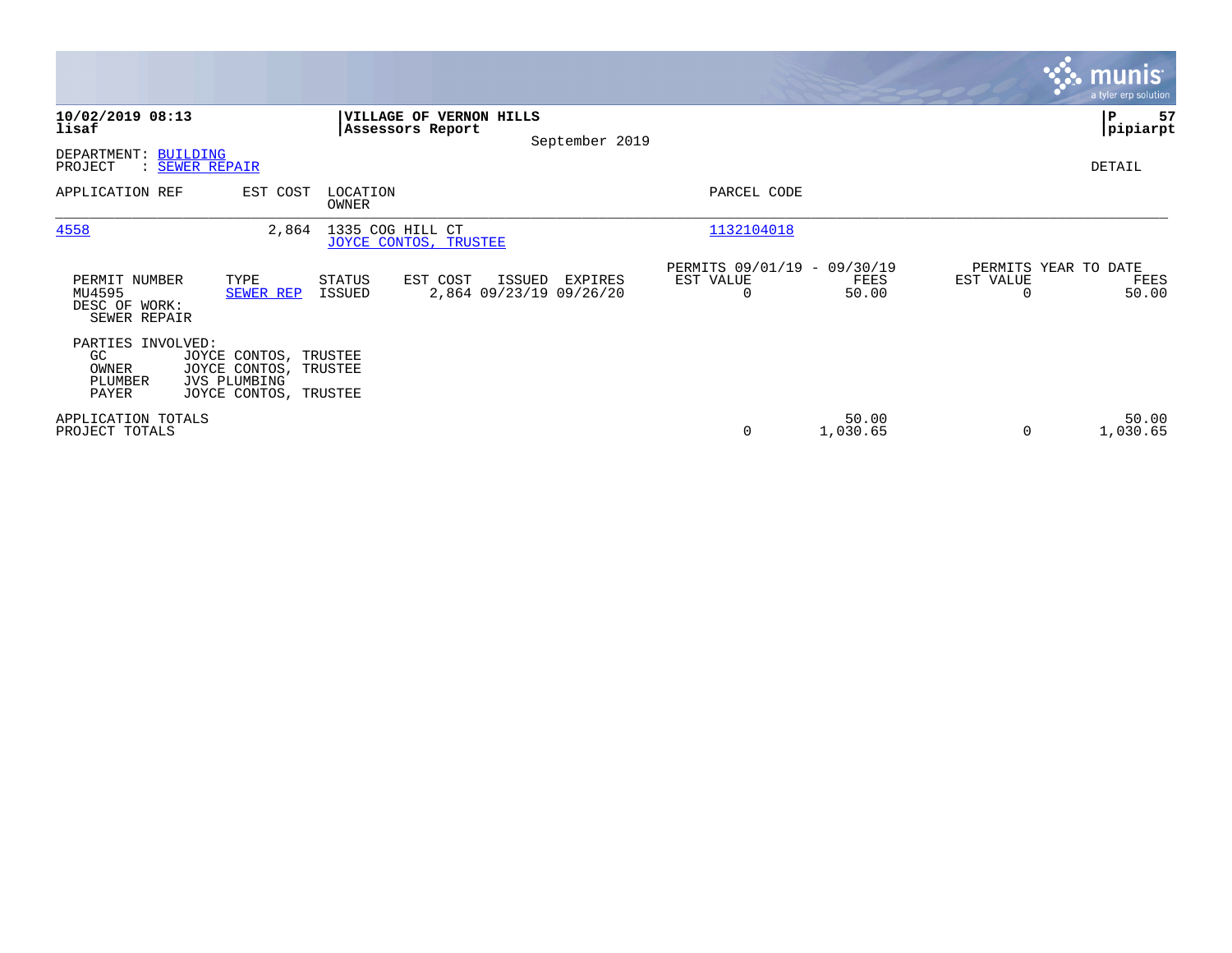|                                                                                                                   |                                                                                   |                                                         |                             | munis<br>a tyler erp solution                      |
|-------------------------------------------------------------------------------------------------------------------|-----------------------------------------------------------------------------------|---------------------------------------------------------|-----------------------------|----------------------------------------------------|
| 10/02/2019 08:13<br>lisaf                                                                                         | VILLAGE OF VERNON HILLS<br>Assessors Report<br>September 2019                     |                                                         |                             | P<br>58<br> pipiarpt                               |
| DEPARTMENT: BUILDING<br>: SIDING<br>PROJECT                                                                       |                                                                                   |                                                         |                             | <b>DETAIL</b>                                      |
| APPLICATION REF<br>EST COST                                                                                       | LOCATION<br>OWNER                                                                 | PARCEL CODE                                             |                             |                                                    |
| 4533<br>16,479                                                                                                    | 510 SUPERIOR ST<br>MICHAEL EDWARD & JENNIFER MARIE BULLMAN                        | 1509306004                                              |                             |                                                    |
| PERMIT NUMBER<br>TYPE<br>MU4550<br><b>SIDING</b><br>DESC OF WORK:<br>CEDAR SIDING                                 | EST COST<br>ISSUED EXPIRES<br>STATUS<br>16,479 09/11/19 09/10/20<br><b>ISSUED</b> | PERMITS 09/01/19 - 09/30/19<br>EST VALUE<br>$\Omega$    | FEES<br>EST VALUE<br>164.79 | PERMITS YEAR TO DATE<br>FEES<br>$\Omega$<br>164.79 |
| PARTIES INVOLVED:<br>GC<br><b>JARVIS EXTERIORS</b><br>OWNER                                                       | MICHAEL EDWARD & JENNIFER MARIE BULLMAN                                           |                                                         |                             |                                                    |
| APPLICATION TOTALS                                                                                                |                                                                                   |                                                         | 164.79                      | 164.79                                             |
| 4565<br>5,221                                                                                                     | 336 ALBERT DR<br>WILLIAM KIM                                                      | 1505424005                                              |                             |                                                    |
| PERMIT NUMBER<br>TYPE<br>MU4590<br><b>SIDING</b><br>DESC OF WORK:<br>VINYL SIDING REPLACEMENT ON FRONT            | EST COST<br>ISSUED EXPIRES<br>STATUS<br>5,221 09/20/19 09/19/20<br>ISSUED         | PERMITS 09/01/19 - 09/30/19<br>EST VALUE<br>$\mathbf 0$ | FEES<br>EST VALUE<br>52.21  | PERMITS YEAR TO DATE<br>FEES<br>52.21<br>$\Omega$  |
| PARTIES INVOLVED:<br>GC<br>FELDCO FACTORY DIRECT<br>OWNER<br>WILLIAM KIM<br><b>PAYER</b><br>FELDCO FACTORY DIRECT |                                                                                   |                                                         |                             |                                                    |
| APPLICATION TOTALS<br>PROJECT TOTALS                                                                              |                                                                                   | 0                                                       | 52.21<br>217.00             | 52.21<br>217.00<br>$\Omega$                        |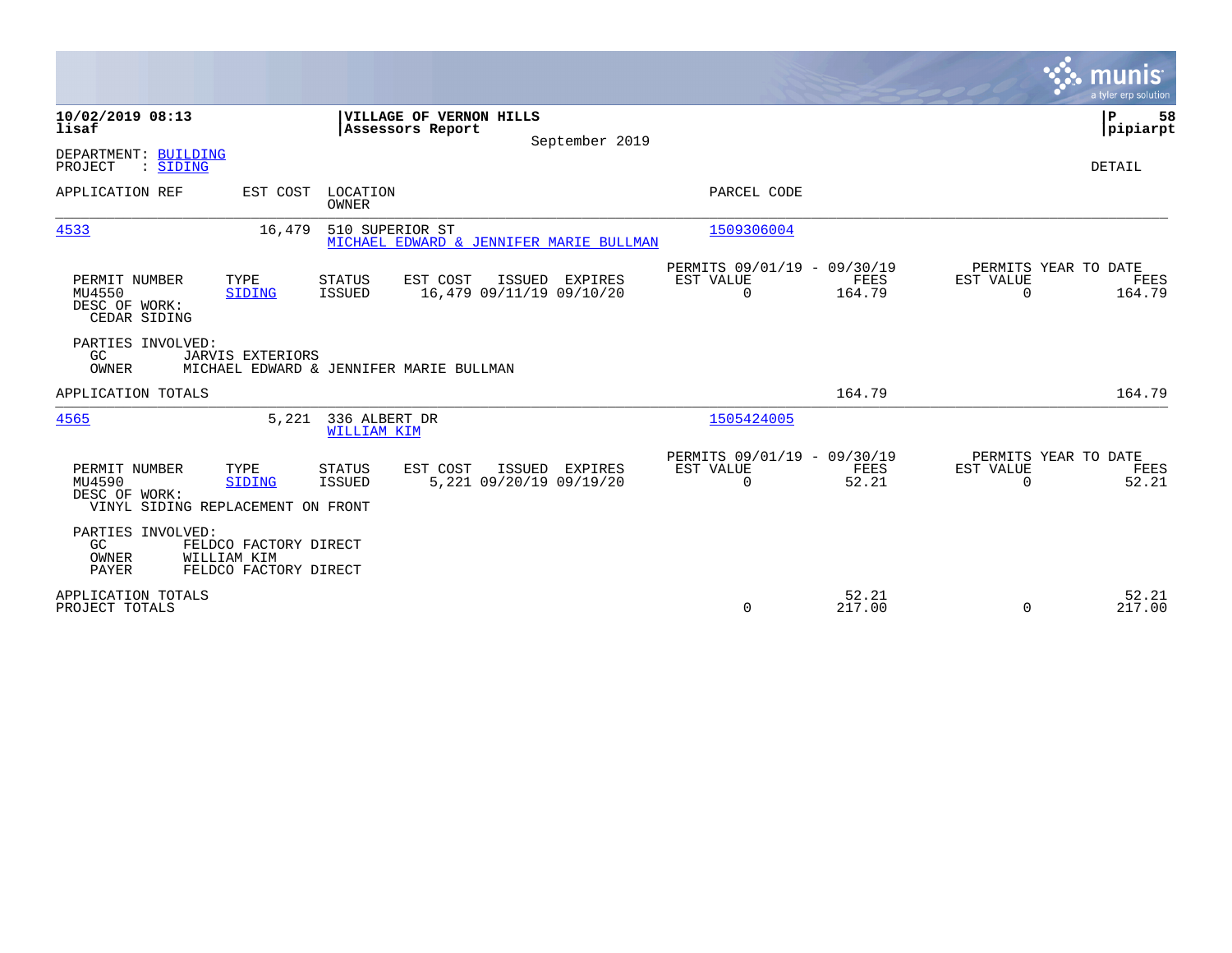|                                                                                                 |                                                                                                                                                                                                       |                                               |                      |                                   | <b>munis</b><br>a tyler erp solution |
|-------------------------------------------------------------------------------------------------|-------------------------------------------------------------------------------------------------------------------------------------------------------------------------------------------------------|-----------------------------------------------|----------------------|-----------------------------------|--------------------------------------|
| 10/02/2019 08:13<br>lisaf                                                                       | VILLAGE OF VERNON HILLS<br>Assessors Report<br>September 2019                                                                                                                                         |                                               |                      |                                   | 59<br> P<br> pipiarpt                |
| DEPARTMENT: BUILDING<br>PROJECT<br>: VOICE/DATA                                                 |                                                                                                                                                                                                       |                                               |                      |                                   | DETAIL                               |
| APPLICATION REF                                                                                 | LOCATION<br>EST COST<br><b>OWNER</b>                                                                                                                                                                  | PARCEL CODE                                   |                      |                                   |                                      |
| 4579                                                                                            | 111,000<br>775 CORPORATE WOODS PARKWAY<br>SCHULTZ BROS. CO                                                                                                                                            | 1510303001                                    |                      |                                   |                                      |
| PERMIT NUMBER<br>MU4598<br>DESC OF WORK:<br>LOW VOTAGE CABLING                                  | TYPE<br>EST COST<br><b>STATUS</b><br>ISSUED<br>EXPIRES<br>111,000 09/24/19 09/23/20<br><b>VOICE/DATA ISSUED</b>                                                                                       | PERMITS 09/01/19 - 09/30/19<br>EST VALUE<br>0 | FEES<br>1,110.00     | PERMITS YEAR TO DATE<br>EST VALUE | FEES<br>1,110.00                     |
| PARTIES INVOLVED:<br>APPLICANT<br><b>ELECTRICIA</b><br>GC.<br>OCCUPANT<br>OWNER<br><b>PAYER</b> | ILLINOIS BUSINESS COMMUNICATIONS INC<br>ILLINOIS BUSINESS COMMUNICATIONS INC<br>ILLINOIS BUSINESS COMMUNICATIONS INC<br>BLITT & GAINES PC<br>SCHULTZ BROS. CO<br>ILLINOIS BUSINESS COMMUNICATIONS INC |                                               |                      |                                   |                                      |
| APPLICATION TOTALS<br>PROJECT TOTALS                                                            |                                                                                                                                                                                                       | 0                                             | 1,110.00<br>1,110.00 | $\Omega$                          | 1,110.00<br>1,110.00                 |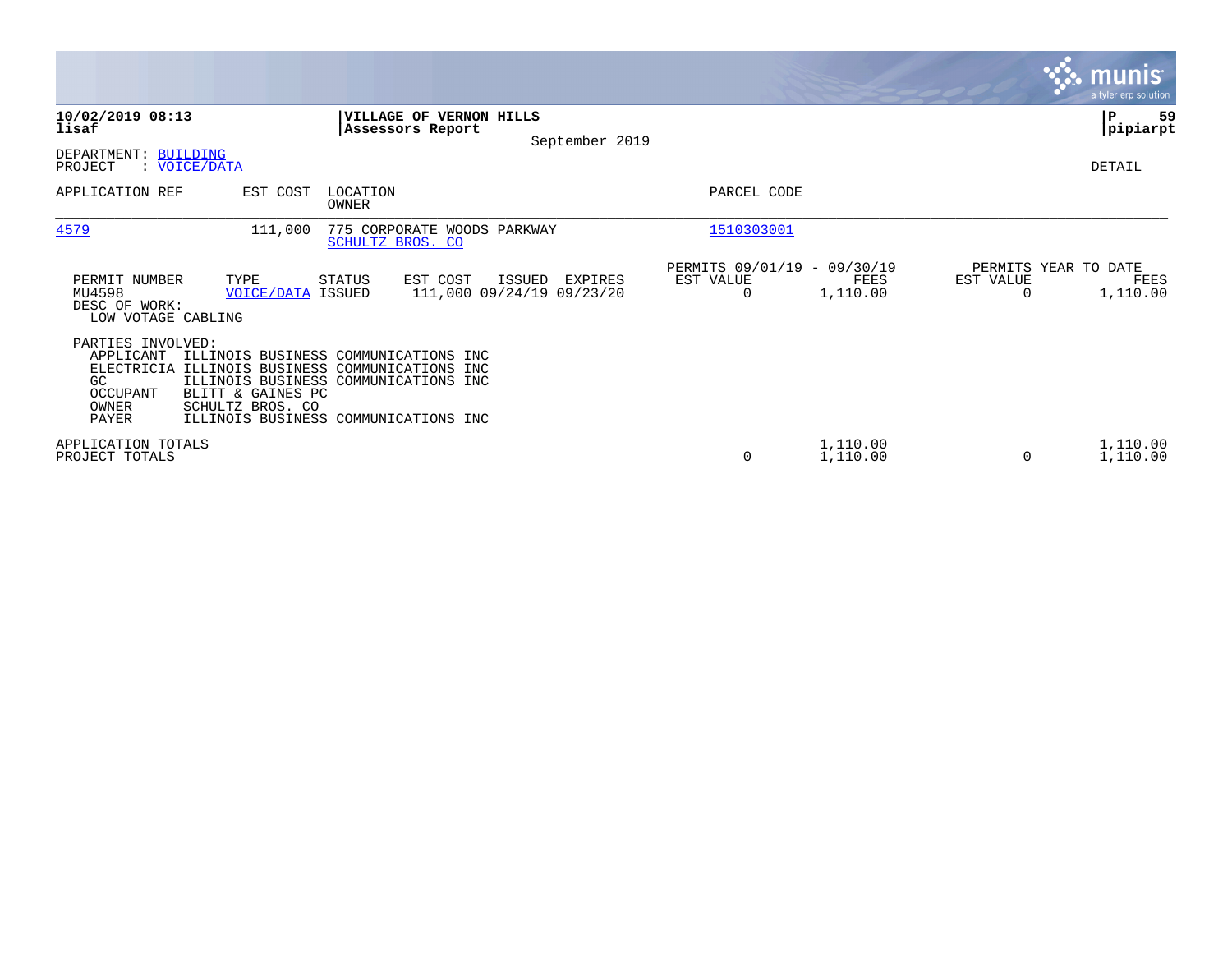|                                                                                                                                                               |                                                                         |                                     |                |                                                            |                    |                                                  | munis<br>a tyler erp solution |
|---------------------------------------------------------------------------------------------------------------------------------------------------------------|-------------------------------------------------------------------------|-------------------------------------|----------------|------------------------------------------------------------|--------------------|--------------------------------------------------|-------------------------------|
| 10/02/2019 08:13<br>lisaf                                                                                                                                     | Assessors Report                                                        | VILLAGE OF VERNON HILLS             | September 2019 |                                                            |                    |                                                  | ΙP<br>60<br> pipiarpt         |
| DEPARTMENT: BUILDING<br>PROJECT<br>: WATER HEATER                                                                                                             |                                                                         |                                     |                |                                                            |                    |                                                  | DETAIL                        |
| APPLICATION REF                                                                                                                                               | EST COST LOCATION<br>OWNER                                              |                                     |                | PARCEL CODE                                                |                    |                                                  |                               |
| 4503                                                                                                                                                          | 474<br>7 KESWICK LN                                                     | KENNETH J OPPENHEIMER               |                | 1504312004                                                 |                    |                                                  |                               |
| TYPE<br>PERMIT NUMBER<br>MU4500<br>DESC OF WORK:<br>EMERGENCY WATER HEATER                                                                                    | STATUS<br><b>WATER HEAT ISSUED</b>                                      | EST COST<br>474 09/03/19 09/02/20   | ISSUED EXPIRES | PERMITS 09/01/19 - 09/30/19<br>EST VALUE<br>$\overline{0}$ | FEES<br>.00        | PERMITS YEAR TO DATE<br>EST VALUE<br>$\mathbf 0$ | FEES<br>.00                   |
| PARTIES INVOLVED:<br>GC<br>OWNER<br>PAYER                                                                                                                     | KENNETH J OPPENHEIMER<br>KENNETH J OPPENHEIMER<br>KENNETH J OPPENHEIMER |                                     |                |                                                            |                    |                                                  |                               |
| APPLICATION TOTALS                                                                                                                                            |                                                                         |                                     |                |                                                            | .00                |                                                  | .00                           |
| 4544                                                                                                                                                          | 997 305 ALPINE SPRINGS DR<br>A & A REALTORS LLC                         |                                     |                | 1505208111                                                 |                    |                                                  |                               |
| PERMIT NUMBER<br>TYPE<br>MU4567<br>DESC OF WORK:<br>WATER HEATER                                                                                              | STATUS<br>WATER HEAT COMPLT                                             | EST COST<br>997 09/16/19 09/19/20   | ISSUED EXPIRES | PERMITS 09/01/19 - 09/30/19<br>EST VALUE<br>$\overline{0}$ | FEES<br>.00        | PERMITS YEAR TO DATE<br>EST VALUE<br>$\Omega$    | FEES<br>.00                   |
| PARTIES INVOLVED:<br>APPLICANT A & A REALTORS LLC<br>A & A REALTORS LLC<br>GC<br>A & A REALTORS LLC<br>OWNER<br>PLUMBER<br>ABT<br>PAYER<br>A & A REALTORS LLC |                                                                         |                                     |                |                                                            |                    |                                                  |                               |
| APPLICATION TOTALS                                                                                                                                            |                                                                         |                                     |                |                                                            | .00                |                                                  | .00                           |
| 4556                                                                                                                                                          | 1,350<br>9 WARRINGTON RD                                                | ROGER S & NANCY L FAVOUR            |                | 1504105005                                                 |                    |                                                  |                               |
| PERMIT NUMBER<br>TYPE<br>MU4582<br>DESC OF WORK:<br>WATER HEATER                                                                                              | STATUS<br>WATER HEAT COMPLT                                             | EST COST<br>1,350 09/18/19 09/25/20 | ISSUED EXPIRES | PERMITS 09/01/19 - 09/30/19<br>EST VALUE<br>0              | <b>FEES</b><br>.00 | PERMITS YEAR TO DATE<br>EST VALUE<br>$\Omega$    | FEES<br>.00                   |
| PARTIES INVOLVED:<br>GC<br>OWNER<br>PLUMBER<br>LAKESIDE PLUMBING                                                                                              | ROGER S & NANCY L FAVOUR<br>ROGER S & NANCY L FAVOUR                    |                                     |                |                                                            |                    |                                                  |                               |
| APPLICATION TOTALS                                                                                                                                            |                                                                         |                                     |                |                                                            | .00                |                                                  | .00                           |
| <u>4607</u>                                                                                                                                                   | 2,210 1920 CRENSHAW CIR                                                 |                                     |                | 1128303090                                                 |                    |                                                  |                               |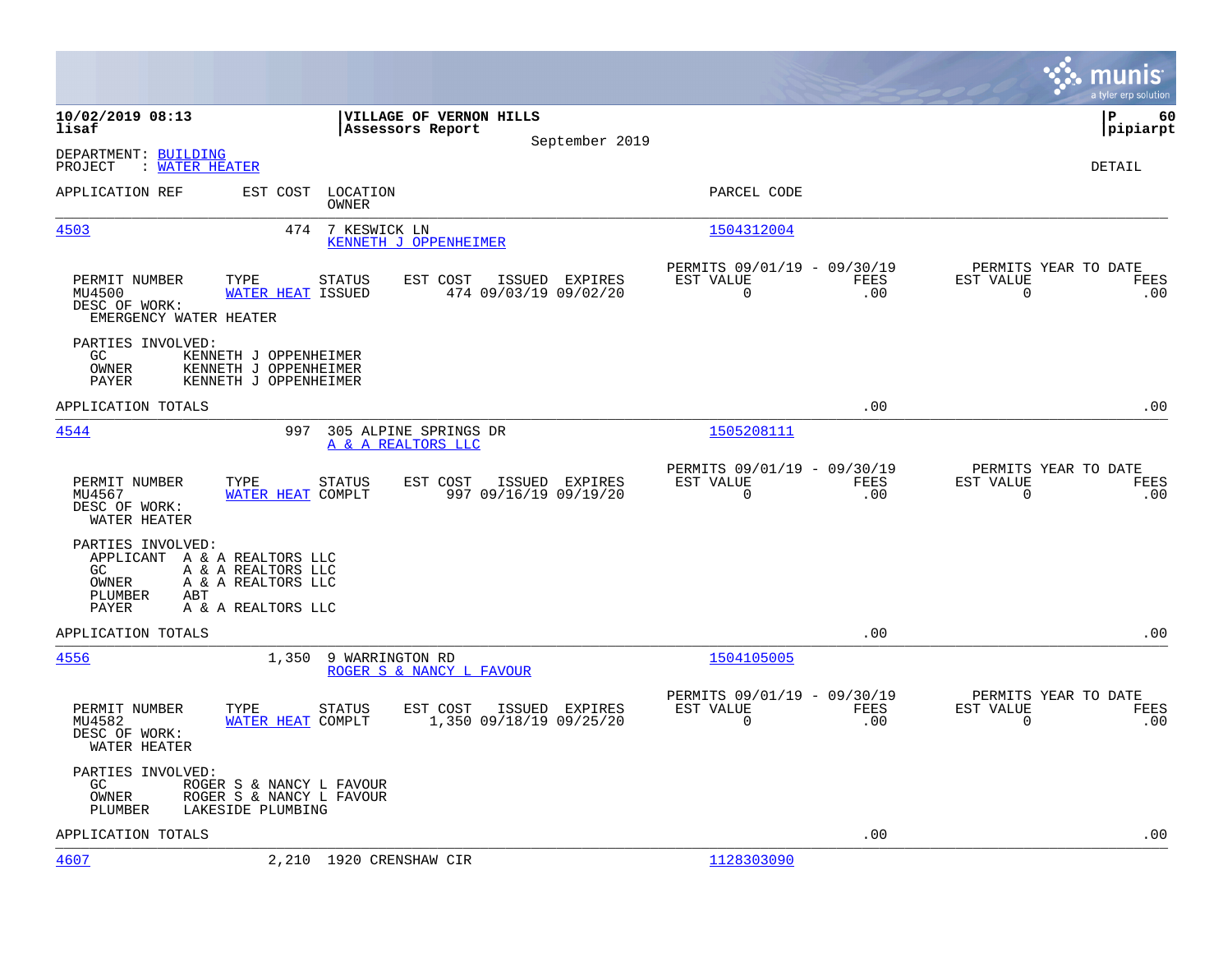|                                          |                                                                                              |                   |                                                                   |        |                           |                                          |            |             | munis<br>a tyler erp solution |
|------------------------------------------|----------------------------------------------------------------------------------------------|-------------------|-------------------------------------------------------------------|--------|---------------------------|------------------------------------------|------------|-------------|-------------------------------|
| 10/02/2019 08:13<br>lisaf                |                                                                                              |                   | VILLAGE OF VERNON HILLS<br>Assessors Report<br>SRINVASA R MANTENA |        |                           |                                          |            |             | ∣P<br>61<br>pipiarpt          |
| PERMIT NUMBER                            | TYPE                                                                                         | STATUS            | EST COST                                                          | ISSUED | EXPIRES<br>September 2019 | PERMITS 09/01/19 - 09/30/19<br>EST VALUE | FEES       | EST VALUE   | PERMITS YEAR TO DATE<br>FEES  |
| DEPARTMENT: BUILDING<br>PROJECT          | : WATER HEATER                                                                               |                   |                                                                   |        |                           |                                          |            |             | DETAIL                        |
| APPLICATION REF                          | EST COST                                                                                     | LOCATION<br>OWNER |                                                                   |        |                           | PARCEL CODE                              |            |             |                               |
| MU4631<br>DESC OF WORK:<br>WATER HEATER  | AC/FURN                                                                                      | <b>ISSUED</b>     |                                                                   |        | 2,210 09/30/19 09/29/20   | $\mathbf 0$                              | .00        | $\mathbf 0$ | .00                           |
| PARTIES INVOLVED:<br>GC<br>HVAC<br>OWNER | DRF<br>TRUSTED PROPERTY SOLUTIONS<br>TRUSTED PROPERTY SOLUTIONS<br>DRF<br>SRINVASA R MANTENA |                   |                                                                   |        |                           |                                          |            |             |                               |
| APPLICATION TOTALS<br>PROJECT TOTALS     |                                                                                              |                   |                                                                   |        |                           | 0                                        | .00<br>.00 | $\Omega$    | .00<br>.00                    |